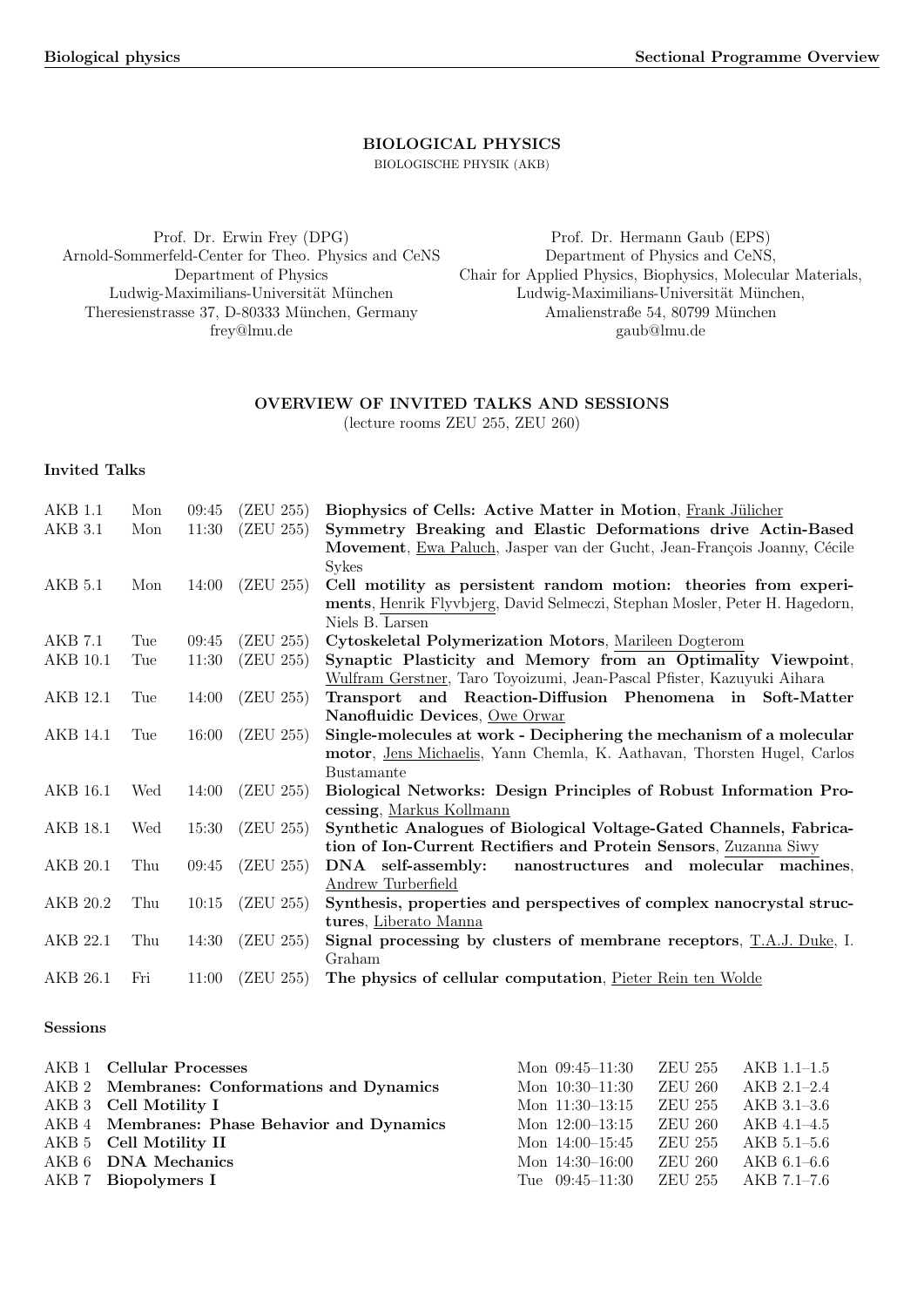| AKB 8             | Cell Motility: Neuronal Growth                    | Tue | $10:15 - 11:00$   | <b>ZEU 260</b> | $AKB 8.1 - 8.3$ |
|-------------------|---------------------------------------------------|-----|-------------------|----------------|-----------------|
| AKB <sub>9</sub>  | <b>Chemical Bonds and Adsorption</b>              | Tue | $11:00-12:00$     | <b>ZEU 260</b> | AKB 9.1-9.4     |
| AKB 10            | Neuroscience                                      | Tue | $11:30-13:30$     | <b>ZEU 255</b> | AKB 10.1-10.7   |
| AKB 11            | Cell Adhesion I                                   | Tue | $12:00 - 13:00$   | <b>ZEU 260</b> | AKB 11.1-11.4   |
| AKB 12            | Soft-Matter Nanofluidic Devices                   | Tue | $14:00 - 16:00$   | <b>ZEU 255</b> | AKB 12.1-12.7   |
| AKB <sub>13</sub> | Cell Adhesion II                                  | Tue | $14:30 - 15:45$   | <b>ZEU 260</b> | AKB 13.1-13.5   |
| AKB 14            | Molecular Motors                                  | Tue | $16:00 - 18:30$   | <b>ZEU 255</b> | AKB 14.1-14.9   |
| AKB 15            | <b>Biopolymers II</b>                             | Tue | $16:30-18:30$     | <b>ZEU 260</b> | AKB 15.1-15.8   |
| AKB 16            | <b>Biological Networks</b>                        |     | Wed 14:00-15:15   | <b>ZEU 255</b> | $AKB$ 16.1–16.4 |
| AKB <sub>17</sub> | <b>Population Dynamics</b>                        |     | Wed 14:30-15:30   | <b>ZEU 260</b> | AKB 17.1-17.4   |
| AKB 18            | <b>Ion Channels and Nanopores</b>                 |     | Wed 15:30-16:45   | <b>ZEU 255</b> | AKB 18.1-18.4   |
| AKB 19            | Proteins                                          |     | Wed 16:00-16:45   | <b>ZEU 260</b> | AKB 19.1-19.3   |
| AKB 20            | Nano-Biomaterials and Devices                     | Thu | $09:45 - 12:45$   | <b>ZEU 255</b> | AKB 20.1-20.10  |
| AKB <sub>21</sub> | Intracellular Transport                           | Thu | $10:45 - 12:30$   | <b>ZEU 260</b> | AKB 21.1-21.7   |
| AKB <sub>22</sub> | <b>Sensory Biophysics and Signal Transduction</b> | Thu | $14:30 - 16:15$   | <b>ZEU 255</b> | AKB 22.1-22.6   |
| AKB 23            | Photo-Biophysics                                  | Thu | $16:15 - 17:15$   | <b>ZEU 255</b> | AKB 23.1-23.4   |
| AKB 24            | <b>Brownian Motion and Fluctuation Theorems</b>   | Thu | $17:15 - 18:00$   | <b>ZEU 255</b> | AKB 24.1-24.3   |
| AKB <sub>25</sub> | Cell Mechanics I                                  | Thu | $15:00 - 18:00$   | <b>ZEU 260</b> | AKB 25.1-25.12  |
| AKB 26            | Cellular Computation and Gene Regulation          | Fri | $11:00-12:00$     | <b>ZEU 255</b> | AKB 26.1-26.3   |
| AKB 27            | Cell Mechanics II                                 | Fri | $11:30-13:00$     | <b>ZEU 260</b> | AKB 27.1-27.6   |
| AKB 28            | <b>Single Molecule Probes</b>                     | Fri | $12:00-13:00$     | <b>ZEU 255</b> | AKB 28.1-28.4   |
| AKB 30            | Poster Session I                                  |     | Mon $15:30-18:00$ | P <sub>1</sub> | AKB 30.1-30.40  |
| AKB 40            | Poster Session II                                 |     | Wed 16:30-19:30   | P <sub>3</sub> | AKB 40.1-40.69  |
|                   |                                                   |     |                   |                |                 |

## Annual General Meeting of the Section Biological physics

Thu 18:30–20:00 ZEU 255

Programmplanung 2007 - Themenschwerpunkte - Fachinterne Symposien - Fachuebergreifende Symposien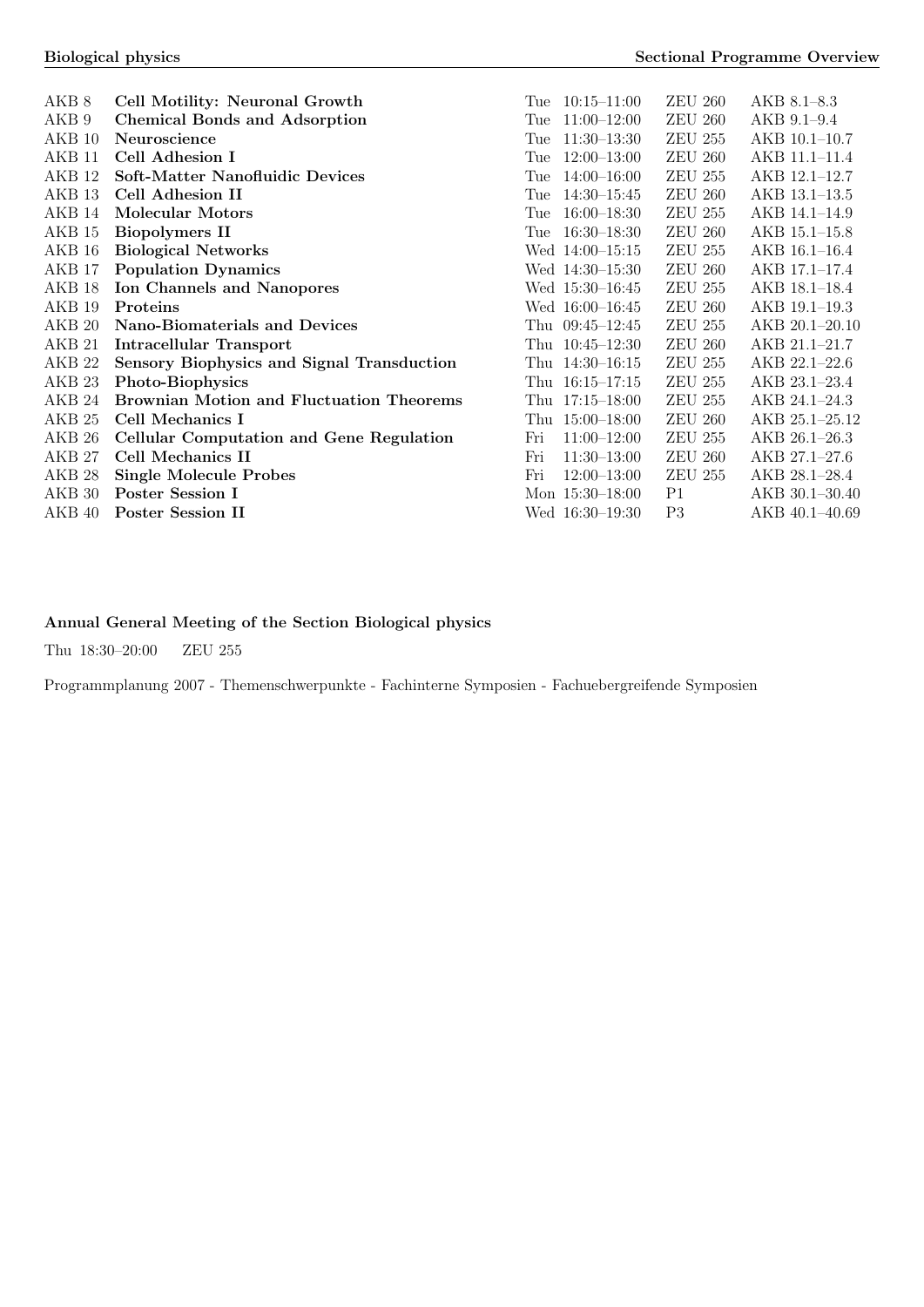## **Sessions**

– Invited, Contributed Talks and Posters –

## AKB 1 Cellular Processes

Time: Monday 09:45–11:30 Room: ZEU 255

**Prize Talk** AKB 1.1 Mon 09:45 ZEU 255

Biophysics of Cells: Active Matter in Motion — •Frank JÜLICHER — Max Planck Institut für Physik komplexer Systeme, Dresden — Träger des Robert-Wichard-Pohl-Preises

A fascinating feature of living cells is their inherently dynamic nature which is exemplified by the ability to generate spontaneous motion. A prototype system to study dynamics and active processes in cells is the cytoskeleton, a complex gel-like filament network which governs the material properties of cells. Complex cellular dynamics is driven by active processes on the molecular scale, for example the action of motor molecules. On the cellular scale, this activity can result in new material properties, emergent collective modes and spontaneous movements which play an important role for processes such as cell locomotion and cell division. Active cellular processes are also directly involved in the amplification of mechanical vibrations by sensory cells of our ear. The nonlinear and active properties of this cellular amplifier are essential to endow the ear with its exquisite abilities to detect sound.

### AKB 1.2 Mon 10:30 ZEU 255

Mechanics and dynamics of actin ring constriction during cytokinesis: The role of filament polymerization  $- \cdot$  ALEXANDER ZUMDIECK, KARSTEN KRUSE, and FRANK JÜLICHER - MPI-PKS, Nöthnitzer Str. 38, Dresden

The cytoskeleton is a complex network of protein filaments. Driven by active processes such as filament polymerization and depolymerization and the action of molecular motors it represents an active, soft material. It is intrinsically dynamic and able to generate mechanical stress and flow of filaments.

We present a theoretical description of the dynamics and mechanics of contractile actin rings, important cytoskeletal structures, which constrict cells during cytokinesis. Quantitative comparison of experimental data together with a phenomenological description of ring contraction allows us to estimate the essential parameters characterizing mechanics and dynamics of a contracting ring. We discuss in particular the cell elastic modulus, the mechanical stress generated by the ring as well as the filament density in the ring and the rates of filament turnover.

Using a more microscopic description of filament interactions in the ring, we identify physical mechanisms of ring contraction driven by motors and filament turnover. In particular we discuss how filament bundles may generate tension in the absence of molecular motors.

AKB 2 Membranes: Conformations and Dynamics

Time: Monday 10:30–11:30 Room: ZEU 260

### AKB 2.1 Mon 10:30 ZEU 260

Stresses and torques in biological fluid membranes -  $\bullet$ MARTIN  $M$ ICHAEL MÜLLER<sup>1</sup>, MARKUS DESERNO<sup>1</sup>, and JEMAL GUVEN<sup>2</sup> — <sup>1</sup>Max Planck Institute for Polymer Research, Ackermannweg 10, D-55128 Mainz, Germany — <sup>2</sup> Instituto de Ciencias Nucleares, UNAM, Apdo. Postal 70-543, 04510 México D.F., Mexico

Forces in fluid membranes can be described with the help of the covariant surface stress tensor, in analogy to classical elasticity theory. Additionally, torques can be written in terms of the surface torque tensor.

In the context of interface mediated interactions, such as the interaction between protein inclusions in a lipid membrane, it has proven advantageous to use this approach: nonlinear expressions for the force and, in some cases, also the sign of the interaction could be derived [1]. The condition of torque balance imposes further restrictions on the solution. Other complications, such as a pressure difference between the two sides of the membrane or a lipid tilt, are readily included in the formalism. [1] M. M. Müller, M. Deserno, and J. Guven, Europhys. Lett. 69, 482 (2005).

AKB 1.3 Mon 10:45 ZEU 255

Spatio-temporal protein dynamics in rod-shaped bacteria — •Elisabeth Fischer, Giovanni Meacci, and Karsten Kruse — Max-Planck-Institut für Physik komplexer Systeme, Nöthnitzer Str.38, 01187 Dresden

In the bacterium E.coli, positioning of the division plane involves oscillations of the Min-proteins form one cell pole to the opposite. We study a possible mechanism underlying the oscillations by usage of a coarsegrained description in terms of partial differential equations. The analysis of the dynamics in a three-dimensional geometry akin to the bacterial shape shows oscillations that are reminiscent of the oscillations observed experimentally. In addition, we find several other dynamic states including traveling waves. Furthermore, we discuss the influence of noise on the oscillation pattern and compare our results to experiments.

AKB 1.4 Mon 11:00 ZEU 255

By chance or by the clock: How do concentrations in cells oscillate? — •Martin Falcke and Alexander Skupin — Abteilung Theorie SF5, Hahn Meitner Institut, Berlin

Intracellular concentration oscillations can be deterministic limit cycle oscillations or can be driven by fluctuations in a non-oscillatory dynamic regime. The cause of oscillations of intracellular  $Ca^{2+}$  concentrations was discussed on theoretical grounds in the last 2-4 years. We present experimental data very much in favor of one of the mechanisms and substantiate them with theoretical results.

### AKB 1.5 Mon 11:15 ZEU 255

The precision of genetic oscillators and clocks  $-$  •Luis G. MORELLI and FRANK JÜLICHER — Max Planck Institut für Physik komplexer Systeme, Nöthnitzer Str. 38 (01187) Dresden, Germany

Genetic oscillations play a major role in different cellular processes, for example in circadian clocks, during the cell cycle, and patterning in developing embryos. Due to the stochastic nature of gene expression, the period of these oscillations is subject to fluctuations. The precision of the oscillator can be characterized by the quality factor. We study the precision of genetic oscillators in a simple but general stochastic feedback system. We show that high quality is possible for certain parameter ranges even when the number of molecules is low and amplitude fluctuations are large. We relate our results to circadian clocks in bacteria, where high quality oscillations have been observed in single cell experiments.

AKB 2.2 Mon 10:45 ZEU 260

Studying the Curvature Elasticity of Biomembranes Through Numerical Simulations — •VAGELIS HARMANDARIS and MARKUS DESERNO — Max-Planck-Institute for Polymer Research, Ackermannweg 10, D-55128 Mainz, Germany

Biological membranes have been extensively studied in the past using both experimental techniques and simulations [1]. The latter have the advantage of being able to relate the membrane properties with structure and composition at the molecular level. One of the main aspects that can be directly studied this way is the curvature elasticity of membranes. A well known way to do this is from the spectrum of equilibrium membrane fluctuations [2].

Here we propose an alternative methodology for studying the curvature elasticity of membranes. The basic idea is to impose a deformation of the membrane and measure the force required to hold it in the deformed state. We apply this method to a new solvent-free coarse-grained model proposed recently [3]. Specifically we stretch a cylindrical vesicle and measure the force needed for such an extension. Results are presented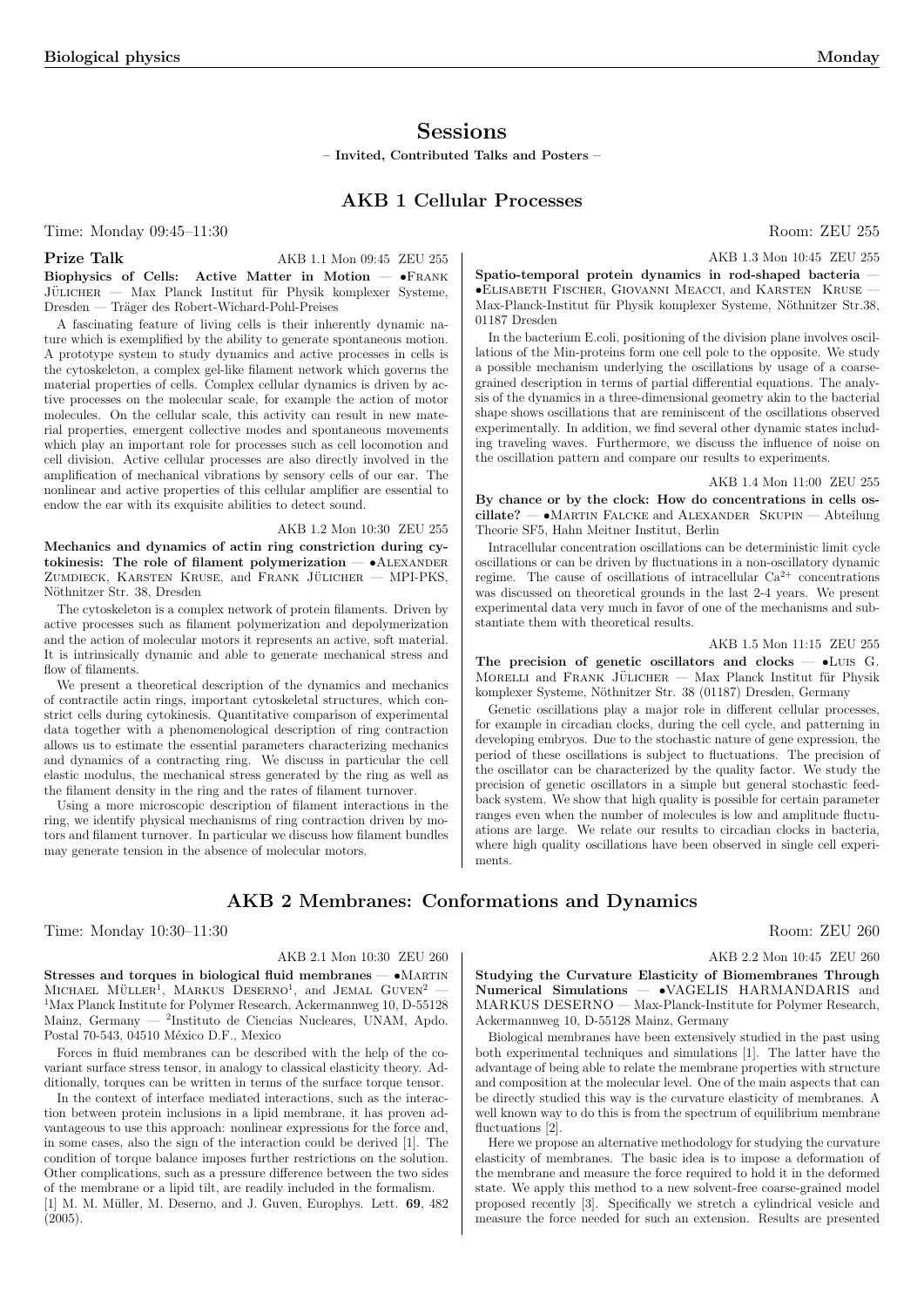about the force acting on the stretching cylindrical vesicle, as well as about the bending modulus, and are compared with the predictions from the analysis of the spectrum of equilibrium membrane fluctuations.

\Zitat{1}{Structure and Dynamics of Membranes, R. Lipowsky and E. Sackmann (Eds.), Elsevier, Amsterdam, 1995.} $\Zitat{2}{U. Seifert,}$ Adv. Phys. 46, 13 (1997).} \Zitat{3}{I.R. Cooke, K. Kremer and M. Deserno, Phys. Rev. E 72, 011506 (2005).}

### AKB 2.3 Mon 11:00 ZEU 260

Collective dynamics of lipid membranes studied by inelasticneutron scattering — •MAIKEL C. RHEINSTÄDTER<sup>1</sup>, TILO SEY- $\text{Delta}$ , Wolfgang Häussler<sup>2</sup>, and Tim Salditt<sup>3</sup> — <sup>1</sup>Institut Laue-Langevin,B.P. 156,6 rue JulesHorowitz,38042 Grenoble,France — <sup>2</sup>FRM- $\,$ II,Technische Universität München,85747<br>Garching,Germany —  $^3$  Institut für Röntgenphysik,Friedrich-Hund-Platz1,37077 Göttingen,Germany

While most spectroscopic techniques, as ,e.g., nuclear magnetic resonance or dielectric spectroscopy probe macroscopic responses, neutron and within some restrictions also x-ray scattering experiments give the unique access to microscopic dynamics at length scales of intermolecular distances. Only recently, it has become possible to study collective dynamics, ,i.e., the dispersion relations in the gel and fluid phases of planar lipid bilayers using neutron spectroscopy techniques[1]. By combining neutron three-axis, backscattering and spin-echo spectroscopy, we present measurements of short and long wavelength collective fluctuations in a biological model membrane in a large range in momentum and energy transfer, covering time scales from about 0.1 ps to almost 1  $\mu$ s and length scales from  $3 \text{ Å}$  to about 1000 Å. Neutron backscattering technique thereby gives information about molecular dynamics of lipid acyl chains and the water molecules in between the stacked bilayers [2]. The dispersion relation of the long wavelength undulation modes has been determined by quasielastic reflectometry using spin-echo spectrometers. [1] M.C. Rheinstädter et al., Phys. Rev. Lett. 93, 108107 (2004).

[2] Maikel C. Rheinstädter et al., Phys. Rev. E 71, 061908 (2005).

### AKB 2.4 Mon 11:15 ZEU 260

### Forced Crumpling of Self-Avoiding Elastic Sheets •Vliegenthart Gerrit and Gompper Gerhard — IFF, Forschungszentrum Jülich

Thin elastic sheets are important materials across length scales ranging from mesoscopic (polymerized membranes, clay platelets, virus capsids) to macroscopic (paper, metal foils). The crumpling of such sheets by external forces is characterized by the formation of a complex pattern of folds. We have investigated the role of self-avoidance — the fact that the sheets cannot self-intersect — for the crumpling process by computer simulations. The force-compression relations of crumpled sheets for both self-avoiding and phantom sheets are found to obey universal power-law behaviors. However, self-avoiding sheets are much stiffer than phantom sheets, and they develop many more folds. Moreover, self-avoidance is relevant already at very small volume fractions. The fold-length distribution for crumpled sheets is determined and found to be well described by a log-normal distribution. The stiffening due to self-avoidance is reflected in the changing nature of the sheet-to-sheet contacts from line-like to two-dimensionally extended with increasing compression.

## AKB 3 Cell Motility I

Time: Monday 11:30–13:15 Room: ZEU 255

Invited Talk AKB 3.1 Mon 11:30 ZEU 255 Symmetry Breaking and Elastic Deformations drive Actin-Based Movement — •Ewa PALUCH<sup>1,2</sup>, JASPER VAN DER GUCHT<sup>1</sup>, Dased Movement  $-$  C<sub>DWA</sub> TALOCH<sup>T</sup>, JASEER VAN DER G  $1$ Institut Curie/CNRS, UMR 168, 26 rue d'Ulm, 75005 Paris, France — <sup>2</sup>Max Planck Institute of Molecular Cell Biology and Genetics, Pfotenhauerstr. 108, 01307 Dresden, Germany

Cells move and change shape by means of the cytoskeleton, an active gel made of polar filaments such as actin. The filaments themselves are highly dynamic and continuously polymerize and depolymerize using chemical energy. Bacterial pathogens such as Listeria monocytogenes have been shown to hijack the actin polymerization machinery inside cells in order to propel themselves forward. This mechanism is often studied using beads, which polymerize on their surface an actin gel that spontaneously polarizes and gives rise to an actin comet that propels the bead forward.

We use a simple assay composed of purified commercial proteins to study the symmetry breaking event that precedes movement. We show that gel breakage results from a release of elastic energy and propose a model based on the theory of fracture in polymer gels. Moreover we provide direct evidence that the actin gel in the comet continues to deform even after symmetry breaking. We propose a model that accounts for these deformations, where the comet is considered as an elastic fluid.

### AKB 3.2 Mon 12:00 ZEU 255

Dynamics of Cilia and Flagella — •ANDREAS HILFINGER<sup>1</sup>, INGMAR<br>RIEDEL<sup>2</sup>, AMIT CHATTOPADHYAY<sup>3</sup>, KARSTEN KRUSE<sup>1</sup>, JONATHON<br>HOWARD<sup>2</sup>, and FRANK JÜLICHER<sup>1</sup> — <sup>1</sup>Max-Planck-Institute for the Physics of Complex Systems, Dresden —  $2$ Max-Planck-Institute of Molecular Cell Biology and Genetics, Dresden  $-$  <sup>3</sup>Mathematics Institute, University of Warwick, UK

Directed motion on the level of single cells is in many cases achieved through the beating of whip like appendages (cilia or flagella). These organelles contain a highly conserved structure called the axoneme, whose characteristic architecture is based on a cylindrical arrangement of elastic filaments (microtubules). In the presence of ATP, molecular motors (dynein) exert shear forces between neighbouring microtubules, leading to a bending of the axoneme through structural constraints.

We present a theoretical description of such an elastic cylinder, driven by internally generated stresses and show that self-organised bending waves emerge from a non-oscillatory state via a dynamic instability. The corresponding beat patterns are solutions to a non-linear wave equation

with appropriate boundary conditions. We discuss three-dimensional beat patterns that resemble the vortical motion of nodal cilia, which play an important role in establishing the left-right axis of embryos in many vertebrate species.

AKB 3.3 Mon 12:15 ZEU 255 **Biomimetic flagella and cilia — •HOLGER STARK and ERIK GAUGER — Universität Konstanz, Fachbereich Physik, D-78457** Universität Konstanz, Fachbereich Physik, D-78457 Konstanz

In biological systems, small organisms move in a Newtonian fluid and fluid itself is transported with the help of beating filaments (cilia) or rotating flagella. The motion is governed by small Reynolds numbers, i.e., by a regime where inertial effects can be neglected. Thus directed motion can only occur in systems where time-reversal symmetry is broken.

Recently, Dreyfus et al. realized a one-armed swimmer [1] that fulfills these requirements. It is based on an elastic filament formed by superparamagnetic particles that are hold together by chemical linkers. Whereas real flagella or cilia are driven by internal machinery, the artificial filament is actuated by an external field. We simulate the filament using a discretized elastic-rod model where the particles also interact via dipolar and hydrodynamic interactions. We discuss two characteristic quantities, i.e., the swimming velocity and its efficiency. Furthermore, we demonstrate how the biomimetic cilium when attached to a bounding surface can be used to transport fluid.

[1] R. Dreyfus, J. Baudry, M. L. Roper, M. Fermigier, H. A. Stone, and J. Bibette, Nature 437, 862 (2005).

### AKB 3.4 Mon 12:30 ZEU 255

Hydrodynamic flow patterns and synchronization of beating  $\frac{1}{10}$  Cilia — •ANDREJ VILFAN<sup>1</sup> and FRANK JÜLICHER<sup>2</sup> — <sup>1</sup>J. Stefan Institute, Jamova 39, 1000 Ljubljana, Slovenia — <sup>2</sup>MPIPKS, Nöthnitzer Str. 38, 01187 Dresden, Germany

We study the dynamics of hydrodynamically interacting cilia by means of a minimal physical model, representing cilia as particles on tilted elliptical trajectories. We first calculate the hydrodynamic flow field generated far from a cilium which is attached to a surface and beats periodically. In the case of two beating cilia, we show that hydrodynamic interactions can lead to synchronization of the cilia. We present a state diagram where synchronized states occur as a function of distance of cilia and the relative orientation of their beat. Synchronized states occur with different relative phases. In addition, asynchronous solutions exist. Our model provides a basis for the explanation of metachronal waves in microorganisms and ciliated tissues.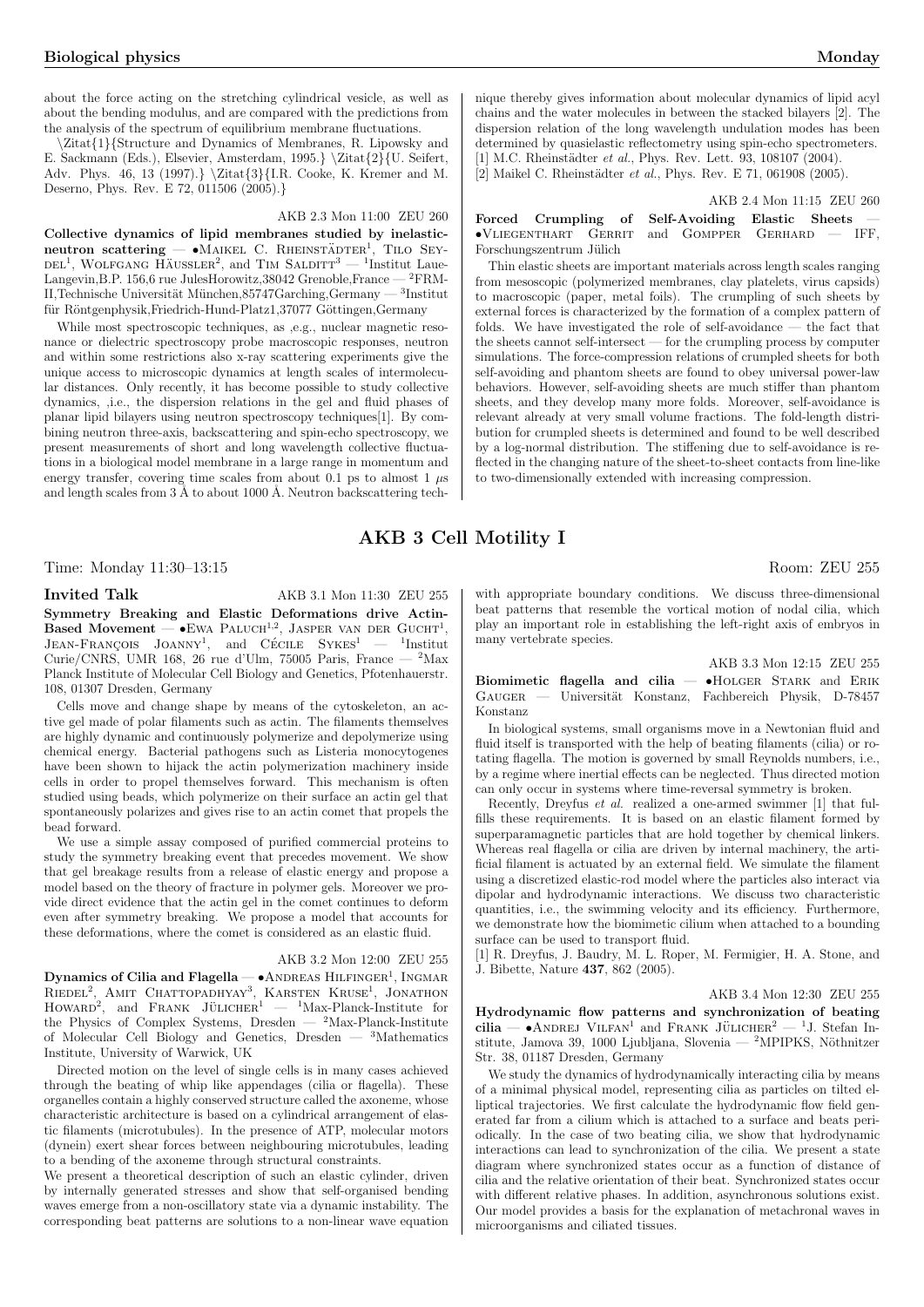AKB 3.5 Mon 12:45 ZEU 255

A self-organized simple swimmer driven by molecular motors — •Stefan Guenther and Karsten Kruse — Max-Planck-Institut für Physik komplexer Systeme, 01187 Dresden, Germany

Microorganisms often use flagella or cilia to move in an aqueous environment. In eukaryotes these hair-like appendages are internally driven by molecular motors. Spontaneous oscillations of the motors lead to twoor three-dimensional beating patterns of the appendage, which propels the organism. Due to the complicated structure of cilia and flagella our understanding of the swimming mechanism is still far from complete.

Here, we study a simple self-organized swimmer, that is based on elements thought to be important for the beating of flagella. The swimmer consists of three spheres arranged in a line. Two adjacent spheres are coupled by an active joint containing molecular motors. These joints are similar to sarcomeres, the elementary contractile units of muscle, and can oscillate spontaneously. Taking the hydrodynamic interactions between the spheres into account, the system moves directionally along its

### AKB 4 Membranes: Phase Behavior and Dynamics

Time: Monday 12:00–13:15 Room: ZEU 260

### AKB 4.1 Mon 12:00 ZEU 260

Dynamic simulations of lateral diffusion in fluctuating membranes — •ELLEN REISTER-GOTTFRIED and UDO SEIFERT — II. Institut für Theoretische Physik, Universität Stuttgart, 70550 Stuttgart

When regarding lateral diffusion it is important to remember, that the membrane is flexible and subject to thermal fluctuations. Therefore the Langevin (or Smolouchovski) equation governing the dynamics of a protein diffusing in the membrane becomes a function of the membrane shape. In our novel simulation algorithm we combine the simulation of the membrane dynamics with the simulation of the protein movement. The membrane dynamics follows from the membrane Hamiltonian and a hydrodynamic coupling of the membrane to the surrounding fluid. The movement of the inclusion is calculated by numerically integrating the appropriate Langevin equation, that uses the instantaneous membrane shape. This simulation method allows for studies on large length and time scales and is easily extendable to include various protein-membrane interactions or external potentials acting on the membrane. We use this scheme to calculate diffusion coefficients projected on a flat plane, because this is the quantity, that is typically measured in experiments. In previous work we analytically calculated the difference between the projected and the actual intramembrane diffusion coefficient in the limit that membrane fluctuations are faster than protein diffusion. These results are compared with results achieved with the new simulation method.

#### AKB 4.2 Mon 12:15 ZEU 260

Coarse-grained simulations of internal phases in lipid mem $branes - \bullet$ FRIEDERIKE SCHMID and OLAF LENZ  $-$  Universität Bielefeld

We study internal membrane phase transitions by Monte Carlo simulation of a simple coarse-grained model system. Lipids are modeled as single spring-bead chains. They are forced to self-assemble by a surrounding fluid of "phantom" solvents, which only interact with the lipids, but not with one another. The solvent is thus very cheap from a computational point of view, and the model can be simulated very efficiently. Depending on the model parameters, it exhibits a fluid state, tilted and untilted gel states, and an interdigitated state. In the "pretransition" region between the tilted gel state and the fluid state, two types of undulated rippled structures are observed: an asymmetric structure with a sawtooth profile and a period of roughly 15-20 lipid diameters, and a symmetric structure with a period twice as long. Both structures have been reported in experiments, and their molecular structure is still under debate. The structure of our asymmetric ripple state agrees with that found recently by de Vries et al (PNAS 102, 5392, 2005) in an atomistic simulation of a Lecithin bilayer. Moreover, our simulations suggest a structural model for the structure of the symmetric ripple state.

### AKB 4.3 Mon 12:30 ZEU 260

Alternative mechanisms of structuring biomembranes —<br>•Markus Bär<sup>1</sup> and Karin JOHN<sup>2</sup> — <sup>1</sup>Physikalisch-Technische  $\bullet$ Markus Bär $^1$ and Karlın John $^2$  —  $^1$ Physikalisch-Technische Bundesanstalt, Abbestr. 2-12, 10587 Berlin —  $^2$ Max-Planck-Institut für Physik komplexer Systeme, Noethnitzer Str. 38, 01187 Dresden

Cell membranes are composed of a mixture of lipids. Many biological

long axis. We calculate the swimming speed as a function of the fluid's viscosity and find a critical value above which there is no net motion. For parameters appropriate for sarcomeres, swimming speeds are in the order of  $\mu$ m/min and should be experimentally observable.

AKB 3.6 Mon 13:00 ZEU 255

Collective effects in ciliar arrays —  $\bullet$ ANDREY RYSKIN and PETER LENZ — Fachbereich Physik, Philipps-Universität Marburg, D-35032 Marburg

Collective effects in ciliar arrays are studied analytically and numerically. A new phase oscillator description for ciliar motion is introduced which depends only on a single parameter. It allows to systematically study hydrodynamic interactions between cilia exhibiting arbitrary beating patterns. It is shown that under suitable conditions hydrodynamic interactions lead to synchronization of ciliar beating and formation of metachronal waves. The stability of these dynamical states is discussed.

processes re-quire the formation of spatial domains in the lipid distribution of the plasma membrane. In a first step, we study two mechanisms for the formation of protein patterns near membranes of living cells by mathematical modelling. Self-assembly of protein domains by electrostatic lipid-protein interactions is contrasted with self-organization due to a nonequilibrium biochemical reaction cycle of proteins near the membrane. While both processes lead eventually to quite similar patterns, their evolution occurs on very different length and time scales. Selfassembly produces periodic protein patterns on a spatial scale below 0.1  $\mu$ m in a few seconds followed by extremely slow coarsening, whereas selforganization results in a pattern wavelength comparable to the typical cell size of 100  $\mu$ m within a few minutes [1].

[1] K. John and M. Bär, Phys. Rev. Lett. 95, 198101 (2005).

### AKB 4.4 Mon 12:45 ZEU 260

Ordered domains control membrane diffusion in model mem $branes - \bullet$ Carsten Selle, Florian Rückerl, and Josef Käs University of Leipzig, Insitute for Experimental Physics I, Soft Matter Physics, Linnestr 5, 04103 Leipzig, Germany

We investigate the diffusion properties of biological membrane components by a Single-Particle-Tracking (SPT) technique employing monolayers at the air/water interface as two-dimensional membrane mimetics. Protein diffusion within inhomogeneous membranes was mimicked by motion of surface-charged fluorescent polystyrene beads in monolayers where two differently ordered phases coexist. Associated to ordered liquid-condensed (LC) domains, dimensionally reduced motion of the model proteins in the liquid-expanded (LE) phase was observed. We assume that dipole-dipole interactions between the diffusing beads and LC domains give rise to an attractive potential resulting in a strikingly modified bead diffusion in the LC domain neighborhood. This view point is supported by suitable Monte-Carlo simulations. The simulations demonstrate that model protein diffusion can be strongly affected by both potential depth and also by the domain size. It seems conceivable that living cells could make use of diffusion control accomplished by similar mechanisms in order to enhance kinetics of bimolecular enzyme reactions occuring in the membrane. In recent experiments performed in our lab, giant unilamellar vesicles interacting with fluorescent polystyrene beads have been employed to study the behavior of model proteins at curved sufaces. First results are presented.

#### AKB 4.5 Mon 13:00 ZEU 260

Phase transition induced morphological changes in lipid vesicles — •Christian Leirer, Achim Wixforth , and Matthias  $S$ CHNEIDER — Institut für Physik (Biophysik), Universtät Augsburg, Universitätsstraße 1, D-86159 Augsburg

Phase transition in lipid membranes are accompanied by dramatic changes in the area per molecule and their elastic properties. Using Micropipett aspiration, AFM, fluorescence and light microscopy we studied basic phenomena in membranes, that depend strongly on the phase state and explain them in the theoretical framework of membrane elasticity. A variety of effects showing strong similarities to biological systems are dicussed.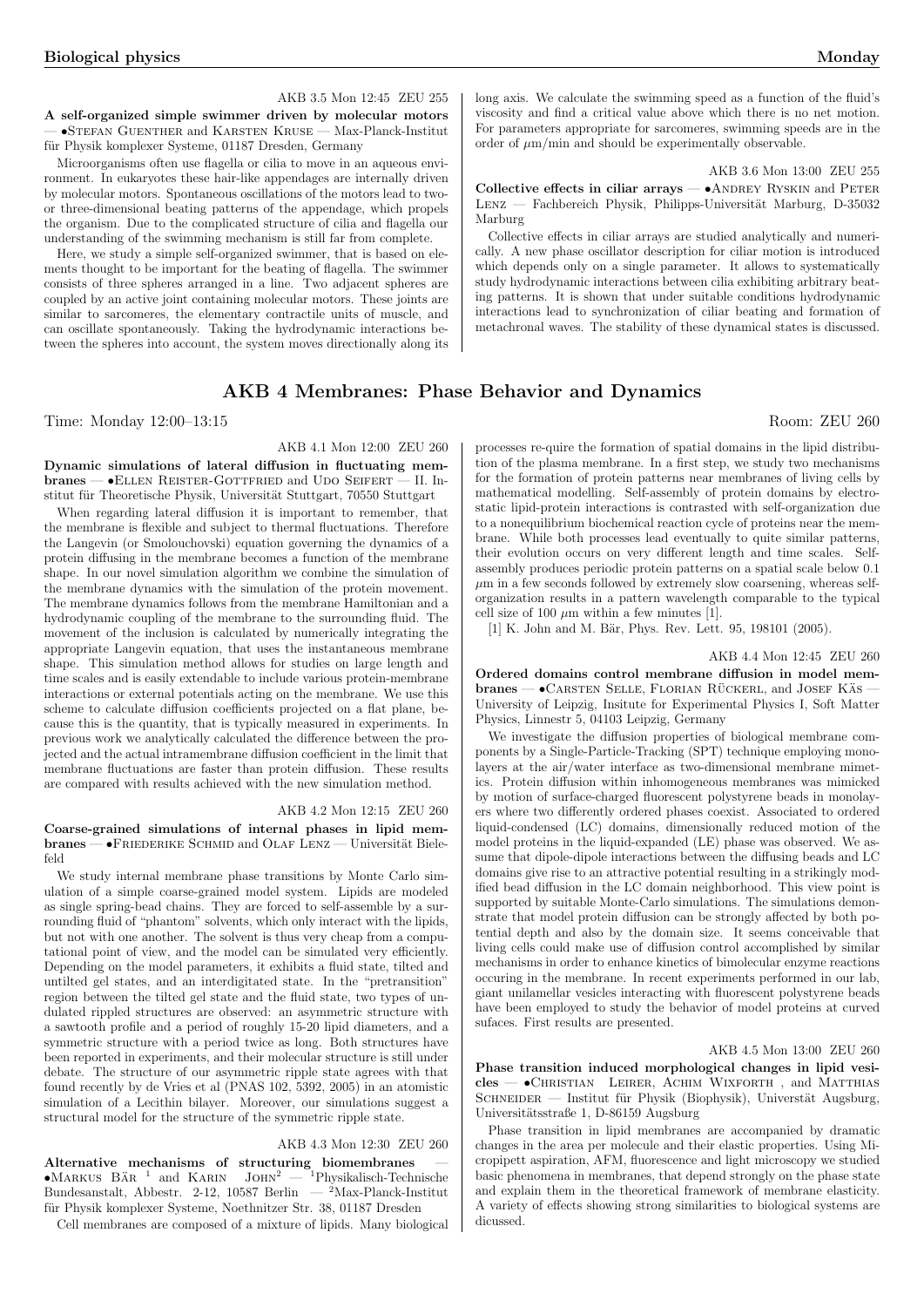## AKB 5 Cell Motility II

Time: Monday 14:00–15:45 Room: ZEU 255

## Invited Talk AKB 5.1 Mon 14:00 ZEU 255

Cell motility as persistent random motion: theories from exven mothty as persistent random motion. theories nome ex-<br>periments — •HENRIK FLYVBJERG<sup>1,2</sup>, DAVID SELMECZI<sup>2,3</sup>, STEPHAN<br>MOSLER<sup>2</sup>, PETER H. HAGEDORN<sup>1</sup>, and NIELS B. LARSEN<sup>1,2</sup> <sup>1</sup>Biosystems Department, Risø National Laboratory, DK-4000 Roskilde, Denmark — <sup>2</sup>Danish, Polymer, Centre, Risø, National, Laboratory  $2$ Danish Polymer Centre, Risø National Laboratory, DK-4000 Roskilde, Denmark —  ${}^{3}$ Department of Biological Physics, Eötvös Loránd University, H-1117 Budapest, Hungary

Cell migration is essential in many physiological and pathological processes and in emerging medical technologies that depend on it for colonization of biomaterials. Quantitative migration studies rely on motility models for data interpretation. Finding no model in the literature that captures the nature of our data, we used the data to capture the nature of suitable models. An analysis of trajectories followed by motile human keratinocytes and fibroblasts lead to cell-type-specific motility models. These models show that cells have memory, and apparently reflect the cells' different roles in the organism. The method of analysis is general and may be applied to other motile cell-types and organisms.

### AKB 5.2 Mon 14:30 ZEU 255

A biomimetic model system shedding light on active lamel- $\text{A}$  biominieric moder system sheading right on active fame-<br>lipodial biomechanics — •BJÖRN STUHRMANN<sup>1</sup>, FLORIAN HUBER<sup>1</sup>,  $T$ HOMAS RUDOLPH<sup>2</sup>, KLAUS ZIMMER<sup>2</sup>, and JOSEF  $K\ddot{s}^{-1}$ <sup>1</sup> Institute for Soft Matter Physics, University of Leipzig, Linnéstr. 5, 04103 Leipzig, Germany — <sup>2</sup>Leibniz-Institut für Oberflächenmodifizierung e.V., Permoserstr. 15, 04303 Leipzig, Germany

In cells displaying crawling motility, cell boundary advancement is governed by the assembly of actin protein, tightly regulated by a wealth of accessory proteins. The key molecular players involved in these processes have been identified [1] and are used in this project to build a minimal model system of the cell lamellipodium. A polymerizing actin gel representing the lamellipodium is generated in nanostructured, cell-sized chambers. System confinement to cellular volumes is a crucial step towards cellular conditions and distinguishes our approach from existing assays. In the presence of ATP, the emerging gel represents for the first time a self-sustaining, polymerizing machine mimicking the cell lamellipodium in vitro. Offering the possibility to selectively change biochemical and physical parameters and to study the system's response in terms of its structural, dynamical and rheological properties, this model system presents a novel means to explore biomechanical mechanisms underlying cell motility.

[1] Loisel TP, Boujemaa R, Pantaloni D, Carlier MF. Nature. 1999 Oct 7;401(6753):613-6.

### AKB 5.3 Mon 14:45 ZEU 255

Measuring protrusion forces of locomoting cells  $- \cdot$ MARCUS PRASS<sup>1</sup>, KEN JACOBSON<sup>2</sup>, and MANFRED RADMACHER<sup>1</sup> — <sup>1</sup>Institute of Biophysics, University of Bremen, 28359 Bremen, Germany — <sup>2</sup>Dept. of Anatomy and Cell Biology, University of North Carolina, Chapel Hill, USA

Cell migration is very important for cellular processes like wound healing or metastasis. Although much is known from the biological point of view on the actin-myosin machinery involved in cell migration, the exact mechanism of force generation is still unclear. One possible mechanism of force generation is the polymerization ratchet model. Here, thermal fluctuations of actin filaments are necessary for polymerization of actin filaments. Since this process effectively converts chemical energy in mechanical energy a protrusive force is generated. We have designed a cantilever-based instrument to measure directly protrusion forces at the leading edge of migrating cells. An AFM-cantilever oriented perpendicular to the substrate is deflected by a migrating keratocyte (epithelial cell prepared from trout scales). The deflection could be measured by video microscopy or at better temporal and spatial resolution using a position sensitive detector. The distance between cantilever and substrate was approximately 80 nm to guarantee that the leading edge of the lamellipodium was investigated. We will show first experimental results and discuss them in the context of existing theories.

AKB 5.4 Mon 15:00 ZEU 255

Investigation and Manipulation of Membrane Dynamics by an Optical Tweezers Technique — •Michael Goegler, Timo Betz, and JOSEF KAS — Institute for Soft Matter Physics, University of Leipzig, Linnéstrasse 5, 04103 Leipzig, Germany

Cell migration is essential in various cellular activities, such as morphogenesis, wound healing, and metastasis. In these events, protrusion of the cell membrane at the leading edge is the fundamental step, and the mechanism driving this movement is likely associated with the elongation of polymerizing actin filaments or with molecular motors, such as myosin. To elucidate the mechanism of protrusion, we use a new laser based technique to study membrane motion with high spatial and temporal resolution in the nanometer and microseconds range, respectively. A diffraction limited laser spot is positioned at the leading edge of a cell and the forward scattered light is imaged on a quadrant diode detector which serves as a position sensitive device. We investigated the membrane motion at the leading edge of different cell types, such as fibroblasts and erythrocytes. The new technique has the potential to reveal relative contributions to the membrane fluctuations based on its frequency spectrum, and to measure physical properties, such as the bending rigidity of the membrane. By increasing the laser intensity we were able to exert a significant force on the cell's leading edge that is strong enough to deform the cell and change its membrane dynamics. We present the capabilities of the technique and show that it provides the opportunity to measure rheological properties of cells.

### AKB 5.5 Mon 15:15 ZEU 255

Protrusion Forces Driving Rapidly Translocating Cells —  $\bullet$ Michael Goegler<sup>1</sup>, Claudia Brunner<sup>1</sup>, Allen Ehrlicher<sup>1</sup>, Bernd Kohlstrunk<sup>1</sup>, Detlef Knebel<sup>2</sup>, and Josef Käs<sup>1</sup> — <sup>1</sup>Institute for Soft Matter Physics, University of Leipzig, Linnéstrasse 5, 04103 Leipzig, Germany — <sup>2</sup>JPK Instruments AG, Bouchéstrasse 12, 12435 Berlin, Germany

Cell motility is a fundamental process of many phenomena in nature, such as immune response, wound healing, and metastasis. Mechanisms of force generation for cell migration have been described in various hypotheses requiring actin polymerization and/or molecular motors, but quantitative force measurements to date have focused on traction forces. Here we present a direct measurement of the forward force generated at the leading edge of the lamellipodium and at the cell body of a translocating fish keratocyte. We positioned an elastic spring, the cantilever of a scanning force microscope (SFM), in front of a moving cell, which pushed the cantilever out of its path. The forward force was calculated using the detected vertical deflection of the cantilever in an "elastic wedge model", which considers cellular deformation. We measured forward forces between 1-8 nN without visibly affecting the cells. At stronger opposing forces up to at least 15 nN the lamellipodium of the cell retracted locally whereas the overall movement of the cell remained unaffected. Measurements with steadily increasing applied force were carried out to determine a load dependence behaviour. We investigated the effect of cytochalasin D in force measurements to elucidate the importance of actin polymerization in cellular protrusion.

### AKB 5.6 Mon 15:30 ZEU 255

Lateral Membrane Waves Constitute a Universal Dynamic Pattern of Motile Cells within the Animal Kingdom  $- \bullet$ H.-G.  $\rm{D}$   $\rm{O}$   $\rm{D}$   $\rm{D}$   $\rm{D}$   $\rm{D}$   $\rm{D}$   $\rm{D}$   $\rm{D}$   $\rm{D}$   $\rm{D}$   $\rm{F}$   $\rm{H}$   $\rm{A}$   $\rm{L}$   $\rm{F}$   $\rm{D}$   $\rm{D}$   $\rm{D}$   $\rm{F}$   $\rm{H}$   $\rm{A}$   $\rm{D}$   $\rm{F}$   $\rm{M}$   $\rm{F}$   $\rm{F}$   $\rm{F$ DOBEREINER  $^{\circ}$ , D. J. DOBIN-THALER, J. HOFMAN, H. D. AE-NIAS<sup>1</sup>, T. N. SIMS<sup>4</sup>, G. GIANNONE<sup>1</sup>, M. L. DUSTIN<sup>4</sup>, C. WIGGINS<sup>3</sup>, and M. P. SHEETZ<sup>1</sup> — <sup>1</sup>Biological Sciences, Columbia University, New York — <sup>2</sup>Physics, Columbia University, New York — <sup>3</sup>Applied Physics, Columbia University, New York — <sup>4</sup>Skirball Institute, New York University School of Medicine, New York

Cell motility is driven by actin polymerization and myosin motor activity. We have monitored active movements of the cell circumference using quantitative differential interference contrast and total internal reflection fluorescence microscopy. Spreading and motility essays were done on specifically adhesive substrates for a variety of cells including mouse embryonic fibroblasts and T-cells, as well as wing disk cells from drosophila melanogaster. Despite their functional diversity, all those cell types exhibit similar dynamic patterns in their normal membrane velocity. In particular, we found that protrusion and retraction activity is organized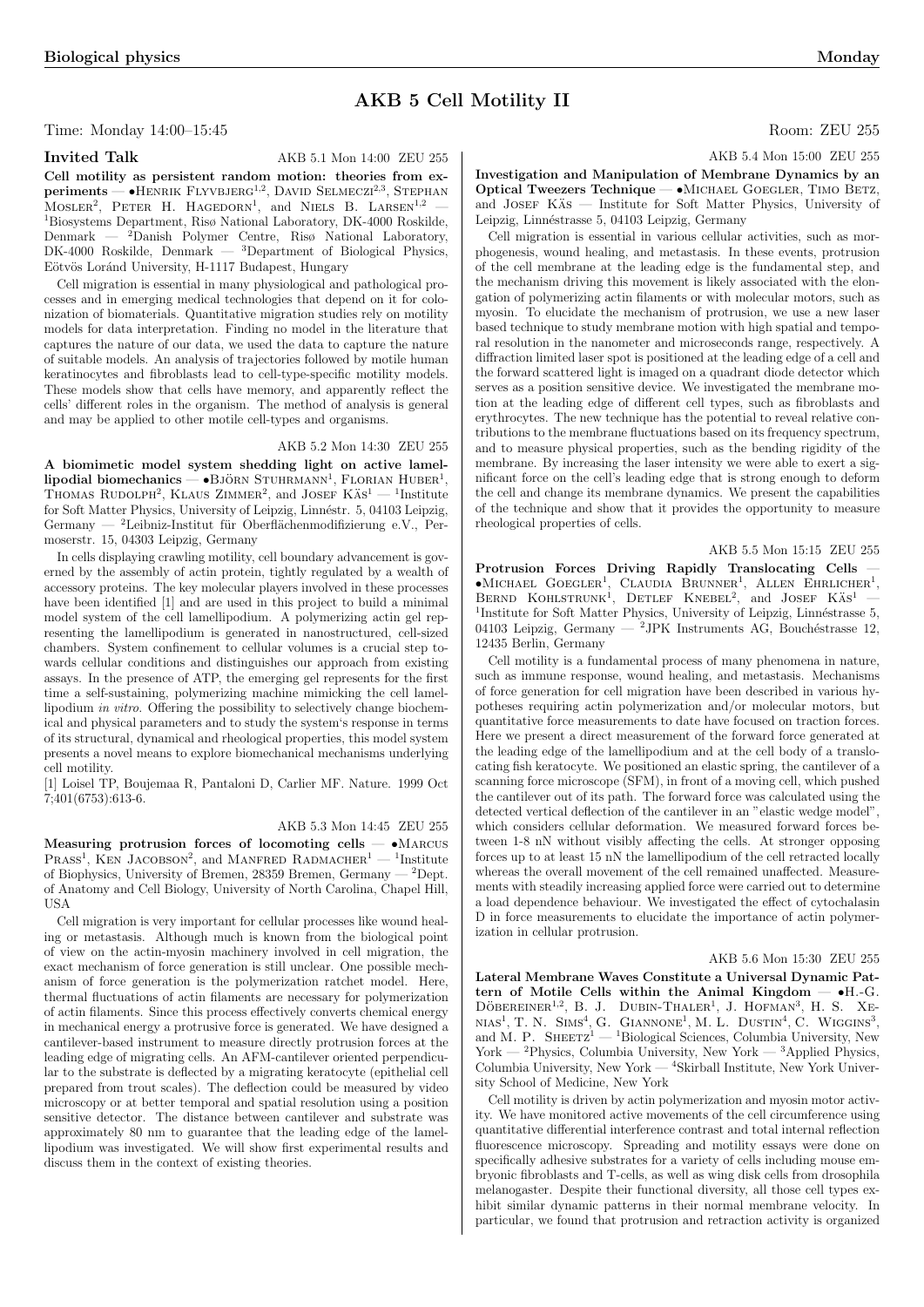in lateral waves running along the cell circumference with speeds on the order of 100 nm/s. These wave patterns show both spatial and temporal long-range periodic correlations reflecting a corresponding organization of the actomyosin gel. These lateral waves seem to be quite a general phe-

Time: Monday 14:30–16:00 Room: ZEU 260

### AKB 6.1 Mon 14:30 ZEU 260

Bubble Nucleation and Cooperativity in DNA Melting — • SAUL Bubble Nucleation and Cooperativity in DNA Merring  $-$  SAOL<br>ARES<sup>1</sup>, NIKOLAOS K. VOULGARAKIS<sup>2</sup>, KIM Ø. RASMUSSEN<sup>3</sup>, and ALAN R. BISHOP<sup>3</sup> — <sup>1</sup>Max-Planck-Institut für Physik komplexer Systeme, Nöthnitzer Str. 38, 01187 Dresden — <sup>2</sup>Center for Nonlinear Studies, Los Alamos National Laboratory, Los Alamos, New Mexico 87545, USA — <sup>3</sup>Theoretical Division and Center for Nonlinear Studies, Los Alamos National Laboratory, Los Alamos, New Mexico 87545, USA

The onset of intermediate states (denaturation bubbles) and their role during the melting transition of DNA are studied using the Peyrard-Bishop-Dauxois model by Monte Carlo simulations with no adjustable parameters. Comparison is made with previously published experimental results that used a novel bubble quenching technique based in the possibility of hairpin formation on single strands of DNA. An excellent agreement is found between our theoretical predictions and experimental results. Melting curves, critical DNA segment length for stability of bubbles, and the possibility of a two-state transition are studied. The content of this contribution is published in Physical Review Letters 94, 035504 (2005).

### AKB 6.2 Mon 14:45 ZEU 260

An Intermediate Phase in DNA Melting — • RICHARD A. NEHER and ULRICH GERLAND — Arnold Sommerfeld Center for Theoretical Physics (ASC) and Center for NanoSciene (CeNS), LMU München

We predict a novel temperature-driven phase transition of DNA below the melting transition. The additional, intermediate phase exists for repetitive sequences, when the two strands have different lengths. In this phase, the longer strand is completely absorbed onto the shorter strand. The excess bases form mobile bulge loops inside the helical region. Below the transition temperature, more and more of these bulge loops condense into overhanging single stranded ends. We calculate the partition sum of such DNA exactly and find, that this transition is continuous and in many aspects analogous to Bose-Einstein condensation. When the periodicity of the sequence is destroyed by rare point mutations, the transition becomes discontinous. Furthermore, we find that the order of the melting transition of repetitive DNA differs from that of ordinary DNA.

[1] R.A. Neher and U. Gerland, qbio.BM/0509015

### AKB 6.3 Mon 15:00 ZEU 260

Tracking of Type I restriction enzymes along DNA — •Ralf **Tracking of Type Trestriction enzymes along DIVA – VIALF**<br>SEIDEL<sup>1,2</sup>, JOOST G. P. BLOOM<sup>1</sup>, CARSTEN VAN DER SCHEER<sup>1</sup>, SEIDEL<sup>T</sup>, JOOST G. T. BLOOM, CARSTEN VAN DER SCHEER,<br>NYNKE H. DEKKER<sup>1</sup>, MARK D. SZCZELKUN<sup>3</sup>, and CEES DEKKER<sup>1</sup> <sup>1</sup>Kavli Institute of Nanoscience, Delft University of Technology, The  $N$ etherlands — <sup>2</sup>Biotechnolgisches Zentrum, TU Dresden, Germany <sup>3</sup>Department of Biochemistry, University of Bristol, UK

Type I restriction enzymes are complex cellular machines that cleave foreign, viral DNA using two DNA translocating motor subunits. During the translocation process the core unit of the enzyme complex stays bound to the DNA whilst the motors translocate adjacent DNA and thus pull it towards the enzyme, which results in the formation of large DNA loops. Using magnetic tweezers, we investigated on the level of a single enzyme how the DNA motors track along their DNA template. We found that the motor subunits follow directly the helical pitch of the DNA. Due to the attachment of the motors to the core unit of the enzyme, their rotation around the DNA is inhibited and torsional stress is not released. In this way the DNA gets threaded through the enzyme complex leading to an almost complete untwisting of the DNA in the extruding loop and strongly positively supercoiled DNA in front of the motor. Probing both the translocated distance on the DNA and the amount of generated supercoils, we found that the enzyme translocates  $11 \pm 2$  bp per generated supercoil, which strongly suggests tracking of the DNA helical pitch. We furthermore found that the motors track along the 3'-5' strand by investigating how small single strand gaps are overcome.

nomenon, since we found them in two different cell types of the mouse, a mammal, and in one cell type of the common fruit fly, an insect. Thus, we encounter a universal motility pattern across different phyla within the animal kingdom.

## AKB 6 DNA Mechanics

AKB 6.4 Mon 15:15 ZEU 260

The effect of semiflexibility on the dynamics of DNA in nucle $osomes$   $\rightarrow$  WOLFRAM MÖBIUS, RICHARD A. NEHER, and ULRICH GERLAND — Arnold Sommerfeld Center for Theoretical Physics (ASC) and Center for Nanoscience (CeNS), LMU München

Even though the DNA in eukaryotic cells is tightly packed with the help of histones, it must be accessible for passively binding regulatory proteins. According to the site exposure mechanism [1], these proteins can temporarily gain access to a buried DNA site during conformational fluctuations of nucleosomes, the fundamental packing units consisting of about 150 base pairs of DNA wrapped around a histone complex. Recently, the dynamics of spontaneous partial DNA unwrapping was observed directly, using optical single molecule techniques [2,3]. Here, we study this dynamics within a mesoscopic model of the nucleosome, using Brownian dynamics simulations and theoretical analysis of simplified toy models. We find that the internal polymer dynamics of the semiflexible DNA has a strong impact on the dynamics of our nucleosome model. We characterize this effect in detail and discuss a number of experimentally relevant predictions of our model.

- [1] Polach and Widom, Journal of Molecular Biology 254, 130 (1995)
- $[2]$  Li et al., Nature Structural & Molecular Biology 12, 46 (2005)
- [3] Tomschik et al., PNAS 102, 3278 (2005)

### AKB 6.5 Mon 15:30 ZEU 260

Electrostatic interactions of DNA can quantize azimuthal orientations of nucleosome core particles in bilayers  $-$  •ANDREY CHERSTVY and RALF EVERAERS — Max-Planck-Institut für Physik komplexer Systeme, Nöthnitzer Straße 38, 01187 Dresden, Germany

We propose that DNA charge distribution can affect electrostatic interactions of nucleosome core particles (NCP) in bilayers and crystals. The bilayers of NCPs are formed by densely packed columns of NCPs, stacked on top of each other with axes nearly parallel to columnar axis. We suggest that mutual azimuthal orientations of NCPs in neighboring columns across the NCP bilayer are quantized with the angle of about 45 degrees. The reason for that is the helical symmetry of DNA charge distribution, with its phosphates and cations adsorbed in the grooves. This results in azimuthal charge "oscillations" on outer circumference of NCPs, along a "ring" of wrapped DNA. When two NCPs are close to each other, these charge patterns can establish an electrostatic zipper, similarly as for two parallel DNA molecules [1]. Our predictions can be tested experimentally, provided a better statistics and resolution of cryoelectron micrographs [2] will be achieved. This can provide new information about inter-nucleosomal electrostatic interactions that influence DNA compactification in chromatin fibers, the phenomenon which is still poorly understood. [1] A. G. Cherstvy, A. A. Kornyshev, and S. Leikin, J. Phys. Chem. B, 106, 13362 (2002); ibid., 108, 6508 (2004) and references therein [2] A. Leforestier, J. Dubochet, and F. Livolant, Biophys. J., 81 2414 (2001).

### AKB 6.6 Mon 15:45 ZEU 260

Single Molecule FRET detects sequence dependent Bending and Kinks in  $DNA - \bullet$ FILIPP OESTERHELT - Heinrich Heine Universität Düsseldorf, Universitätsstrasse 1, Geb. 26.32.02.30, 40225 Düsseldorf

Fluorescence Resonance Energy Transfer (FRET) is a universal tool to measure distances in the range of a few nanometers. This makes FRET ideally suited to analyse distances and distance changes between and within single biomolecules. In the principle accuracy in distance changes is in the sub nanometer range. But the calculation of absolute distances is difficult due to systematic errors. We applied the method of Multiparameter Fluorescence Detection to single DNA doublestrands, internally labelled with a donor and an acceptor fluorophore at various positions. The comparison of the measured energy transfer efficiencies with the fluorophore positions modelled by molecular dynamic simulations revealed that the fluorophore positional and orientational variability has to be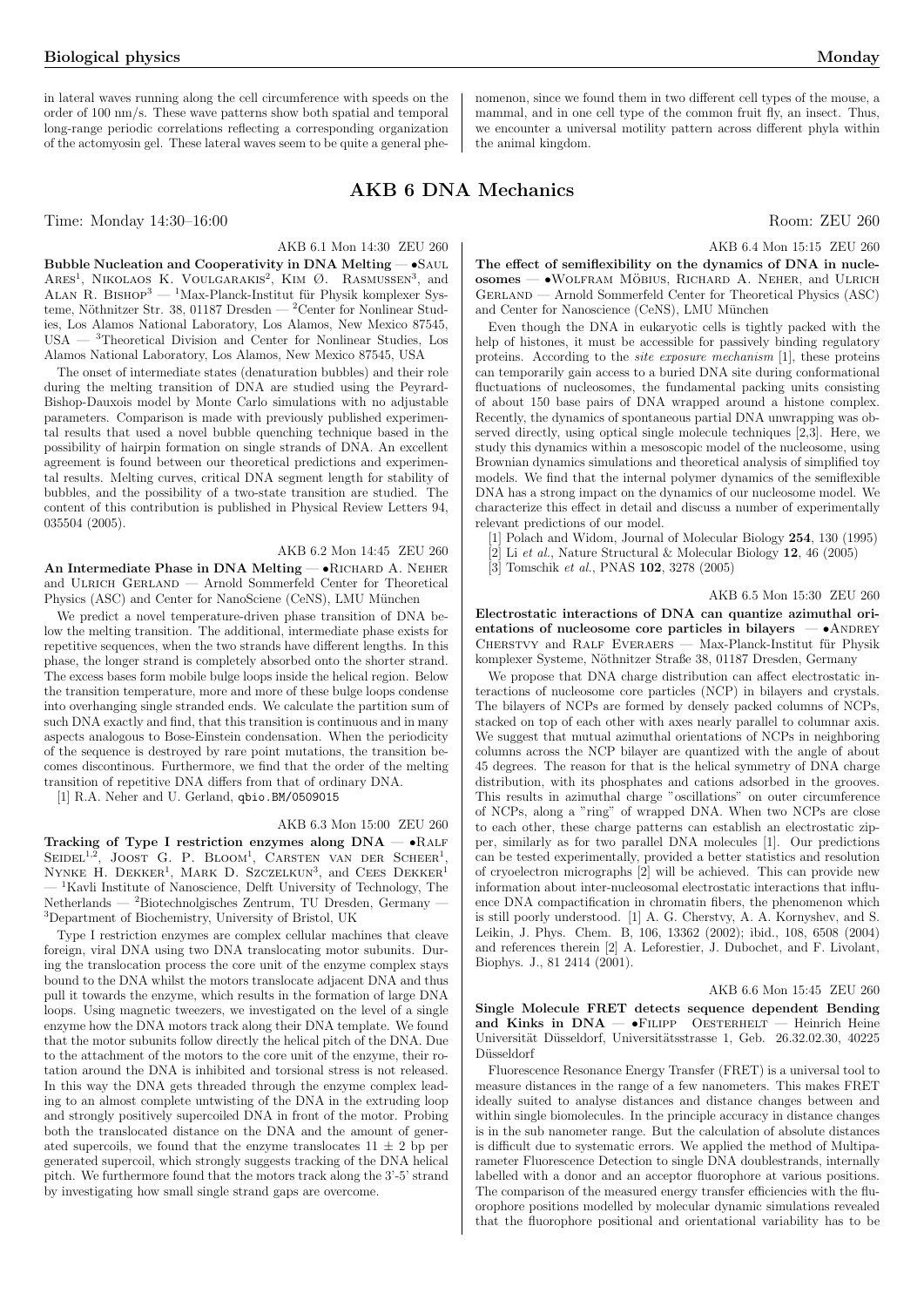taken into account. The absolute distances calculated from our FRET measurements did not only show the helicity of the DNA duplex, but also a sequence dependent bending which was in good agreement with values calculated earlier by NMR and other techniques. We also applied our high precision FRET measurements to the analysis of kinked DNA containing adenosine bulges. From our data we could reconstruct the 3D structure of the kink, revealing the angle, the relative rotation of the helical arms and the offset between their helix axes.

## AKB 7 Biopolymers I

Time: Tuesday 09:45–11:30 Room: ZEU 255

Invited Talk AKB 7.1 Tue 09:45 ZEU 255 Cytoskeletal Polymerization Motors - •MARILEEN DOGTEROM — FOM Institute AMOLF, Amsterdam, Netherlands

Dynamic cytoskeletal polymers such as microtubules and actin filaments provide forces for various types of cellular and intracellular motility. To understand how these polymerization motors work we use optical tweezers-based techniques and microfabricated barriers that allow us to study both actin and microtubule force generation at a single polymer level. We can measure force-velocity relations and monitor how the polymer assembly dynamics responds to force, both in the absence and presence of relevant binding proteins. In addition, we use microfabricated devices to mimic the physical confinement of living cells and study, for example, the role of microtubule-based force generation in the positioning of microtubule organizing centers. In cells, this positioning results from a complex interplay between dynamic, force-generating microtubules, the cell cortex, the cell geometry, and regulatory proteins. In microfabricated chambers, we have previously shown that in simple cases the pushing of the growing microtubules on the chamber walls is enough to center the organizing center. We have now refined this type of experiment by adding specific biochemical activity to the chamber walls. This allows us to study the effect of localized motor proteins and cortical regulatory proteins on microtubule organization and the positioning of microtubule organizing centers.

### AKB 7.2 Tue 10:15 ZEU 255

Polymers in Axially Symmetric Confining Geometries —  $\bullet$ FREDERIK WAGNER<sup>1</sup>, GIANLUCA LATTANZI<sup>2</sup>, and ERWIN FREY<sup>1</sup> <sup>1</sup>Arnold Sommerfeld Center and CeNS, Department of Physics, Ludwig-Maximilians-Universität München, Theresienstr. 37, 80333 München, Germany — <sup>2</sup>Department of Medical Biochemistry, Biology and Physics, TIRES-Center and INFN, Università di Bari, Piazza Giulio Cesare 11, 70124 Bari, Italy

The growing interest in understanding the constituents of the cell demands a rigorous analysis of its main structural components: polymers of different flexibilities (e.g. DNA, actin, microtubules) confined to a micrometer scale. In additon, confinement of polymers on micro- and nano-scales plays an important role in developing new devices for the visualization and manipulation of polymers. These recent advances require a careful analysis of the relevant accessible quantities and their dependence on the two main parameters of the system: the persistence length  $\ell_p$  which entails the flexibility of the chain, and the Odijk deflection length  $l_d$ , which provides a measure of the confinement. We developed a Monte Carlo simulation to investigate the general features of the wormlike chain model in axially confining geometries. In particular, we have studied the case of harmonic potentials, which is amenable to analytic approximations. Our simulations critically assess the approximations used in analytical calculations, extend the range of parameters and the quantities that can be compared with experimental observables, and provide a deeper insight on scaling relations, the influence of boundary conditions and the details of the confining geometry.

### AKB 7.3 Tue 10:30 ZEU 255

Actin Filaments Confined in Microchannels — •PATRICK LEVI and Klaus Mecke — Institut fuer Theoretische Physik I, Universitaet Erlangen-Nuernberg, Staudtstrasse 7, 91058 Erlangen, Germany

The statistical physics of semiflexible polymers in confined geometries faces the problem of treating bending modes in non-parabolic potentials. We present an analytic expression for the distribution of the end-to-end distance in a parabolic potential. Our result is in good agreement with experimental data for hard wall confinement in rectangularly shaped microchannels. For non-parabolic potentials we developed a selfconsistent ansatz for mapping the wall distance of a rectangular channel to an effective parabolic potential strength. Deviations from the Odijk result for the correlation function in a parabolic potential are discussed. The selfconsistent approach is also used to calculate forces on the filaments in inhomogeneous channel geometries.

Entropic forces generated by grafted semiflexible polymers -**EIRTOPIC FOTCES generated by grafted seminexible polymers**  $\bullet$  AZAM GHOLAM<sup>1</sup>, JAN WILHELM<sup>2</sup>, and ERWIN FREY<sup>2</sup> — <sup>1</sup>Hahn-Meitner-Institut, Abteilung Theorie, Glienicker Str. 100, D-14109 Berlin, Germany — <sup>2</sup>Arnold Sommerfeld Center for Theoritical Physics and CeNS, Department of Physics, Ludwig-Maximilian-Universität München, Theresienstrasse 37, D-80333 München, Germany

We compute both numerically and by Monte Carlo simulations the average force exerted by a fluctuating grafted semi-flexible polymer upon a rigid smooth wall as well as the corresponding free energy. Both quantities are thought to be of interest for understanding the physics of actinpolymerization driven cell motility and movement of bacteria like Listeria monocytogenes. Depending on the angle between the constraining wall and the direction of the graft, two asymptotic regimes with different dependence of the force on the position of the wall can be discerned. The angle determining the position of the crossover varies as the square root of the ratio of the polymer's length to its persistence length. For angles larger than the critical angle, previous expressions are qualitatively valid but for smaller angles different behavior is found.

### AKB 7.5 Tue 11:00 ZEU 255

AKB 7.4 Tue 10:45 ZEU 255

The flexural rigidity of microtubules relates to a limited compli-The next and rightly of interotubules relates to a minied compli-<br>ance of inter-protofilaments bonds  $- \bullet$  FRANCESCO PAMPALONI<sup>1</sup>,  $G$ IANCESCO 1 AMPALONI,<br>GIANLUCA LATTANZI<sup>2</sup>, and DAVIDE MARENDUZZO<sup>3</sup> — <sup>1</sup>EMBL Heidelberg - Cell Biology and Biophysics Programme - Heidelberg (Germany) <sup>2</sup>University of Bari - Faculty of Medicine (Italy) — <sup>3</sup>Mathematics Institute - University of Warwick (UK)

The structure of microtubules (MT) is highly optimized to a maximum of mechanical performance: the hollow tube shape allows high strength and stiffness combined with a minimum of structural elements (tubulin dimers). Moreover, MTs are anisotropic in their elastic properties: they are softer on basal plane than along the axial direction. Such unusual properties of MTs - light, flexible, stiff - make them very similar to composite materials designed by engineers. Remarkably, tiny structural variations in the MT lattice, like protofilaments torsion and shifting, are not confined locally, but propagate in a concerted way along the whole MT length. It is likely that the energy required by this deformation is very low, of the order of the thermal fluctuations. Sub-nanometer deformations of the lateral bonds produce a slight relative shift between protofilaments, that introduces a significant shear component to MTs deflection. Consequently, for MTs the shear modulus is small enough to produce a length dependence of the bending stiffness. We present a multi-scale approach to investigate the elastic properties of MTs based on Monte Carlo simulation and conformational analysis of tubulin dimers in typical MTs architecture and we provide an useful framework for the interpretation of experimental data.

#### AKB 7.6 Tue 11:15 ZEU 255

Elastic response, buckling and rupture of microtubules under radial indentation — •Iwan A.T. Schaap<sup>1</sup> , Carolina Carnasco<sup>2</sup>, Pedro J. de Pablo <sup>2</sup>, Frederick C. MackKintosh<sup>1</sup>, and<br>Christoph F. Schmidt<sup>1</sup> — <sup>1</sup>Dept. Physics, Vrije Universiteit, Amsterdam, NL — <sup>2</sup>Departamento de Física de la Materia Condensada C-III, Universidad Autónoma de Madrid

We have tested the mechanical properties of single microtubules by lateral indentation with the tip of an atomic force microscope. Indentations up to  $\degree 3.6$  nm, i.e. 15 % of the microtubule diameter resulted in an approximately linear elastic response, and indentations were reversible without hysteresis. At an indentation force of around 0.3 nN we observed an instability corresponding to a ˜1 nm indentation step in the taxol-stabilized microtubules, which could be due to partial or complete rupture of a relatively small number of lateral or axial tubulintubulin bonds. These indentations were reversible with hysteresis when the tip was retracted and no trace of damage was observed in subsequent high-resolution images. Higher forces caused substantial damage to the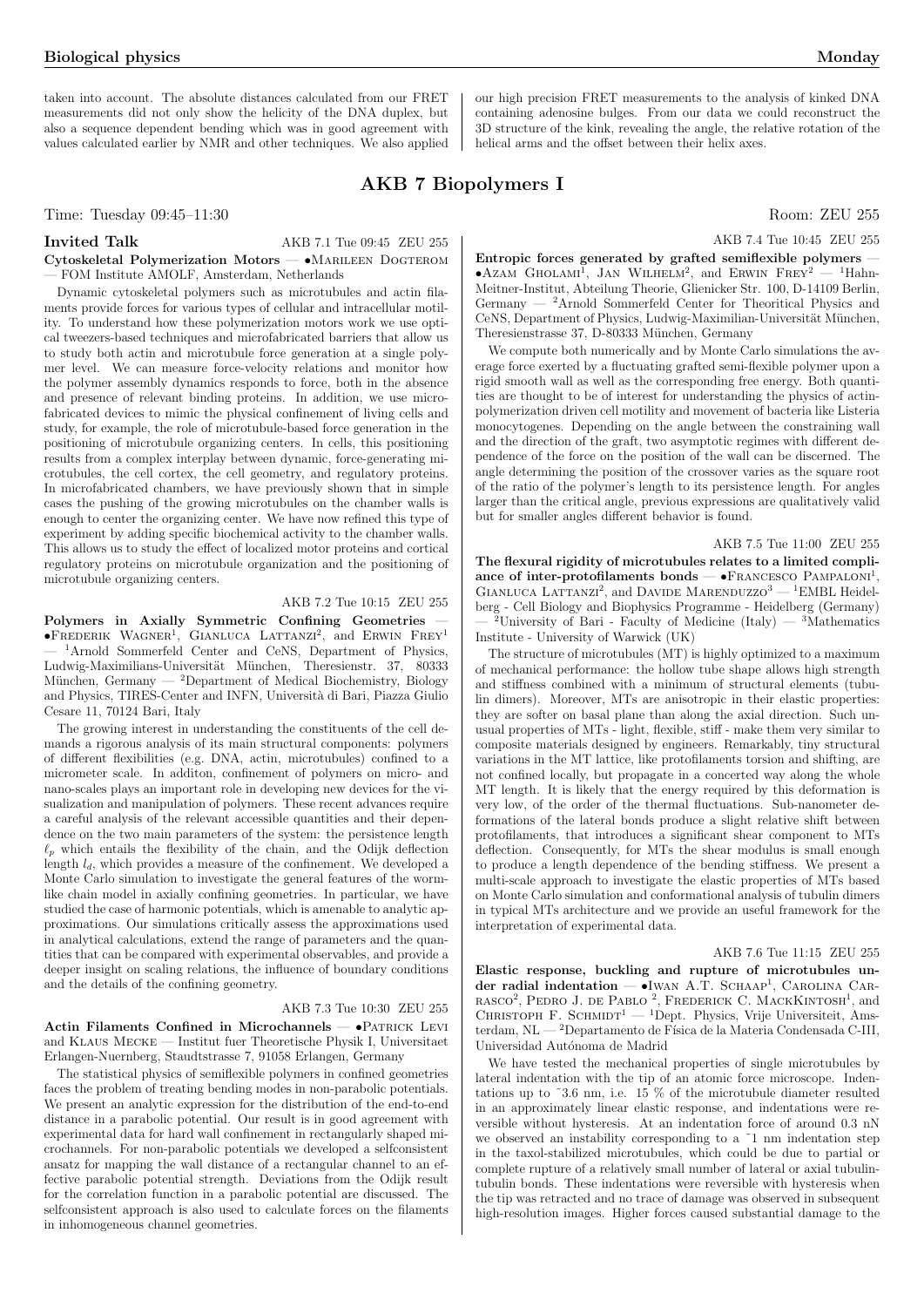microtubules, which either led to depolymerization or, occasionally, to slowly reannealing holes in the microtubule wall. We have modeled the experimental results using finite element methods and find that the sim-

## AKB 8 Cell Motility: Neuronal Growth

Time: Tuesday 10:15–11:00 Room: ZEU 260

### AKB 8.1 Tue 10:15 ZEU 260

Optical Neuron Guidance and Growth Cone Motility — •Daniel KOCH, TIMO BETZ, ALLEN EHRLICHER, MICHAEL GÖGLER, BJÖRN STUHRMANN, and JOSEF KÄS — Institut for Soft Matter Physics, University of Leipzig, Linnestr. 5, 04103 Leipzig, Germany

Understanding and controlling neuronal growth is a main research focus in the life sciences. All molecular stimuli for neuronal growth eventually address the polymeric cytoskeleton of the growth cone, a highly motile structure at the tip of an advancing neurite. However, the detailed molecular mechanisms underlying growth cone motility still need to be resolved. We have shown that optical forces induced by a highly focused infrared laser beam influence the motility of a growth cone by biasing the polymerization-driven intracellular machinery. In actively extending growth cones, a laser spot placed at specific areas of the neurite's leading edge affects the direction taken by a growth cone. In an optical tweezers setup simultaneous phase contrast and fluorescence imaging, real-time shape detection, and automated laser irradiation are combined to control growth cone motility. Additionally we use high resolution edge detection in combination with a cross-correlation algorithm to extract the actin cytoskeletal dynamics in a growth cone in order to shed light on the mechanisms underlying optical neuron guidance. These novel techniques allow the investigation and manipulation of a natural biological process, the cytoskeleton driven morphological changes in a growth cone, with potential applications in the formation of neuronal networks and in understanding growth cone motility.

### AKB 8.2 Tue 10:30 ZEU 260

Filopodia orientation determines neurite turning — •Allen EHRLICHER, TIMO BETZ, MICHAEL GÖGLER, DANIEL KOCH, BJÖRN  $\mbox{{\sc STUHRMANN}},$  and  $\mbox{{\sc Josef}}$  Käs — University of Leipzig, Linnéstr. 5 Abt PWM 04103 Leipzig Germany

Neurons must migrate through a complex array of tissues, chemical signals, and mechanical stimuli to form the connections necessary for life. At the leading edge of neuronal extensions are highly dynamic structures called growth cones, which navigate through the body, interpreting the myriad of signals into appropriate attractive or repulsive responses. Extending beyond the growth cone are spike-like bundles of actin known as filopodia, which communicate many of these environmental cues to

the cell, and probe the immediate area of the cell for the best path. We have observed that the orientation of these filopodia strongly predicts growth cone turn behavior. Furthermore, using optical tweezers we directly manipulate the position and orientation of filopodia, and thus are able to induce growth cone turning. All of a cell's movements are generated by its polymeric cytoskeleton, which is composed principally by actin, microtubules, and motor proteins such as myosin, though the relevance of each constituent is yet unclear. Our observations strengthen the hypothesis that microtubule extension into the growth cone's peripheral region along filopodia is the dominating factor for neurite turning, and not asymmetry in the polymerizing actin meshwork.

ple assumption of a homogeneous isotropic material, albeit structured with the characteristic protofilament corrugations, is sufficient.

### AKB 8.3 Tue 10:45 ZEU 260

Quantifying the Dynamic Actin Gel and its Active Forces in Neuronal Growth - • TIMO BETZ, DANIEL KOCH, DARYL LIM, MIRIAM WISEHART, ALLEN EHRLICHER, and JOSEF KAS — Institut for Soft Matter Physics, University of Leipzig, Linnestr. 5, 04103 Leipzig, Germany

The neuronal wiring of a developing organism is performed by the highly motile structures at the tips of growing neurites, called growth cones. The locomotion of these structures is largely driven by the dynamics of an active actin gel in the lamellipodium, similar to other motile cells. We developed an experimental assay to measure the neuronal actin dynamics by tracking prominent structures in the lamellipodium of GFPactin transfected neuronal cells. This is used to quantify the active movement of the actin gel in the neuronal growth cones, a process called retrograde flow. It is currently believed that the growth cone exerts forces onto the substrate by coupling the retrograde flow of the active actin gel to the substrate. To further investigate this, we additionally measure the substrate forces directly by detecting the deformation of an elastic substrate, allowing us to correlate retrograde flow with traction forces. With this assay we have established a method to simultaneously measure all the forces and dynamics necessary to test recently proposed theoretical models for cell motility. We present a detailed analysis of the actin dynamics, substrate forces and local friction constants used by neuronal growth cones as they migrate through the body to correctly wire complex neuronal networks during development.

### AKB 9 Chemical Bonds and Adsorption

Time: Tuesday 11:00–12:00 Room: ZEU 260

### AKB 9.1 Tue 11:00 ZEU 260

Polymer and peptide adsorption to attractive substrates  $\bullet$ MICHAEL BACHMANN and WOLFHARD JANKE — Institut für Theoretische Physik, Universität Leipzig, Augustusplatz 10/11, 04109 Leipzig, Germany

The interest in understanding polymer adsorption at substrates has grown quite recently with the development of high-resolution experimental equipment allowing for studying the technologically important problem of substrate-binding specificity of synthetic peptides. In our study of simple hybrid models [1,2], we investigate how solubility of the surrounding solvent and temperature influence the substrate-binding of nongrafted polymers in a cavity with an attractive surface. Applying a suitably adapted variant of the multicanonical chain-growth algorithm [3] for self-avoiding walks, we performed simulations of lattice polymers with up to 200 monomers and obtained the entire temperature-solubility pseudo-phase diagram of the hybrid system within a single simulation. We clearly separated expected thermodynamically stable phases dominated by the respective adsorbed and desorbed collapsed and random-coil conformations. Another central aspect of our study is the discussion of pseudo-phases that specifically depend on finite-size properties such as the precise number of monomers or, for peptides, the sequence of residues. [1] M. Bachmann and W. Janke, Phys. Rev. Lett. 95, 058102 (2005).

[2] M. Bachmann and W. Janke, to be published. [3] M. Bachmann and W. Janke, Phys. Rev. Lett. 91, 208105 (2003).

### AKB 9.2 Tue 11:15 ZEU 260

Analysis of Adsorbed Protein Patterns at Surfaces -  $\bullet$ ARMIN MAGEL<sup>1</sup>, HUBERT MANTZ<sup>1</sup>, CHRISTOF WEITENBERG<sup>1</sup>, ANTHONY QUINN<sup>2</sup>, MARKUS BELLION<sup>3</sup>, LUDGER SANTEN<sup>3</sup>, and KARIN JACOBS<sup>1</sup> <sup>1</sup>FR 7.2 Experimental Physics - Soft Matter, Saarland University, D-66123 Saarbrücken — <sup>2</sup>Department of Chemical and Biomolecular Engineering, University of Melbourne, Australia —  $^3{\rm FR}$  7.1 Theoretical Physics - Statistical Physics of Nonequilibrium and Disordered Systems, Saarland University, D-66123 Saarbrücken

The aim of this project is to identify the mechanisms for salivary protein adsorption at solid-liquid interfaces, with the intention of optimising the biocompatibility of dental replacement materials.

The methodology involves the characterisation of protein adsorption on surfaces that have been specifically tailored to have differing interaction potentials by varying the short and long range forces. The composition and topography of these tailored surfaces is carefully controlled and characterised via AFM and wettability analysis, enabling the structural and interfacial tension components to be identified.

AFM scans of the protein layers, both ex situ (in air) and in situ (in a buffer solution) are compared to ellipsometry measurements of the ki-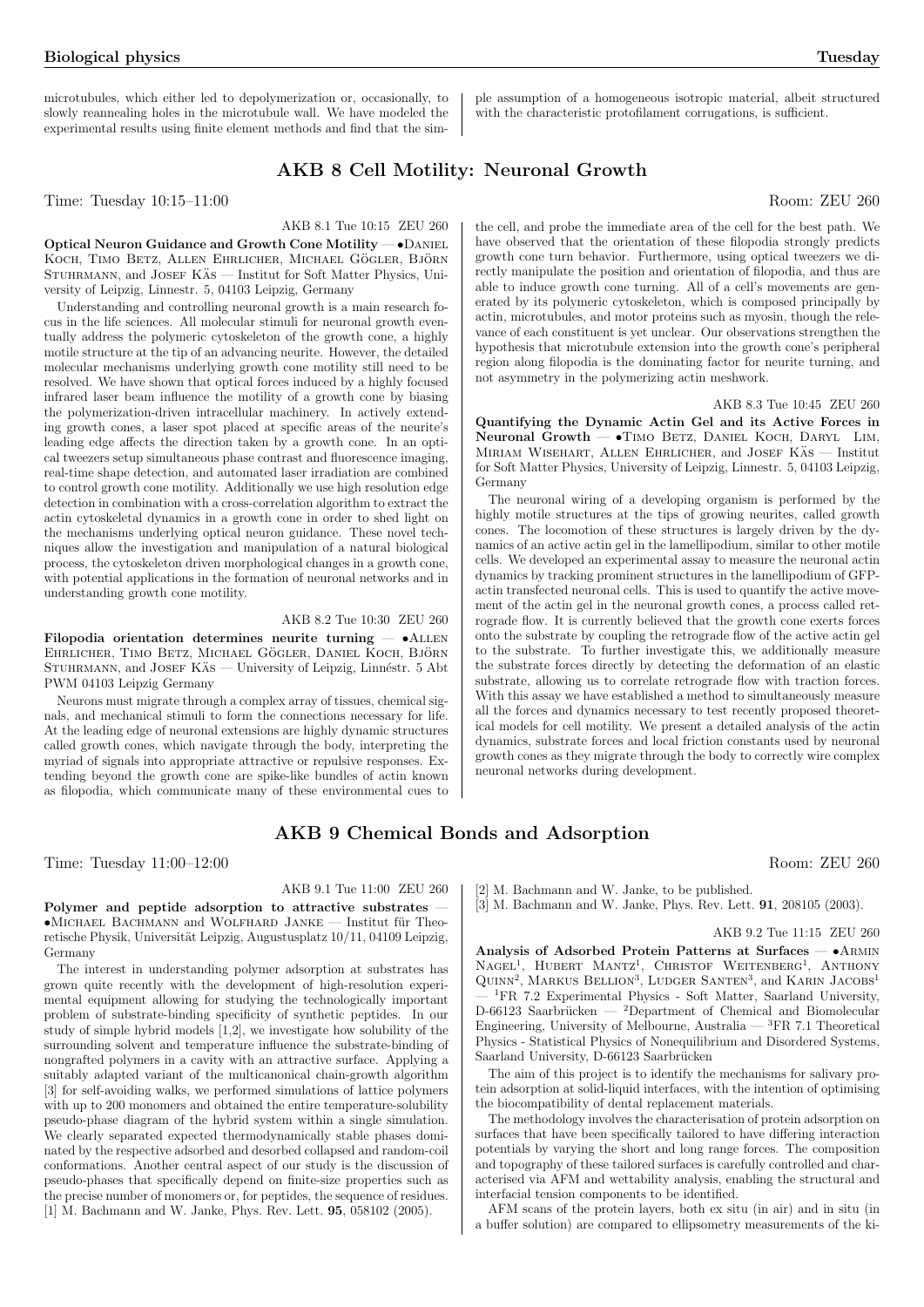AKB 9.4 Tue 11:45 ZEU 260

netics. The resulting complex patterns were analysed by image analysis methods (Minkowski Measures), so that tendencies during the adsorption process could be identified.

We compare the experimental protein patterns with patterns obtained by Monte-Carlo simulations of the protein adsorption process.

### AKB 9.3 Tue 11:30 ZEU 260

Characteristics of Protein Adsorption at Solid-Liquid Interfaces  $\sim$  •HUBERT MANTZ<sup>1</sup>, ARMIN NAGEL<sup>1</sup>, ANTHONY QUINN<sup>2</sup>, and KARIN  $\rm JACobs^1$  —  $\rm ^1FR$  7.2 Experimental Physics - Soft Matter, Saarland University, D-66123 Saarbrücken — <sup>2</sup>Department of Chemical and Biomolecular Engineering, University of Melbourne, Australia

Adsorption of proteins occurs instantly whenever a protein solution (e.g. any body fluid) gets in touch with a surface (biomaterials or medical devices) and thereby is of crucial importance to all kinds of biomedical technologies. Adsorption is a very complex process and is not yet fully understood. The adsorbed amount and the structure of the adsorbed layer depend on many factors including properties of the surface, the surrounding medium and the protein itself.

In this study, the in situ adsorption kinetics of some selected saliva proteins (amylase and lysozyme) in liquid environment has been studied by ellipsometry. Through judicious choice and modification of the substrates, the influence of short- and long-range forces on the adsorption process could be separated. The ellipsometry measurements were compared with AFM images of the resulting topographies.

The experimentally observed adsorption kinetics does not follow any standard adsorption model. We compare our results with Monte-Carlo simulations (cf. contribution of Bellion et al.), assuming conformational changes of the proteins upon increasing surface coverage.

### Kinetics of Protein Adsorption at liquid/solid interfaces: A Monte Carlo study  $\sim$  MARKUS BELLION and LUDGER SANTEN Fachrichtung Theoretische Physik, Universität des Saarlandes, 66041 Saarbrücken

We investigate by means of extensive Monte Carlo simulations the protein adsorption at liquid/solid interfaces. Proteins are modelled as colloidal particles. The particle-particle and the particle-surface interactions are described in the framework of the DLVO theory, which considers steric repulsion, electrostatic and van der Waals interactions. In order to investigate the time evolution of the surface coverage in agreement with the experimental setup (see contribution of H. Mantz, A. Quinn, A. Nagel and K. Jacobs for comparison), we use a layered three dimensional simulation box. In the upper layer a grandcanonical ensemble is applied, which controls the concentration of proteins in the solution. In contrast, the particle number is conserved in proximity to the liquid/solid interface.

In agreement with the experimental results we find the aggregation of a protein monolayer. If we include the possibility of conformational changes, we are able to reproduce the experimentally observed three stepped kinetics: a fast linear increase of the adsorbed amount for low coverages is followed by a second linear regime before saturation of the surface coverage sets in. The second linear regime can be understood as a collective transition from a conformation which is stable on the singleparticle level to a conformation that optimizes adsorbed amount at the surface.

### AKB 10 Neuroscience

Time: Tuesday 11:30–13:30 Room: ZEU 255

Invited Talk AKB 10.1 Tue 11:30 ZEU 255 Synaptic Plasticity and Memory from an Optimality Viewpoint  $\rightarrow$  WULFRAM GERSTNER<sup>1</sup>, TARO TOYOIZUMI<sup>1,2</sup>, JEAN-PASCAL<br>PFISTER<sup>1</sup>, and KAZUYUKI AIHARA<sup>2</sup> — <sup>1</sup>Ecole Polytechnique Federale de Lausanne,  $EPEL - {}^{2}$ University of Tokyo

Connections between neurons change and these changes (potentiation and depression of synapses) are thought to be the basis of learning and memory. Despite a diversity of experimental facts, we believe that the rule controlling changes of synapses should be simple. More precisely, we studied the hypothesis that synaptic dynamics is controlled by three basic principles:

(A) Synapses adapt their efficacies so that neurons can effectively transmit information;

(B) homeostatic processes stabilize the mean firing rate of the postsynaptic neuron; and

(C) weak synapses adapt more slowly than strong ones while maintenance of strong synapses is costly.

Our results show that a synaptic update rule derived from these principles depends on spike timing, is sensitive to correlations in the input, and is useful for synaptic memory.

### AKB 10.2 Tue 12:00 ZEU 255

The role of inhibitory feedback for information processing in thalamocortical circuits  $\bullet$  Jörg Mayer, Heinz Georg Schus-TER, and JENS CHRISTIAN CLAUSSEN  $-$  Institut für Theoretische Physik und Astrophysik, Christian-Albrechts Universität, Olshausenstraße 40, 24098 Kiel, Germany

The information transfer in the thalamus is blocked dynamically during sleep or deep anaesthesia, in conjunction with the occurence of spindle waves. We analyze two modeling approaches for a recent experiment by Le Masson et al. on the thalamocortical loop. In a first step, we use a conductance-based neuron model to reproduce the experiment computationally. In a second step, we model the same system by using an extended Hindmarsh-Rose model, and compare the results with the conductance-based model. In the framework of both models, we investigate the influence of inhibitory feedback on the information transfer in a typical thalamocortical oscillator. We find that the extended Hindmarsh-Rose neuron reproduces the experiment better than the conductancebased model. Further, inhibitory feedback leads to stable self-sustained

oscillations which mask the incoming input, and thereby reduce the information transfer significantly.[1]

[1] Jörg Mayer, Heinz Georg Schuster, and Jens Christian Claussen, The role of inhibitory feedback for information processing in thalamocortical circuits, arxiv.org e-print q-bio/0510040

#### AKB 10.3 Tue 12:15 ZEU 255

Electrical field parameters for the electrical stimulation of iso-Letter hear hear parameters for the electrical stimulation of iso-<br>lated neurons on wide planar interfaces —  $\bullet$ A. REIHER<sup>1</sup>, H.  $W$ ITTE<sup>1</sup>, A. KRTSCHIL<sup>1</sup>, S. GÜNTHER<sup>1</sup>, A. KROST<sup>1</sup>, A. DE LIMA<sup>2</sup>, with  $A$ . KRISCHE, S. GONTHER, A. KROST, A. DE LIMA, and T. VOIGT<sup>2</sup> — <sup>1</sup>Inst. of Experimental Physics, University of Magdeburg, PO Box 4120, 39016 Magdeburg — <sup>2</sup> Inst. of Physiology, University of Magdeburg, Leipziger Str. 44, 39120 Magdeburg

Embryonal neocortical neurons form physiologically active, synaptically interconnected networks after two weeks in vitro. In order to stimulate larger groups of neurons we developed an interdigitated electrode structure for electrical stimulation of the whole network. This interface consists of a planar finger structure of gold on a 5 nm thin Tiundercoating with a gap of  $300 \ \mu m$  between the electrodes exhibiting an overall electrode thickness of 55 nm. Stimulation conditions leading to synchronous network activity were analyzed in [1]. Here we show that the network activity generated by previous stimulation parameters is not due to the direct activation of single neurons, but depends on widespread synaptic interactions. The parameters for the stimulation of single neurons independent from synaptic interactions were analyzed either by inhibiting glutamate and GABA<sup>A</sup> receptors in synaptically interconnected networks, or in immature networks with still non-interconnected neurons. The electrical field strength distribution for the interface is calculated with the finite-elements-method. These results are compared with a position dependent analysis of separated firing neurons in order to determine the critical electrical field strength for single neuron stimulation. [1] A. Reiher, et al., Appl. Phys. Lett. 86, 103901 (2005)

### AKB 10.4 Tue 12:30 ZEU 255

Analytical approach to correlation- and feedback-induced oscillations in biological neural networks — •Benjamin Lind- $NER^{1,2}$ , BRENT DOIRON<sup>2</sup>, and ANDRE LONGTIN<sup>2</sup> — <sup>1</sup>MPI fuer Physik komplexer Systeme, Noethnitzer Str. 38, 01187 Dresden — <sup>2</sup>Department of\*Physics, University of Ottawa, 150 Louis Pasteur, Ottawa, Canada\*K1N-6N5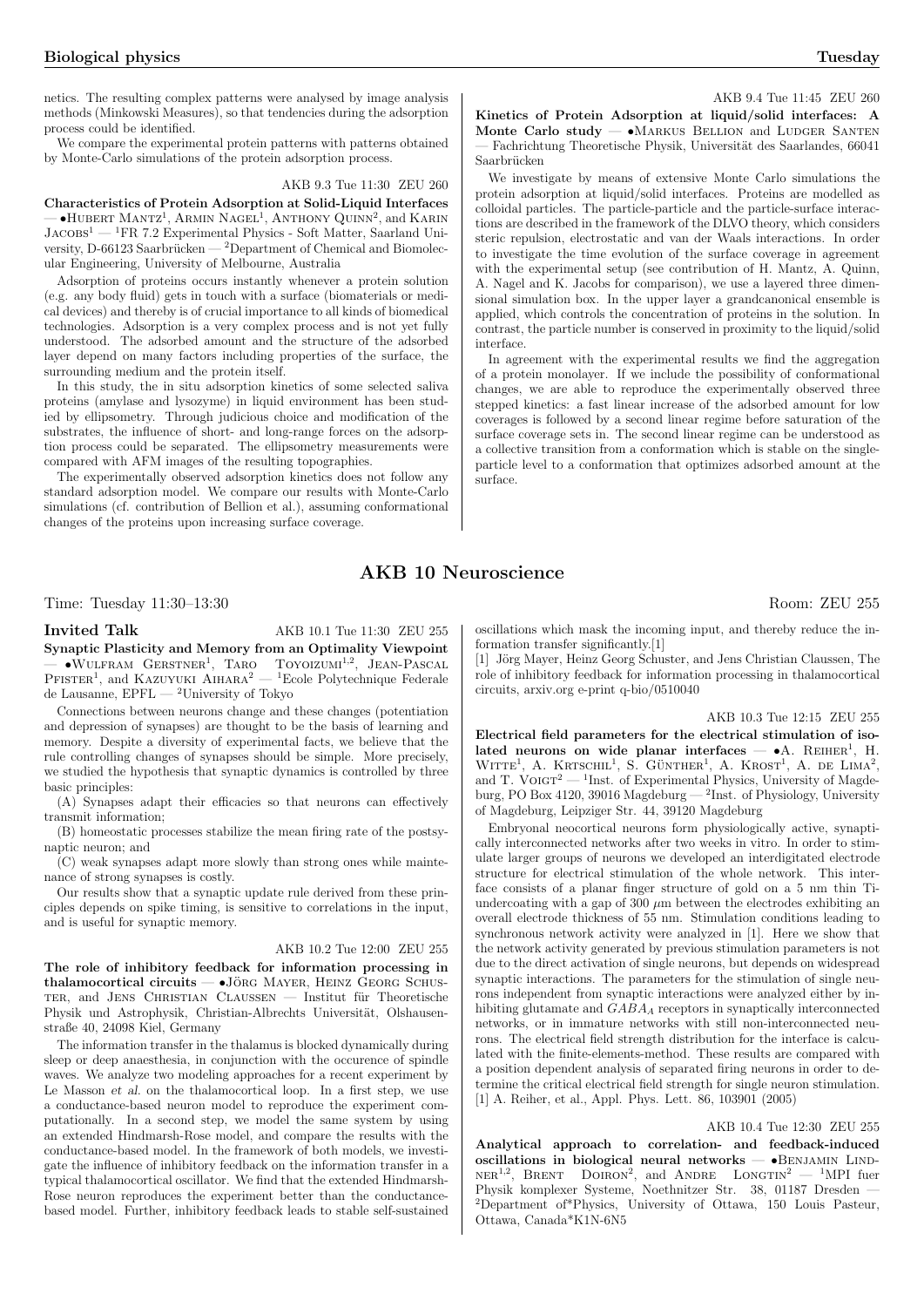A network of leaky integrate-and-fire neurons with global inhibitory feedback and under the influence of spatially correlated noise is studied. We calculate the spectral statistics of the network (power spectrum of the population activity, cross spectrum between spike trains of different neurons) as well as of a single neuron (power spectrum of spike train, cross spectrum between external noise and spike train) within the network. As shown by comparison with numerical simulations, our theory works well for arbitrary network size if the feedback is weak and the amount of external noise does not exceed that of the internal noise. By means of our analytical results we discuss the quality of the correlation-induced oscillation in a large network as a function of the transmission delay and the internal noise intensity. It is shown that the strongest oscillation is obtained in a system with zero internal noise and adiabatically long delay (i.e. the delay period is longer than any other time scale in the system).

REFS.: Doiron, Lindner, Longtin, Maler, Bastian Phys. Rev. Lett. 93, 048101 (2004), Lindner, Doiron, Longtin Phys. Rev. E (2005, in press)

### AKB 10.5 Tue 12:45 ZEU 255

Postsynaptic signaling at the Drosophila neuromuscular junc- $\frac{1}{100}$  to subset the  $\frac{1}{100}$  at the Drosophila heuromascular Junction during development  $\frac{1}{100}$  Thomas BITTIG<sup>1</sup>, VERONICA DUDU<sup>2</sup>, EUGENI ENTCHEV<sup>2</sup>, ANNA KICHEVA<sup>2</sup>, MARCOS GONZÁLEZ-GAITÁN<sup>2</sup>,  $200E$  ENTERT, ANNA KICHEVA, MARCOS GONZALEZ-GATIAN, and FRANK JÜLICHER<sup>1</sup> — <sup>1</sup>Max Planck Institute for the Physics of Complex Systems, Noethnitzer Strasse 38, 01187 Dresden, Germany — <sup>2</sup>Max Planck Institute for Molecular Cell Biology and Genetics, Pfotenhauer Strasse 108, 01307 Dresden, Germany

Cellular signaling systems play an important role during development to determine cell fates and regulate cellular properties. Muscle development is affected by cell-to-cell communication at the synapse which involves the TGF-beta signaling pathway. Synaptic plasticity and the role of growth factors can be studied in the Drosophila neuromuscular junction (NMJ), which is formed during embryogenesis and grows during larval stages to adjust itself to the growth of the muscle. There TGF-beta signaling is transduced by the phosphorylation of transcription factors in the cytosol, which causes their accumulation in the nucleus where they activate gene expression.

We use a simple kinetic model to describe cytoplasmic and nuclear pools of phosphorylated and non-phosphorylated transcription factors that mediate TGF-beta signaling in the muscle cells. This model is used to interpret the time dependence of the concentrations of these molecules as observed in FRAP (Fluorescence Recovery after Photobleaching) experiments. We determine several rate constants of intracellular signaling and show that synaptic signaling via neural action potentials modulates the developmental signaling via growth factors.

#### AKB 10.6 Tue 13:00 ZEU 255

Analysis of the Neuron-Silicon Interface with a 2D Transistor Analysis of the Neuron-Sincon Interface with a 2D Transistor<br>Array — • RALF ZEITLER<sup>1</sup>, ARMIN LAMBACHER<sup>1</sup>, ROLAND THEWES<sup>2</sup>, and PETER FROMHERZ<sup>1</sup> — <sup>1</sup>Max Planck Institute for Biochemistry, Department of Membrane and Neurophysics, Martinsried/München -<sup>2</sup>Infineon Technologies, Corporate Research, München

Time: Tuesday 12:00–13:00 Room: ZEU 260

### AKB 11.1 Tue 12:00 ZEU 260

Cellular Unbinding Forces on Biofunctionalized Nanostruc $t$ ured Substrates — •CHRISTINE SELHUBER<sup>1</sup>, NADINE WALTER<sup>1</sup>, and JOACHIM P. SPATZ<sup>1,2</sup> — <sup>1</sup>University of Heidelberg, Biophysical Chemistry, INF 253, D - 69120 Heidelberg — <sup>2</sup>Max-Planck-Institute for Metals Research, Heisenbergstrasse 3, D-70569 Stuttgart

The adhesion of cells to substrates is a highly complex biological process and a fundamental step for many cell activities. To explore integrin mediated adhesion we investigate cell adhesion as a function of defined ligand distances.

To generate ligand patterns, we apply a nanolithographical technique that is based on the self-assembly of diblock copolymers. The result is a pattern of hexagonally arranged gold dots, where the separation of the dots is controlled over a wide length scale. The gold dots are functionalized with an RGD peptide to create adhesive patches for cellular integrin receptors. Cell culture experiments have shown that a dot separation of more than 73 nm restricts cell adhesion, cell spreading and focal contact formation.

A two dimensional transistor array with a pitch of  $7.8\mu m$  is used to study the electrical interfacing of neurons and silicon chips. The 128x128 array is implemented in extended CMOS technology. The open gates of the sensor transistors are insulated by titaniumdioxide. Identified neurons from Lymnaea stagnalis are cultured on the chip. The extracellular voltage in the cell-chip junction is recorded as it is induced by action potentials. The response is not homogeneous in the cell-chip contact, but exhibits dramatic variation in shape and amplitude.

For an interpretation we modelled the ionic membrane current on the basis of literature data and own patch-clamp measurements. Computed action potential shapes agree well with experimental intracellular records. The electrolyte in the narrow cleft between cell and chip was described by a two-dimensional Nernst-Planck equation. By comparing computed extracellular voltage patterns with experimental data it is possible to draw conclusions about the distribution of ion channels in the adhesion membrane.

### AKB 10.7 Tue 13:15 ZEU 255

Capacitive Stimulation of Neurons on Silicon Chips: Discrimination of Channel Opening and Electroporation - •FRANK WALLRAPP and PETER FROMHERZ — Department of Membrane and Neurophysics, Max Planck Institute for Biochemistry, Martinsried, Germany

The implementation of neuroelectronic systems requires a stimulation of neurons from silicon chips by capacitive interaction. The displacement current through a dielectric layer may give rise to extracellular and intracellular voltages that enhance the membrane conductance. Two mechanisms are feasible: (i) Opening of ion channels. (ii) Transient electroporation. Here, we show that both processes can be induced capacitively and discriminated with proper protocols of the applied voltage. In the model experiments, we use  $\widehat{\text{HEK293}}$  cells, stably transfected with the K<sup>+</sup> channel Kv1.3. We cultured them on  $TiO<sub>2</sub>$ -insulated silicon chips. By applying voltage ramps to the chip, we induce an extracellular voltage in the narrow cleft between cell and chip. For a given amplitude of negative voltage ramps, membrane current is solely due to  $K^+$  channels if the slope is beneath a certain threshold. The selectivity is checked with a toxin for Kv1.3. Above the threshold, a current component appears that is not blocked by the toxin. It is also observed for positive voltage ramps above a threshold of the slope. We assign it to electroporation. With respect to neuronal stimulation we conclude that rectangular voltage pulses applied to a capacitor inevitably elicit reversible electroporation. Selective activation of ion channels is achieved with slower voltage ramps of long duration that require a large amplitude and large capacitance.

## AKB 11 Cell Adhesion I

To quantify the regulation of cell adhesion by specific nanostructures, we study unbinding forces of cells both during initial and long-term adhesion. The unbinding forces are measured with magnetic tweezers and AFM, respectively. For both adhesion periods the experiments reveal a strong dependence of unbinding forces on ligand distance.

The results indicate that characterizing adhesion forces is a suitable method for probing cell adhesion properties as a function of substrate preparation.

#### AKB 11.2 Tue 12:15 ZEU 260

Impact of receptor-ligand distance on adhesion cluster stabil $itv \rightarrow$ Thorsten Erdmann and Ulrich S. Schwarz — Center for Modelling and Simulation in the Biosciences (BIOMS), Universität Heidelberg, Im Neuenheimer Feld 293, 69120 Heidelberg, Germany

Cells adhere to substrates through two-dimensional clusters of weak adhesion bonds, which open and close stochastically. In many common receptor-ligand systems, the ligands are tethered to the substrate via polymeric spacers. Binding of tethered ligands depends crucially on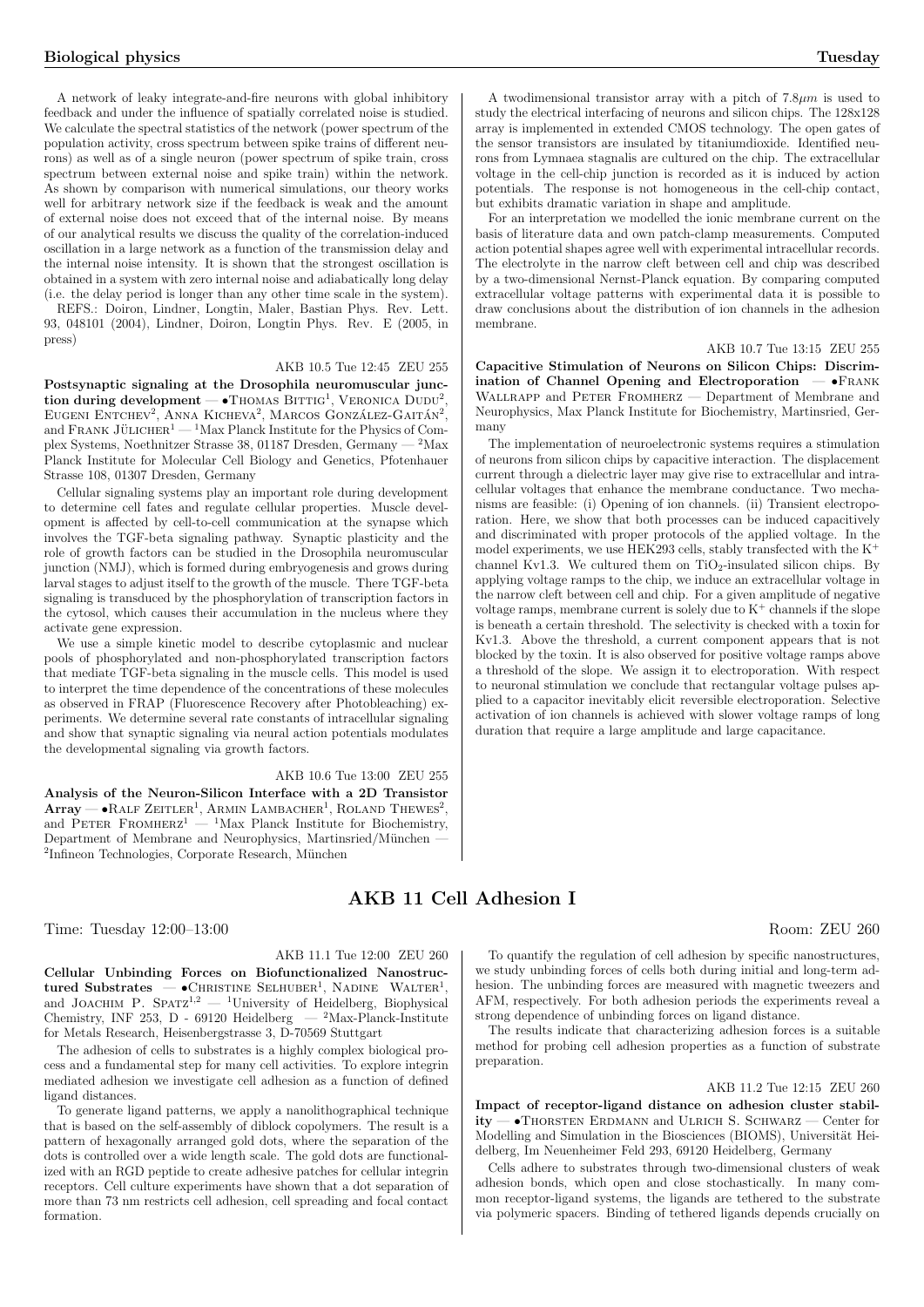receptor-ligand distance because it requires stretching of the polymers. Experimentally, the distance-dependent interplay of rupture and rebinding in adhesion clusters can be studied in vitro, e.g. in the surface forces apparatus. We study this effect theoretically using a one-step master equation for the stochastic dynamics of parallel bonds. The force exerted by stretched tethers is balanced by the elastic stiffness of the force transducer. The force accelerates rupture of ligands but it is shared equally by all closed bonds. Formation of new bonds reduces the receptor-ligand distance and increases the probability for further binding. Receptor-ligand binding in adhesion clusters is thus a cooperative and self-reinforcing process. A bifurcation analysis of the deterministic differential equation for the average number of closed bonds reveals the existence of a bistable region in which bound and unbound clusters coexist. Stochastically, the system fluctuates continuously between these two macrostates.

### AKB 11.3 Tue 12:30 ZEU 260

Theoretical and experimental studies of force induced growth of focal adhesions — •ACHIM BESSER<sup>1</sup>, PATRICK HEIL<sup>2</sup>, JOACHIM  $P.$  Spatz<sup>2</sup>, and SAMUEL A. SAFRAN<sup>3</sup> — <sup>1</sup>Center for Modelling and Simulation in the Biosciences, University of Heidelberg, INF 293, 69120 Heidelberg, Germany —  $^{2}$ Dept. Biophysical Chemistry, University of Heidelberg, INF 253, 69120 Heidelberg, Germany — <sup>3</sup>Dept. Materials and Interfaces, The Weizmann Institute of Science, 76100 Rehovot, Israel

Focal adhesions are  $\mu{\rm m}\mbox{-} {\rm sized}$  protein aggregates that connect the actin cytoskeleton to the extracellular matrix, a network of macro-molecules surrounding tissue cells. Experiments show that as the force acting through the actin cytoskeleton is increased, focal adhesions grow in size and in the direction of the force. We consider a model for the adsorption of adhesion proteins from the cytoplasm to the adhesion site and the resulting force-sensitive anisotropic growth. The theory couples the mechanical forces to the adsorption dynamics. We derive the velocity of both the front and back of the adhesion as a function of the applied force. In addition, our results show that the relative motion of the front and back of the adhesion is asymmetric and in different ranges of forces, the adhesion shrinks or grows in the direction of the force.

These force-induced shape adaptations of focal adhesions are visualized in our experiments by means of fluorescence microscopy. The application of a micro-mechanical device allows the exertion of forces in the nN regime on the cell and thereby controlled stimulation of adhesion growth. The obtained experimental data is in line with the qualitative predictions of our model.

### AKB 11.4 Tue 12:45 ZEU 260

Experiment and Modelling of Pattern Development during Fi- $\mu$  bronectin Nanofibril Formation —  $\bullet$ Tilo POMPE<sup>1,2</sup>, JÖRN STAR-**EXECUTE:** NAHOHDLI FOLD AND  $\bullet$  THE TOMPE<sup>4,2</sup>, 30NN STAK-RUSS<sup>3</sup>, MANFRED BOBETH<sup>4</sup>, WOLFGANG POMPE<sup>4,2</sup>, and CARSTEN  $WERNER<sup>1,2</sup>$  — <sup>1</sup>Leibniz Institute of Polymer Research Dresden, Hohe Str. 6, 01069 Dresden, Germany — <sup>2</sup>Max Bergmann Center of Biomaterials Dresden — 3<br>Institut für Lebensmittel- und Bioverfahrenstechnik, Technische Universität Dresden, 01062 Dresden, Germany — <sup>4</sup>Institut für Materialwissenschaft, Technische Universität Dresden, 01062 Dresden, Germany

Adherent endothelial cells reorganize fibronectin molecules in the extracellular space into an ordered fibrillar network with characteristic patterns on the microscale as well as on the nanoscale. Cell culture experiments on polymer substrates with a gradated physicochemistry yield a dependence of fibronectin fibril pattern on the modulated anchorage strength of fibronectin to the substrates. The distinct spacing of fibronectin fibrils observed on the nanometer scale by scanning force microscopy can be correlated to the force sensitivity of the adhesion apparatus of the cell and the inner structure of the actin stress fibres [1].

To support this idea a stochastic model has been developed to explain the nanoscale observation of paired nanofibrils as a result of diffusion-controlled aggregation and myosin-driven transport of fibronectin-integrin complexes. The evolving patterns of fibronectin clusters and fibrils can be summarized in a morphological diagram as a function of fibronectin-substrate and fibronectin-fibronectin interaction energies.

[1] Pompe T, Renner L, Werner C (2005) Biophys. J. 88:527-534.

### AKB 12 Soft-Matter Nanofluidic Devices

Time: Tuesday  $14:00-16:00$  Room: ZEU 255

### Invited Talk AKB 12.1 Tue 14:00 ZEU 255

Transport and Reaction-Diffusion Phenomena in Soft-Matter Nanofluidic Devices -  $\bullet$ Owe Orwar - Department of Chemistry and Biotechnology, Chalmers University of Technology, SE-412 96 G\*teborg, Sweden

Methods for the construction of fluid state lipid bilayer networks consisting of nanotube-conjugated vesicles are presented. Unilamellar vesicles ( $5-25 \mu m$  in diameter) can be connected with nanotubes ( $30-300$ ) nm in diameter) in a controlled fashion using both self-organization, and forced shape transformations, allowing design of nanofluidic networks of particular geometries and topologies[1-4]. The membrane composition (e.g. lipids, transporters, receptors, and catalytic sites) and container contents (e.g. catalytic particles, organelles, and reactants) can be controlled on the single-container level allowing complex chemical programming of networks [5].

Transport in nanotubes and materials exchange between conjugated containers can be obtained by using three different methods. 1. Marangoni flows where transport is modulated by changes in membrane tension[6-9], 2. electrophoresis [10] where an electric field is applied across nanotubes using Ag/AgCl electrodes inside gel-plugged pipettes, and 3. by diffusional relaxation from systems with pre-programmed chemical potential. All these transport modes can be combined with confocal microscopy and sensitive APD detectors, for single-molecule interrogation. For example, electrophoretic transport and single-molecule detection of large DNA molecules while confined in the lipid nanotube was achieved [10].

Thus, networks of nanotubes and vesicles serve as a platform to build nanofluidic devices operating with single molecules and particles and offers new opportunities to study chemistry in confined biomimetic compartments. As an example, we demonstrate that a transition from a compact geometry (sphere) to a structured geometry (several spheres connected by nanoconduits) induces an ordinary enzyme-catalyzed reaction to display wave-like properties. The reaction dynamics can be directly controlled by the geometry of the network and such networks can be used

to generate various wave-like patterns in product formation. The results have bearing for understanding catalytic reactions in biological systems as well as for designing emerging wet chemical nanotechnological devices.

[1.] Karlsson M, Nolkrantz K, Davidson MJ, Stroemberg A, Ryttsen F, Akerman B, Orwar O. Electroinjection of colloid particles and biopolymers into single unilamellar liposomes and cells for bioanalytical applications. Analytical Chemistry (2000) 72, 5857-5862. [2.] Karlsson A, Karlsson R, Karlsson M, Cans A-S, Stroemberg A, Ryttsen F, Orwar O. Molecular engineering - Networks of nanotubes and containers. Nature (2001) 409, 150-152. [3.] Karlsson M, Sott K, Cans A-S, Karlsson A, Karlsson R, Orwar O. Micropipette-assisted formation of microscopic networks of unilamellar lipid bilayer nanotubes and containers. Langmuir (2001) 17, 6754-6758. [4.] Karlsson M, Sott K, Davidson M, Cans A-S, Linderholm P, Chiu D, Orwar O. Formation of geometrically complex lipid nanotube-vesicle networks of higher-order topologies. Proc. Natnl. Acad. Sci. USA (2002) 99, 11573-11578. [5.] Davidson M, Karlsson M, Sinclair J, Sott K, Orwar O. Nanotube-vesicle networks with functionalized membranes and interiors. Journal of the American Chemical Society (2003) 125, 374-378. [6.] Karlsson R, Karlsson M, Karlsson A, Cans A-S, Bergenholtz J, Akerman B, Ewing AG, Voinova M, Orwar O. Moving-wall-driven flows in nanofluidic systems. Langmuir (2002) 18, 4186-4190. [7.] Karlsson A, Karlsson M, Karlsson R, Sott K, Lundqvist A, Tokarz M, Orwar O. Nanofluidic networks based on surfactant membrane technology. Analytical Chemistry (2003) 75, 2529-2537. [8.] Davidson M, Dommersnes P, Markstroem M, Joanny J-F, Karlsson M, Orwar O. Fluid mixing in growing microscale vesicles conjugated by surfactant nanotubes. Journal of the American Chemical Society (2005) 127, 1251-1257. [9.] Karlsson R, Karlsson A, Orwar O. Formation and transport of nanotube-integrated vesicles in a lipid bilayer network. Journal of Physical Chemistry B (2003) 107, 11201-11207. [10.] Tokarz M, Akerman B, Olofsson J, Joanny J-F, Dommersnes P, Orwar O. Single-file electrophoretic transport and counting of individual DNA molecules in surfactant nanotube Proc. Natnl. Acad. Sci. USA 102, 9127-9132.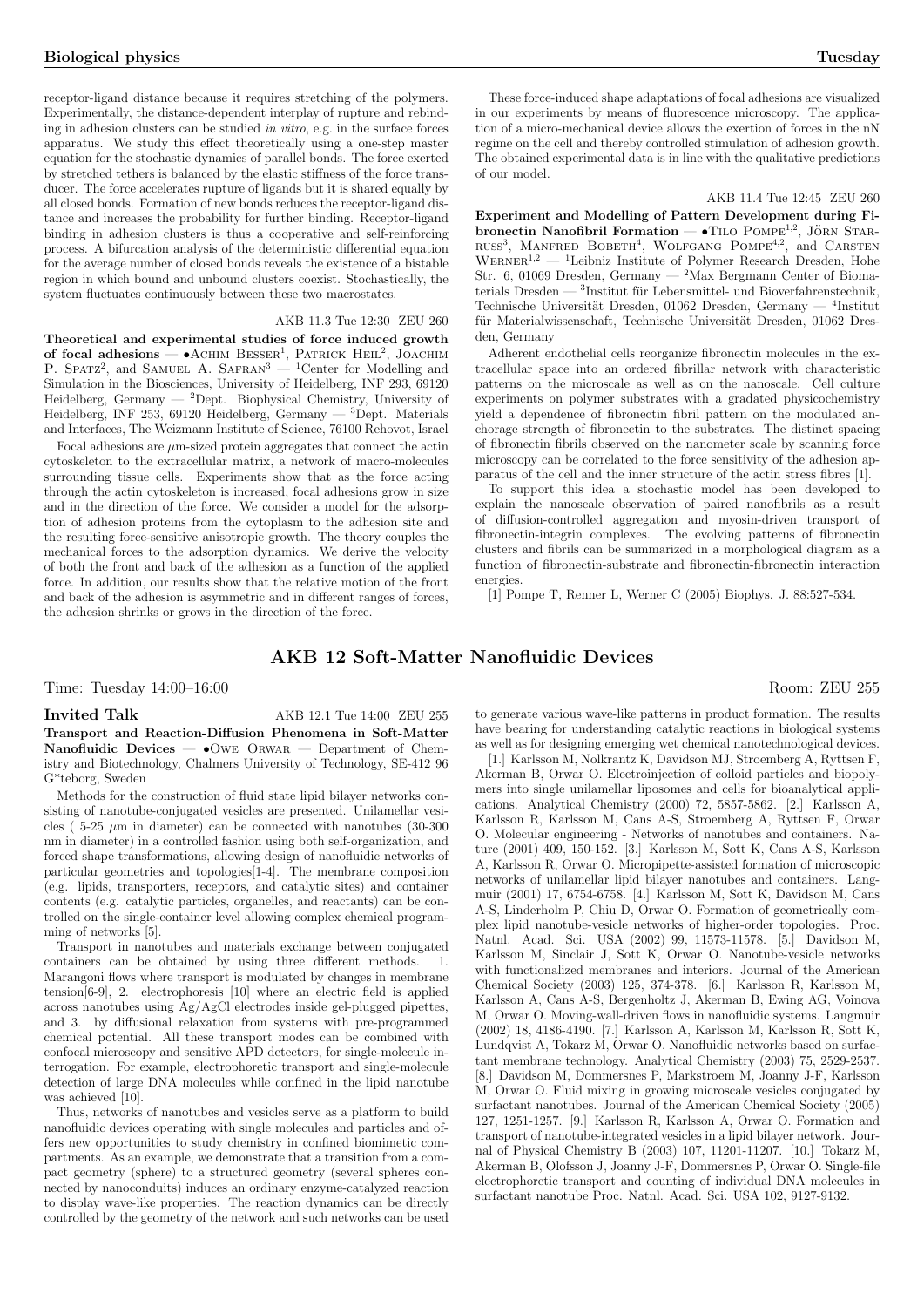Microaligned collagen matrices by hydrodynamic focusing —  $\bullet$ Sarah Köster<sup>1,2</sup>, Jennie Leach<sup>2,3</sup>, Bernd Struth<sup>4</sup>, Joyce  $WonG<sup>2</sup>$ , and Thomas PFOHL<sup>1</sup> — <sup>1</sup>Max Planck Institute for Dynamics and Self-Organisation, Bunsenstraße 10, 37073 Göttingen, Germany – <sup>2</sup>Department of Biomedical Engineering, Boston University, Boston, MA, USA — <sup>3</sup>University of Maryland Baltimore County, Chemical and Biochemical Engineering, Baltimore, MD, USA — <sup>4</sup>European and Biochemical Engineering, Baltimore,  $MD$ , USA — Synchrotron Radiation Facitlity, 6 rue Horovitz, B. P. 220, 38043 Grenoble Cedex, France

The hierarchical structure of type I collagen fibrils is a key contributor to the mechanical properties of the extracellular matrix (ECM). To date, there are few methods available for precisely controlling and investigating collagen fibril assembly. The objective of this work was to create highly aligned collagen substrata to systematically determine the effects of microscale collagen alignment on cellular behavior. We use a microfluidic diffusive mixing device to create a defined pH gradient, which in turn initiates the self-assembly and concurrent alignment of soluble collagen. Our method enables us to investigate collagen assembly using polarized light microscopy and x-ray microdiffraction. Finite element method simulations of the hydrodynamic and diffusive phenomena predicted feasible operating conditions for tuning collagen fibrillogenesis and were verified experimentally. Furthermore, substrates prepared by using this technique can be used as scaffolds for cell growth. Anisotropic collagen induces alignment of the cytoskeleton and may facilitate the study of its interactions with the ECM.

### AKB 12.3 Tue 14:45 ZEU 255

Evolution of DNA compaction in microchannels — •Rolf  $\mu_{\text{D}O}$ , ALEXANDER OTTEN<sup>2</sup>, SARAH KÖSTER<sup>1</sup>, BERND STRUTH<sup>3</sup>, and THOMAS PFOHL<sup>1</sup> — <sup>1</sup>Max Planck Institute for Dynamics and Self-Organization, Bunsenstraße 10, 37073 Göttingen, Germany <sup>2</sup>Applied Physics Department, University of Ulm, Albert-Einstein-Allee 11, 89069 Ulm, Germany —  ${}^{3}$ European Synchrotron Radiation Facility, 6 rue Horovitz, BP 220, 38043 Grenoble, France

Combining microfluidics with X-ray microdiffraction and Raman microscopy, the dynamic behaviour of soft matter in specific consideration of the molecular structure can be investigated. Owing to the generated elongational flow, alignment of the investigated materials is induced which allows for an improved structural characterisation. Here, the dynamics of the compaction of DNA by polyimine dendrimers is studied. Due to the laminar flow inside the microchannels, a highly defined, diffusion controlled compaction of the DNA occurs enabling the study of different states of the reaction during one measurement by varying the observation position in the channels. The evolution of a columnar mesophase with an in-plane square symmetry is monitored by X-ray microdiffraction and the molecular interaction between the two reactants is traced using Raman microscopy leading to a more profound comprehension of the condensation reaction.

### AKB 12.4 Tue 15:00 ZEU 255

Vesicle deformation in shear and capillary flows — •HIROSHI NOGUCHI and GERHARD GOMPPER — Institut fuer Forstkoeper-NOGUCHI and GERHARD GOMPPER  $$ forschung, Forschungszentrum Juelich 52425 Juelich, Germany

We study the dynamics of vesicles in shear flow and in micro-channels. A new simulation technique is presented, which combines a threedimensional mesoscale simulation technique, multi-particle collision dynamics[1] for the solvent with a dynamically-triangulated surface membrane model. The deformation of vesicles is an important subject not only of fundamental research but also in medical applications. For example, in microcirculation, the deformation of red blood cells reduces the flow resistance of microvessels. We focus the effects of membrane viscosity in shear flow [2,3] and the effects of the shear elasticity and bending modulus of membrane in capillary flow [4]. We have found several shape transtions. In capillary flow, an elastic vesicle

(red-blood-cell model) transits from a discocyte to parachute-like shape, while the fluid vesicle transits into prolate with increasing flow rate. In both cases, the shape transitions reduce the flow resistance.

[1] A. Malevanets and R. Kapral, J. Chem. Phys. 110, 8605 (1999)

[2] H. Noguchi and G. Gompper, Phys. Rev. Lett. 93, 258102 (2004)

[3] H. Noguchi and G. Gompper, Phys. Rev. E 72, 011901 (2005)

[4] H. Noguchi and G. Gompper, Proc. Nat. Acad. Sci. USA 102, 1415993 (2005)

AKB 12.5 Tue 15:15 ZEU 255

High-Throughput Microfluidic Delivery of Suspended Cells for Marker-Free Deformability Measurement - · BRYAN LINCOLN -Institute for Soft Matter Physics, University of Leipzig, Linne'strasse 5, 04317 Leipzig

Microfluidic channels typically have the advantage of being laminar flow systems, meaning that are both reversible and linear. This enables their use as an efficient method of cellular transport. By incorporating a dual-beam laser trap, or optical stretcher, into a capillary-based microfluidic chamber, suspended cells can be serially delivered to the trap location where they undergo a step-stress deformation experiment. This deformability is a sensitive, quantitative measure of a cell's global cytoskeletal organization and can be used to track cytoskeletal alterations during both physiological and pathological changes. Applications include the study of the progression of cancer, the differentiation of stem cells, the effects of cell culture conditions and cell cycle, and the evolution of primary cells in culture. This is a marker-free technique with potential for efficient sorting with minimal damage.

AKB 12.6 Tue 15:30 ZEU 255 Heating effects in dual beam laser traps  $\bullet$ SUSANNE EBERT, KORT TRAVIS, and JOCHEN GUCK — Universität Leipzig, Department of Soft Matter Physics, Linnéstr. 5, 04103 Leipzig, Germany

Dual beam laser traps in a microfluidic environment are a very useful tool for noninvasive handling and manipulation of cells and similar objects. Due to the low energy density of the divergent trapping beams, heating effects are expected to be rather small but cannot be generally excluded.

We applied a fluorescence intensity ratio technique using rhodamineB and rhodamine110 to measure spatial temperature profiles in a microfluidic setup with a confocal laser scanning microscope. The data, taken for two different wavelengths (1064 nm and 780 nm), will be compared to theoretical models and to measurements taken with a thermosensitive camera.

### AKB 12.7 Tue 15:45 ZEU 255

Hydrodynamics of Sperm Motion near Hard Walls — •Jens El-GETI and GERHARD GOMPPER — Forschungszentrum Jülich, Institut für Festkörperforschung, 52425 Jülich

Sperm cells are propelled in a fluid by an active, snake-like motion of its tail, the flagellum. It is already known for some time experimentally that cells accumulate at a wall, swimming always in clockwise circles.

We investigate the sperm motion in a film geometry theoretically. The sperm tail is modelled as a semi-flexible polymer, which is subjected to a sinusoidal bending force. The sperm head is modeled as a sphere, asymmetrically displaced from the beat plane of the tail. Hydrodynamic interactions, which are responsible for the directed motion of the cell, are taken into account by a particle-based, mesoscopic simulation technique (multi-particle collision dynamics).

We show that this highly simplified model captures the basic features of cell motion described above. This shows that hydrodynamic interactions are responsible for the effective attraction to a wall.

Tuning the asymmetry, we find three different types of motion, which are characterized by different radii of curvature, different distance distributions from the wall, and different angles between the beat plane and the wall. Finally, we compare our results with experimental data.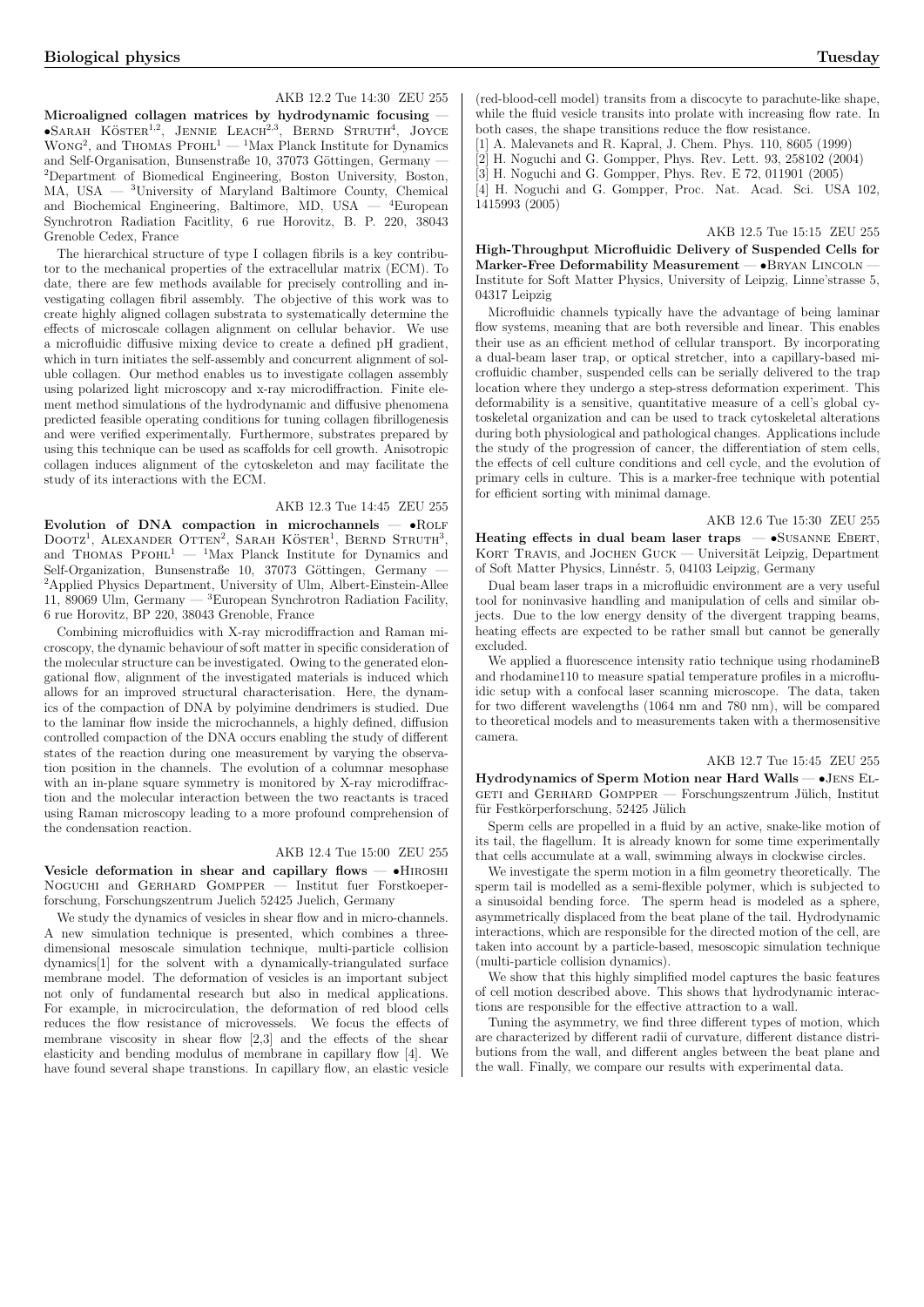## AKB 13 Cell Adhesion II

Time: Tuesday 14:30–15:45 Room: ZEU 260

AKB 13.1 Tue 14:30 ZEU 260

Redistributing intracellular stress with biofunctionalized PDMS pillars to investigate the force induced growth of Focal  $A$ dhesions — •Patrick Heil<sup>1,2</sup>, Achim Besser<sup>1,2</sup>, and JOACHIM  $S$ PATZ<sup>1,2</sup> — <sup>1</sup>Max-Planck-Institute for Metals Research, Heisenbergstr. 3, 70569 Stuttgart, Germany — <sup>2</sup>Dept. Biophysical Chemistry, University of Heidelberg, INF 253, 69120 Heidelberg, Germany

Focal contacts (FCs) are important adhesion sites between eukaryotic cells and the extracellular matrix. The development of FCs is substrate dependent: they grow more favorably on stiffer substrates than on soft ones. A deeper insight into this observed cellular mechanosensitivity is crucial to understand the role of FCs in cell adhesion and motility. To quantitatively study this mechanosensitivity and the stimulation of FC growth, microfabricated arrays of elastic polymer pillars are used to manipulate the FC assembly of rat fibroblasts: We use cell-attached

The micropillars are specifically biofunctionalized with ligands such as fibronectin that are known to stimulate cell adhesion. Furthermore, they can be used as force sensors to monitor the applied lateral force in real time. The cells, fibroblasts transfected to express YFP-labeled Paxilin, are maintained in favorable conditions, allowing live imaging of FCs over extended periods of time. Thus, the resultant growth rate of FCs versus

We also present a theoretical model to explain force dependent growth of FCs. This model is based on the interplay between an elastic equation for the plaque of FC proteins and the dynamics of protein adsorption.

The Electrical Noise of Cell-Substrate-Junctions: A New Method to Probe Cell Adhesion -  $\bullet$ MORITZ VOELKER and PETER FROMHERZ — Max-Planck-Institut für Biochemie, Martinsried The junction between cultured cell and substrates is filled with electrolyte. The aqueous cleft between membrane and solid has a width of

micropillars to apply lateral force to the Focal Adhesion sites.

applied force can be systematically measured.

stants of the capsule's material and the strength of the contact potential we calculate the axially symmetric shape of the adhered capsule. Above a critical adhesion strength a contact area forms. For the radius of this contact area we find a power law. Its prefactor depends on the elastic constants and can be expressed in scaling form. We discuss this elastic case in relation to adhesion of fluid vesicles and compare our model with recent experimental results (N. Elsner, F. Dubreuil, and A. Fery, Phys. Rev. E 69, 031802 (2004)) with good agreement.

AKB 13.4 Tue 15:15 ZEU 260 Cell Adhesion by Atomic Force Measurements — •Julia SCHMITZ<sup>1</sup>, MARTIN BENOIT<sup>1</sup>, JENIA MANEVICH<sup>2</sup>, RONEN ALON<sup>2</sup>, and KAY-EBERHARD GOTTSCHALK<sup>1</sup> — <sup>1</sup>LMU Munich — <sup>2</sup>Weizmann Institute

Integrins are involved in many fundamental cellular processes. They act in concert with other receptors and are the starting point of intracellular signalling networks. Since integrins are force transducing proteins, atomic force spectroscopy is an ideal tool to investigate these receptors in their native environment. The here examined VLA-4 integrin of white blood cells plays an important role in the immune response. Its natural ligand is the vascular cell adhesion molecule, VCAM. First, we are testing VLA-4 mediated interactions of the resting cell with immobilized VCAM. By doing force measurements under different immobilized VCAM densities, we obtain insight into on- and off-rates of two nonsoluble proteins, one being immobilized on a surface and and the other being in the outer membrane of a living cell. Additionally, the mechanical properties of the anchoring cell membrane are probed. These measurements will serve as a baseline for the characterization of the cell behaviour under a variety of conditions. We are now characterizing the influence of divalent cations as well as of chemokines. Initial results demonstrate that the information we are obtaining by means of AFM is extremely detailed and complementary to flow-chamber and other measurements, so that a combination of different tools will be very valuable for a better characterization of cell adhesion properties.

### AKB 13.5 Tue 15:30 ZEU 260

How Mechanical Forces Controll Cell Adhesion — •MATTHIAS F. SCHNEIDER<sup>1</sup>, STEFAN W. SCHNEIDER<sup>2</sup>, and ACHIM WIXFORTH<sup>1</sup> —  $1B$ iophysics Group, Universität Augsburg, Universitätsstr. 1, D-86135 Augsburg, ermany — <sup>2</sup>Deptartment of Dermatology, University of Muenster, Von-Esmarch-Str. 58, D-48149 Muenster, Germany

traveling through our vascular system. Shear rates range between 1 to 10000 1/s. The impact of such high shear forces on the protein's function and its controll of adhesion is being investigated in the present study. Therefore we designed a novel acoustically driven microfluidic device (few microliters) to mimick blood flow szenarios on a chip. We found that von willebrand factor (VWF) - the key protein in the first steps of platelet adhesion- is a shear flow and hence mechanically activated protein. At a critical shear rate the protein undergoes a discontinous conformation from a compact coil to an elongated fiber. Only when elongated the protein binds to the surface and is able to mediate blood platelet adhesion.

This is an excellent example how mechanicall forces controll cellular functions. As an example it is discussed how the described effect is able to explain the onset of arteriosclerosis in narrow arteries.

### AKB 14 Molecular Motors

Time: Tuesday 16:00–18:30 Room: ZEU 255

Invited Talk AKB 14.1 Tue 16:00 ZEU 255 Single-molecules at work - Deciphering the mechanism of<br>a molecular motor  $-$  •JENS MICHAELIS<sup>1,2</sup>, YANN CHEMLA<sup>3</sup>, K.  $A$ ATHAVAN<sup>3</sup>, THORSTEN HUGEL<sup>2,4</sup>, and CARLOS BUSTAMANTE<sup>3</sup> —  $1$ LMU München, Department Chemie und Biochemie, 81377 München  $2$ Center for Nanoscience, CeNS, LMU München, 80539 München  $3UC$  Berkeley, Physics Department, Berkeley, USA  $4TU$  München, Zentralinstitut für Medizintechnik, 85748 Garching

Molecular motors are extremely complex and highly evolved nanometer-sized machineries that couple the free energy liberated by a chemical reaction to provide mechanical work. Details about this so called mechano-chemical coupling will not only further our understanding of biological phenomena, but also provide clues for constructing highly efficient nano-machines.

Here, we present our recent data from a viral protein-complex that drives the translocation of DNA into a protein shell, as part of the viral life-cycle.1 Single-molecule force spectroscopy allowed us to elucidate de-

Proteins and cells are exposed to a variety of flow conditions when

typically 50 nm and a sheet resistance in the order of several Mohmsquare. As every electrical resistance, the junction resistance must exhibit Johnson noise in the form of fluctuations of the local voltage with respect to the bulk electrolyte. We report on a measurement of these

voltage fluctuations for rat hippocampus neurons on silicon dioxide, using electrolyte-oxide-silicon field-effect-transistors with a particularly low intrinsic noise. We evaluate the spectral power density of the junction noise by subtracting the noise of open transistors from the total noise of covered transistors. In a first approximation, the resulting net power

spectrum is fitted with a Lorentz spectrum for an RC equivalent circuit of the cell-chip junction. The novel technique is non-invasive, does not rely on molecular probes and does not require any intra or extracellular stimulation. It allows to detect variations of cell adhesion in real time as

### AKB 13.3 Tue 15:00 ZEU 260

AKB 13.2 Tue 14:45 ZEU 260

Adhesion of microcapsules  $\bullet$ PETER GRAF and UDO SEIFERT II. Institut für Theoretische Physik, Universität Stuttgart, Pfaffenwaldring 57/III, D-70550 Stuttgart

We describe the adhesion and deformation of an initially spherical capsule on a flat surface due to an attractive contact potential. The model includes the Helfrich bending energy, the energy of the elastic deformations, and the energy of the contact potential. Given the elastic con-

induced by external chemical stimuli.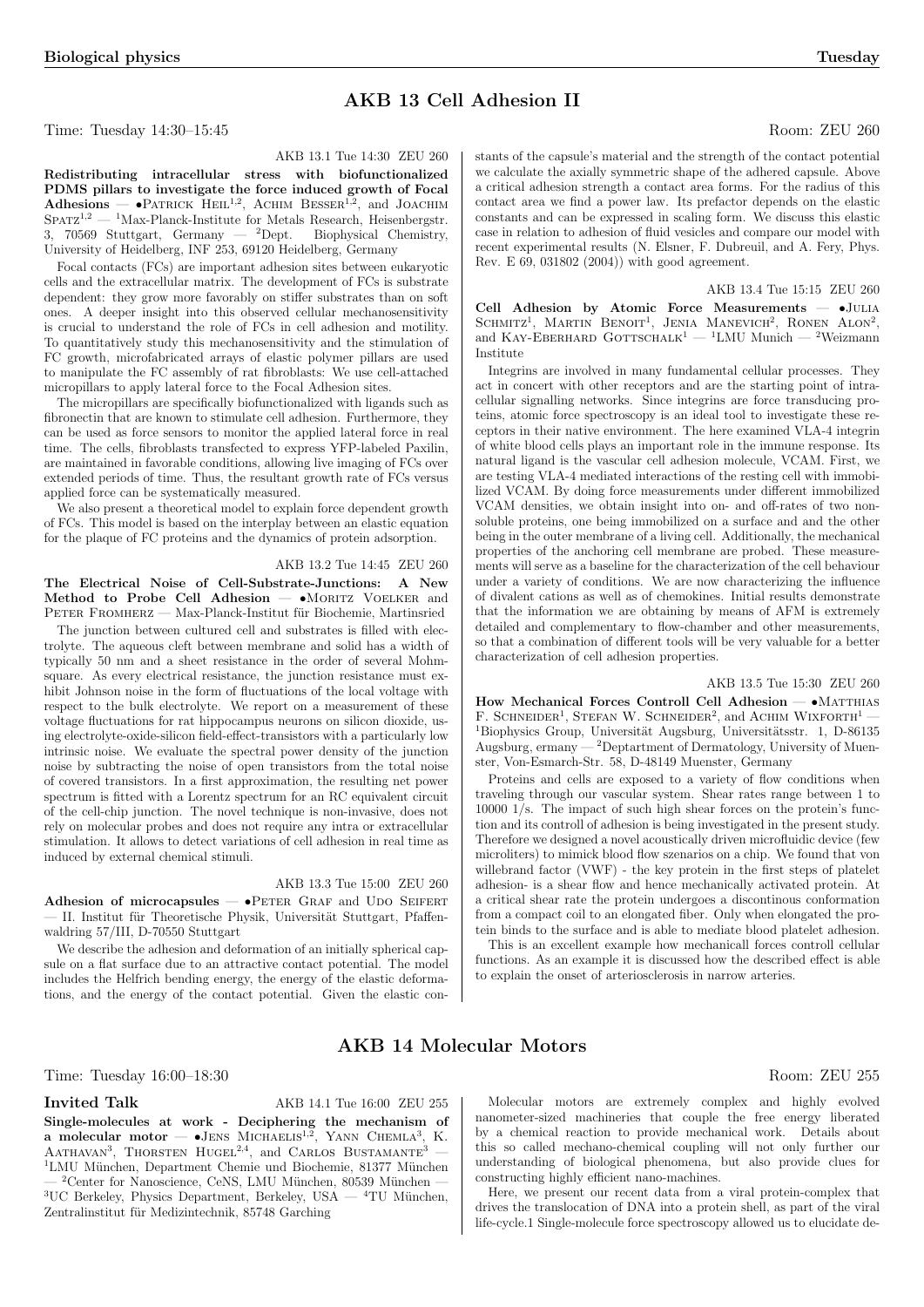tails of the mechano-chemical cycle and identify movement steps and coupling mechanism for this motor-complex. On the other hand, structurefunction relationships can be tested using single-molecule fluorescence techniques.

1 Y. Chemla, K. Aathavan, J. Michaelis, S. Grimes, P. Jardine, D. Anderson und C. Bustamante, Mechanism of force generation of a viral DNA packaging motor, Cell 122, (2005), 683-692.

AKB 14.2 Tue 16:30 ZEU 255

Measurement of the distance that walking kinesin holds its cargo away from the microtubule surface  $\rightarrow$  •JACOB KERSSEcargo away from the microtubule surface edigo away from the inicrotubule surface  $-$  USACOB KERSSE-MAKERS<sup>1</sup>, JONATHON HOWARD<sup>1</sup>, HENRY HESS<sup>2</sup>, and STEFAN DIEZ<sup>1</sup> <sup>1</sup>MPI of Molecular Cell Biology and Genetics, Dresden, Germany <sup>2</sup>University of Florida, Gainesville, USA

While much has been learnt about how the heads of kinesin step along a microtubule, little is known about the role that the rod and tail domains play in motility. The tail is thought to be involved in cargo-binding and in generating a compact, autoinhibited conformation, but the role of the rod is not known. Here, we have investigated the extension of the rod during active transport by measuring the height at which microtubules glide over a kinesin-coated surface in the presence of ATP. To perform height measurements with nanometer-precision we utilized fluorescenceinterference-contrast (FLIC) microscopy, the principle of which is based on high-resolution interference effects if fluorescent objects are imaged in the vicinity of a reflecting surface. Utilizing a self-calibrating method, we determined the distance by which kinesin molecules lift gliding microtubules above the surface to be  $19.3+/-0.8$  nm  $(95\% \text{ confidence})$ . While significantly shorter than the contour length of the motor molecule, this value is consistent with the segmented structure of the molecule. We propose that the function of the rod is to hold cargo sufficiently far away from the surface of the microtubule so that transport is not interfered with by proteins bound to the microtubules or the organelles.

### AKB 14.3 Tue 16:45 ZEU 255

The mitotic kinesin Eg5 is processive and chemical inhibitors The influent kines in Ego is processive and chemical immortors can modulate its speed and run length  $-$  •LUKAS C. KAPITEIN<sup>1</sup>, ean modulate its speed and run length — Cloras C. KAFITER,<br>BENJAMIN H. KWOK<sup>2</sup>, JEFFREY H. KIM<sup>2</sup>, ERWIN J.G. PETERMAN<sup>1</sup>, DENJAMIN II. KWOK, JEFFRET II. KIM, ERWIN J.G. I ETERMAN,<br>TARUN M. KAPOOR<sup>2</sup>, and CHRISTOPH F. SCHMIDT<sup>1</sup> — <sup>1</sup>Dept. Physics, Vrije Universiteit, Amsterdam, NL — <sup>2</sup>Laboratory of Chemistry and Cell Biology, The Rockefeller University, New York, NY 10021, USA

Small molecule inhibitors of kinesin-5, a protein essential for eukaryotic mitosis, represent important alternatives to anti-mitotic agents that target tubulin, a protein needed in dividing and non-dividing cells. Kinesin-5 inhibitors, like monastrol, are the only known specific inhibitors for microtubule-based motor proteins, and act through poorly understood allosteric mechanisms distinct from those utilized by ATP-derivatives. Moreover, the microscopic mechanism of kinesin-5 motility is not known. Here we characterize the motile properties of a vertebrate kinesin-5 (Eg5) in the absence and presence of monastrol, using a GFP-fusion protein in single-molecule fluorescence assays. We find that Eg5, against common belief, is a processive motor like conventional kinesin. Unlike conventional kinesin, its motility is discontinuous, switching between pause and run states. Monastrol inhibition prolongs the pause states and decreases Eg5\*s speed and run length. Our data on the modulation of Eg5's mechano-chemical cycle by a cell-permeable inhibitor provide essential input for the inhibitor's use as a mechanistic probe and for its development as a chemotherapeutic agent.

### AKB 14.4 Tue 17:00 ZEU 255

Application of semiconductor nanocrystals to explore molecular motors — •Bert Nitzsche, Cecile Leduc, Jacob Kerssemakers, Felix Ruhnow, Yannis Kalaidzidis, and Stefan Diez — Max Planck Institute of Molecular Cell Biology and Genetics, Pfotenhauerstr. 108, 01307 Dresden

Employing single molecule fluorescence microscopy and nanometer tracking, recent years have seen great progress in understanding cytoskeletal motors like kinesin or myosin. The used fluorescent labels were either fluorescent proteins or chemical dyes, which both exhibit only moderate brightness and suffer from photobleaching. As a result, temporal resolution and/or observation time can be very limited. Here we attached semiconductor nanocrystals - a new class of sophisticated fluorescent labels that is also called quantum dots (QDs) - to molecular motor systems. Due to their superior photophysical properties (spectacular brightness and high photostability) they have proven ideally suited to study biological (sub)systems such as motor proteins walking along cytoskeletal filaments. We demonstrate that we can combine high temporal and spatial resolution with long observation durations. Beyond this, we show new findings on the trajectories of cytoskeletal motors using QDs, which gives further insights into working mechanisms and functions of molecular motors.

### AKB 14.5 Tue 17:15 ZEU 255

Force dependence of motor protein mediated filament depolymerisation — •Gernot Klein, Karsten Kruse, and Frank  $J\ddot{\text{u}}$ LICHER — Max Planck Institute for the Physics of Complex Systems Nöthnitzerstr. 38 01187 Dresden

Many active processes in cells are driven by highly specialised motor proteins, which interact with filaments of the cytoskeleton. Members of the KIN-13 kinesin subfamily are able to induce depolymerisation of the filaments ends[1]. In the mitotic spindle, certain members of the KIN-13 subfamily, which are linked to chromosomes, facilitate pole wardmovement of chromosomes by depolymerising spindle microtubules. In this situation, motors are mechanically coupled and remove subunits under the influence of external forces. Recently we have developed a general description of motor protein induced filament depolymerisation[2]. Based on this description, we study the collective behaviour of depolymerising motor proteins, which are mechanically linked to a common anchoring point, e.g. a bead, and examine the influence of an externally-applied force on motor-induced filament depolymerisation. We find that the depolymerisation velocity can increase as well as decrease for an increasing external force before motors detach from the filament. This behaviour depends on the processivity of the motors during depolymerisation. We compare results obtained in mean-field description with discrete stochastic simulations. The situation studied in our work could be realised by in vitro experiments in which KIN-13 family members are attached to a bead and interact with a filament end. [1] A.W. Hunter, et al., Mol. Cell 11, 445 (2003) [2] G.A. Klein, et al. Phys.Rev.Lett. 94, 108102 (2005)

### AKB 14.6 Tue 17:30 ZEU 255

Motor-induced filament interactions in active gels  $- \cdot$  KARSTEN KRUSE and FRANK JÜLICHER — Max-Planck-Institut für Physik komplexer Systeme, Nöthnitzer Straße 38, 01187 Dresden

Motivated by active dynamic properties of the cytoskeleton, we develop a general framework for describing the dynamics of systems consisting of polar filaments and active cross-links. In the cytoskeleton, active crosslinks are formed by motor proteins that are able to induce relative motion between filaments. The framework is based on an analysis of the momentum flux in the system and allows to calculate the stresses in the filament network generated by the action of motor proteins. We relate the dynamics to continuum theories of active polar gels and show that instabilities occur for sufficiently strong motor activity. We show that the instability can be either in the filament orientation or the filament density, depending on the relative values of the filaments' longitudinal and transversal friction coefficient. Finally, we relate our results to in vitro experiments.

### AKB 14.7 Tue 17:45 ZEU 255

Enhanced ordering of interacting filaments by molecular motors

— •Jan Kierfeld, Pavel Kraikivski, and Reinhard Lipowsky — Max Planck Institute of Colloids and Interfaces, Science Park Golm, 14424 Potsdam

We theoretically study the cooperative behavior of cytoskeletal filaments in motility assays in which immobilized motor proteins bind the filaments to substrate surfaces and actively pull them along these surfaces. Because of the mutual exclusion of the filaments, the coupled dynamics of filaments, motor heads, and motor tails leads to a nonequilibrium phase transition which generalizes the nematic-isotropic phase transition of the corresponding equilibrium system, the hard-rod fluid. Langevin dynamics simulations show that the motor activity enhances the tendency for nematic ordering. We develop a quantitative theory for the location of the phase boundary as a function of motor density. At high detachment forces of motors, we also observe filament clusters arising from blocking effects.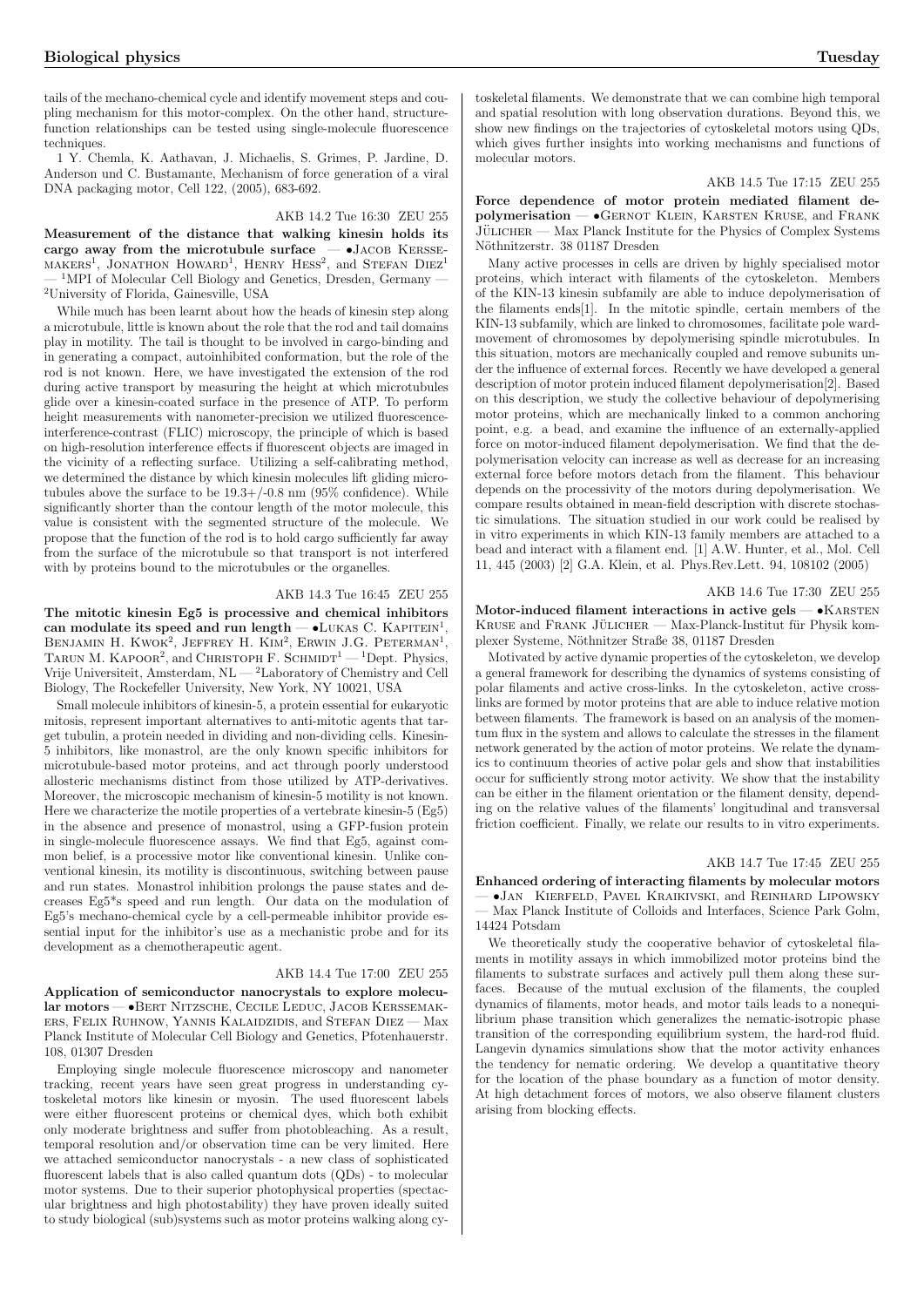### AKB 14.8 Tue 18:00 ZEU 255

The interplay between crosslinkers and dynamic molecular motor-induced instabilities in the moderation of biopolymer organization — •David SMITH<sup>1,2</sup>, DAVID HUMPHREY<sup>2</sup>, FALKO  $ZIEBERT<sup>3</sup>$ , WALTER ZIMMERMANN<sup>3</sup>, and JOSEF KAs<sup>1,2</sup> — <sup>1</sup>Institute for Soft Matter Physics, Universität Leipzig, Linné Str. 5, D-04103 Leipzig Deutschland  $-$  <sup>2</sup>Center for Nonlinear Dynamics, University of Texas at Austin, Texas 78712, USA — <sup>3</sup>Physikalisches Institut, Universität Bayreuth, D-95440 Bayreuth Deutschland

Structure and function of biological cells rely on the highly-dynamic self-organization of protein filaments to an intracellular cytoskeleton responsive to mechanical and chemical stimuli. While dissolving these complex cellular structures through Brownian motion is inherently slow (tens of minutes), changes in the activity of the molecular motor myosin II cause rapid order-disorder transitions within 1-2 minutes in reconstituted cytoskeletal actin networks. When motor-induced filament sliding decreases, actin network structure rapidly and reversibly self-organizes into various assemblies triggered by a nonlinear instability. Modulation of static crosslinker concentrations allow for a wide phase space of order ranging from nematics to compact asters & dense packing of motorfilament clusters. The observed isothermal transitions between disorder and self-organization illustrate that molecular motors can substantially contribute to dynamic cellular organization.

### AKB 14.9 Tue 18:15 ZEU 255

Biotemplated generation of motor protein nanotracks for the directed motion of microtubule transporters  $-\bullet$ CORDULA  $directed$  motion of microtubule transporters  $-$ REUTHER<sup>1</sup>, ROBERT TUCKER<sup>2</sup>, and STEFAN  $DIEZ<sup>1</sup> - <sup>1</sup>Max$  Planck Institute of Molecular Cell Biology and Genetics, Dresden, Germany — <sup>2</sup>University of Florida, Gainsville, FL, USA

Biological machines have recently found an increasing number of applications in hybrid bionanodevices, where they fulfill tasks of biomolecular transport and manipulation in engineered environments. For example, microtubule-based gliding motility assays have been used to transport micro- and nanometer-sized objects. Spatial control of motility is a crucial criterion for the successful implementation of these nanoscale transport systems. So far, topographic channels with selective surface chemistry have proven to yield the most efficient guiding. However, the fabrication of such structures is labour-intensive and costly, and the channel width might limit the possible size of transported cargo.

Here, we present a method to deposit submicrometer-wide tracks of motor proteins (nanotracks) on unstructured surfaces. We use microtubules themselves as biological templates for the stamping and alignment of motor proteins. Compared to other soft lithography techniques like microcontact printing our approach circumvents protein denaturation due to drying and conformational changes caused by mechanical stress. The generated structures prove very efficient for the guiding of microtubules without topographical barriers. Furthermore, our assay comprises a novel means to study biologically relevant mechanical functions (such as microtubule-microtubule sliding) in vitro.

### AKB 15 Biopolymers II

Time: Tuesday 16:30–18:30 Room: ZEU 260

### AKB 15.1 Tue 16:30 ZEU 260

Apparent Persistence Length Renormalization of Bent DNA —  $\bullet$ HELMUT SCHIESSEL<sup>1</sup>, IGOR M. KULIC<sup>2</sup>, HERVE MOHRBACH<sup>3</sup>, and ROCHISH THAOKAR<sup>4</sup> — <sup>1</sup>Instituut-Lorentz, Universiteit Leiden, The  $\mbox{Netherlands}$  —  $^2\mbox{Depth}.$  of Physics and Astronomy, University of Pennsylvania, Philadelphia, USA — <sup>3</sup>LPMC, Metz University, France — <sup>4</sup>Dept. of Chemical Engineering, IIT, Bombay, India

We derive the single molecule equation of state (force-extension relation) for DNA molecules bearing sliding loops and deflection defects. Analytical results are obtained in the large force limit by employing an analogy with instantons in quantum mechanical tunneling problems. The results reveal a remarkable feature of sliding loops - an apparent strong reduction of the persistence length. We generalize these results to several other experimentally interesting situations ranging from rigid DNAprotein loops to the problem of anchoring deflections in AFM stretching of semiflexible polymers. Expressions relating the force-extension measurements to the underlying loop/boundary deflection geometry are provided and applied to the case of the GalR-loop complex.

### AKB 15.2 Tue 16:45 ZEU 260

 $Hydrodynamic$  interactions for stiff polymers  $-$  •JENS  $GLASER<sup>1</sup>$ ,  $\frac{1}{100}$  Muslim E interactions for still polymers  $\rightarrow$  JENS GLASER,  $\sim$  OSKAR HALLATSCHEK<sup>2</sup>, and KLAUS KROY<sup>1</sup> — <sup>1</sup>Institut für theoretische Physik, Universität Leipzig, PF 100 920, 04009 Leipzig — <sup>2</sup>Harvard University, Lyman Laboratory, Cambridge MA 02138

The minimal model for the statics and dynamics of stiff polymers such as the polymers of the cytoskeleton is the wormlike chain. For quantitative predictions of wormlike chain dynamics non-local hydrodynamic interactions (HI) have to be taken into account. The importance of a correct treatment of HI is discussed for the short- and long-time limits of the dynamic structure factor. The results are compared with those of recent dynamic light scattering experiments, e.g. for actin. For extracting consistent and reliable values of the model parameters (persistence length and the backbone thickness) inclusion of HI on the Rotne-Prager level is found to be necessary and sufficient. As another example, a stiff polymer under the influence of a constant external force field, e.g. gravity, is discussed. HI induces a spontaneous symmetry breaking. The corresponding conformational dynamics is analyzed analytically.

AKB 15.3 Tue 17:00 ZEU 260

Dynamics of single semiflexible polymers under force  $\bullet$ Benedikt Obermayer<sup>1</sup>, Oskar Hallatschek<sup>2</sup>, Klaus Kroy<sup>1</sup>, **EREDIKT OBERMATER**, OSNAR HALLATSCHER, NLAGS NROT, and ERWIN FREY<sup>3</sup> — <sup>1</sup>Institut für Theoretische Physik, Universität Leipzig, Augustusplatz 10-11, 04109 Leipzig — <sup>2</sup>Lyman Laboratory of Physics 426, Harvard University, Cambridge, MA 02138 — <sup>3</sup>Arnold Sommerfeld Center for Theoretical Physics, LMU München, Theresienstr. 37, 80333 München

The wormlike chain model gives an accurate theoretical description for many important semiflexible biopolymers. While their static equilibrium properties are well known, the dynamics under external forces is not yet completely understood. We have analyzed the response to forces acting in longitudinal and transverse direction for single chains under thermal conditions in the weakly-bending limit. Since the longitudinal dynamics is closely related to backbone tension, a unified description of its propagation and relaxation behavior provides both a rigorous formalism as well as an intuitive understanding of the dominant relaxation mechanisms; hence we can systematically substantiate and restrict previous heuristic approaches. We present our results in terms of asymptotic scaling laws and by means of crossover solutions computed numerically, and we point out experimental implications.

### AKB 15.4 Tue 17:15 ZEU 260

Vibrational imaging of single type I collagen fibrils by multiplex CARS microscopy —  $\bullet$ ADAM MUSCHIELOK, MARINA KOVALeva, Alexander Kovalev, and Andreas Volkmer — 3rd Institute of Physics, University of Stuttgart, Pfaffenwaldring 57, 70550 Stuttgart

Collagen, one of the most abundant proteins in the extracellular matrix of animals, is important for the stability of tissues. Furthermore, because of its ability to self-assemble into fibrils, it is used as a model system for the formation of biopolymer structures. We have employed coherent anti-Stokes Raman scattering (CARS) microscopy in order to study the vibrational properties of individual in-vitro grown type I collagen fibrils. CARS microscopy allows the non-invasive imaging of collagen fibrils with high sensitivity, with three-dimensional sectioning capability, and with high spatial resolution. Beyond imaging, a multiplex CARS scheme was employed for the fast acquisition of CARS spectra in the region of the C-H stretching vibration. A detailed spectral analysis will be presented, which yields a representation of characteristic Raman line shape parameters in space, directly revealing the chemical and physical properties of a single collagen fibril in solution.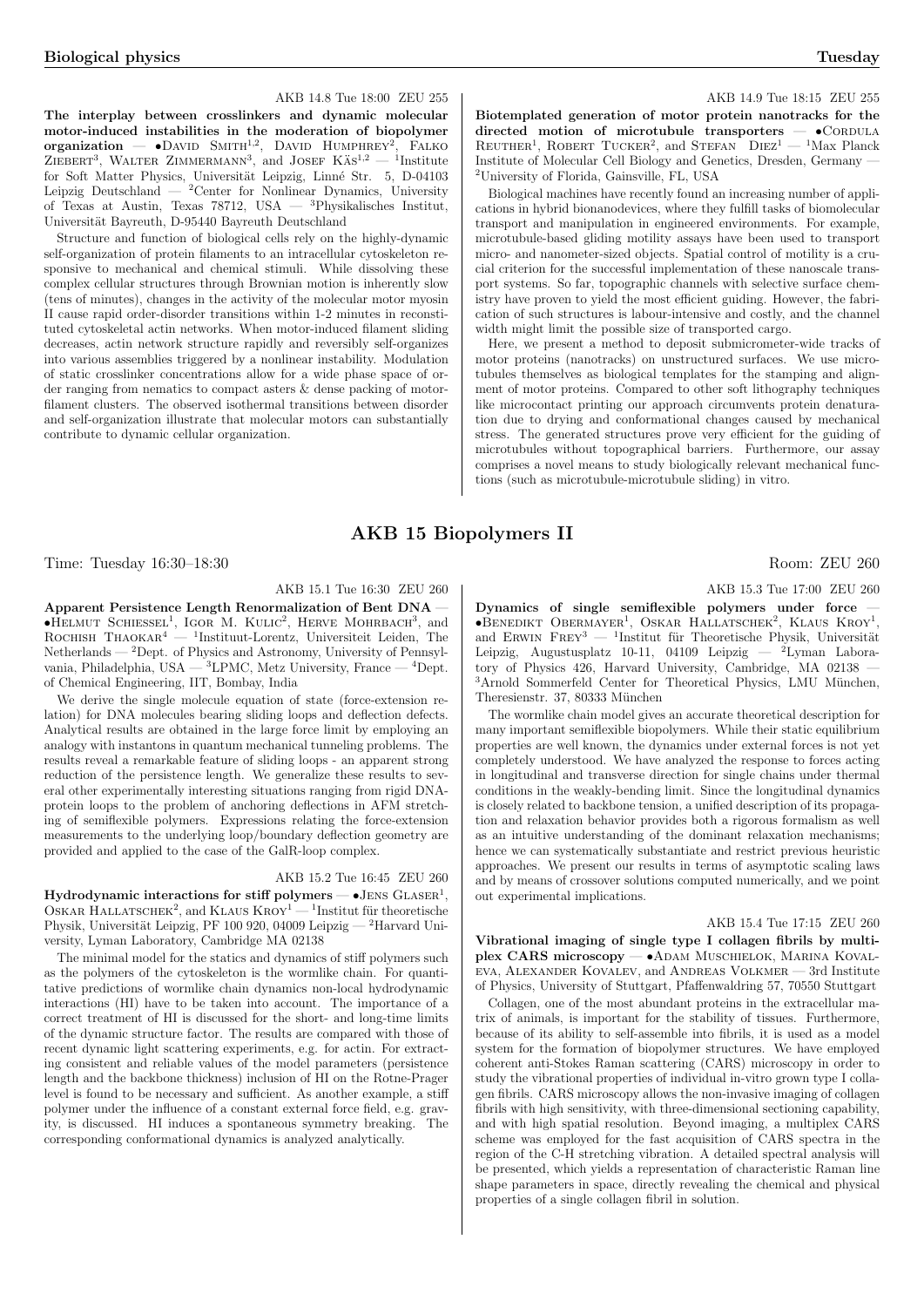Diffusion and intramolecular dynamics of double-stranded DNA Dirusion and intramolecular dynamics of double-strained DIVA<br>in solution — •EUGENE P. PETROV<sup>1</sup>, THOMAS OHRT<sup>1</sup>, ROLAND<br>G. WINKLER<sup>2</sup>, and PETRA SCHWILLE<sup>1</sup> — <sup>1</sup>Institute of Biophysics / BIOTEC, TU Dresden, Tatzberg 47-51, 01307 Dresden  $-$  <sup>2</sup>IFF, Forschungszentrum Jülich, 52425 Jülich

We present results of an experimental investigation of diffusional motion and intramolecular dynamics of double-stranded DNA molecules in solution at the room temperature. Dynamics of single-end fluorescently labeled lambda-DNA fragments with lengths covering the range of  $10^2$ to  $10<sup>4</sup>$  base pairs were studied by means of fluorescence correlation spectroscopy (FCS). Mean-square displacement of the fluorescently labeled end obtained from FCS data scales at short times as  $t^{2/3}$ , thus indicating the Zimm-type dynamics of the DNA polymer in solution. The experimental data are in a good agreement with the predictions of the theory of semiflexible polymers [1], which allows to extract diffusion coefficients and intramolecular relaxation times of DNA in solution from FCS measurements.

[1] L. Harnau, R.G. Winkler, P. Reineker, J. Chem. Phys. 104, 6355  $(1996)$ 

AKB 15.6 Tue 17:45 ZEU 260

Characterizing Formin: A Step-By-Step Approach  $\bullet$ BRIAN GENTRY — Institute for Soft Matter Physics, Uni-Leipzig, Linnéstr. 5 04103 Leipzig

The actin cytoskeleton in Eukaryotic cells is a complex system capable of dynamic reorganization during motility processes. Many actin-binding proteins are involved in the reorganization, including motors, cappers and molecules which nucleate and branch filaments. Formin is an end-binding molecular engine which is capable of nucleating and driving the polymerization of actin polymers in vivo. It is involved in the formation of long, unbranched massive actin fibers, such as those found in filipodia. We are currently studying formin and its ability to drive polymerization in vitro using laser tweezers. Using this state-of-the-art method we are investigating the force produced as well as the stepsize of the motor and hope to gain insight into the underlying dynamics of its operation. This method will allow us to directly measure polymerization forces in a controlled manner.

AKB 15.7 Tue 18:00 ZEU 260

Thermophoresis is Entropophoresis  $-$  •STEFAN DUHR and DIeter Braun — Noether Group on Dissipative Microsystems, Applied Physics, Ludwig Maximilians Universität München, Amalienstr. 54, 80799 München, Germany

### AKB 16 Biological Networks

Time: Wednesday 14:00–15:15 Room: ZEU 255

Invited Talk AKB 16.1 Wed 14:00 ZEU 255

Biological Networks: Design Principles of Robust Information Processing — •Markus Kollmann — University of Freiburg, Institute of Physics, Hermann-Herder-Str. 3, 79104 Freiburg

Cellular biochemical networks have to function in a noisy environment using imperfect components. In particular, networks involved in gene regulation or signal transduction allow only for small output tolerances and the underlying network structures can be expected to have undergone evolution for inherent robustness against perturbations. We combined theoretical and experimental analysis to investigate an optimal design for the signalling network of bacterial chemotaxis, one of the most thoroughly studied signalling networks in biology. We experimentally determined the extent of intercellular variations in expression levels of chemotaxis proteins and use computer simulations to quantify the robustness of several hypothetical chemotaxis pathway topologies to such gene expression noise. We demonstrate that the experimentally established topology of the chemotaxis network in Escherichia coli is one of the smallest sufficiently robust structures, allowing accurate chemotactic response for almost all individuals within a population. Our results suggest that this pathway has evolved to show an optimal chemotactic performance while minimising the cost of resources associated with high levels of protein expression. Moreover, the underlying topological design principles compensating for intercellular variations seem to be highly conserved among bacterial chemosensory systems.

\Zitat{1}{M. Kollmann, L. Lovdok, K. Bartholome, J. Timmer, and V. Sourjik, Nature, in press }

Molecules move along temperature gradients, a phenomenon known from experiments for 150. The effect is called thermophoresis, Soreteffect or thermal diffusion. Here we present experiments which back a unifying theoretical explanation. Measurements span a wide range of molecule types and sizes, possible by the use of a novel fluorescence technique which measures thermophoresis in 10 picoliter microfluidics. Optically imposed temperature patterns are shown to manipulate molecules in solution on the micron scale. Our experiments demonstrate that thermophoresis is driven by the entropy of solvation. In water, two solvation entropies counteract. Entropy of ionic shielding leads to thermophobic depletion. Entropy of hydration results in thermophilic accumulation at low overall temperatures. The theory predicts thermophoresis of polystyrene beads and DNA with 10 % accuracy without free parameters. It allows the determination of the effective charge and hydration entropy over a wide molecule size range not measurable with electrophoresis. With this theoretical foundation, thermophoresis can be used for alloptical quantitative biomolecule analysis.

### AKB 15.8 Tue 18:15 ZEU 260

Microtubule Dynamic Instability analyzed in 3D over time with Selective Plane Illumination Microscopy - · PHILIPP KELLER, FRANCESCO PAMPALONI, KLAUS GREGER, and ERNST STELZER EMBL Heidelberg, Cell Biology and Biophysics Unit, Meyerhofstraße 1, 69117 Heidelberg

Microtubules (MTs) are highly dynamic cytoskeletal filaments that continuously undergo stages of growth and shrinkage (dynamic instability). MTs radiate from a MT organizing center, forming starshaped MTs asters. In our studies of MT asters, we transfer the two-dimensional experiments of MT dynamic instability performed between two closelyspaced glass flats, to a three-dimensional environment and use the SPIM for imaging. Experiments are performed in vitro using Xenopus laevis egg extracts, providing us with a physiological yet biochemically easily modifiable system. Three-dimensional sample preparation ensures a minimal area of artificial surfaces and an unconstrained development of the asters in three dimensions. Apart from addressing the fundamental questions of MT dynamics, this approach allows us to phrase questions that specifically focus on three-dimensional aspects of MT structural dynamics. In our SPIM data sets, the evaluation of three-dimensional MT length distributions over time takes basically all of the asters' MTs into account. This provides us with a very good statistical basis to test and improve theoretical models of dynamic instability.

AKB 16.2 Wed 14:30 ZEU 255

Locating overlapping dense subgraphs in gene association networks and identifying novel functional units among these groups — •Illes J. Farkas, Gergely Palla, Imre Derenyi, and Tamas Vicsek — Biol. Phys. Res. Group of HAS and Dept. of Biol. Phys., Eotvos Univ., H-1117 Budapest, Pazmany P. stny. 1A, Hungary

The identification of the groups of proteins performing the diverse tasks in a cell is crucial to our understanding of cellular networks. In the yeast, S. cerevisiae, known physically interacting groups of proteins (complexes) strongly overlap. The total number of proteins in them by far underestimates their total size (from Refs. [1,2] the ratio is 2750/8932 and 1355/2676), thus, all functional groups of proteins, both physically interacting and other, are likely to share many of their members with other groups. However, most current community search methods exclude overlaps. With the aim to discover both novel functions of individual proteins and novel *functional units* in gene association networks we combine  $(i)$  a search for overlapping dense subgraphs based on the Clique Percolation Method (CPM) [3,4], which explicitly allows overlaps among the groups, and (ii) the verification and characterization of the identified groups of nodes (genes) by annotation tools listing known functions [5]. [1] Guldener, U., et.al. Nucl. Acids Res. 33, D364-368 (2005).

 $[2]$  Gavin, A. C., et.al. Nature 415, 141-147 (2002).

 $[3]$  Derenyi, I., et.al. Phys. Rev. Lett. **94**, 160202 (2005).

[4] Palla, G., et.al. Nature 435, 814-818 (2005),

http://angel.elte.hu/clustering .

[5] The Gene Ontology Consortium. Nature Genetics 25, 25-29 (2000).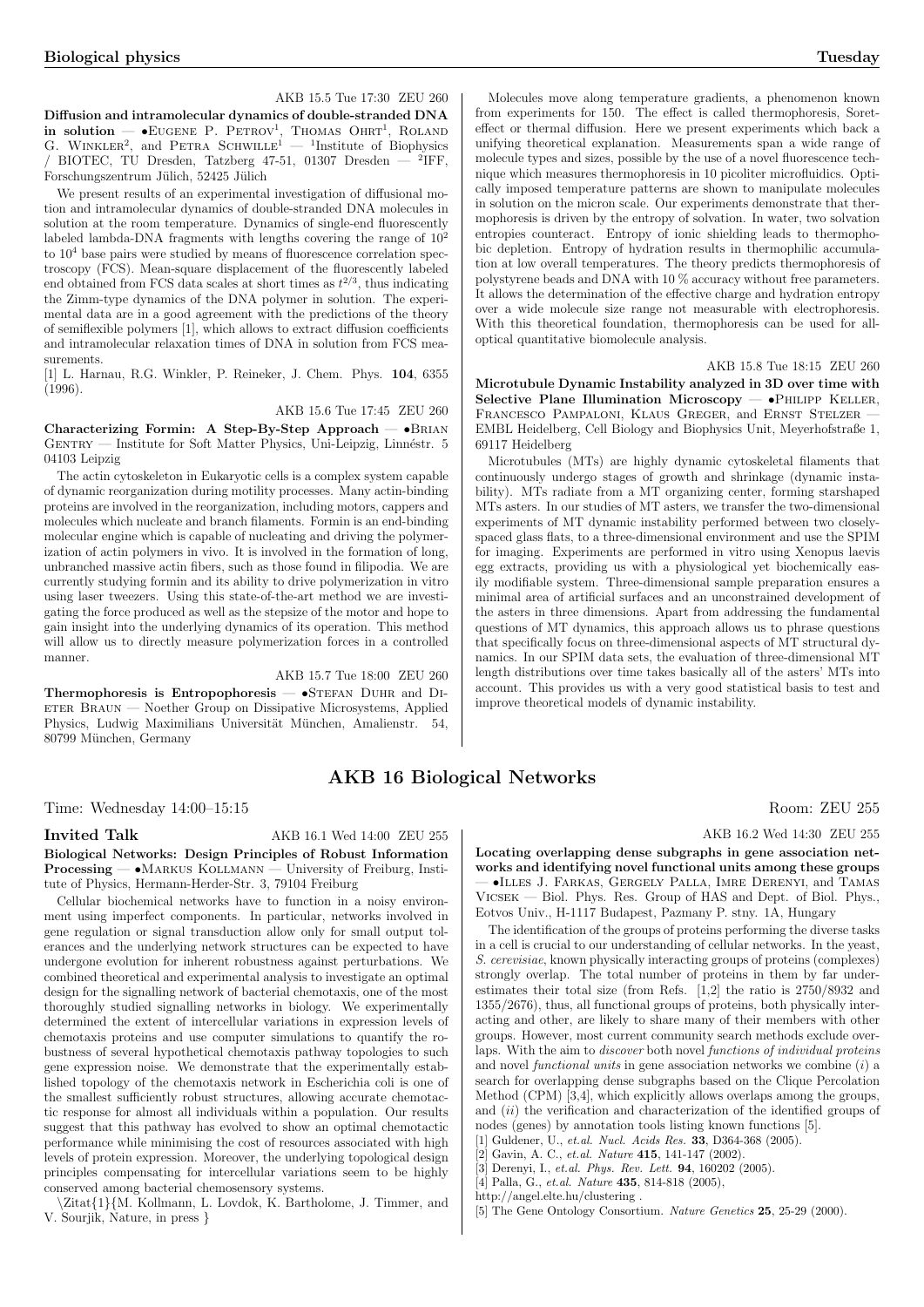### AKB 16.3 Wed 14:45 ZEU 255

Architecture of Randomly Evolving Idiotypic Networks<br>— •HOLGER SCHMIDTCHEN and ULRICH BEHN — Institut für Theoretische Physik, Universität Leipzig, POB 100 920, 04009 Leipzig

B-Lymphocytes express on their surface receptors (antibodies) of a given specifity (idiotype). Crosslinking these receptors by complementary structures, antigens or antibodies, stimulates the lymphocyte. Thus a large functional network of interacting lymphocytes, the idiotypic network, emerges. Idiotypic networks conceived by Niels Jerne 30 years ago, experience a renewed interest, e.g. in the context of autoimmune diseases. In a previously proposed minimalistic model [1] idiotypes are represented by bitstrings. The population dynamics of the idiotype clones is reduced to a zero–one scheme. An idiotype survives only if it meets enough but not too much complementary structures. We investigate the random evolution of the network towards a highly organized functional architecture which is driven by the influx of new idiotypes, randomly generated in the bone marrow. The vertices can be classified into different groups, which are clearly distinguished, e.g., by the mean life time of the occupied vertices. They include densely connected core groups and peripheral groups of isolated vertices, resembling central and peripheral part of the biological network. We found the building principles of the observed patterns and propose a description of their architecture, which are easily transferable to other patterns and applicable to different system sizes. [1] M. Brede, U. Behn, Patterns in randomly evolving networks: Idiotypic networks, Phys. Rev. E 67, 031920 (2003)

Time: Wednesday 14:30–15:30 Room: ZEU 260

### AKB 17.1 Wed 14:30 ZEU 260

Swarm formation of anisotropic self-propelled particles **SWATHE TOFFRIGHT OF ALL SOLUTION** SUPPRISE PROPERTIES —<br>**•FERNANDO PERUANI<sup>1,2</sup>, MARKUS BAER<sup>3</sup>, and ANDREAS DEUTSCH<sup>2</sup>**  $1$ Max-Planck Institute for the Physics of Complex Systems <sup>2</sup>ZIH, Technische Universität Dresden — <sup>3</sup>Physikalisch-Technische Bundesanstalt

We study clustering (swarming) in biologically motivated systems of asymmetric self-propelled particles interacting through volume exclusion. Through simulations, we give numerical evidence of a transition to swarming. At the same time, we show that clustering effects can be captured by a mean field approach. We find that clustering is controlled by the particle aspect ratio  $\kappa$  and the packing fraction  $\eta$ . We report a transition from unimodal to bimodal cluster size distribution which is triggered by a critical  $\kappa_c$ . We show  $\kappa_c$  is a function of the packing fraction  $\eta$ . The applicability of these finding to bacterial swarming is also discussed.

### AKB 17.2 Wed 14:45 ZEU 260

Coevolutionary dynamics: From finite to infinite populations  $\sim$  •Jens Christian Claussen<sup>1</sup>, Arne Traulsen<sup>2</sup>, and Christoph  $H A U E R T<sup>2</sup>$  — <sup>1</sup>Institut für Theoretische Physik und Astrophysik, Universität Kiel, Germany — <sup>2</sup>Center for Evolutionary Dynamics, Harvard

Traditionally, frequency dependent evolutionary dynamics is described by deterministic replicator dynamics assuming implicitly infinite population sizes. Only recently, stochastic processes have been introduced to study evolutionary dynamics in finite populations. However, the relationship between deterministic and stochastic approaches remained unclear. Here we solve this problem by explicitely considering the limit of infinite populations. In particular, we identify different microscopic stochastic processes that lead to the standard or the adjusted replicator dynamics. Moreover, differences on the individual level can lead to qualitatively different dynamics in asymmetric conflicts and, depending on the population size, can even invert the direction of the evolutionary process.

[1] J.C. Claussen & A. Traulsen, Phys. Rev. E 71, 025101(R) [2] Arne Traulsen, Jens Christian Claussen, Christoph Hauert, Phys. Rev. Lett (2005, in print; arXiv.org e-print cond-mat/0409655)

### AKB 17.3 Wed 15:00 ZEU 260

Vicious walkers in one-body potentials —  $\bullet$ KAREN WINKLER<sup>1</sup> and Alan J. Bray<sup>2</sup> — <sup>1</sup>Arnold Sommerfeld Center for Theoretical Physics (ASC) and Center of Nanoscience (CeNS), LMU München — <sup>2</sup>Department of Physics and Astronomy, University of Manchester, Manchester M13 9PL, U.K.

AKB 16.4 Wed 15:00 ZEU 255

Robustness and evolvability of genetic networks  $-$  •STEFAN BRAUNEWELL and STEFAN BORNHOLDT — Institute for Theoretical Physics, University of Bremen, Otto-Hahn-Allee, 28359 Bremen, Germany

The molecular biological networks that control the processes of a living cell are required to be robust: They simply have to be stable against perturbations to ensure the survival of the organism [1]. On the other hand, organisms are highly evolvable and have proven quite flexible in the course of biological evolution. Therefore, also the genetic control networks should be flexible under evolution [2]. Is robustness evolvable and does network robustness affect evolvability? We here study these questions in the framework of a simple discrete dynamical network model. We develop a new method for modeling noise in genetic networks and use a non-stochastic approach that allows for exact results.

[1] K. Klemm and S. Bornholdt, Topology of biological networks and reliability of information processing, Proc. Natl. Acad. Sci. USA (2005), in press.

[2] S. Bornholdt and K. Sneppen, Neutral mutations and punctuated equilibrium in evolving genetic networks, Phys. Rev. Lett. 81 (1998) 236.

## AKB 17 Population Dynamics

Vicious walkers are short-ranged interacting random walkers which annihilate each other on meeting. The backward Fokker-Planck equation is an elegant tool to derive the asymptotic behavior of the probability that all N vicious walkers have survived. We introduce a method to compute the survival probability of  $N$  vicious walkers in general one-body potentials. Using this method we are able to give results for  $N$  vicious walkers on a semi-infinite line with reflecting boundary at the origin [1].

We also derive explicit results for three vicious walkers in an inverted harmonic potential, which can be interpreted as a new predator-prey problem [2].

[1] A.J. Bray and K. Winkler, J. Phys. A  $37,5493$  (2004)

[2] K. Winkler and A.J. Bray, J. Stat. Mech.(2005) PO2005

### AKB 17.4 Wed 15:15 ZEU 260

Phase Transitions and Fluctuations in Stochastic Lattice Lotka-These Fransitions and Proceduations in Stochastic Lattice Lotka-<br>Volterra Models — •MAURO MOBILIA<sup>1,2</sup>, IVAN T GEORGIEV<sup>2</sup>, and<br>UWE C TAEUBER<sup>2</sup> — <sup>1</sup>Arnold Sommerfeld Center for Theoretical Physics, Ludwig-Maximilians-Universität München — <sup>2</sup>Virginia Polytechnic Institute and State University, Blacksburg, USA

Modeling dynamics of interacting species has received considerable attention in the fields of biology and ecology since Lotka and Volterra's pioneering work. In this contribution we report on the general properties of stochastic two-species competing populations with Lotka-Volterra type interactions defined on a d-dimensional lattice.

Introducing spatial degrees of freedom and allowing for stochastic fluctuations generically invalidates the classical, deterministic mean-field picture. Already within mean-field theory, however, spatial constraints, modeling locally limited resources, lead to the emergence of a continuous phase transition. Field-theoretic arguments, supported by numerical results, indicate that this transition, which represents an extinction threshold for the predator population, is governed by the directed percolation universality class. In the active state, where predators and prey coexist, the classical center singularities with associated population cycles are replaced by either nodes or foci. In the vicinity of the stable nodes, the system is characterized by clusters of predators in a sea of prey. Near the stable foci, however, the stochastic lattice Lotka-Volterra system displays complex spatio-temporal patterns. We discuss the irregular oscillations of the population densities associated to spatial fluctuations and the robustness of the overall scenario.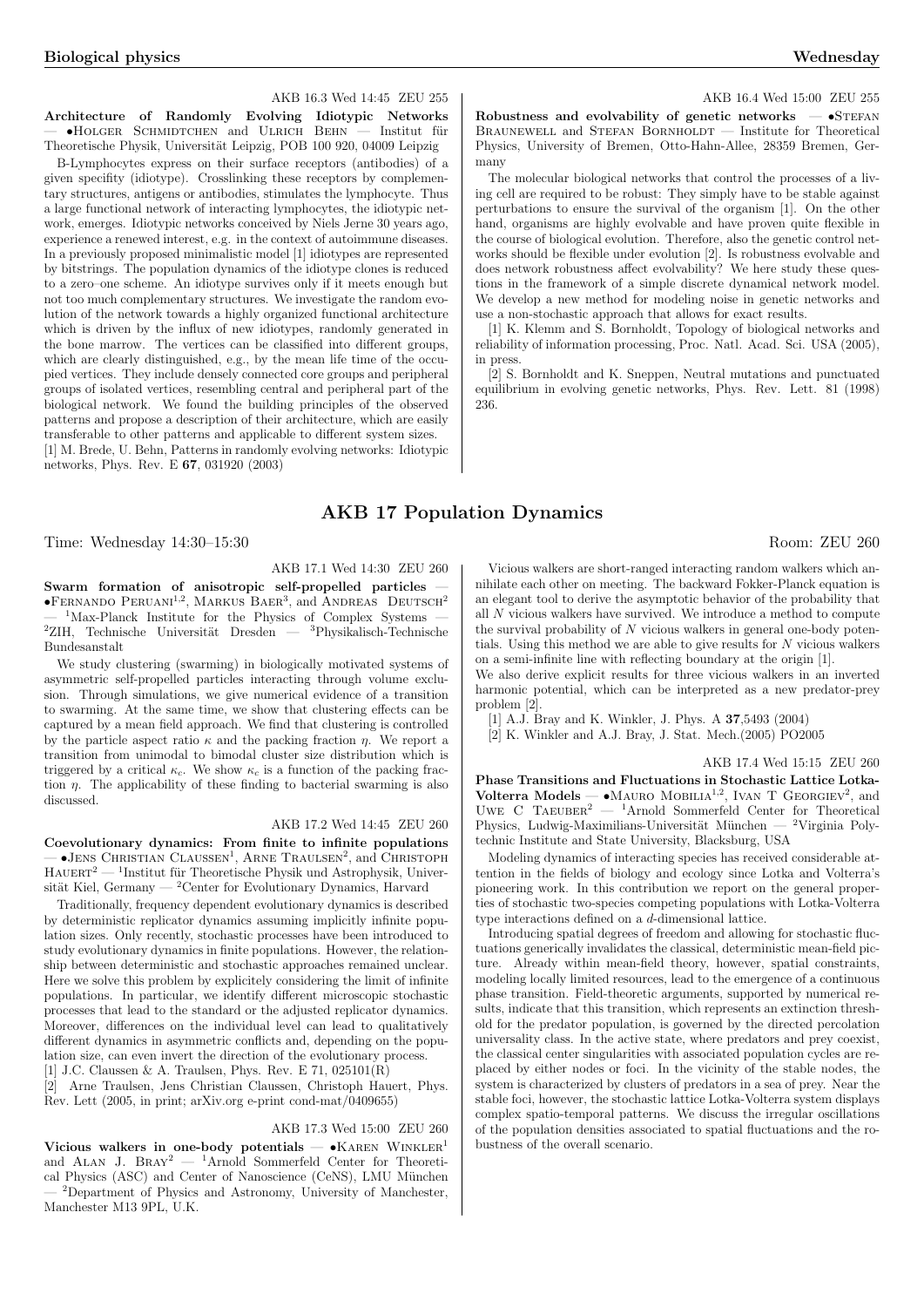### AKB 18 Ion Channels and Nanopores

Time: Wednesday 15:30–16:45 Room: ZEU 255

Invited Talk AKB 18.1 Wed 15:30 ZEU 255

Synthetic Analogues of Biological Voltage-Gated Channels, Fabrication of Ion-Current Rectifiers and Protein Sensors •Zuzanna Siwy — Department of Physics and Astronomy, University of California, Irvine, USA

We have fabricated a single asymmetric nanopore that mimics behavior of biological voltage-gated channels. The single pores have been prepared by the track-etching technique. The pores are conical in shape with diameter of the small opening down to several nm and the big opening in the micrometer range. We have designed two nanotube systems, which exhibit ion current rectification through two distinct mechanisms (i) through asymmetric potential energy profile for an ion inside the pore, and (ii) electro-mechanical gate placed at the entrance of the conical pore.

We have also designed single nanopore system, which produces voltagedependent ion current fluctuations with the kinetics of opening and closing similar to voltage-gated biochannels.

I will also discuss application of synthetic voltage-gated nanopores as platforms in biosensing. The internal surfaces of the nanopores have been modified with a specific biochemical molecular-recognition agent (the \*capture\* agent, e.g., an antibody) which interacts specifically with a given biomolecule (the analyte) brought into contact with the nanotube. The binding interaction between the nanotube-bound capture agent and the solution-phase analyte is transduced as a change in the ion current that flows through the nanotube. We have demonstrated operation of the sensor for detection of ricin and immunoglobins.

### AKB 18.2 Wed 16:00 ZEU 255

Gating charge effects in excitable membranes  $\bullet$  GERHARD SCHMID, IGOR GOYCHUK, and PETER HÄNGGI — Institut für Physik, Universität Augsburg

Voltage dependent ion channels mainly determine the electric properties of axonal cell membranes. The ion channels thereby do not only allow the passage of ions trough the cell membrane but they also contribute to the additional charging of the cell membrane resulting in the so-called capacitance loading. The switching of the channel gates between an open and a closed configuration is always connected with movement of gating charge within the cell membrane. At the beginning of an action potential the gating current is opposite to the direction of the ion current through the membrane. Therefore the excitability is reduced due to capacitance loading. Our stochastic Hodgkin-Huxley modelling takes into account both, channel noise – the fluctuations of the number of open ion channels [1] – and the capacitance fluctuations due to gating charge. We investigate the spiking dynamics of small membrane patches and analyze the statistics of the spontaneous spiking. In doing so, we find that such gating charge effects yield a drastic reduction of the spontaneous spiking rate. This work is supported by DFG (SFB 486).

[1] G. Schmid, I. Goychuk, P. Hänggi, Europhys. Lett. **56**, 22-28 (2001).

### AKB 19 Proteins

Time: Wednesday 16:00–16:45 Room: ZEU 260

### AKB 19.1 Wed 16:00 ZEU 260

Origin of the twisting in  $\beta$ -sheet structures — •JOEL IRETA and MATTHIAS SCHEFFLER — Fritz-Haber-Institut der Max-Planck-Gesellschaft, Faradayweg 4-6, D-14195, Berlin

The potential-energy surface of a single-strand  $\beta$ -sheet is studied using density-functional theory in the Perdew, Burke, and Ernzerhof approximation to the exchange-correlation functional. Infinite polyalanine and polyglycine chains are used to model the single-strand  $\beta$  -sheet structure. The potential-energy surface of polyalanine is found to be asymmetric with respect to twisting. This leads to a left-handed twist of few degrees in the structure. However for polyglycine, the potential-energy surface is found to be symmetric. We find that the asymmetry in the potentialenergy surface of polyalanine can not be solely attributed to repulsive interactions between the side group, which is absent in polyglycine, and the helix backbone but to the pyramidalization of the nitrogen atom in the peptide bond. Symmetry with respect to twisting in the potentialenergy surface of polyalanine is induced when nitrogen pyramidalization is avoided. In a survey throughout the crystallized structures of proteins

AKB 18.3 Wed 16:15 ZEU 255

Direct force measurements on DNA in a solid-state nanopore -•U. F. Keyser, B. N. Koeleman, D. Krapf, R. M. M. Smeets, S. G. LEMAY, N. H. DEKKER, and C. DEKKER — Kavli Institute of Nanoscience, Delft University of Technology, The Netherlands

Amongst the variety of roles for nanopores in biology, an important one is enabling polymer transport, for example in gene transfer between bacteria and transport of RNA through the nuclear membrane. Recently, this has inspired the use of protein and solid-state nanopores as singlemolecule sensors for the detection and structural analysis of DNA and RNA by voltage-driven translocation. The magnitude of the force involved is of fundamental importance in understanding and exploiting this translocation mechanism, yet so far has remained unknown. Here, we demonstrate the first measurements of the force on a single DNA molecule in a solid-state nanopore by combining optical tweezers with ionic current detection. The opposing force exerted by the optical tweezers can be used to slow down and even arrest the translocation of the DNA molecules. We obtain a value of  $0.24*0.02$  pN/mV for the force on a single DNA molecule, independent of salt concentration. Our data allow the first direct quantitative determination of its effective charge of 0.53\*0.05 electrons per base pair, corresponding to a 73% reduction of the bare DNA charge. Our novel single-molecule technique further is a major step forward in biotechnology (towards rapid DNA sequencing) and biophysics (study of unfolding of RNA or DNA-protein binding).

AKB 18.4 Wed 16:30 ZEU 255 Antibiotic translocation through  $OmpF - \bullet TivADAR MACH^1$ ,  $KARIN$   $T\ddot{v}RK<sup>1</sup>$ , LUMINITA DAMIAN<sup>1</sup>, SERGEI M BEZRUKOV<sup>2</sup>, and MATHIAS WINTERHALTER<sup>1</sup> — <sup>1</sup>International University Bremen, Ger-<br>MATHIAS WINTERHALTER<sup>1</sup> — <sup>1</sup>International University Bremen, Germany  $-$  <sup>2</sup>National Institutes of Health, Bethesda, MD, USA

The first step for antibiotics to reach their target in gram-negative bacteria is crossing the outer membrane. Several studies have concluded that general diffusion porin OmpF plays an important role in the uptake of some antibiotics, and that this uptake can often be considered the limiting step in their functionality. We use the analysis of the ion current through a single trimeric OmpF porin reconstituted into a planar lipid bilayer to study binding and translocation of fluoroquinolone antibiotics of different structure and hydrophobicity. Because the size of the antibiotic molecules is close to the size of the constriction zone in the OmpF pore, longer residence times of the fluoroquinolones in the channel cause random transient blockages in the ion current. Analysing these fluctuations we calculate chemical binding constants, affinity, and transfer probability. Our findings complete and corroborate earlier indications and indirect measurements of pathways of entry, providing a test-case for a direct, controlled measurement method also to be expanded to other antibiotic structures.

listed in the protein data bank, we find indeed a left-handed twisting in the β-sheet conformations.

### AKB 19.2 Wed 16:15 ZEU 260

On the balance of the enthalpic and the entropic contributions on the balance of the entrialpic and the entropic contributions to the stability of the helix:  $A DFT-GGA study - \bullet LARS ISMER^1$ ,  $J$ OEL IRETA<sup>1</sup>, MATTHIAS SCHEFFLER<sup>1</sup>, and JÖRG NEUGEBAUER<sup>2</sup> — 1Fritz-Haber-Insitut der Max-Planck-Gesellschaft, Faradayweg 4-6, D-14195 Berlin —  $^2$ Max-Planck-Institut für Eisenforschung, Max-Planck-Strasse 1, D-40237 Düsseldorf

Accurate theoretical studies of the thermodynamic stability of isolated peptide chains may serve as a reliable reference to understand the stability of the secondary structure of proteins. We have therefore calculated the free energy difference needed to fold the fully extended structure (FES) of isolated, infinite polyalanine (Ala) and -glycine (Gly) chains into various helical conformations such as the  $3_{10}$ -,  $\alpha$ -, and  $\pi$ -helix. The calculations were done by employing DFT-GGA, plane waves, pseudopotentials and the quasi-harmonic approximation to estimate the finite tem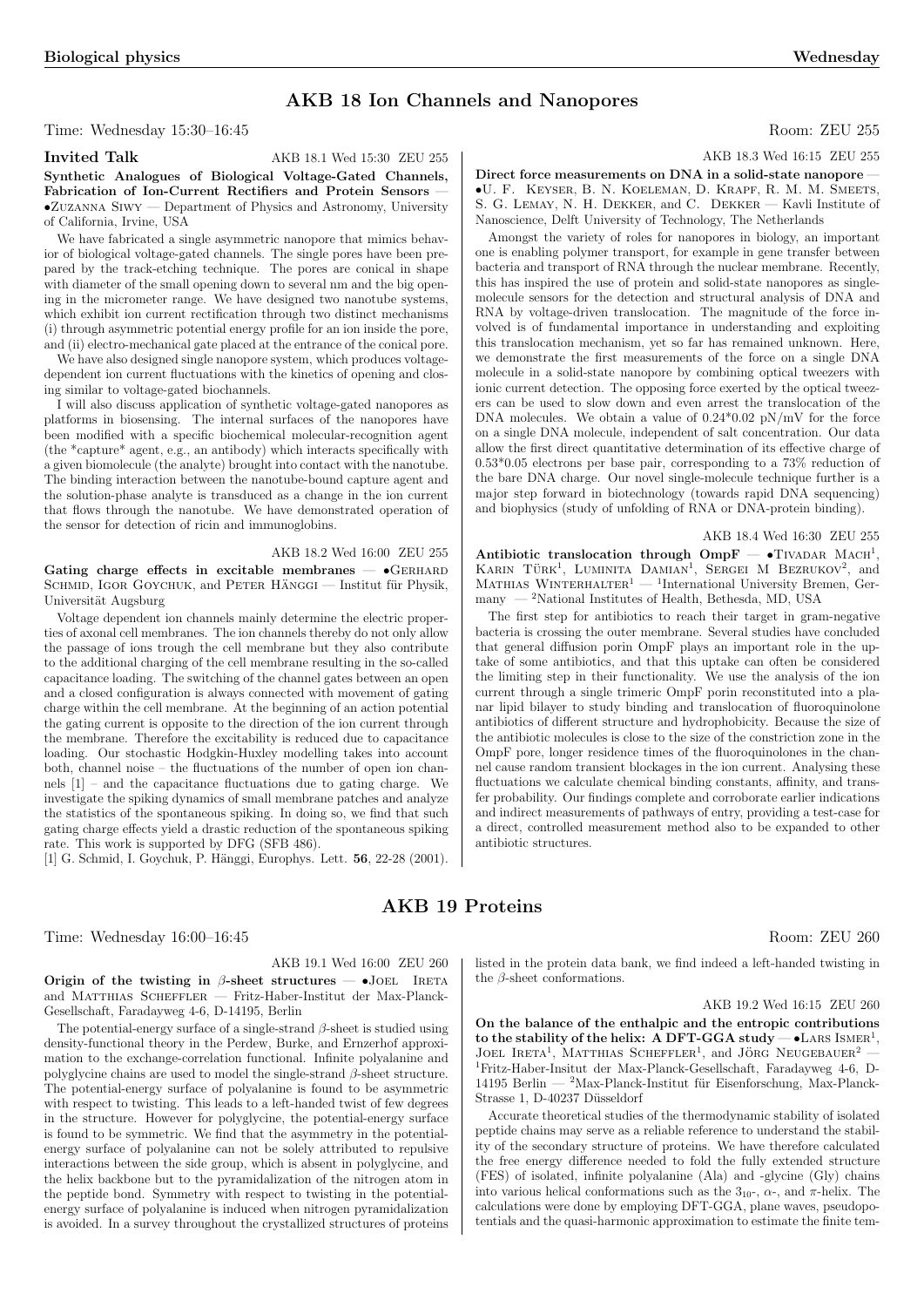perature effects. We find that entropic contributions to the free energy strongly reduce the enthalpic stability of the helices at elevated temperatures, leading to a transition to the FES at  $T_c \sim 460$  K for Ala and  $T_c \sim$ 400 K for Gly. Below  $T_c$  the  $\alpha$ -helix is the conformation with the lowest free energy. The  $\pi$ -helix shows the strongest temperature dependence resulting in a significant destabilization with respect to the  $\alpha$ - and  $3_{10}$ -helix for  $T > 0$  K. A detailed analysis showed these thermodynamic trends to be intrinsic features of the specific hydrogen bonding network formed by the various helices and to be largely independent of the specific amino acid.

Time: Thursday 09:45–12:45 Room: ZEU 255

### Invited Talk AKB 20.1 Thu 09:45 ZEU 255

DNA self-assembly: nanostructures and molecular machines  $\bullet$ ANDREW TURBERFIELD — University of Oxford, Department of Physics, Clarendon Laboratory, Parks Road, Oxford OX1 3PU, United Kingdom

DNA is a wonderful material for nanoscale construction. It is a structural material whose self-assembly can be programmed by making use of its information-carrying capability; its hybridization can also be used as an energy source for molecular devices. I shall describe our recent work on three-dimensional nanofabrication and molecular machinery, including progress towards the construction of a free-running synthetic molecular motor.

### **Invited Talk** AKB 20.2 Thu 10:15 ZEU 255

Synthesis, properties and perspectives of complex nanocrystal structures — •LIBERATO MANNA — National Nanotechnology Laboratory of CNR-INFM, Distretto Tecnologico - Isufi, Via Arnesano Km 5, 73100 Lecce, ITALY

Research on colloidal nanocrystals has moved from the synthesis of simple structures, such as spherical nanoparticles, to more elaborate shapes such as rods,[1-3] stars, discs, branched nanocrystals [1,4] and recently to nanoparticles based on inorganic sections interconnected without the need of organic linkers.[5-8] Nanocrystal heterostructures represent a convenient approach to the development of nanoscale building blocks, as they group inorganic sections with different functionalities in the same particle. The present talk will give an overview of the synthetic strategies to complex nanocrystals and will highlight their structural properties, as well as the perspectives in this field.

[1] Manna, L.; Scher, E. C.; Alivisatos, A. P., Synthesis of soluble and processable rod-, arrow-, teardrop-, and tetrapod-shaped CdSe nanocrystals. Journal of the American Chemical Society 2000, 122, (51), 12700- 12706.

[2] Peng, X. G.; Manna, L.; Yang, W. D.; Wickham, J.; Scher, E.; Kadavanich, A.; Alivisatos, A. P., Shape control of CdSe nanocrystals. Nature 2000, 404, (6773), 59-61.

[3] Hu, J. T.; Li, L. S.; Yang, W. D.; Manna, L.; Wang, L. W.; Alivisatos, A. P., Linearly polarized emission from colloidal semiconductor quantum rods. Science 2001, 292, (5524), 2060-2063.

[4] Manna, L.; Milliron, D. J.; Meisel, A.; Scher, E. C.; Alivisatos, A. P., Controlled growth of tetrapod-branched inorganic nanocrystals. Nature Materials 2003, 2, (6), 382-385.

[5] Milliron, D. J.; Hughes, S. M.; Cui, Y.; Manna, L.; Li, J. B.; Wang, L. W.; Alivisatos, A. P., Colloidal nanocrystal heterostructures with linear and branched topology. Nature 2004, 430, (6996), 190-195.

[6] Kudera, S.; Carbone, L.; Casula, M. F.; Cingolani, R.; Falqui, A.; Snoeck, E.; Parak, W. J.; Manna, L., Selective growth of PbSe on one or on both tips of colloidal semiconductor nanorods. Nano Letters 2005, 5, (3), 445-449.

[7] Mokari, T.; Rothenberg, E.; Popov, I.; Costi, R.; Banin, U., Selective growth of metal tips onto semiconductor quantum rods and tetrapods. Science 2004, 304, (5678), 1787-1790.

[8] Gu, H. W.; Zheng, R. K.; Zhang, X. X.; Xu, B., Facile one-pot synthesis of bifunctional heterodimers of nanoparticles: A conjugate of quantum dot and magnetic nanoparticles. Journal of the American Chemical Society 2004, 126, (18), 5664-5665.

AKB 19.3 Wed 16:30 ZEU 260

Protein structure comparison based on a vectorial structure representation — •Florian Teichert and Markus Porto — Institut für Festkörperphysik, Technische Universität Darmstadt, Hochschulstr. 8, 64289 Darmstadt, Germany

A vectorial structure representation has recently been proposed as an equivalent description of globular protein folds. We develop suitable similarity measures for this vectorial structure representation, incoorporating the proper treatment of gaps, based on which we divise a scheme to align protein structures which is conceptually different from existing schemes. [1]<sup> $\sim$ </sup>F.<sup> $\sim$ </sup>Teichert and M.<sup> $\sim$ </sup>Porto (in preparation)

## AKB 20 Nano-Biomaterials and Devices

AKB 20.3 Thu 10:45 ZEU 255

DNA-switchable hybrid structures - ANDREAS REUTER, MICHAEL OLAPINSKI, TIM LIEDL, and FRIEDRICH SIMMEL Department für Physik, Ludwig-Maximilians-Universität München, Geschwister-Scholl-Platz 1, 80539 München

Programmable self-assembly with DNA molecules has been previously used for the construction of a variety of nanoscale structures as well as for the realization of simple machine-like molecular devices. These devices were capable of performing nanoscale movements such as stretching, rotation and even translocation. In combination with functional nucleic acids such as aptamers or ribozymes, functional DNA devices could be realized which can bind or release molecules, compute and respond autonomously to environmental inputs. We here demonstrate that also hybrid devices can be realized which are composed of an inorganic part such as a nanoparticle or a microstrucured electrode on a surface and a DNA actuating component. The DNA actuator part can be used to reversibly and selectively change the distance between organic components of the hybrid devices (such as fluorescent dyes) and the inorganic components. The conformational changes can be characterized by monitoring energy transfer between fluorophores and metallic device components. Such structures may find use in sensors and actuators where the transduction of a biomolecular recognition event to an electronic or optical signal is desired. On a more fundamental level, the ability to tailor and reversibly change the distance between nanoscale components can be used to study distance-dependent interaction phenomena between these components.

#### AKB 20.4 Thu 11:00 ZEU 255

Driving a DNA conformational switch with a pH oscillator  $\bullet$ TIM LIEDL and FRIEDRICH SIMMEL — Department für Physik, Ludwig-Maximilians-Universität München, Geschwister-Scholl-Platz 1, 80539 München

DNA conformational changes occuring in artificially generated DNA structures can be used to produce motion on the nanometer scale. Such DNA-based nanodevices are either driven by hybridization events between complementary strands of DNA or by buffer-induced conformational changes. One prominent example of such a conformational change is the formation of the so-called i-motif, which is a folded four-stranded DNA structure characterized by noncanonical hemiprotonated cytosinecytosine base-pairs. The transition of DNA strands prone to fold into the i-motif occurs in the pH range between 5 and 7. Usually, DNA devices are driven by the manual addition of fuel molecules or by the periodic variation of buffer conditions. In an attempt to produce self-running nanodevices which do not require intervention by an external operator, we here show that a DNA switch based on the i-motif can also be driven autonomously within a continuously stirred flow reactor in which periodic pH oscillations are generated by a nonequilibrium chemical process. The conformational changes are monitored simultaneously with the pH value in fluorescence resonance energy transfer experiments.

### AKB 20.5 Thu 11:15 ZEU 255

Fundamental Hemostasis Investigations in Microdevices •Heather Evans, Stephan Herminghaus, and Thomas Pfohl — Max Planck Institut für Dynamik und Selbstorganisation, Göttingen, Germany 37073

Fibrin is a prominent protein in the complex process of hemostasis, or blood clotting. This protein aggregates at a site of injury when monomers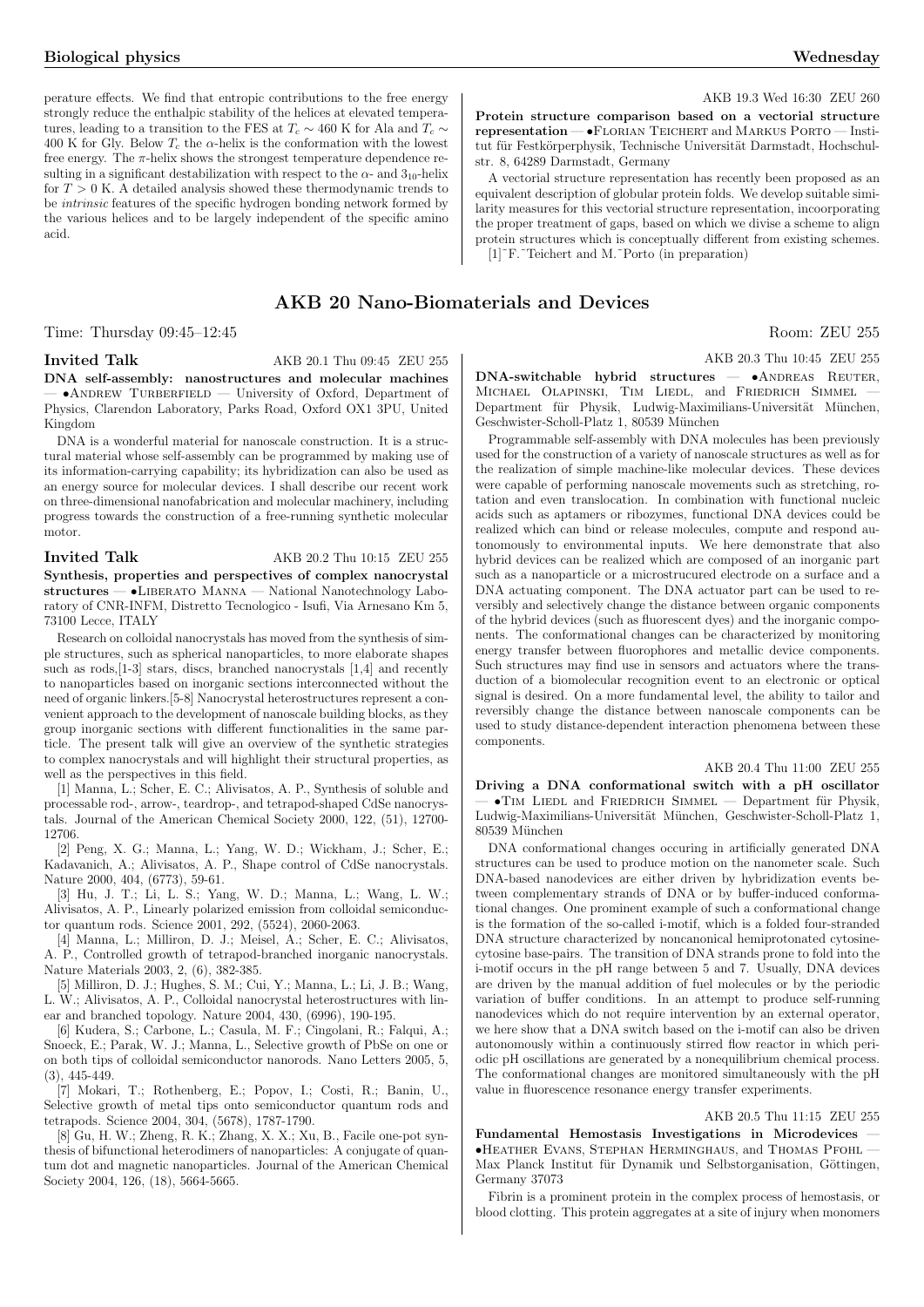of fibrinogen assemble into fibers of fibrin via enzyme catalysis. The biodegradable nature and good tissue tolerance of fibrin networks have already been demonstrated in terms of commercially available wound covering agents, and this protein has been implicated in medical conditions such as artherosclerosis, cancer, and multiple sclerosis. Our studies aim to elucidate mechanisms of fibrin assembly while utilizing the spatiotemporal resolution and confinement induced by microchannel structures. Microchannel devices require less reagent, resulting in a more efficient and cheaper experimental design, and enable investigations of the evolution of biomolecular interactions in ambient conditions. Small angle X-ray microdiffraction and microscopy studies have been conducted on fibrin formed within microchannels. In our experimental system, the addition of enzyme and subsequent formation of fibrin can be carefully controlled by adjusting parameters such as concentration, flow rate, and channel geometry. To this end, network densities and fibrin bundle sizes of structures formed within microchannels will be discussed.

### AKB 20.6 Thu 11:30 ZEU 255

Light-induced Manipulation of DNA on Amorphous Silicon  $Surfaces - \bullet M$ . HÖB, S. GATZ, M. STUTZMANN, and M. BRANDT Walter Schottky Institut, Technische Universität München, D-85748 Garching, Germany

Lab-on-a-chip devices depend on methods, which ideally are nonmechanical, to move, dispense, sort or mix (bio)chemical substances such as DNA. Electrokinetics is ideally suited to perform such functions, as the movement is induced and controlled by electric fields. We report a novel technique to manipulate DNA based on light-induced dielectrophoresis on hydrogenated amorphous silicon surfaces (a-Si:H), in which the coupling of an inhomogeneous ac electric field to the induced dipole moment of DNA allows the manipulation of the macromolecules. An otherwise unstructured a-Si: $H/ZnO$ -layer sequence, which is locally illuminated, serves as a light-controlled 'virtual electrode' to create the non-uniform electric field necessary in the electrolyte. Light-induced positive dielectrophoresis of the DNA molecules to the virtual electrode is observed by fluorescence microscopy. The attraction to the illuminated spot is studied as a function of frequency and amplitude of the applied ac voltage as well as the power density of the illumination.

### AKB 20.7 Thu 11:45 ZEU 255

Rapid Chiral Synthesis of Rigid DNA Building Blocks for Rapid Chirar Synthesis of Rigid DIVA Bunding Blocks for<br>Molecular Nanofabrication — •CATHERINE F. TARDIN<sup>1</sup>, RUSSELL MOLECULA INMOLECULATION – CATHERINE F. TAKDIN, RUSSELL<br>P. GOODMAN<sup>2</sup>, IWAN A.T. SCHAAP<sup>1</sup>, C. M. ERBEN<sup>2</sup>, RICHARD M.<br>BERRY<sup>2</sup>, ANDREW J. TURBERFIELD<sup>2</sup>, and CHRISTOPH F. SCHMIDT<sup>1</sup> <sup>1</sup>Dept. Physics, Vrije Universiteit, Amsterdam, NL — <sup>2</sup>Clarendon Laboratory, Department of Physics, University of Oxford, Parks Road, Oxford OX1 3PU, UK

The programmability of base-pairing interactions makes DNA an ideal molecule for construction by self-assembly. Practical components for 3D molecular nanofabrication must be simple to produce, stereopure, rigid and adaptable. We report a family of DNA tetrahedra, less than 10nm in size, that can be made in seconds with near-quantitative yield. Their triangulated architecture allows them to support a compressive load: by compressing a DNA tetrahedron by little more than 1 nm with an AFM we have measured the axial compressibility of DNA and have observed the buckling of the double helix under high loads.

### AKB 20.8 Thu 12:00 ZEU 255

Raman Sensors using Photonic Crystal Fibers for Chemical and Biological Applications — •JOHN ERLAND ØSTERGAARD<sup>1</sup>, STIG CHRISTENSEN<sup>2</sup>, KASPER JØRGENSEN<sup>2</sup>, SØREN HASSING<sup>2</sup>, STIG CHRISTENSEN, KASPER JØRGENSEN, SØREN HASSING,<br>THOMAS SØNDERGAARD<sup>3</sup>, STEFAN BANKE OVESEN<sup>1</sup>, and KARSTEN ROTTWITT<sup>4</sup> — <sup>1</sup>University of Southern Denmark, Fysisk Institut, Campusvej 55, DK-5230 Odense M — <sup>2</sup>Engineering College of Odense, Niels Bohrs Alle 1, DK-5230 Odense M  $-$  <sup>3</sup>Aalborg University, Institute of Physics and Nanotechnology, DK-9220 Aalborg  $\mathcal{O}_{st}$  — <sup>4</sup>Technical University of Denmark, COM, DK-2800 Kgs. Lyngby

The recent development in photonic-crystal-fibers (PCF) is currently explored for new types of optical sensors taking advantage of introducing a liquid in the PCF for enhanced sensitivity for Raman signals generated from the liquid. For a Raman sensor, a large air-core PCF with airholes running along the fiber is considered. It is possible to guide light strongly localized to the large central air-hole via the Bragg effect[1,2]. In our calculations for holes filled with water  $(n=1.33$  compared to silica n=1.45), it is also possible to guide light confined to the core region of the fiber due to the band gap properties of the cladding material. Three frequency ranges for Raman sensing are identified where light is guided well in the core region. In the case where the liquid has a larger refractive index than glass, the PCF supports a mode localized to the liquid-filled core region of the fiber above a cut-off frequency, as for standard fibers. Experimental examples of Raman generation in the PCF for different light propagation regimes is discussed. [1] R.F. Cregan et al, Science, 285, 1537 (1999). [2] Broeng et al., Opt. Lett. 25, 96 (2000).

AKB 20.9 Thu 12:15 ZEU 255

A Novel Method to Fabricate Continuous Surface Tethered Membranes — •CHRISTIAN DANIEL<sup>1</sup>, LUISA ANDRUZZI<sup>2</sup>, KIRSTIN Membranes — CHRISTIAN DANLER, LOISA ANDROZZI, KIRSTIN<br>SEIDEL<sup>2</sup>, JOACHIM RÄDLER<sup>2</sup>, ERICH SACKMANN<sup>1</sup>, and BERT NICKEL<sup>2</sup> <sup>1</sup>Techn. Univ. Munich, Physics Dep. E22, James-Franck-Str. 1, 85748 Garching —  $^2$ L. M. Universität, Dep. f. Physik LS J. Rädler, Geschw.-Scholl-Pl. 1, 80539 München

Functionalization of solid surfaces (semiconductors, metal coated supports, electrooptical devices) with polymer supported lipid membranes provides a promising strategy to generate bio-analogue interfaces between inorganic and biological materials for scientific and practical applications. This work reports a new method for the generation of lipid bilayers separated from the surface by an ultra-thin soft polymer cushion mimicking the role of e.g. actin cortices of cell envelopes. The stratified films are fabricated by covalent anchorage of lipids on the solid surface and passivation of the uncovered surface with hydrophilic polymer films of different thickness. Spreading of vesicles on these activated surfaces results in the formation of supported membranes which are continuous over large areas and are characterized by very high long range mobility of constituents. Structural studies of the supported membranes by synchrotron x-ray reflectivity allow the determination of the thicknesses of the different interfacial films with sub-nanometer resolution. The major advantage of the tethered membranes is the reproducibility of the bilayer deposition procedure, which is expected to greatly facilitate the investigation of specific lipid-protein interaction mechanisms and their role for the self assembly and function of biological membranes.

### AKB 20.10 Thu 12:30 ZEU 255

Silicon-on-insulator based nanogap structures for bio-molecular  $\text{electronics}$   $\longrightarrow$   $\text{SEBASTIAN}$   $\text{STROBEL}^1$ , ALLAN HANSEN<sup>1</sup>, KENJI ARINAGA<sup>1,2</sup>, and MARC  $\text{TORNOWLED}^1$  Walter Schottky Institut, TU München, 85748 Garching, Germany — <sup>2</sup>Fujitsu Laboratories Ltd., 10-1 Morinosato-Wakamiya, Atsugi 243-0197, Japan

The starting point for electrical transport measurements on biomolecular "wires" such as DNA oligonucleotides is the preparation of suitable nanogap - electrodes that serve as contact to the molecules. Here, one necessary requirement are biocompatible substrates with sufficient stability in aqueous solutions, such as silicon and silicon oxide.

We pursue a new strategy to prepare nanogap structures of predetermined electrode distance based on silicon-on-insulator substrates. The combination of reactive ion etching and selective wet oxide etching allows for the fabrication of 10-20 nm wide trenches, which act as template for a subsequent metal thin film evaporation step.

We successfully verified the electrical functionality of 20 nm devices by bridging the electrodes with electrically trapped gold nanoparticles. First transport measurements after functionalisation with DNA oligonucleotides will be presented.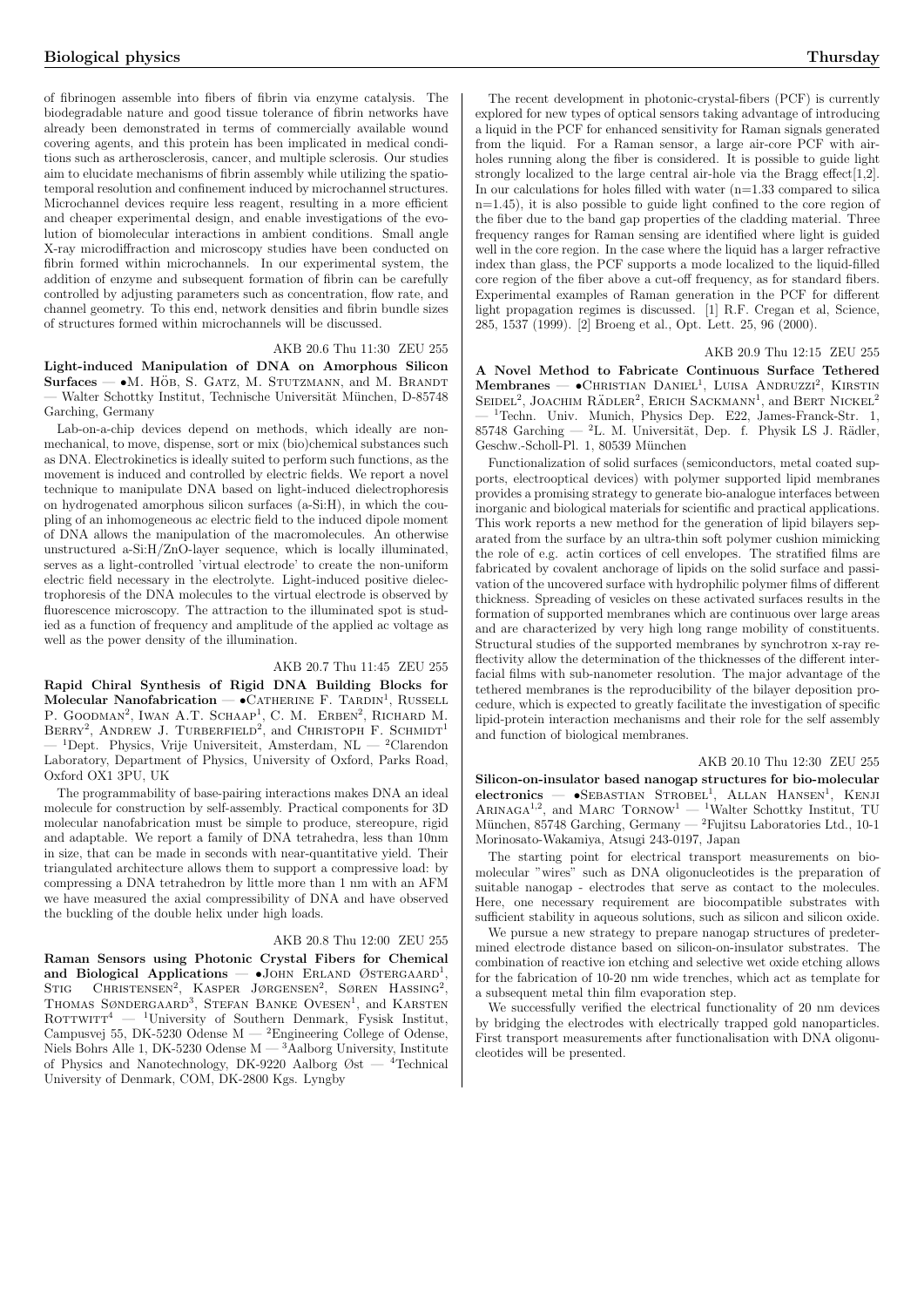### AKB 21 Intracellular Transport

Time: Thursday 10:45–12:30 Room: ZEU 260

AKB 21.1 Thu 10:45 ZEU 260

A stochastic model for intra-cellular transport of single- $A$  stochastic moder for intra-echinal transport of single-<br>headed molecular motors  $\bullet$  ANDREAS SCHADSCHNEIDER<sup>1</sup>, neaded molecular molors - CANDREAS SCHADSCHNEIDER,<br>PHILIP GREULICH<sup>1</sup>, KATSUHIRO NISHINARI<sup>2</sup>, YASUSHI OKADA<sup>3</sup>, and DEBASHISH CHOWDHURY<sup>4</sup> — <sup>1</sup>Institut für Theoretische Physik, Universität zu Köln, 50937 Köln — <sup>2</sup>Department of Aeronautics and Astronautics, University of Tokyo, Japan — <sup>3</sup>Department of Cell Biology and Anatomy, University of Tokyo, Japan — <sup>4</sup>Department of Physics, Indian Institute of Technology, Kanpur, India

Motivated by recent experiments on KIF1A, a representative member of single-headed kinesin motor proteins family, we develop a theoretical model of intra-cellular transport by mutually interacting molecular motors. It explicitly accounts not only for the hydrolysis of ATP, but also for the ratchet mechanism which is believed to drive each individual KIF1A motor. We study the model by a combination of analytical and numerical techniques. A remarkable feature is that all parameters can be completely determined from experimental data. Our results in the dilute limit are in excellent quantitative agreement with the empirical data from single molecule experiments. In the high density regime the predictions of the model also agree qualitatively with the corresponding experimental observations. We derive a phase diagram that shows the influence of hydrolysis and Langmuir kinetics on the collective spatio-temporal organization of the motors. Finally, we provide experimental evidence for the existence of domain walls in our in-vitro experiment with fluorescently labeled KIF1A; these domain walls correspond to the shocks observed in the density profiles of our theoretical model.

### AKB 21.2 Thu 11:00 ZEU 260

Multicriticality in a driven transport process on two coupled lanes — •Tobias Reichenbach, Thomas Franosch, and Erwin Frey — Arnold Sommerfeld Center for Theoretical Physics and CeNS, Department of Physics, Ludwig-Maximilians-Universität München, Theresienstrasse 37, D-80333 München, Germany

Intracellular transports constitute important examples of biological systems that exhibit interesting collective phenomena. Molecular motors, like myosin, kinesin, and dynein, move along cytoskeletal filaments. When considering a large assembly of such motors, their interaction gives rise to various phenomena.

One can study such transport processes on the basis of driven stochastic systems far from equilibrium. Boundary induced phase transitions and phase separation [1] are among the unexpected phenomena which arise. Here, we present a two-lane model that, incorporating these features, exhibits a rich variety of phases. Both first order and second order phase transitions arise. At their intersections, multicritical behaviour emerges. An analytical treatment is feasible via a mean field approach. We compare our results to Monte-Carlo simulations.

[1] A. Parmeggiani, T. Franosch, and E. Frey, Phys. Rev. Lett. 90, 086601 (2003)

### AKB 21.3 Thu 11:15 ZEU 260

Traffic of molecular motors in the presence of obstacles —  $\bullet$ YAN CHAI, STEFAN KLUMPP, and REINHARD LIPOWSKY - Max Planck Institute for Colloids and Interfaces, Golm, Germany

The traffic of molecular motors along cytoskeletal filaments is studied theoretically using lattice gas models. These models describe the movements of a molecular motor along a filament as a biased random walk which is defined by a set of stepping probabilities for forward steps along the filament, binding to the filament and unbinding from the filament. We consider the case where obstacles such as lattice defects or additional proteins are present on the filament. We distinguish three basic types of defects, which differ from non-defect filament sites in only one of the motors' stepping parameters. We determine the motor current and density profiles using analytical calculations and Monte Carlo simulations.

### AKB 21.4 Thu 11:30 ZEU 260

Traffic jams of molecular motors in tube-like compartments  $\bullet$ Melanie Müller, Stefan Klumpp, and Reinhard Lipowsky Max-Planck-Institut für Kolloid- und Grenzflächenforschung, 14424 Potsdam

Processive molecular motors move along cytoskeletal filaments in a directed manner. However, even processive motors have only a finite

walking distance after which they unbind from the filament and then undergo undirected diffusive motion in the surrounding aqueous solution. We consider theoretical models which map this interplay of directed and diffusive motion onto random walks on a lattice. Taking into account the mutual exclusion of the motors from the binding sites on the filament, this leads to variants of driven lattice gas models or exclusion processes, where the driving is localized to the filament.

Using analytical calculations and computer simulations, we obtain motor density and motor current profiles for several systems with different geometries. In particular, we study tube-like compartments which mimic the geometry of an axon. For high motor densities, the motors form traffic jams induced by their mutual exclusion, which leads to a reduction of the motor transport for high motor densities. The length of these traffic jams is determined as a function of the transport parameters of the motors.

#### AKB 21.5 Thu 11:45 ZEU 260

Driven diffusive gas of dimers: a model for molecular mo $t$ ors collective properties.  $\rightarrow$ PAOLO PIEROBON<sup>1,2</sup>, THOMAS FRA- $NSSCH<sup>1,2</sup>$ , MAURO MOBILIA<sup>1</sup>, and ERWIN FREY<sup>1</sup> — <sup>1</sup>Arnold Sommerfeld Center, Theresienstr.37, D-80333 Muenchen — <sup>2</sup>Hahn Meitner Institut, Glienicker str.100, D-14109 Berlin

One dimensional driven lattice gases have been extensively used to model traffic of molecular motors on microtubules. The standard model is the Totally Asymmetric Simple Exclusion Process (TASEP): a lattice gas model where particles move unidirectionally with a fixed rate and the flux depends on the entrance and exit rate. Inspired by recent models in intracellular transport, we discuss the properties of a TASEP of dimers (representing kinesins or dyneins) without particle conservation in the bulk (on/off kinetics). We investigate the phase diagram and the stationary average density profile by means of Monte Carlo simulations and rationalize the results through a refined mean field theory. We concentrate on experimentally measurable quantities and we investigate the effects of one defect in the lattice.

### AKB 21.6 Thu 12:00 ZEU 260

Fluorescence Microscopy reveals the mechanistic details of nano-sized gene carrier transport in living cells — •Ralf nano-sized gene carrier transport in hving cens — vitale<br>BAUSINGER<sup>1</sup>, NADIA RUTHARDT<sup>1</sup>, KARLA DE BRUIN<sup>1</sup>, KATHARINA von Gersdorff<sup>2</sup> , Manfred Ogris<sup>2</sup> , Ernst Wagner<sup>2</sup> , Andreas  $Z$ UMBUSCH<sup>1</sup>, and CHRISTOPH BRÄUCHLE<sup>1</sup> — <sup>1</sup>Department of Chemistry and Biochemistry, LMU München, Butenandtstr. 5-13, 81377<br>München — <sup>2</sup>Department of Pharmacy, LMU München, Butenandtstr.  $^2$ Department of Pharmacy, LMU München, Butenandtstr. 5-13, 81377 München

Non-viral vectors consisting of the cationic polymer polyethyleneimine (PEI) and plasmid DNA are widely used for gene delivery into living cells. A detailed knowledge about the different stages which occur during the polyplex entry into the cell and its nucleus are prerequisite for further optimising the transfection process. We use highly sensitive fluorescence wide-field microscopy techniques to visualise the interaction of PEI/DNA polyplexes with the eGFP-labeled actin and tubulin cytoskeleton of living Huh-7 cells. Besides normal diffusion within the cell membrane we observe anomalous diffusion of the polyplexes due to their interaction with actin filaments as well as active directed transport along the microtubules [1]. In long-term experiments during mitosis we investigate the association of polyplexes to the spindle apparatus as a possible nuclear entry mechanism. We also compare the behaviour of these classical PEI/DNA polyplexes to more advanced non-viral vectors with polyethyleneglycol shielding and epidermal growth factor targeting.

[1] Bausinger et al., Angew. Chem., accepted

### AKB 21.7 Thu 12:15 ZEU 260

Anomalous diffusion and viscoelasticity in living cells due to crowding — •Matthias Weiss and Gernot Guigas — Cellular Biophysics Group (BIOMS), Deutsches Krebsforschungszentrum, Im Neuenheimer Feld 580, 69120 Heidelberg

Using fluorescence correlation spectroscopy (FCS) we show that (inert) macromolecules and gold beads exhibit anomalous diffusion in the cytoplasm and nucleoplasm of living cells. By accompanying these observations with model simulations and in vitro experiments it is demonstrated that this behavior is a generic consequence of 'molecular crowding' [1].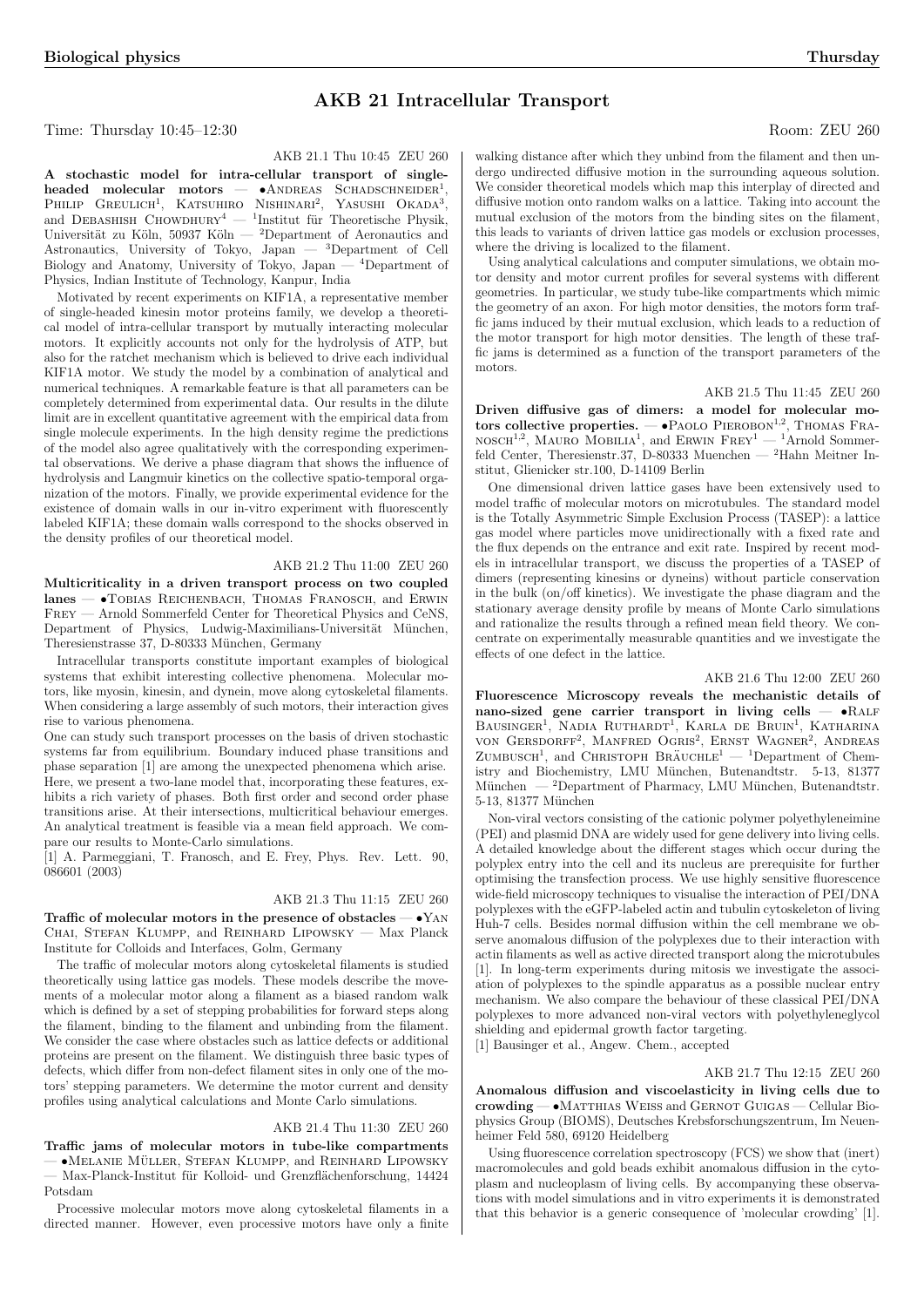In other words, the anomality of the diffusion yields a quantifiable measure for the 'crowdedness' of a fluid on the molecular scale. Based on the observation of anomalous diffusion, we determine experimentally the 'nanorheology' of the cell's interior, i.e. we find that the cytoplasm and

Time: Thursday  $14:30-16:15$  Room: ZEU 255

### Invited Talk AKB 22.1 Thu 14:30 ZEU 255

Signal processing by clusters of membrane receptors  $- \bullet T.A.J.$ Duke and I. Graham — Cavendish Laboratory, JJ Thompson Avenue, Cambridge CB3 0HE, UK

One of the main ways that cells receive information about their environment is through the equilibrium binding of ligand molecules to membrane receptors. Typically, ligand binding causes a change in receptor conformation that triggers a signal transduction cascade in the cell. We investigate the logical repertoire of clusters composed of homologous receptors that can bind more than one type of ligand and show that they are capable of quite sophisticated processing. All of the elementary logical functions can be implemented by appropriate tuning of the ligand binding energies and cooperative interactions between receptors can greatly enhance the sharpness of the response. Receptor clusters can therefore act as digital logical elements whose activity can be abruptly switched from fully inactive to fully active, as the concentrations of the regulators pass threshold values. We discuss a particular instance in which this type of protein logic appears to be used in signal transduction - the chemotaxis receptors of E. coli.

### AKB 22.2 Thu 15:00 ZEU 255

Precision of Morphogen Gradients — •TOBIAS BOLLENBACH<sup>1</sup>, PERIKLIS PANTAZIS<sup>2</sup>, KARSTEN KRUSE<sup>1</sup>, MARCOS GONZÁLEZ- $GATTÁN<sup>2</sup>$ , and FRANK JÜLICHER<sup>1</sup> — <sup>1</sup>MPI for the Physics of Complex Systems, Nöthnitzerstr. 38, 01187 Dresden —  $^{2}MPI$  for Molecular Cell Biology and Genetics, Pfotenhauerstr. 108, 01307 Dresden

A fundamental problem in the field of animal development is to understand how well-defined cellular patterns can emerge in the presence of fluctuations. A well-established means of tissue patterning is given by morphogens. These are signaling molecules that spread from a restricted source into an adjacent target tissue forming a concentration gradient. The fate of cells in the target tissue is determined by the local concentration of such morphogens. In the presence of fluctuations, it is an important question how precise the positional information encoded in a morphogen gradient can be. Here, we investigate the precision of the gradient of the morphogen Dpp in the Drosophila wing disk both experimentally and theoretically. We measure the normalized fluctuations of the Dpp gradient as a function of the distance to the source. We find that these fluctuations grow monotonously for large distances to the source, while close to the source they can decrease. Our theoretical analysis reveals that cell-to-cell variability in the target tissue can generate the observed behavior of the fluctuations. This suggests that the concentration fluctuations in the gradient reflect the random components of intercellular signaling and transport.

### AKB 22.3 Thu 15:15 ZEU 255

Polarized dynamics of individual G-protein coupled receptors in Dictyostelium chemotaxis. — •Thomas Schmidt<sup>1</sup>, Sandra de Biotyostelium chemotaxis. — •Thomas Schmidt<sup>1</sup>, Sandra de In Dictyostemann chemotaxis.  $-$  • Thomas Schmidt, Sandra de Keijzer<sup>1</sup>, Freek van Hemert<sup>1</sup>, Herman Spaink<sup>2</sup>, and Ewa Snaar- $JAGALSKA<sup>2</sup>$  — <sup>1</sup>Physics of Life Processes, Leiden University — <sup>2</sup>Cell Biology, Leiden Univesity

Single molecule microscopy was used to unravel the role of the Gprotein coupled cAMP receptor, cAR1, in establishing polarity during chemotaxis of living Dictyostelium discoideum cells. We analyzed the mobility of individual cAR1-eYFP under different physiological conditions. In all cells an immobile and a mobile receptor fraction was found. The latter increased from  $38\%$  to  $54\%$  at the anterior of chemotaxing cells. The mobile fraction was characterized by a diffusion constant D  $= 0.19 \text{ um2/s}$ . The anterior/posterior mobility shift was neither caused by a difference in membrane viscosity nor by a conformational change of the receptor due to phosphorylation. Comparison with studies on Ga2 protein deficient cell lines allowed us to conclude that the mobility shift of the receptors at the leading edge resembles the uncoupling/activation of the Ga2-protein. Our data further suggest that the mobility shift is directly related to the primary amplification steps in chemotaxic signalling

and leads to a straightforward molecular explanation of the parameters in current models.

the nucleoplasm are strongly viscoelastic for frequencies above 1 kHZ

[1] Weiss, Elsner, Kartberg, Nilsson, Biophys. J. 87, 3518 (2004).

with a typical elasticity of about 100 Pa.

### AKB 22.4 Thu 15:30 ZEU 255

Dictyostelium discoideum Chemotaxis: Threshold for Directed  $\text{Motion} \longrightarrow \text{CARSTEN} \text{ BETA}^{1,2}$ , LOLING SONG<sup>1,3</sup>, SHARVARI NAD-KARNI<sup>1</sup>, HENDRIK BOEDEKER<sup>1,4</sup>, ALBERT BAE<sup>1,2</sup>, CARL FRANCK<sup>1</sup>, WOUTER-JAN RAPPEL<sup>5</sup>, WILLIAM LOOMIS<sup>6</sup>, and Eberhard BODEN- $\text{SCHATZ}^{1,2}$  — <sup>1</sup>LASSP, Department of Physics, Cornell University –  $2$ Max Planck Institute for Dynamics and Self-Organisation, Göttingen  $-$ <sup>3</sup>Harvard Medical School, Department of Cell Biology  $-$ <sup>4</sup>Institut für Angewandte Physik, WWU Münster —  ${}^5$ Department of Physics, University of California at San Diego — <sup>6</sup>Division of Biological Sciences, University of California at San Diego

The chemotactic response of Dictyostelium discoideum cells to stationary, linear gradients of cyclic adenosine 3',5'-monophosphate (cAMP) was studied using microfluidic devices. In shallow gradients of less than  $10^{-3}$  nM/ $\mu$ m, the cells showed no directional response and exhibited a constant basal motility. In steeper gradients, cells moved up the gradient on average. The chemotactic speed and the motility increased with increasing steepness up to a plateau at around  $10^{-1}$  nM/ $\mu$ m. In very steep gradients, above  $10 \text{ nM}/\mu \text{m}$ , the cells lost directionality and the motility returned to the sub-threshold level. In the regime of optimal response the difference in receptor occupancy at the front and back of the cell is estimated to be only about 100 molecules.

### AKB 22.5 Thu 15:45 ZEU 255

Chemotaxis in Microfluid Channels — •DANICA WYATT<sup>1,2</sup>, CARSTEN BETA<sup>1,2</sup>, WOUTER-JAN RAPPEL<sup>3</sup>, WILLIAM LOOMIS<sup>4</sup>, and EBERHARD BODENSCHATZ<sup>1,2</sup> — <sup>1</sup>Max Planck Institute for Dynamics and Self-Organization, Goettingen — <sup>2</sup>LASSP, Department of Physics, Cornell University —  ${}^{3}$ Department of Physics, University of California at San Diego — <sup>4</sup>Division of Biological Sciences, University of California at San Diego

Directional sensing in eukaryotic cells has been subject of intensive research over the last decade. Much of this work has been done using the amoeba Dictyostelium discoideum as a model system. Dicty exhibits signaling pathways that appear to be well-conserved in mammalian chemotaxis. To investigate the dynamics of its signaling proteins, experiments must generate stimuli that can be controlled on the same time scale as the intracellular response. Also, it is essential to percisely characterize and manipulate the immediate chemical environment of a cell. Together, these requirements suggest an approach in which the chemoattractant is delivered directly to points of interest on the cell membrane. I will present microfluidic innovations for generating a variety of such stimuli and show how they led to observations of novel cell responses that could not be triggered by traditional experimental methods.

AKB 22.6 Thu 16:00 ZEU 255

PROCEEDINGS IN ODORANT RECEPTOR EXPRESSION: FROM CELLULAR SYSTEMS TOWARDS IN VITRO SYS-TEMS — •EVA SINNER<sup>1,2</sup>, RUDOLF ROBELEK<sup>1</sup>, EVA LEMKER<sup>2</sup>, BIR- $T_{\text{EM3}}$  =  $\bullet$  EVA SINNER<sup>7</sup>, RODOLF ROBELER, EVA LEMNER, SIRGIT WILTSCHI<sup>2</sup>, and DIETER OESTERHELT<sup>2</sup> — <sup>1</sup>MPI for Polymer Research, Ackermannweg 10, 55128 Mainz  $-$  <sup>2</sup>MPI for Biochemistry, Am Klopferspitz 18a, 82152 Martinsried

An in vitro strategy is now available to generate a platform for investigation of complex membrane proteins, such as odorant receptors. Coding for a complex membrane protein, an odorant receptor OR5 was used as challenging example to be inserted in an artificial planar lipid membrane system. We show the presence and orientation of resulting OR5 protein in the planar lipid membrane by tag-specific immuno- labelling in combination with surface plasmon enhanced fluorescence spectroscopy. Integration of the OR5 proteins are shown by radioactive labelling and a proof of function (specific ligand binding) is shown by surface enhanced infrared spectroscopy.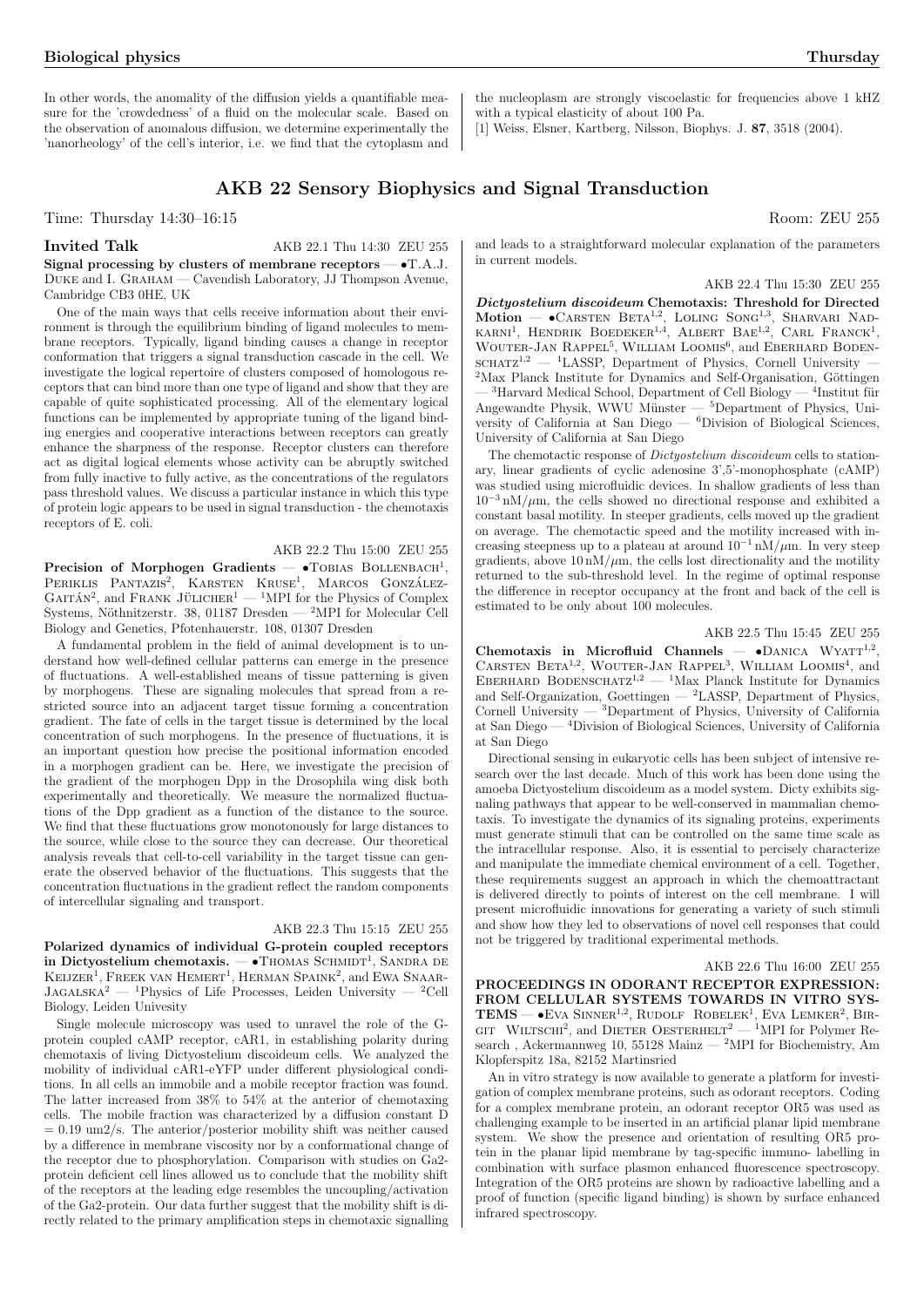### AKB 23 Photo-Biophysics

### Time: Thursday 16:15–17:15 Room: ZEU 255

AKB 23.1 Thu 16:15 ZEU 255

AKB 23.3 Thu 16:45 ZEU 255

Single Molecule Spectroscopy of Light Harvesting Complexes — •Sebastian Mackowski, Stephan Wormke ¨ , Christoph Jung, ANDREAS ZUMBUSCH, MORITZ EHRL, and CHRISTOPH BRAUCHLE · Department Chemie, Ludwig-Maximilians Universität München, Butenandtstrasse 11, 81377 München, Germany

Light harvesting complexes are ideal candidates for studying the interactions between proteins and chromophores. One of the least known is peridinin-chlorophyll-protein (PCP) complex - a photosynthetic molecule composed of a barrel of hydrophobic protein, which shields two subunits each comprising of a single chlorophyll molecule dressed by four peridinin molecules, which are responsible for the light harvesting in the blue-green spectral range. Here we report on single molecule spectroscopy measurements of different types of light harvesting molecules. The experiments carried out at room temperature show that the wild type PCP complexes are quite unstable and they bleach out within several seconds. On the other hand, in order to observe ultranarrow zero-phonon-line emission of this complex at cryogenic temperatures we combined the recently developed vibronic excitation scheme with a solid immersion lens. In this way, the significant increase of the effective numerical aperture of collection optics enables us to monitor time- and energy scales of spectral jumps characteristic for single chromophore fluorescence. Detailed analysis of these spectral fluctuations should provide unique information about the interaction between the protein and the chlorophyll, and should shed light onto the energy landscape of this protein complex.

### AKB 23.4 Thu 17:00 ZEU 255

Evaluation of a Possible Pathway for Ubiquinone Shutteling in the Photosynthetic Unit of the Purple Bacteria Rhodospirillum  $r$ ubrum — •ANDREW AIRD<sup>1</sup>, CARSTEN TIETZ<sup>1</sup>, JÖRG WRACHTRUP<sup>1</sup>, and KLAUS SCHULTEN<sup>2</sup> — <sup>1</sup>3. Physikalisches Institut, Universität Stuttgart  $-$  <sup>2</sup>Theoretical and Computational Biophysics Group, University of Illinois at Urbana-Champaign

The core complex of the photosynthetic unit of the purple bacteria Rhodospirillum rubrum plays a cruical role in the conversion of light into chemical energy. In the reaction center a Quinone molecule functions as electron carrier to transport the electrons, created in the first step of photosynthesis, from the inside of the core complex to the Cytochrome  $bc_1$ -complex. The exact pathway of the Quinone molecule is still unknown. Molecular Dynamics Simulations of the shutteling of the Quinone molecule were performed to see if the molecule is able to diffuse through the closed LH1 ring.

## AKB 24 Brownian Motion and Fluctuation Theorems

Time: Thursday 17:15–18:00 Room: ZEU 255

AKB 24.2 Thu 17:30 ZEU 255

Fluctuation-Dissipation Relations for Non-Equilibrium Steady  $States - \bullet$ Thomas Speck and Udo Seifert — II. Institut für Theoretische Physik, Universität Stuttgart, Pfaffenwaldring 57/III, 70550 Stuttgart

In non-equilibrium, the fluctuation-dissipation theorem (FDT) relating the response function of an observable with its auto-correlation is violated. This violation has been studied intensely, especially in the context of aging systems and glasses, where it allows to define an effective temperature. In the case of colloidal systems, the heat permanently dissipated in order to maintain the violation of detailed balance has been identified as "housekeeping" heat [1,2]. As the crucial ingredient, this heat involves two aspects of the velocity, namely the actual velocity and the local mean velocity. Studying a paradigmatic single colloidal particle moving in a periodic potential, we discuss the close connection between the violation of the velocity FDT and the violation of detailed balance. We derive an explicit expression for this violation and illustrate our results with numerical simulations.

[1] T. Hatano and S. Sasa, Phys. Rev. Lett. 86, 3463 (2001)

[2] T. Speck and U. Seifert, J. Phys. A: Math. Gen. 38, L581 (2005)

Living Optical Fibers in the Vertebrate Retina -  $\bullet$ JOCHEN GUCK<sup>1</sup>, KRISTIAN FRANZE<sup>1</sup>, STEFAN SCHINKINGER<sup>1</sup>, JENS GOCK, KRISTIAN PRANZE, STEFAN SCHINKINGER, JENS<br>GROSCHE<sup>2</sup>, ORTRUD UCKERMANN<sup>2</sup>, KORT TRAVIS<sup>1</sup>, DETLEV SCHILD<sup>3</sup>, and ANDREAS REICHENBACH<sup>2</sup> — <sup>1</sup>Insitute for Soft Matter Physics, Universität Leipzig — <sup>2</sup>Paul-Flechsig Institute for Brain Research, Universität Leipzig —  ${}^{3}$ Department of Neurophysiology and Cellular Biophysics, Universität Göttingen

The retina of the vertebrate eye is inverted with respect to optical function. Light must pass through a significant thickness of scattering tissue before reaching the light-sensitive photoreceptor cells. We have investigated the retina as a phase object and could show that the retina contains optical fibers that guide light from the vitreous body through the scattering layers to the photoreceptor cells. These optical fibers are identified as Müller cells, which are radial glial cells spanning the entire thickness of the retina. For this we measured the transmission and scattering properties of Müller cells both in their natural matrix, applying confocal microscopy to eye-cup preparations and retinal whole-mounts, and as isolated cells, using a modified dual-beam laser trap. This finding ascribes a new function to glial cells and presents the inverted retina as an optical fiber phase-plate.

### AKB 23.2 Thu 16:30 ZEU 255

Interactions of Biological Cells with Coherent Light  $\bullet$ KORT TRAVIS and JOCHEN GUCK — Universität Leipzig, Fakultät für Physik und Geowissenschaften, Abteilung Physik der weichen Materie; Linn´estrasse 5, 04103 Leipzig, Germany

Understanding near-field interactions of coherent infrared light with biological cells is critically important for modern optical manipulation and trapping applications, such as the optical stretcher or the optical tweezers. With respect to classical scattering theory, considerations of refractive index and size classify cells in the "anomalous diffraction" regime. Although there is significant published work applying numerical techniques such as the finite difference time domain (FDTD) technique to analyze these electrodynamic interactions, the use of higher order, more analytic techniques such as Mie theory, has been quite limited. In the present discussion, the system transfer operator (T-matrix) formalism is used to evaluate general features of optical fields in and around cells. Specifically, the discussion will cover: electrodynamic characteristics of all objects in this optical size range; effects of surface deviations from ideal shape; effects of the inclusion of large organelles such as the nucleus and mitochondria; and finally, effects associated with local inhomogeneities in the refractive index. Key points in the analytical discussion are illustrated with examples from numerical simulation and from experimental results.

# particle — •Sylvia Jeney<sup>1</sup> , Branimir Lukic<sup>1</sup> , Christian

 $TISCHER<sup>2</sup>$ , ANDRZEJ KULIK<sup>1</sup>, LASZLO FORRO<sup>1</sup>, and ERNST-LUDWIG FLORIN<sup>3</sup> — <sup>1</sup>Institut de Physique de la Matière Complexe, Ecole Polytechnique Fédérale de Lausanne, CH-1015 Lausanne, Switzerland – <sup>2</sup>European Molecular Biology Laboratory, Meyerhofstrasse 1, D-69117 Heidelberg, Germany — <sup>3</sup>Center for Nonlinear Dynamics, University of Texas, Austin, Texas 78712, USA

Observation of nondiffusive Brownian motion of an isolated

The thermal position fluctuations of a single micron-sized sphere immersed in a fluid were recorded by optical trapping interferometry with nanometer spatial and microsecond temporal resolution. We find, in accord with the theory of Brownian motion including hydrodynamic memory effects, that the transition from the ballistic to the diffusive motion is delayed to significantly longer times than predicted by the standard Langevin equation. This delay is a consequence of the inertia of the fluid. On the shortest time scales investigated, the sphere\*s inertia has a small, but measurable, effect. Furthermore, our study gives insight on the particle's behavior, when confined in a harmonic potential. Surprisingly the hydrodynamic memory effects coming from the inertia of the fluid and the harmonic potential act at the same time scale for the studied system.

## AKB 24.1 Thu 17:15 ZEU 255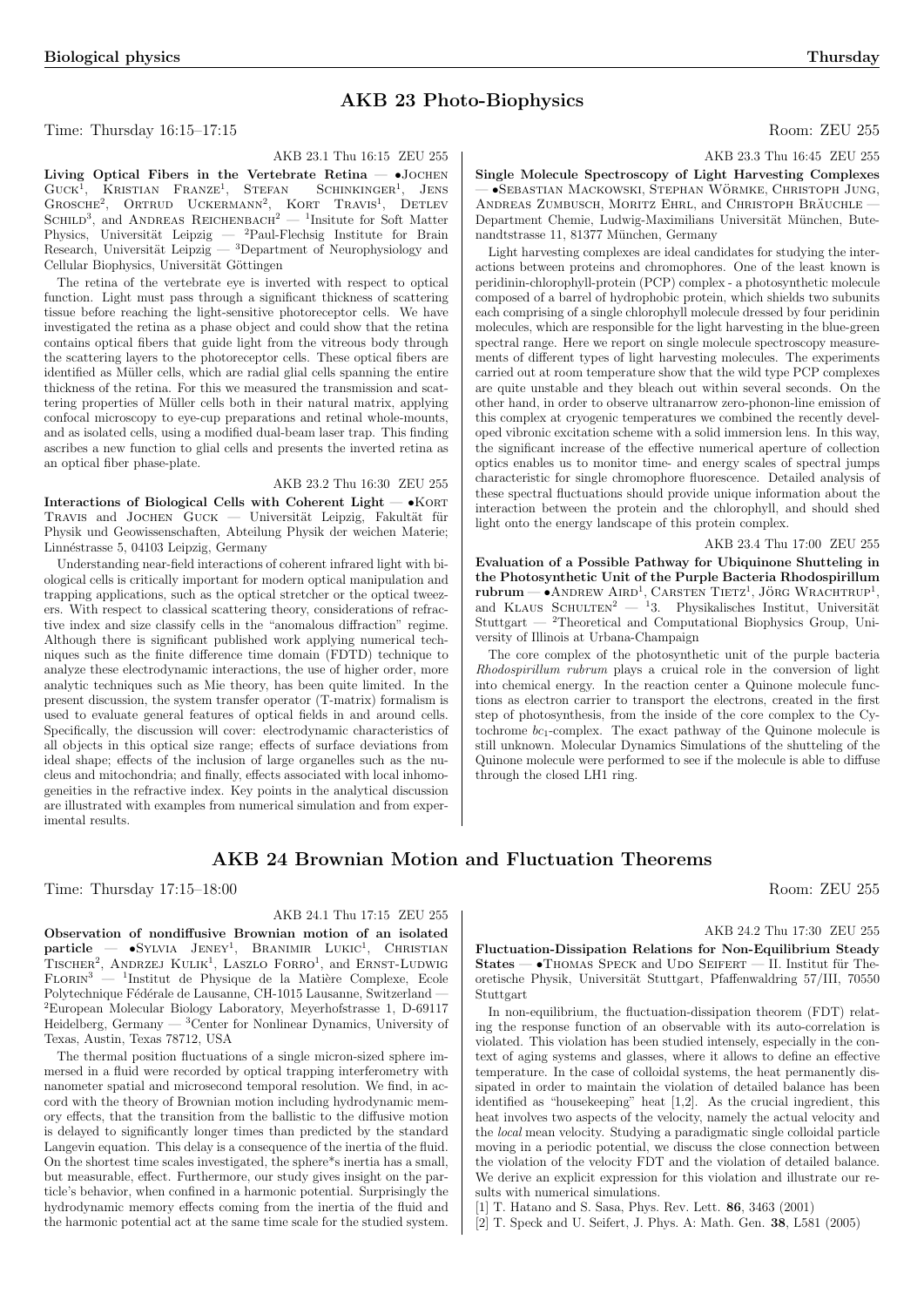Short-time inertial response of viscoelastic fluids: observa-Short-time meritar response or viscoelastic muds. Observa-<br>tion of vortex propagation — •MARYAM ATAKHORRAMI<sup>1</sup>, GIJS-BERTA H. KOENDERINK<sup>2</sup>, DAISUKE MIZUNO<sup>1</sup>, TANNIEMOLA LIVER-BEATA II. KOENDEAINK, DAISOKE MIZONO, TANNIEMOLA LIVER-<br>POOL<sup>3</sup>, CHRISTOPH F. SCHMIDT<sup>1</sup>, and FREDERICK C. MACKINTOSH<sup>1</sup> <sup>1</sup>Dept. Physics, Vrije Universiteit, Amsterdam, NL  $-$  <sup>2</sup>Division of Engineering and Applied Sciences, Harvard University, Cambridge, MA 02138, USA — 3Department of Applied Mathematics, School of Mathematics, University of Leeds, Leeds, LS2 9JT, UK

## AKB 25 Cell Mechanics I

Time: Thursday  $15:00-18:00$  Room: ZEU 260

AKB 25.1 Thu 15:00 ZEU 260

AKB 24.3 Thu 17:45 ZEU 255

F-actin bundle mechanical properties  $-$  •MARK BATHE<sup>1</sup>, **MIREILLE CLAESSENS<sup>2</sup>**, CLAUS HEUSSINGER<sup>1</sup>, ANDREAS BAUSCH<sup>2</sup>, and ERWIN  $F$ REY<sup>1</sup> — <sup>1</sup>Ludwig-Maximilians-Universitaet Muenchen – <sup>2</sup>Technische Universitaet Muenchen

Animal cells express a myriad of actin-binding proteins (ABPs) that associate with Filamentous actin (F-actin) to form stiff bundles in vivo. The physiological function of F-actin bundles varies from passive mechanical structures such as microvilli present on the surface of epithelial cells in the intestinal lining to active structures such as filopodia formed at the leading edge of cells during migration.

A biomimetic emulsion technique, recently introduced by our lab, has been used to measure directly the bending stiffness of isolated F-actin bundles associated with biologically-relevant ABPs. Results demonstrate that bundle stiffness depends sensitively on the number of actin filaments constituting the bundle, bundle length, and ABP type and concentration. Here, we use a combination of molecular simulation and analytical theory to elucidate the origin of the observed bundle mechanical properties. We also determine for the first time the molecular stiffnesses of the various ABPs examined.

### AKB 25.2 Thu 15:15 ZEU 260

Phase behaviour and micro-mechanical properties of crosslinked actin-networks — •Oliver Lieleg and Andreas R. BAUSCH — Lehrstuhl für Biophysik E22, Physik-Department, Technische Universität München, D-85747 Garching, Deutschland

Cell shape, mechanics and motility are mainly determined by crosslinked actin-networks. Despite their importance, the mechanical function of crosslinking molecules is not well understood. As in living cells many different actin crosslinking molecules are used simultaneously, it is necessary to study their effect in in vitro systems. Here two structural related crosslinking molecules are compared: α-actinin and I-plastin. Their effect on the structure and mechanics of in vitro actin networks is investigated. Actin networks crosslinked by  $\alpha$ -actinin or I-plastin show pronounced differences in their elastic properties as a function of the crosslinker-to-actin-ratio. Interestingly, these differences are observed although both crosslinking molecules use the same calmodulin-homologous domain for actin binding. For both systems at least three distinct phases of actin-networks with different viscoelastic properties are observed. By rheological and optical methods these are related to the microscopic structure of the networks. The occurrence of mixed networks containing bundles embedded in an isotropic network indicates that a sharp distinction between crosslinking and bundling proteins might be artificial and multiple phases could also be possible for other actin-crosslinking proteins.

### AKB 25.3 Thu 15:30 ZEU 260

Nonlinear mechanical properties of entangled and cross linked actin networks — •Christine Semmrich, Rainer Tharmann, BERND WAGNER, and ANDREAS R. BAUSCH — Lehrstuhl für Biophysik E22, Physik-Department, Technische Universität München,D-85747 Garching, Deutschland

The mechanical response of cells is predominantly determined by the actin cytoskeleton. The nonlinear behaviour of crosslinked network show a pronounced dependence on the applied stresses spanning orders of magnitude in their elastic response. This can be related to the nonlinear mechanical behaviour of single filaments of this semiflexible polymer. In contrast, for purely entangled networks a tube model describes the mechanical response and thus no strain hardening is expected. By means of different rheological approaches we are able to investigate the non-

We probe the response of viscous and viscoelastic fluids on micrometer and microsecond length and time scales using two optically trapped beads. In this way we resolve the flow field, which exhibits clear effects of fluid inertia. Specifically, we resolve the short time vortex flow and the corresponding motion of this vortex, which propagates diffusively for simple liquids. For viscoelastic fluids, this propagation is shown to be faster than diffusive and the displacement correlations reflect the frequency dependent shear modulus of the medium. The phenomenon is related to long-time tails in scattering experiments.

linear response of purely entangled actin networks. Interestingly, under standard conditions a strain hardening at temperatures below 23◦C is observed. Highering the temperature, a strain softening occurs. The temperature dependence of the nonlinear behaviour is also highly dependent on the buffer salt concentration. This suggests that the interaction potential between filaments plays an important role for the observed behaviour. We discuss these results within theoretical predictions of entangled and crosslinked networks.

### AKB 25.4 Thu 15:45 ZEU 260

Non-Affine Deformations: "elementary excitations" for the elasticity of random fiber networks —  $\bullet$ CLAUS HEUSSINGER and Erwin Frey — LMU Munich, Arnold-Sommerfeld-Zentrum, Theresienstr. 37, 80333 München

We numerically study the elasticity of random fibrous networks in two dimensions. Highly non-affine deformations on the scale of the single fiber are found to lead to anomalous elastic properties even on the macroscopic scale. This has to be contrasted with classical elasticity theory where material elements deform in an affine way and microstructure is not accounted for.

We identify the characteristic features of the microscopic deformation field and provide a scaling argument that allows the calculation of macroscopic quantities like the shear modulus.

Our work highlights the importance of architecture to the elastic response of fibrous structures and applies to diverse physical systems ranging from paper sheets to biological networks of semiflexible polymers like the cytoskeleton.

### AKB 25.5 Thu 16:00 ZEU 260

Active and passive one- and two-particle microrheology in cytosksletal networks — •Daisuke Mizuno, Frederick C. MacKintosh, and Christoph F. Schmidt — Dept. Physics, Vrije Universiteit, Amsterdam, NL

We have developed a microrheology (MR) technique that uses micron sized particles to probe the viscoelastic properties of soft samples on small length scales and with high bandwidth. This can be done passively, by observing the Brownian fluctuations of particles embedded in the medium to be tested, or actively by moving the particle with a known force. One can measure the frequency dependent response of one particle on a force on it, or the response of a second particle to a force on the first. The latter (2-particle MR) makes it possible to get around surface artefacts. One can also measure response by actively moving a particle (n our case with an aousto-optic modulator) and observing the corresponding response. Comparison of active and passive experiments provides a test of the fluctuation-disspation theorem. We demonstrate agreement between the techniques in various samples including actin gels as long as samples are in equilibrium.

#### AKB 25.6 Thu 16:15 ZEU 260

High-frequency stress relaxation in semiflexible polymer solutions and networks — •GIJSBERTA H. KOENDERINK<sup>1</sup>, MARYAM ATAKHORRAMI<sup>2</sup>, FREDERICK C. MACKINTOSH<sup>2</sup>, and CHRISTOPH F.  $SCHMIDT<sup>2</sup>$  — <sup>1</sup>Division of Engineering and Applied Sciences, Harvard University, Cambridge, USA — <sup>2</sup>Dept. Physics, Vrije Universiteit, Amsterdam, NL

We measure the linear viscoelasticity of sterically entangled as well as chemically crosslinked networks of actin filaments over more than five decades of frequency. The high-frequency response reveals rich dynamics unique to semiflexible polymers, in particular a previously unobserved relaxation due to rapid axial tension propagation. For high molecular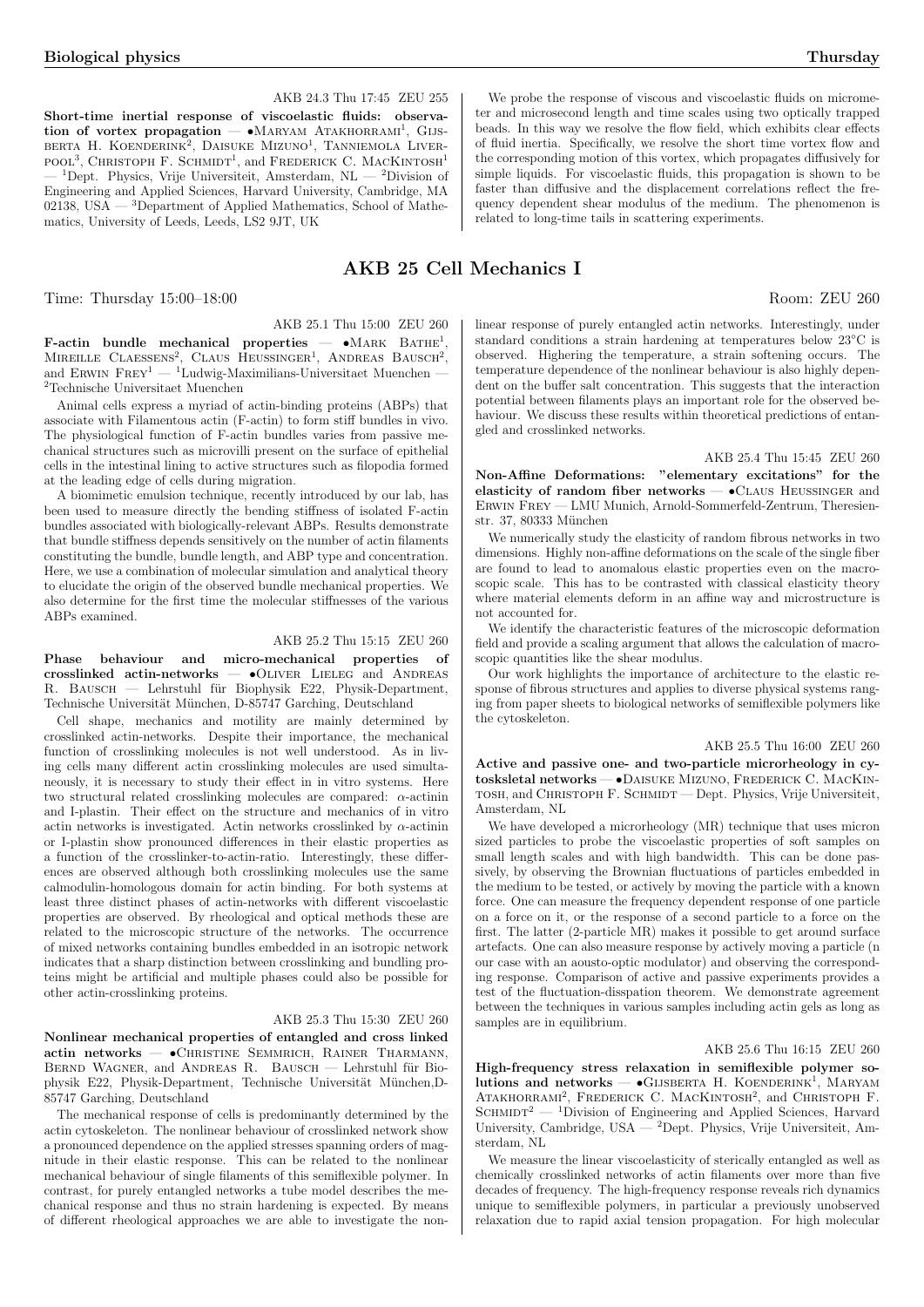weight, and for crosslinked gels, we obtain quantitative agreement with theoretical predictions of the shear modulus in both amplitude and frequency dependence.

AKB 25.7 Thu 16:30 ZEU 260

Cytoskeletal mechanics and dynamics in living cells — •Carina Raupach, Philip Kollmannsberger, Johannes Pauli, Claudia MIERKE, and BEN FABRY — Zentrum für Medizinische Physik und Technik, Henkestr. 91, 91054 Erlangen

Cytoskeletal (CSK) mechanics and dynamics are important for essential processes in living cells including crawling, division, and mechanochemical signal transduction. Here we measured the creepresponse (passive mechanics) of subconfluent human vascular endothelial cells (HUVEC) and different human cancer cell lines. Step forces of ∼1 nN were generated with magnetic tweezers acting on superparamagnetic, fibronectin-coated beads bound to the cytoskeleton via cell adhesion receptors (integrins). We also measured the spontaneous motion of these beads (dynamics) and computed their autocorrelation function (AC). The AC displayed diffusive behaviour at short time scales  $(< 1 \text{ s})$  and superdiffusive behaviour at longer time scales that was well described by a power law:  $AC(t) = \alpha \cdot (\frac{t}{t_0})^{\beta}$ . The creep response  $\gamma$  also followed a power law:  $\gamma(t) = a \cdot (\frac{t}{t_0})^b$ . We found a significant (p < 0.01) correlation between  $\alpha$  and a, but not between the power-law exponents  $\beta$  and b. These data suggest that different mechanisms give rise to power-law rheology and power-law superdiffusivity.

AKB 25.8 Thu 16:45 ZEU 260

Osmotically Driven Shape Instability in Axons -  $\bullet$ PRAMOD  $PULLARKAT<sup>1</sup>$ , Paul Dommersnes<sup>2</sup>, Pablo Fernandez<sup>1</sup>, Jean-François Joanny<sup>2</sup>, and Albrecht Oth<sup>1</sup> — <sup>1</sup>Experimentalphysik I, University of Bayreuth,\*D-95440, Bayreuth, Germany — <sup>2</sup> Institut Curie, UMR 168, 26 rue d'Ulm, F-75248, Paris Cedex 05, France

We report a cylindrical–peristaltic shape transformation occurring in axons exposed to a controlled osmotic perturbation. The peristaltic shape relaxes and the axon recovers its original geometry within minutes. Using a flow chamber technique, we show that the shape instability depends critically on swelling rate and that volume and membrane area regulation are responsible for the shape relaxation. We propose that volume regulation occurs via leakage of ions driven by elastic pressure, and present an analysis for the peristaltic shape dynamics taking into account the internal structure of the axon. The results obtained provide a framework for understanding peristaltic shape dynamics in nerve fibers occurring in vivo.

### AKB 25.9 Thu 17:00 ZEU 260

Quantitative force measurements during cystogenesis — •Jens Quantitative force measurements during cystogenesis — views<br>ULMER<sup>1</sup>, ALDO FERRARI<sup>2</sup>, RUTH KROSCHEWSKI<sup>2</sup>, and JOACHIM  $S$ PATZ<sup>1</sup> — <sup>1</sup>Max-Planck-Institute for Metals Research, Heisenbergstr. 3, 70569 Stuttgart, Germany — <sup>2</sup> Institut f. Biochemie, Schafmattstr. 18, ETH-Hoenggerberg, CH-8093 Zuerich

Adhesion of cells to the extracellular matrix (ECM) is a crucial event in developing multi-cellular organism. It can modulate cellular processes such as cell growth, differentiation, apoptosis and is mediating epithelial morphogenesis through mechanical interactions between cells and the ECM network. We studied cyst formation of Madin-Darby Canine Kidney (MDCK) cells in a three-dimensional (3D) culture connected to a force sensitive surface. Microfabricated PDMS posts, which have a post height dependent spring constant between 0.2-0.04N/m were developed in order to obtained cell exerted forces during cystogenesis. Further on it was shown that anisotropic vicinity can alter cyst morphology from spherical to tubular like structures. With the biomimetic capabilities of the microfabricated arrays it should be possible to provide a more natural environment for epithelial cells, combined with the ability to measure quantitative forces from multicellular structures during development.

### AKB 25.10 Thu 17:15 ZEU 260

Micromechanics of the pericellular matrix  $\bullet$ JENNIFER CUR-MICromechantes of the performant matrix  $-$  Usenwhere CORTIS<sup>1,2</sup>, REIKE BOEHM<sup>1,2</sup>, CHRISTIAN SCHMITZ<sup>1,2</sup>, RALF RICHTER<sup>1,2</sup>, and JOACHIM SPATZ<sup>1,2</sup> — <sup>1</sup>University of Heidelberg, Department of Biophysical Chemistry, INF 253, D-69120 Heidelberg — <sup>2</sup>Max-Planck-Institute for Metals Research, Department New Materials & Biosystems, Heisenbergstr. 3, D-70569 Stuttgart

In recent years, much attention has been directed towards the properties and activities of the cell surface. In particular, the coupling of the membrane to the underlying protein polymer network called the actin cortex, plays an important role in many events. The other side of the cell surface is less studied, although it too often has a bound polymer network comprised of gigantic cross-linked polysaccharides (sugars). Called the pericellular matrix (PCM), it is associated with many cells including fibroblasts, chondrocytes, endothelial and smooth muscle cells. Its thickness can vary from 10's of nanometers to 10 microns and it is associated with adhesion dependent events like migration and mitosis. Biologists often hypothesize that its viscoelastic properties are responsible for modulating adhesion activities. To investigate this idea, we measure the PCM's viscoelasticity using microrheology and probe the sharpness of its edge and its mesh size. The elastic modulus of the PCM under different condition is determined, and we characterize the long, elastic cables that can be pulled from the PCM. These results are compared with an externally reconstituted model PCM on the cell surface.

AKB 25.11 Thu 17:30 ZEU 260

Force Generation during Tumor Cell Invasion in Three-Dimensional Collagen Gels - THORSTEN KOCH, JOHANNES PAULI, CLAUDIA MIERKE, and BEN FABRY - Friedrich-Alexander-Universität Erlangen-Nürnberg - Zentrum für Medizinische Physik und Technik - Lehrstuhl für Physikalisch-Medizinische Technik - Henkestraße 91 - D-91052 Erlangen

Tumor cells exert forces on surrounding tissue during invasion, but the magnitudes of these forces are unknown. We measured forces during invasion by extending methods for 2-D traction microscopy to 3-D. We used collagen gels  $(E = 300 \text{ Pa})$  to provide an *in vitro* environment for tumor cell invasion. MDA-MB-231 breast cancer cells were plated on the gel surface and allowed to invade for two days. Cells assumed a spindleshaped morphology and contracted the gel mainly along their primary axis. To quantify gel contraction, fluorescent beads serving as fiducial markers were embedded in the gels. The 3-D bead positions were determined with a center-of-mass algorithm applied to images taken at various focal depths. To obtain the undeformed state of the gels, we disrupted the actin cytoskeleton and hence force transmission by treatment with cytochalasin-D  $(4 \mu M)$ . We then calculated the dipole moment of the cells from the bead displacements between the initial and cytochalasin-D treated states. The magnitudes of dipole moments were on the order of 10<sup>−</sup><sup>12</sup> Nm, comparable to those generated by maximally contracted smooth muscle cells in 2-D culture (Butler JP et al., Am J Physiol Cell Physiol 282:C595, 2002). Our results show that MDA-MB-231 tumor cells exert substantial forces on surrounding tissue during invasion.

AKB 25.12 Thu 17:45 ZEU 260 Cell Characterization by Optical Deformability  $-$  •STEFAN Schinkinger, Falk Wottawah, Bryan Lincoln, Franziska LAUTENSCHLAEGER, and JOCHEN GUCK — Universitaet Leipzig; Institut fuer Experimentelle Physik I, Abt. PWM; Linnestrasse 5, 04103 Leipzig

In an optical stretcher, infrared laser light is used to exert surface stress on biological cells, causing an elongation of the trapped cell body along the laser beam axis. These optically induced deformations allow rheological measurements of individual cells and characterization by their optical deformability. Analyzing the deformation behavior of various cancer cell lines and primary stem cells, significant differences in axial elongation to control populations, even for small sample sizes, are measurable. It is shown that differentiation of stem cells and functional de-differentiation in different states of cancer progression allows to be classified with the optical stretcher, as functional and mechanical properties are strongly connected. When integrated within a microfluidic chamber delivering cells into the trap high throughput rates are possible. That way this technique allows measurement of statistically significant numbers of cells within short time. This enables for diagnosis of diseases, on a cellular level, that are associated with cytoskeletal processes. Additionally, the characterization of differentiation states during cell maturation ultimately allows sorting of cells with high accuracy in a non-contact manner.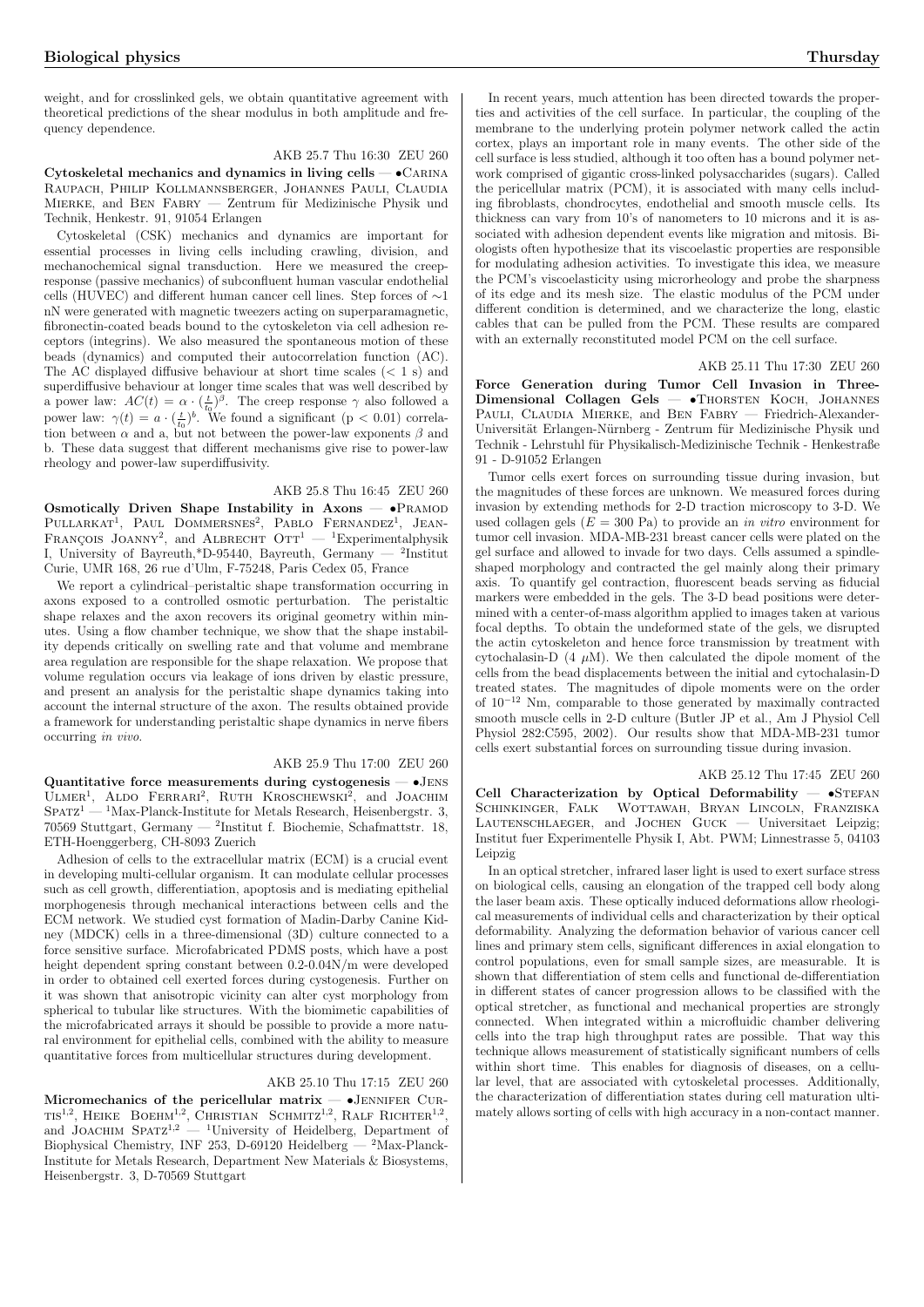## AKB 26 Cellular Computation and Gene Regulation

### Time: Friday 11:00–12:00 Room: ZEU 255

Invited Talk AKB 26.1 Fri 11:00 ZEU 255

The physics of cellular computation  $\bullet$ PIETER REIN TEN WOLDE — FOM Institute for Atomic and Molecular Physics (AMOLF), Kruislaan 407, 1098 SJ, Amsterdam, The Netherlands

Gene regulatory networks are the central processing units of life. They orchestrate cell development, control the cell cycle and allow the cell to integrate different signals and thereby allow the cell to recognize patters in, for instance, the food supply of the organism. While gene regulatory networks can perform computations analogous to electronic circuits, their design principles are markedly different. We use database analyses, theory and computer simulations to unravel the design principles of gene regulatory networks. We show that the molecular character of the components makes gene regulatory networks intrinsically stochastic and thus prone to biochemical noise, yet also allow them to process information in a very sophisticated manner.

### AKB 26.2 Fri 11:30 ZEU 255

Optimal target search on a fast folding DNA with volume exchange — •Ralf Metzler, Michael Lomholt, and Tobias Ambjoernsson — NORDITA, Blegdamsvej 17, DK-2100 Copenhagen

We study the search process of a target on a rapidly folding DNA by an ensemble of proteins, whose search combines 1D diffusion along the chain, Lévy type diffusion [1] mediated by chain looping, and volume exchange. A rich behavior of the search process is obtained with respect to the physical parameters, in particular, for the optimal search. Thus, it turns out that the Lévy search component leads to much more efficient target search and under certain conditions renders 3D volume diffusion obsolete [2]. The model includes the special cases of the 'standard' 3D/1D exchange [3] as well as pure 1D search [4]. The model is expected to pertain to typical in vivo studies of genetic regulation, and predicts significantly higher targeting rates than previous models. It is suggested that the Lévy contribution can be studied experimentally under low salt conditions disfavouring protein unbinding from the DNA.

[1] R. Metzler and J. Klafter, Phys. Rep. 339, 1 (2000); J. Phys. A 37

### AKB 27 Cell Mechanics II

Time: Friday 11:30–13:00 Room: ZEU 260

### AKB 27.1 Fri 11:30 ZEU 260

Investigating phagocytosis by optical tweezers-based minivestigating phagocytosis by optical tweezers-based in-<br>croscopy — •HOLGER KRESS<sup>1</sup>, ERNST H.K. STELZER<sup>1</sup>, GARETH GRIFFITHS<sup>1</sup>, and ALEXANDER ROHRBACH<sup>2</sup> — <sup>1</sup>European Molecular Biology Laboratory (EMBL), Meyerhofstr. 1, 69117 Heidelberg, Germany — <sup>2</sup>Institute of Microsystem Technology (IMTEK), University of Freiburg, Georges-K¨ohler-Allee 102, 79110 Freiburg, Germany

Phagocytosis is a central cellular mechanism in the innate mammalian immune system. When an invading bacterium binds to the membrane of a macrophage cell, the cell membrane starts to wrap around the invader and internalizes the bacterium. Thereby, the bacterium is enclosed into an intracellular membrane-organelle, the phagosome.

Coated latex beads are used as bacterial model systems to investigate phagocytosis by optical tweezers-based photonic force microscopy. The motion of an optically trapped bead is tracked interferometrically in 3D with nanometer precision at a microsecond timescale. Measuring the thermal fluctuations of a trapped bead during the binding to the cell membrane provides information about the dynamics of the binding process. Once the bead is bound to the cell, the motion of the bound bead reveals the mechanical cellular response to the binding event. Here the optical trap serves as a mechanical force transducer and also as an indicator of the cellular forces. After the bead is taken up by the cell, the phagosome is tracked in 3D during its intracellular transport. We found stepwise intracellular transport with a step size of about 36 nm indicating single molecular motor activity.

R161 (2004).

[2] M.A. Lomholt, T. Ambjörnsson, and R. Metzler, subm. to Phys. Rev. Lett.; E-print cond-mat/0510072.

[3] M. Coppey, O. Benichou, R. Voituriez, and M. Moreau, Biophys. J. 87, 1640 (2004).

[4] I. M. Sokolov, R. Metzler, K.Pant, and M. C. Williams, Biophys. J. 89, 895 (2005).

AKB 26.3 Fri 11:45 ZEU 255

Stepwise bending of DNA by a single TATA-box Binding Prostepwise behang of DIVA by a single TATA-box Binding 1 for-<br>tein — •SIMON F. TOLIC-NORRELYKKE<sup>1,2,3</sup>, METTE B. RASMUSSEN<sup>2</sup>, FRANCESCO S. PAVONE<sup>3</sup>, KIRSTINE BERG-SORENSEN<sup>2,4</sup>, and LENE B. ODDERSHEDE<sup>2</sup> — <sup>1</sup>Max-Planck Institute for the Physics of Complex Systems, 01187 Dresden, Germany — <sup>2</sup>The Niels Bohr Institute, DK-2100 Copenhagen O, Denmark — <sup>3</sup>European Laboratory for Non-linear Spectroscopy, 50019 Sesto Fiorentino (Fl), Italy  $-$  <sup>4</sup>Dept. of Physics, Technical University of Denmark, DK-2800, Kgs. Lyngby, Denmark

The TATA-box binding protein (TBP) is required by all three eukaryotic RNA polymerases for the initiation of transcription from most promoters. TBP recognizes, binds to, and bends promoter sequences called "TATA-boxes" in the DNA. We present results from the study of individual Saccharomyces cerevisiae TBPs interacting with single DNA molecules containing a TATA-box. Using video microscopy, we observed the Brownian motion of beads tethered by short surface-bound DNA. When TBP binds to and bends the DNA, the conformation of the DNA changes and the amplitude of Brownian motion of the tethered bead is reduced compared to that of unbent DNA. We detected individual binding and dissociation events and derived kinetic parameters for the process. Dissociation was induced by increasing the salt concentration or by directly pulling on the tethered bead using optical tweezers. In addition to the well defined free and bound classes of Brownian motion we observed another two classes of motion. These extra classes were identified with intermediate states on a three-step, linear, binding pathway. Biological implications of the intermediate states are discussed.

AKB 27.2 Fri 11:45 ZEU 260

Viscoelastic Properties of Glial Cells and Neurons — •Yun Bi  $\rm{Lu}^{1,2}$ , KRISTIAN FRANZE<sup>2</sup>, JOSEF KÄS<sup>2</sup>, and ANDREAS REICHEN- $\textsc{bact}^{1}$  —  $^{1}\textsc{Paul-Flechsig-Institut}$ für Hirnforschung, Universität Leipzig, Jahnallee 59, 04109 Leipzig, Deutschland — <sup>2</sup>Abteilung Physik Weicher Materie, Universität Leipzig, Linnéstr.5, 04103 Leipzig, Deutschland

To achieve a better understanding of the physical support function of glia (meaning 'glue'), we investigate the mechanical properties of glial cells and neurons by using atomic force microscope. Müller cells, the principal glial cells of the retina, are the only cells spanning its entire thickness. We investigated the viscoelastic properties of different parts along Müller cells (endfoot, inner process, soma and outer process) and of bipolar cell (i.e., neuronal) somata. The results showed that Müller cell somata are more elastic (i.e., stiffer) than their processes and endfeet. If compared to bipolar cell somata, Müller cell somata were shown to be less elastic (i.e., softer). For both cell types, the ratio of elastic part to viscous part of the response was above 1, which means that their biomechanics are dominated by elastic rather than viscous properties. We performed similar measurements on astrocytes (glial cells) and pyramidal cells (neurons) isolated from brain hippocampus. The astrocytes were found to be less elastic than the pyramidal cells, and both cell types displayed dominant elastic properties. In conclusion, we suggest that glial cells are softer than neurons, and both cell types are elastic rather than viscous. This means that glial cells are neither 'glue' nor 'support cells'; most likely, they constitute very soft 'springs' generating an optimal substrate for neuronal cell process growth and plasticity.

### AKB 27.3 Fri 12:00 ZEU 260

Investigating the Minimuscle  $\bullet$  Dan Strehle, Brian Gentry, MICHAEL GÖGLER, DAVID SMITH, KATJA TAUTE, and JOSEF KAS Soft Matter Physics, Universität Leipzig, Linnéstraße 5, 04103 Leipzig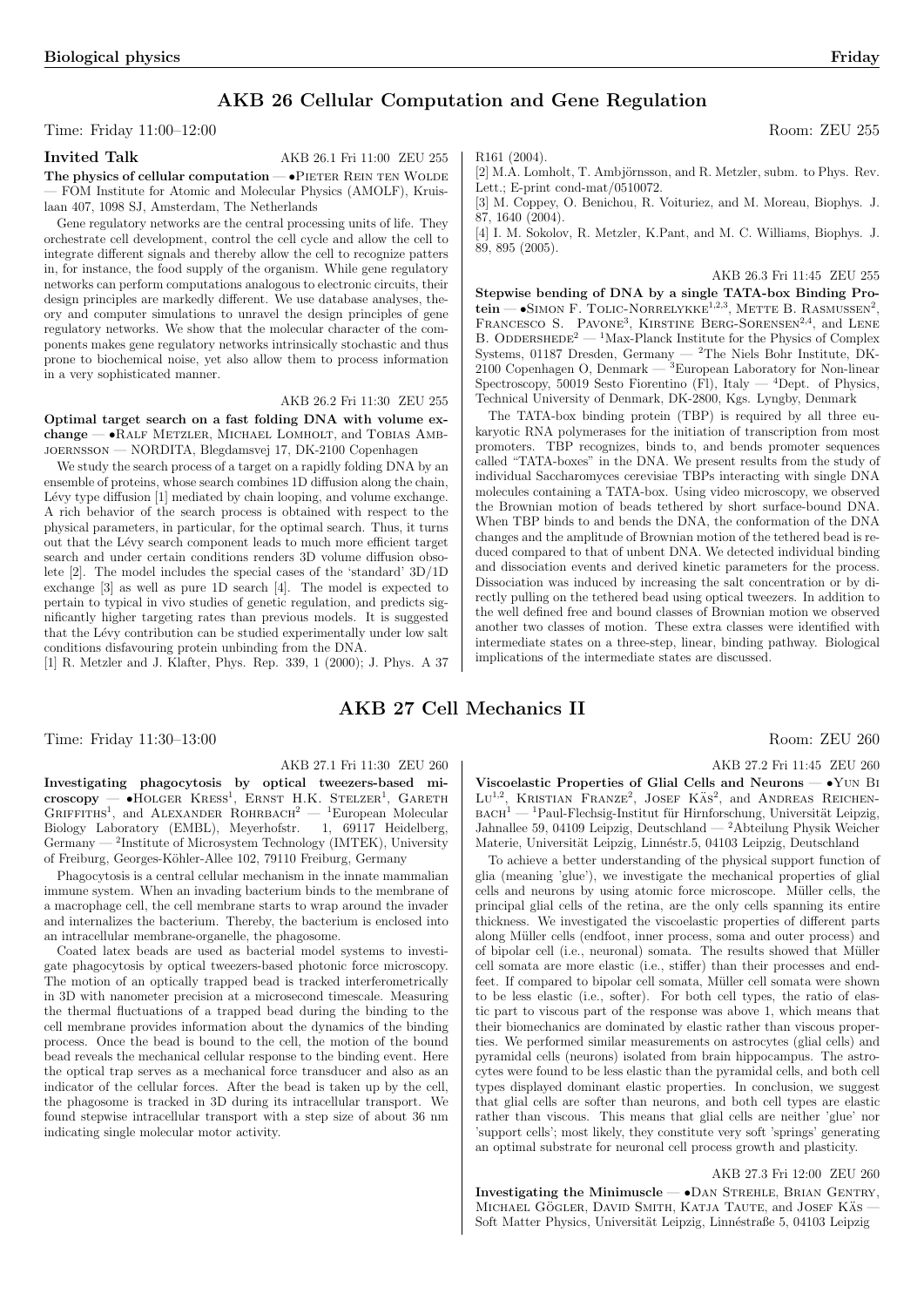Skeletal muscle cells are made up of sarcomeres which align to form myofibrils. Myofibrils are the essential component of the muscular contraction mechanism. Its operation is determined by the interaction of actin filaments and myosin mini-filaments. Single myosin proteins have been extensively studied with optical tweezers. We are investigating the properties of the entire contraction structure. Thin actin bundles attached to polystyrene beads are exposed to myosin mini-filaments in ATP-depleted conditions. Upon addition of ATP myosin starts operating and the movement of the beads held in optical tweezers is observed.

### AKB 27.4 Fri 12:15 ZEU 260

Cell spreading as a viability test for cells deformed in the Microfluidic Optical Stretcher — · FRANZISKA WETZEL, BRIAN LINcoln, Jochen Guck, and Josef KÄs — Universität Leipzig, Fakultät für Physik und Geowissenschaften, Abteilung Physik der weichen Materie, Linnestrasse 5, 04103 Leipzig

A Microfluidic Optical Stretcher (MOS) is a two-beam laser trap where individual suspended cells are deformed by optical forces on the cell surface. The MOS can be used to distinguish and sort cells. To enable subsequent analysis it is essential that the cells are not damaged during this process. Therefore we investigated the impact of optical stretching using cell spreading which, being an active actin- and myosin-dependent process accomplished only by vital cells, is an ideal indicator for viability. Powers and duration times in a range typical for stretch experiments were applied on NIH/3T3 cells (mouse embryonic fibroblast cell line). Ambient temperature was set to 37°C to keep cells as close to culture conditions as possible. In the talk we will show that cells can spread after the application of optomechanical stress. Conclusively, cells remain viable in the MOS and, in consequence, the MOS can be used to sort cells (e.g. stem cells) for further analysis or culture.

### AKB 27.5 Fri 12:30 ZEU 260

Diagnosing oral epithelial carcinomas by elasticity-based flow cytometry — •FALK WOTTAWAH, JULIA DIETRICH, STEFAN Schinkinger, Bryan Lincoln, Franziska Lautenschlaeger, Susanne Ebert, and Jochen Guck — Fakultaet fuer Physik und Geowissenschaften, Universitaet Leipzig

### AKB 28.1 Fri 12:00 ZEU 255

AKB 28 Single Molecule Probes

Optical trapping and tracking: novel approaches in cell biophysics —  $\bullet$ ALEXANDER ROHRBACH<sup>1,2</sup> and HOLGER KRESS<sup>2</sup> <sup>1</sup>Institute of Microsystem Technology (IMTEK), University of Freiburg, Georges-Köhler-Allee 102, 79110 Freiburg —  ${}^{2}$ European Molecular Biology Laboratory (EMBL), Meyerhofstrasse 1, 69117 Heidelberg

Optical micromanipulation has open new possibilities for investigating infrequent events. Especially optical traps allow increasing the interaction probability between interacting partners. Energy fluctuations and diffusion are maintained inside the optical trap, enabling a natural dynamic interaction, which is not given e.g. in AFM experiments. However, only a fast and precise three-dimensional detection system allows measuring the broad spectrum of interaction dynamics. Although holographic traps enable fascinating possibilities of optical manipulation, particle tracking and thus measurements are strongly limited in speed and precision. This drawback can be overcome with e.g. scanning optical traps. In this talk I demonstrate, how fluctuation dominated processes in cell biology can be controlled and measured with nanometer precision and at a rate of 1 kHz to 1 Mhz. On the one hand, the uptake, binding and intracellular transport of particles to/in macrophages are investigated. On the other hand, a complete helical bacterium (a 200 nm thin spiroplasm) is oriented and tracked interferometrically in a scanning optical trap. This allows new insights into the complex flexing and rotation dynamics of this simplest form of life.

### AKB 28.2 Fri 12:15 ZEU 255

Theoretical analysis of single-molecule force spectroscopy experiments: heterogeneity of chemical bonds — •Peter Reimann and Martin Raible — Universitaet Bielefeld

We show that the standard theoretical framework in single-molecule force spectroscopy by Evans and Ritchie [Biophys. J. 72, 1541 (1997)] has to be extended in order to consistently describe the experimental

Despite recent advances in identifying the genetic and proteomic patterns characteristically altered in cancers and related to different stages of cancer, it is difficult, if not impossible, to use this information as biomarker for distinguishing individual cells. Polymer physics offers a much more general and unifying approach based on known molecular changes in the cytoskeleton, and its importance for the mechanical properties of the cell, during the progression of cancer. By measuring cellular deformability as a characteristic, cumulative marker of the various molecular changes using a microfluidic optical stretcher, it is possible to monitor the progression of diseases that affect the cytoskeleton, such as cancer. We establish the applicability of this innovative approach by using small sample sizes for diagnosing oral epithelial carcinomas in a clinical setting.

### AKB 27.6 Fri 12:45 ZEU 260

Viscoelasticity and motility of murine fibroblasts transfected with additional filamin and actin measured with AFM-based microrheology technique — •Karla Mueller, Claudia Brunner, Bernd Kohlstrunk, Jens Gerdelmann, and Josef A. Kaes - Institut für Experimentelle Physik I, Physik der weichen Materie, Universität Leipzig, Linnestr 5, 04103 Leipzig

Malignantly transformed SVT-2 fibroblasts exhibit enhanced motility of the lamellipodium and decreased viscoelastic strength compared to normal fibroblasts. These properties are the result of an altered cytoskeleton. SVT-2 serve as a model cell line for cancer cells with a high metastatic potential. We present our efforts to reduce malignant cell motility by the insertion of additional cytoskeletal components with the goal to find a way to stop cancer metastasis. We transfected SVT-2 with actin to increase the number of filaments and filamin to increase the crosslinker density and probed the cell lines for their viscoelastic behaviour using the AFM microrheology technique as well as for the speed of lamellipodial extension.

# Time: Friday 12:00–13:00 Room: ZEU 255

findings. The basic new concept is to take into account heterogeneity of the chemical bonds, resulting in excellent agreement between theory and experiment.

### AKB 28.3 Fri 12:30 ZEU 255

A Combined Setup for Single Molecule Manipulation and Optical Spectroscopy — •Volker Walhorn, Rainer Eckel, Christoph Pelargus, Joerg Martini, Dario Anselmetti, and ROBERT ROS — Experimental Biophysics, Physics Department, Bielefeld University, Germany

Atomic force microscopy (AFM) as well as fluorescence microscopy (FM) are both intensively used techniques to elucidate interactions, dynamics and structures of single biomolecules. Synchronous fluorescenceand atomic force microscopy allow diverse new approaches in single molecule techniques. We present our novel setup capable of simultaneously performing total internal reflection fluorescence microscopy (TIRFM) and atomic force microscopy/spectroscopy. For topographical or force readout a home-built AFM head is mounted on an inverted optical microscope equipped with a TIRFM objective, significantly reducing background noise. Spectral information is obtained by excitation with an Ar+ laser and fluorescence detection with a high speed CCD camera. Temporal and spatial correlation of topographical, force and fluorescence data can yield important information of the dynamics and molecular mechanisms of guest-host-interactions as well as protein folding pathways.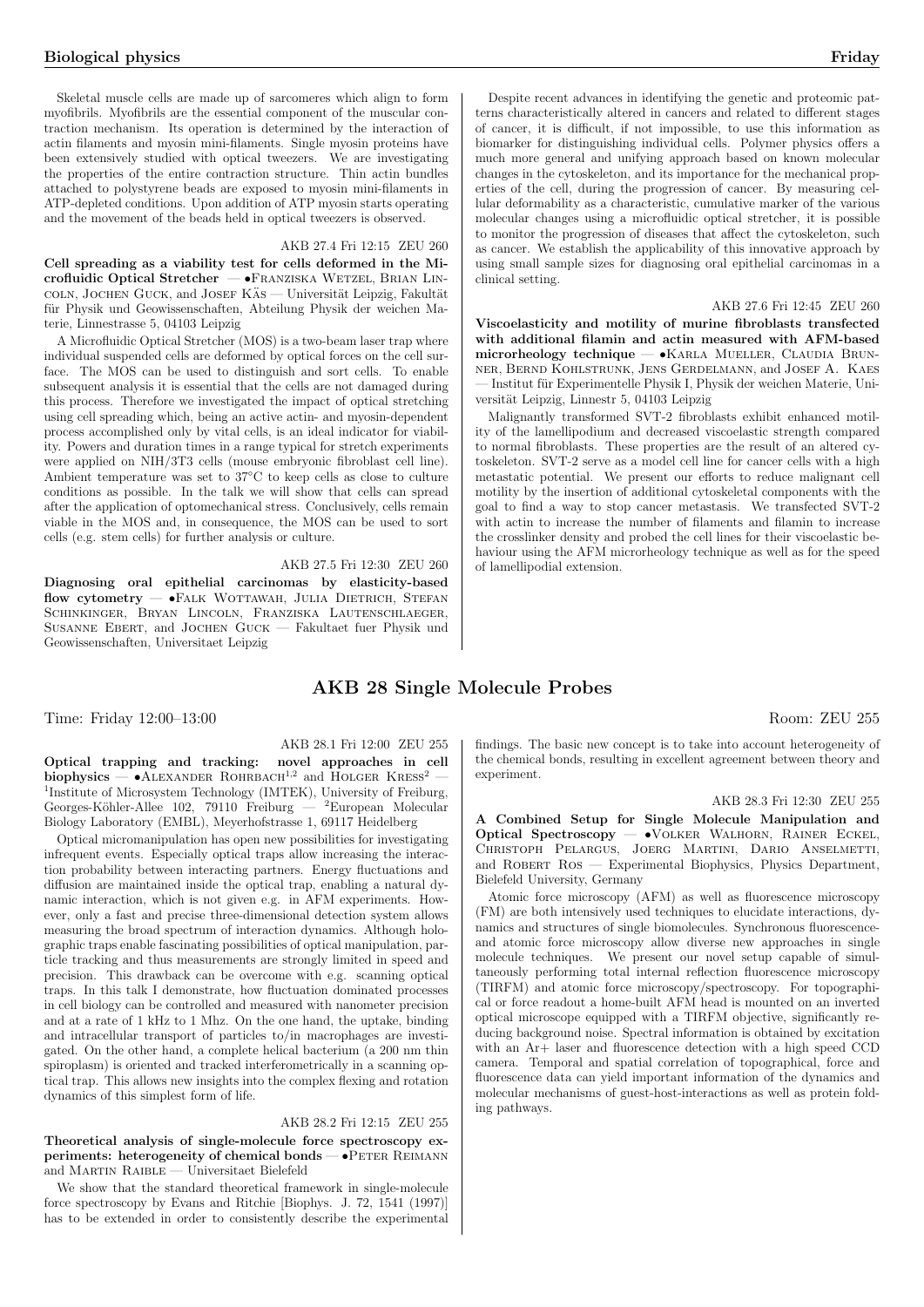### AKB 28.4 Fri 12:45 ZEU 255

Metal coated full body glass tips as high resolution probes for SNOM fluorescence imaging  $-$  •HEINRICH GOTTHARD FREY<sup>1</sup>, **SNOM fluorescence imaging**  $-$  • HEINRICH GOTTHARD FREY<sup>1</sup>, CARSTEN BOLWIEN<sup>2</sup>, ROBERT ROS<sup>1</sup>, and DARIO ANSELMETTI<sup>1</sup> <sup>1</sup>Experimentelle Biophysik und angewandte Nanowissenschaften, Fakultät für Physik, Universität Bielefeld, Universitätsstraße 25, 33615 Bielefeld — <sup>2</sup>Frauenhofer-Institut für Physikalische Messtechnik IPM, Heidenhofstraße 8, 79110 Freiburg

For biological applications, scanning near-field optical microscopy of single fluorescent dye molecules require probes which combine high nearfield intensities with high optical and topographical resolution.

Such probes can be realised by full body glass tips completely covered by a thin metal layer. In order to achieve strong fields at the tip apex,

### AKB 30 Poster Session I

Time: Monday 15:30–18:00 Room: P1

### AKB 30.1 Mon 15:30 P1

Effects of Foraging Dynamics on Food-web Topology and Sta $bility - SATOSHI$  UCHIDA and BARBARA DROSSEL  $-$  Institut für Festkörperphysik, TU Darmstadt, Hochschulstr. 6, D-64289 Darmstadt, Germany

We investigate dynamic food web models including both population dynamics and foraging dynamics. The population dynamics determines the population density of each species, and the foraging dynamics describes the adaptation of individuals to the abundacies of their prey, given a limited total search time. We explain that the topology and stability of the resulting food webs are strongly influenced by the foraging dynamics, and are much less sensitive to the types of functional responses in the population dynamics (Lotka-Volterra, Holling or Beddington type). In particular, we see that the nature of the constraints on foraging behavior is crucial to the web structure and stability. It is known that with conventional linear constraints, the resulting food webs are more stable than simple model food webs including only population dynamics, in the sense that species are less likely to become extinct. However, at the same time adaptive dynamics introduces a strong constraint on the topology of webs, namely that the number of visible links must be smaller than twice the number of species. If we take into account in the model that a predator can feed on accidentally encountered species that are similar to the one it is searching for, which leads to nonlinear constraints, the resulting food webs are stable and have more links.

### AKB 30.2 Mon 15:30 P1

Structural characterization of recombinant spider silk protein films immobilized to solid surface  $-$  •EzzELDIN METWALLI<sup>1</sup>, UTE SLOTTA<sup>2</sup>, THOMAS SCHEIBEL<sup>2</sup>, and CHRISTINE PAPADAKIS<sup>1</sup> <sup>1</sup>Physikdepartment E13, Technische Universität München, James-<br>nck-Str. 1, 85747 Garching, Germany.  $-$  <sup>2</sup>Chemiedepartment, Franck-Str. 1, 85747 Garching, Germany. Lehrstuhl für Biotechnologie, Technische Universität München, Lichtenbergstr. 4, 85747 Garching, Germany.

Mapping the conformational alterations associated with protein adsorption to solid surfaces is important for some applications such as biosensors and chromatographic separations. Recombinant spider silk protein is chosen for our investigation because of excellent mechanical properties, biocompatibility and biodegradability of silk-based materials. A circular dichroism (CD) study [1] on biosynthesized spider silk protein film immobilized to solid surface indicates conformational changes from alfa-helix to beta-sheet structure upon chemical treatment with either methanol or phosphate buffer. Using grazing-incidence small-angle x-ray scattering (GISAXS), the structure of the protein layer before and after the chemical treatments was investigated. This technique provides structural information on a large range of length scales from a few nm up to few microns which helps to characterize the structure of the attached protein layer in relation to the conformational alterations. The 2D GISAXS images of treated versus untreated protein films shows drastic structural variations which is in agreement with the formation of a beta-sheet rich layer upon chemical treatment. [1] D. Huemmerich, U. Slotta, T. Scheibel, Applied Physics A, In press 2005.

it is important to illuminate the tip under an inclination angle with the polarisation parallel to the inclination plane. Optimised values for metal layer thickness and inclination angle have been investigated by multiple multipole simulation showing that the achievable optical resolution is roughly given by the tip radius.

These probes have been tested by imaging single fluorescent dye molecules. They show fluorescence patterns with one or two peaks, which can be explained by means of the electrical field distribution at the tip apex. For an aluminium coated tip with 25 nm tip radius, the fluorescence patterns have peaks with a full width half maximum of about 15 nm.

This optical probe is especially suited for cantilever probes, where the inclined illumination can easily be realised.

AKB 30.3 Mon 15:30 P1

High resolution imaging of dsDNA by means of scanning tunneling microscopy — •Mihail Brezeanu, Frank Hubenthal, and FRANK TRÄGER — Institut für Physik and Center for Interdisciplinary Nanostructure Science and Technology - CINSaT, Universität Kassel, Germany

Scanning probe microscopies (SPM) are versatile tools to image the structure of biomolecules, but only scanning tunneling microscopy (STM) provides the possibility of achieving molecular resolution. In recent years, progress has been made to develop new preparation methods for visualizing DNA molecules with high resolution. However, successful imaging of the molecular structure of DNA has remained a challenge. In this contribution we present our latest results of high resolution imaging of DNA molecules by means of STM, the motivation being to visualize DNA damage induced by heavy ion bombardment for cancer treatment. For this purpose, linear double stranded DNA (dsDNA) with 280 base pairs (bp) has been deposited on highly oriented pyrolytic graphite (HOPG) and subsequently investigated with our CP-R Scanning Probe Microscope. The measurements were carried out under ambient conditions at a humidity of 50% to increase the conductivity. Our images show very clearly the helical turns of the DNA molecules, having a smaller height and larger width than usual. Nevertheless, the calculated circumference agrees well with the parameters normal DNA. Further analysis of DNA on different substrates, as well as further improvement of the resolution are in progress.

#### AKB 30.4 Mon 15:30 P1

Studying Slow Membrane Dynamics with Continuous Wave Scanning Fluorescence Correlation Spectroscopy — •Jonas Ries and PETRA SCHWILLE — TU Dresden, Biophysik, Tatzberg 47-51, 01307 Dresden

Two Photon Scanning Fluorescence Correlation Spectroscopy (SFCS) has been shown to be a useful technique to analyze the dynamics of model membranes (GUVs). Here we discuss the application of SFCS using continuous wave excitation. The improved countrate enables the study of very slow diffusion in model membranes and cells as well as parameter-free determination of diffusion constants using two foci fluorescence cross correlation spectroscopy. Two color fluorescence cross correlation spectroscopy with continuous or pulsed interleaved excitation (PIE) allows binding studies on membranes. Reduction of photobleaching, reproducibility and stability compared to traditional FCS on membranes and the simple implementation in a commercial microscopy setup make SFCS a valuable addition to the pool of fluorescence fluctuation techniques.

### AKB 30.5 Mon 15:30 P1

Towards Nanotomography of Bovine Bones  $-$  •STEPHANIE RÖPER, NICOLAUS REHSE, HEIDEMARIE TEICHMANN, and ROBERT Magerle — Chemische Physik, TU Chemnitz, D-09107 Chemnitz

Natural materials such as bone and teeth are nanocomposites of proteins and minerals, which exhibit many levels of complex structure from macroscopic to microscopic length scale. Nanotomography is a novel approach to image such complex structures. We focus on bovine bone, which is first embedded in a methacrylate resin and then microtomed. For Nanotomography the specimen is ablated layer-by-layer by wet chemical etching and imaged with scanning force microscopy after each etching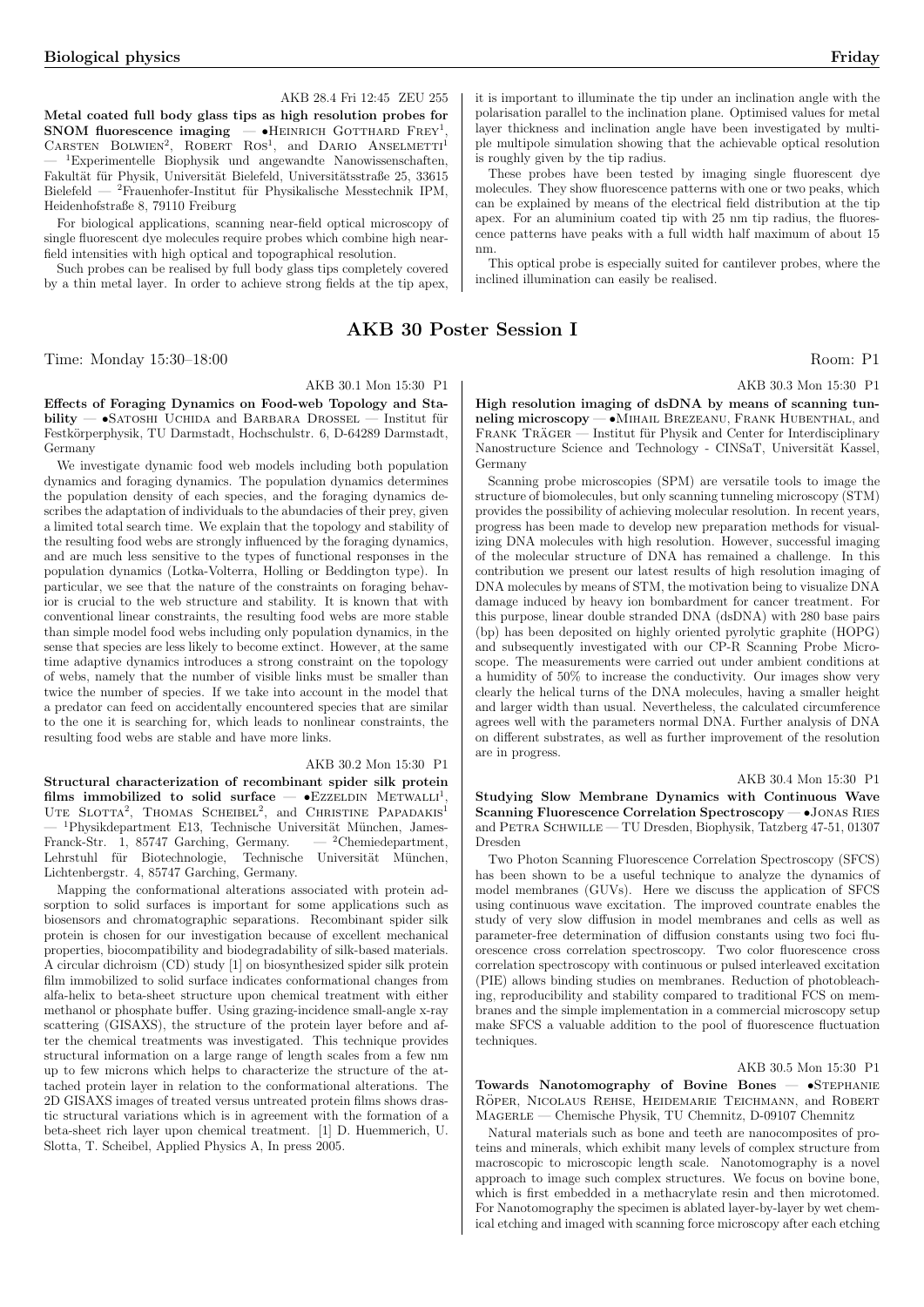step. From the resulting series of images the three-dimensional structure is reconstructed. Finding a proper etching method for both components, the mineral platelets and the collagen matrix is the first requirement for successful Nanotomography imaging. On our poster we will present our results on etching experiments with oxidizing solutions.

#### AKB 30.6 Mon 15:30 P1

Single molecule fluorescence imaging of the photoconverting fluorescent protein Kaede —  $\bullet$ STEPHAN P. SCHÄFER<sup>1</sup>, EUGENE P.  $PETROV<sup>1</sup>$ , PETRA S. DITTRICH<sup>2</sup>, and PETRA SCHWILLE<sup>1</sup>  $-$ <sup>1</sup>Institute for Biophysics, Tatzberg 47, 01307 Dresden — <sup>2</sup>Department of Miniaturization, Institute for Analytical Sciences, 44013 Dortmund

We investigated the photoconversion and photobleaching behavior of the fluorescent protein Kaede immobilized in polyacrylamide gel matrix at room temperature using single molecule wide-field fluorescence microscopy. Based on a highly sensitive low-noise CCD, fluorescence emission of single molecules was detected in two color channels ("green/red") as function of time. In order to address the noise present in the lowintensity images (i.e. read out noise, photonic shot noise, fluorescence background noise), an interactive MATLAB-based analysis algorithm was developed (incl. spectral channel selection, background reduction, spot labeling, fitting and classification). Statistical analysis of intensity trajectories of single molecules revealed four major types of fluorescence dynamics behavior upon short illumination by a violet light pulse (405 nm): First, the green-to-red photoconversion and second, the photoactivation of green fluorescence without emission of red fluorescence. Two other major groups show neither photoconversion nor red emission and demonstrate photoinduced partial deactivation and partial revival of green fluorescence. The significantly lower green-to-red conversion ratio as compared to bulk measurements in aqueous solution might be induced by the immobilization of the protein molecules within a polyacrylamide gel.

### AKB 30.7 Mon 15:30 P1

Energy landscapes of model proteins  $-$  •FRANK DRESSEL<sup>1,2</sup>,  $\text{Engy}$  and Scapes of model proteins  $\rightarrow$   $\text{F_RANK}$  Dresself  $\rightarrow$  SCHROEDER<sup>1</sup> — <sup>1</sup>Biotechnologisches Zentrum, TU Dresden, D-01062 Dresden — <sup>2</sup> Institut fuer Theoretische Physik, TU Dresden, D-01062 Dresden

Proteins are molecular machines in living cells. Their functions are largely dependent on their spatial structure. Therefore, the knowledge of protein folding pathways and structural changes is important to understand possible malfunction as Alzheimer disease or mucoviscidosis. Despite of the huge complexity of the problem, a simple model for structure prediction can be applied [1] to investigate the exact low-lying energy landscape of proteins. The energy landscapes for some small proteins (e.g. Trp-cage (1L2Y) and Cecropin-Magainin hybrid (1D9J)) are presented. The ground state accessibility and the competition between ground state and metastable states are investigated and the relation to native states will be discussed.

[1]: F. Dressel, S. Kobe: "Global optimization of proteins using a dynamical lattice model", arXiv:q-bio.BM/0412031

### AKB 30.8 Mon 15:30 P1

A genetic circuit that memorizes a signal on command —  $\bullet$  Georg Fritz<sup>1,2</sup>, Nicholas E. Buchler<sup>3</sup>, Terence Hwa<sup>4</sup>, and Ul-RICH Gerland<sup>1</sup> — <sup>1</sup>Department of Physics and CeNS, LMU München, Theresienstrasse 37, 80333 München, Germany — <sup>2</sup>Albert-Ludwigs University Freiburg, Hermann-Herder-Strasse 3, 79104 Freiburg, Germany — <sup>3</sup>Center for Studies in Physics and Biology, The Rockefeller University, New York, NY 10021 — <sup>4</sup>Physics Department and Center for Theoretical Biological Physics, University of California at San Diego, La Jolla, CA 92093-0374

While a detailed understanding of large genetic networks is still beyond reach, small genetic circuits consisting of only a few interacting genes are amenable to explicit characterization, both experimentally and theoretically. A paradigmatic example is the genetic toggle switch, which Gardner *et al.* constructed in E. coli [1]. It consists of two mutually repressing genes and displays the functional trademark 'bistability'. In principle, a bistable device can function as a memory. However, it would be useful for the cell only if it can store a signal on command, in order to memorize e.g. the state of its environment during its last cell division. To achieve this desirable property, we propose an extension of the genetic toggle switch, which could be realized experimentally through the addition of two well-characterized proteins. We characterize the resulting gene circuit theoretically, using both deterministic and stochastic models.

We discuss its functional properties for typical experimental parameters of bacterial genes and proteins.

[1] T.S. Gardner *et al.*, Nature **403**, 339 (2000)

AKB 30.9 Mon 15:30 P1

Nonlinear Thermophoresis — •STEFAN DUHR and DIETER BRAUN — Noether Group on Dissipative Microsystems, Applied Physics, Ludwig Maximilians Universität München, Amalienstr. 54, 80799 München, Germany

Thermophoresis is the drift of molecules in a temperature gradient. In the past, the effect was phenomenologically based on Onsager nonequilibrium thermodynamics: thermophoretic drift velocity rises linearly with the applied temperature gradient. We experimentally check this relation using fluorescence single particle tracking in microthermally heated microfluidics. For small particles and flat temperature gradients, the relation holds. Molecule concentration follows an exponential function of the applied temperature difference over two orders of magnitude, very similar to a Boltzmann-distribution. This confirms entropic, thermodynamic models of thermophoresis.

For large particles, we find a nonlinear drift relation for  $aS_T \nabla T > 1$ , violating the Onsager foundation of thermophoresis. In the limit relation, a is the molecule radius,  $S_T$  the Soret coefficient and  $\nabla T$  the temperature gradient. Thermophoresis is linear if thermophoretic directed drift is slower than diffusive random drift. Or in the thermodynamic description of thermophoresis, the interfacial enthalpy is symmetric within kT. Compared with the zeta-potential limit of electrophoresis, the limit of thermophoresis can be avoided by the experimenter by simply reducing the temperature gradient.

### AKB 30.10 Mon 15:30 P1

Electronic structure of surface-layer proteins probed by reso- $\mu$  photoemission  $\sim$  •Denis Vyalikh<sup>1</sup>, Vlodimir Maslyuk<sup>2</sup>, HANDREAS KADE<sup>1</sup>, STEFFEN DANZENBÄCHER<sup>1</sup>, ALEXANDR KIRCH- $N$ URI DEDKOV<sup>1</sup>, MICHAEL MERTIG<sup>3</sup>, INGRID MERTIG<sup>2</sup>, and SERGUEI MOLODTSOV<sup>1</sup> — <sup>1</sup>Institut für Festkörperphysik, TU Dresden, D-01062 Dresden — <sup>2</sup>Martin-Luther-Universität Halle-Wittenberg, Fachbereich Physik, D-06099 Halle —  ${}^{3}$ Max-Bergmann-Zentrum für Biomaterialien and Institut für Werkstoffwissenschaft, TU Dresden, D-01062 Dresden

The electronic structure of the regular, two-dimensional surface-layer proteins (S layer) of Bacillus sphaericus NCTC 9602 has been examined by conventional and resonant photoemission (PE), near-edge x-ray absorption fine structure (NEXAFS) spectroscopy. The results were compared with density-functional theory (DFT) calculations using a linear combination of atomic orbitals (LCAO) approach. It is demonstrated that a series of characteristic NEXAFS peaks can be assigned to particular molecular orbitals of the amino acids using a phenomenological building-block model. Applying this model, lineshape evaluation of the core-level PE spectra can successfully be used for quantitative chemical analysis of the protein structure. We have demonstrated that by tuning the photon energy in the vicinity of the C 1s absorption edge, strong changes in intensity of the resonant PE peaks corresponding to participator decay channels are observed. Thus, an interpretation of valence electronic states is achieved experimentally from resonant decay spectra that also is in a good agreement with our DFT-LCAO calculations.

### AKB 30.11 Mon 15:30 P1

Cell vitality probed by noise analysis of thickness shear mode resonators: a new means to measure vertical cell motility  $-\bullet A$ . ESONATORS. A HEW HIGHTS TO HEASTLE VELTRAL CENTROLLING  $\bullet$  A.<br>SAPPER<sup>1</sup>, A. JANSHOFF<sup>1</sup>, and J. WEGENER<sup>2</sup> — <sup>1</sup>Institute of Physical Chemistry, University of Mainz, 55128 Mainz, Germany — <sup>2</sup> Institute for Biochemistry, University of Münster, 49151 Münster, Germany

A fundamental property of mammalian cells is their motility, which correlates with the metastatic behavior of cancer cells. Thus detection of cell motiliy is important for understanding the metastatic process and developing clinical measurements for diagnosis and treatment of cancer. We report a new approach to expose cell motility using the quartz crystal microbalance (QCM). The QCM is known as an excellent and sensitive tool to follow adsorption in liquid environment like the attachment and spreading of mammalian cells. The technique is based on a quartz resonator sandwiched between two metal electrodes that are used to excite mechanical shear displacements of the piezoelectric quartz disks electrically. Measuring cell motility is done by evaluating the noise of the cell-covered quartz crystal in the resonant frequency response produced by active formation and breakage of noncovalent bonds as well as vol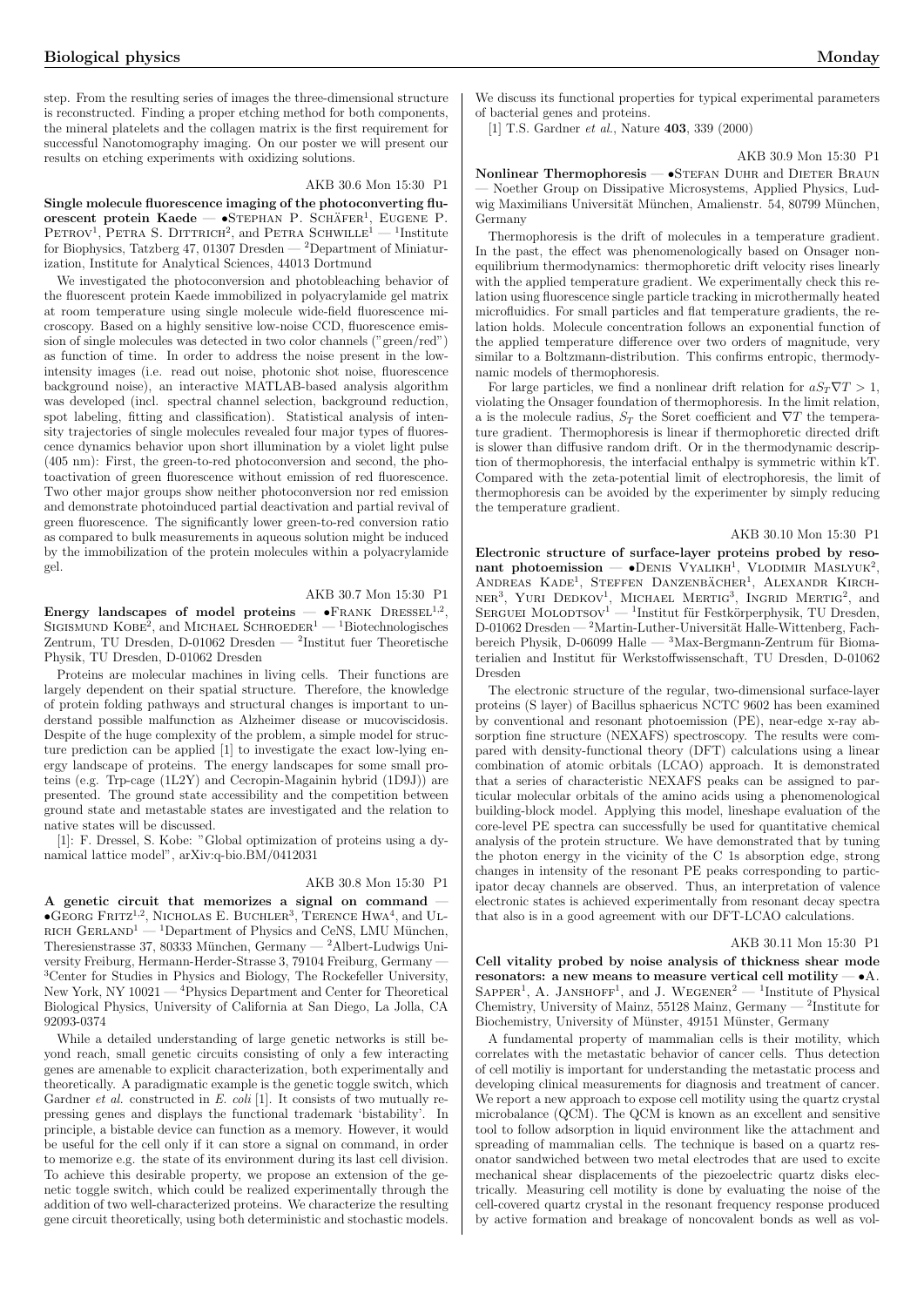ume changes that might be produced by periodic contraction of actin stress fibers. We show how the QCM could be used to monitor shape fluctuations of living cells with a prospective application as an assay for biological activity of cells as found in metastasis of tumor cells. The QCM provides a quantitative means to monitor mechanical vibration of cells with amplitudes in the nanometer regime at high time resolution and might be used to distinguish between malign and benign cells.

### AKB 30.12 Mon 15:30 P1

Diffusive target-site search on a dynamic polymer — •Thomas SCHÖTZ and ULRICH GERLAND — Arnold Sommerfeld Center for Theoretical Physics (ASC) and Center for Nanoscience (CeNS), LMU München

During the biophysical search process of DNA-binding proteins for their specific functional target sites, the DNA conformation is typically neither frozen nor completely equilibrated. We study the interplay of the DNA polymer dynamics and the protein search dynamics within a simple toy model on a lattice. In this model, the DNA conformation evolves according to the generalized Verdier-Stockmayer kinetic Monte Carlo scheme, while the proteins search their target sites using a combination of three-dimensional diffusion through the solvent, inter-segment transfer at places where loops in the DNA conformation are spontaneously formed, and one-dimensional sliding along the DNA. We study explicitly the breakdown of correlations in the search dynamics as a function of the relative rate for DNA and protein movement. The observed behaviour can be understood with the help of a dynamic scaling argument.

### AKB 30.13 Mon 15:30 P1

Intracellular CARS spectral imaging. — •Alexander Kovalev, Patincharath Nandakumar, and Andreas Volkmer — 3rd Institute of Physics, University of Stuttgart, Pfaffenwaldring 57, 70550 Stuttgart

For cellular components that either do not fluoresce or cannot tolerate the toxicity associated with staining and the photo bleaching of fluorophores, their intrinsic chemical properties can be used as contrast mechanisms through coherent anti-Stokes Raman scattering (CARS) microscopy. We report on the noninvasive vibrational imaging and microspectroscopic study of individual intracellular compartments within live eucaryotic cells. The spectroscopic information recorded by means of multiplex CARS microscopy allows differentiating between cellular organelles. The internal state and changes in composition of the organelles and cytoplasm could be monitored within range of the CH-stretching vibrations between 2800 cm-1 and 3000 cm-1. Examples of spectra from intracellular compartments in yeast cells and in differentiated 3T3 L1 cells will be presented.

### AKB 30.14 Mon 15:30 P1

Spatially and spectrally resolved fluorescence correlation spectroscopy —  $\bullet$ Markus Burkhardt and Petra Schwille — Biotec/ TU Dresden, Tatzberg 47-51, 01307 Dresden, Germany

Fluorescence Correlation Spectroscopy (FCS) is based on time dependent fluorescence intensity fluctuations of labeled biomolecules as they enter and leave a diffraction-limited optical detection volume. From simple autocorrelation analysis, concentrations, diffusion and binding coefficients are easily obtained. An accurate measure of inter- and intramolecular dynamics is attainable by evaluating the concomitant fluctuations of two or more spectrally distinct fluorophores.

In a standard FCS setup, all these information are collected from one specific focus position inside the sample. For the investigation of cellular mechanisms however, there is a great interest in large scale transport and flow properties which cannot directly be assessed.

The aim of the current project is the realization of a flexible multi-spot illumination and array detection platform. First proof of principle FCS measurements with spatially and spectrally resolved detection systems show the feasibility of such an approach.

#### AKB 30.15 Mon 15:30 P1

Offdiagonal Complexity: Characterizing graph complexity from nondiagonal link correlations - Application to biological net $works - \bullet$ JENS CHRISTIAN CLAUSSEN — Institut für Theoretische Physik und Astrophysik, Christian-Albrecht-Universität Kiel, Germany

A vast variety of biological, social, and economical networks shows topologies drastically differing from random graphs; yet the quantitative characterization of their "complexity" remains unsatisfactory from a conceptual point of view. Motivated from the discussion of small scale-free networks, a biased link distribution entropy is defined, which takes an extremum for a power law distribution. This approach is extended to the node-node link cross-distribution, whose nondiagonal elements characterize the graph structure beyond link distribution, cluster coefficient and average path length. From here a simple (and computationally cheap) complexity measure can be defined [1]. This approach is applied to a protein interaction network in comparison to randomized surrogates, and to the spatial evolution of a cell aggregate adjacency matrix as a function of time [2].

[1] J.C. Claussen, arXiv.org e-print q-bio/0410024

[2] J.C. Claussen, Offdiagonal complexity: A computationally quick network complexity measure. Application to protein networks and cell division (submitted)

### AKB 30.16 Mon 15:30 P1

Molecular modeling of transport through OmpF channels — •U.  $\mu_{\text{DE}}$  and  $\mu_{\text{DE}}$  and  $\mu_{\text{DE}}$  and  $\mu_{\text{DE}}$  and  $\mu_{\text{DE}}$  and  $\mu_{\text{DE}}$  and  $\mu_{\text{DE}}$  and  $\mu_{\text{DE}}$  and  $\mu_{\text{DE}}$  and  $\mu_{\text{DE}}$  and  $\mu_{\text{DE}}$  and  $\mu_{\text{DE}}$  and  $\mu_{\text{DE}}$  and  $\mu_{\text{DE}}$  and  $\mu_{\text{DE}}$  Technische Universität Chemnitz, 09107 Chemnitz —  $^2$ International University Bremen, 28725 Bremen

The outer membrane protein F (OmpF) is a non-specific pore in the outer membrane of Escherichia coli and permits translocation of ions and small molecules such as antibiotics [1]. Since the structure of OmpF has been determined to high resolution, it is possible to study the transport through this protein in computer simulations [2,3]. The time-scale problem in simulating the passing of substrate molecules through channels can be overcome by using Steered Molecular Dynamics (SMD) which artificially speeds up the process. This allows to simulate processes on time scales which would not be accessible by an atomic level description otherwise especially diffusive processes. Trajectories obtained from SMD simulations allow to determine the ion current through the protein, its electrostatic map and the potential of mean force.

[1] E. M. Nestorovich, C. Danelon, M. Winterhalter, and S. M. Bezrukov, PNAS 99, 9789 (2002).

[2] K. M. Robertson and D. P. Tieleman, FEBS Lett. 528, 53 (2002).

[3] W. Im and B. Roux, J. Mol. Biol. 319, 1177 (2002).

### AKB 30.17 Mon 15:30 P1

Negative thermal expansion and confomation changes in the smallest chiral amino acid, Alanine  $-$  •HELOISA NUNESthe smallest chiral amino acid, Alanine BORDALLO<sup>1</sup>, DIMITRI ARGYRIOU<sup>1</sup>, JÖRG STREMPFER<sup>2</sup>, MARIETTE  $B$ ARTHES<sup>3</sup>, and FRANÇOISE DÉNOYERE<sup>4</sup> — <sup>1</sup>Hahn-Meitner-Institut, Berlin. — <sup>2</sup>Max-Planck-Institut für Festkörperforschung, Stuttgart.  $3$ Université Montpellier II, Montpellier, France —  $4$ Université Paris XI, Orsay, France

Amino acid construction consists of a carboxylic acid (-COOH) and an amino (-NH2) functional group attached to the same tetrahedral carbon atom, the  $\alpha$ -carbon. Every amino acid, with the exception of glycine, comes in two forms, a left-handed (L) and a right-handed (D) version, which are identical mirror images of each other. We report on high resolution X-ray and neutron diffraction as well as quasi-elastic neutron scattering (QENS) studies on crystalline L- and D-alanine over a wide temperature range. Our aim is to verify the possibility that a phase transition, related to a break of the as  $C \alpha$ -H bond, occurs in alanine. While no change in the space group symmetry was observed, a negative thermal expansion, by discrete steps, along the c- axis is observed till the melting point. Additional anomalies are also noticed in the a and b lattice constants at 170K. Moreover, the evolution of the mean-square displacement, obtained from the QENS, data shows a steadily increase on heating, but near 150K and again near 200K a deviation from the expected behavior is observed. The results suggest the excitation of new degrees of freedom, possibly due to a progressive conformational change of the  $NH^{3+}$  group.

### AKB 30.18 Mon 15:30 P1

Effect of genome sequence on the force induced unzipping of a **DNA molecule — •NAVIN SINGH**<sup>1,2</sup> and YASHWANT SINGH<sup>2</sup> — <sup>1</sup>Max Planck Institute for Polymer Research, Mainz, Germany — <sup>2</sup>Department of Physics, Banaras Hindu University, Varanasi, India

We considered a dsDNA polymer in which distribution of bases are random at the base pair level but ordered at a length of 18 base pairs and calculated its force elongation behaviour in the constant extension ensemble. The unzipping force  $F(y)$  vs. extension y is found to have a series of maxima and minima. By changing base pairs at selected places in the molecule we calculated the change in  $F(y)$  curve and found that the change in the value of force is of the order of few pN and the range of the effect depending on the temperature, can spread over several base pairs.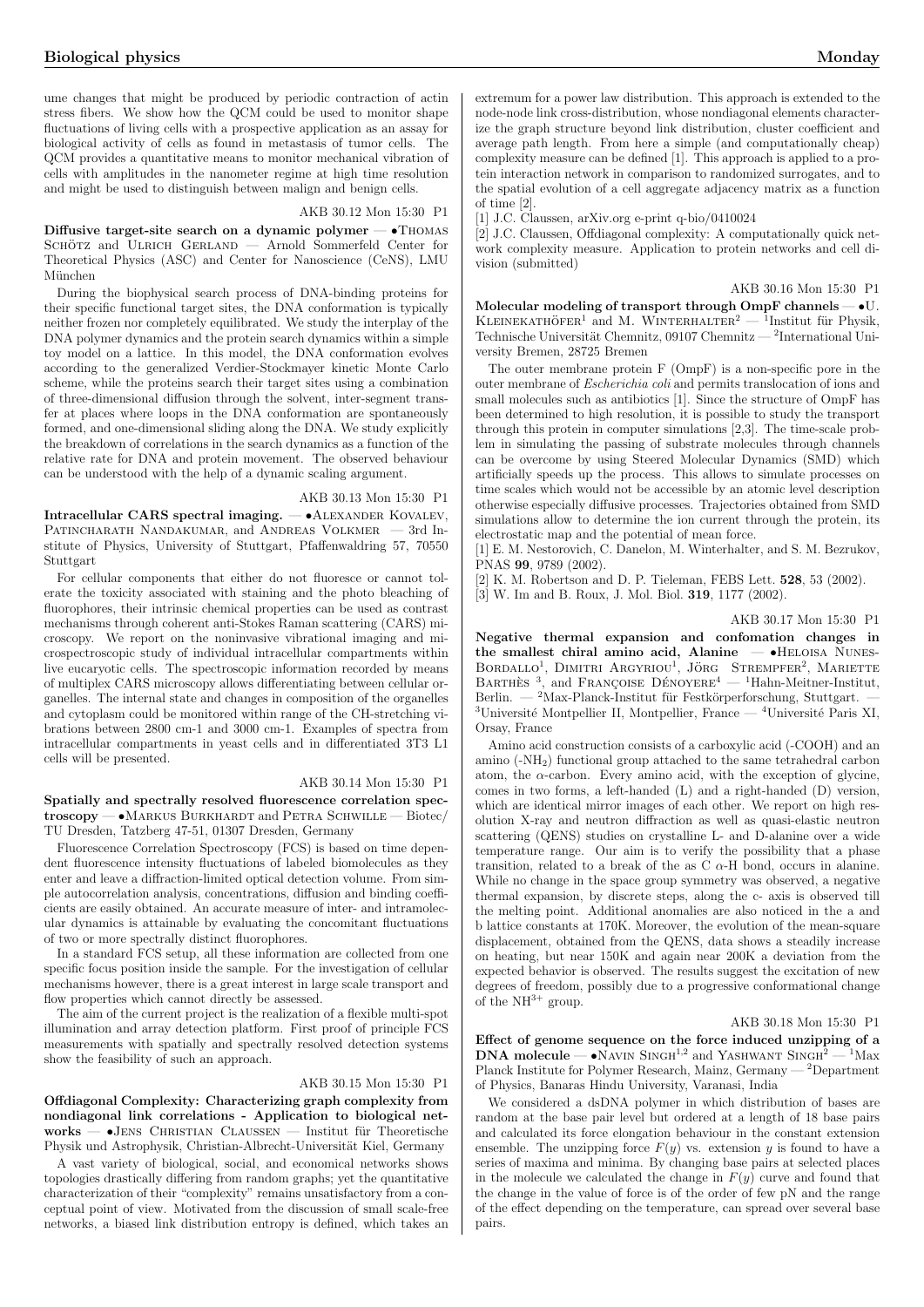#### AKB 30.19 Mon 15:30 P1

Two protein species binding cooperatively and specifically to  $DNA: physical and functional constraints - oN<sub>ICO</sub> GEISEL<sup>1</sup>$ and ULRICH GERLAND<sup>2</sup> — <sup>1</sup>Arnold Sommerfeld Center for Theoretical Physics (ASC), Georg-August-Universität Göttingen, LMU München – <sup>2</sup>Arnold Sommerfeld Center for Theoretical Physics (ASC), Center for Nanoscience (CeNS), LMU München

Cooperative binding of proteins to specific sites on the genomic DNA is indispensable for many genetic mechanisms, in particular in the context of transcription regulation. The equilibrium and non-equilibrium properties of this binding process can be strongly affected by the presence of the genomic background, i.e. the overwhelming majority of the non-functional sites on the DNA. For a single protein species binding independently to the DNA, this background effect has been characterized in Ref.[1]. Here, we extend this analysis to the case of two protein species which bind DNA cooperatively. We consider an explicit theoretical model based on biochemical experiments. We study its equilibrium behavior analytically and its dynamics through kinetic Monte Carlo simulations. We determine the parameter range where physical constraints do not limit the biological functionality.

[1] U. Gerland, J.D. Moroz, and T. Hwa (2002) Proc. Natl. Acad. Sci. USA 99, 12015

### AKB 30.20 Mon 15:30 P1

Single-molecule enzyme kinetics in picoliter confined volumes — •Wolfgang Staroske, Fedor Malik, and Petra Schwille — BIOTEC/TU Dresden, Tatzberg 47-51, 01307 Dresden, Germany

Studying the activity of few or single enzyme molecules under physiological conditions is an exciting task for quantitative biochemistry and biophysics. In particular, the role of confinement in small compartments needs to be determined to better understand these molecules in their cellular environment. We show that using microfluidic devices, homodisperse buffer droplets can be easily prepared in variable sizes, containing very low quantities of enzyme down to the limit of one enzyme molecule per droplet. By observing the fluorescence signal as a measure for substrate or product concentration in a temperature-controlled incubation chamber on an inverted microscope, enzyme activity can be precisely determined. Because of the exact and easy replication of the droplets, it is possible to observe many single enzyme kinetics at once. As a perspective, we aim to elucidate the kinetics of the 20S-Proteasome as a protein degradation machinery.

### AKB 30.21 Mon 15:30 P1

Thermodynamics along a stochastic trajectory for chemical reaction networks  $-$  •Tim Schmiedl and Udo Seifert — II. Institut für Theoretische Physik, Universität Stuttgart, Pfaffenwaldring 57/III, 70550 Stuttgart

We model chemical reaction networks by a master-equation approach. Defining the thermodynamic state variables energy and entropy along a stochastic trajectory, we develop a consistent theory of thermodynamics including the first and second law. Entropy fluctuations are constraint by a fluctuation theorem, which can be regarded as an extension of the second law of thermodynamics. This fluctuation theorem is valid for systems driven arbitrarily far out of equilibrium. The reaction system can be maintained in a nonequilibrium steady state (NESS) where detailed balance is violated. Furthermore, transitions between equilibrium steady states due to time dependent rates generate nonequilibrium distributions if they are not driven infinitesimal slowly (adiabaticly). We examplify these results for a three-species cyclic reaction network with time dependent rates and discuss NESS as well as rate-driven transitions between steady states. For large systems, a usual approach to solve master equations approximatively is the system-size expansion by van Kampen. We discuss how the fluctuation theorem transfers to this mesoscopic description for two paradigmatic reaction networks.

### AKB 30.22 Mon 15:30 P1

Calibration of optical tweezers using a piezo-electric transla $t_{\text{non-}1}$  and  $t_{\text{non-}2}$  and  $t_{\text{non-}1}$  are  $\frac{t_{\text{non-}}}{t_{\text{non-}}}$  and  $\frac{t_{\text{non-}}}{t_{\text{non-}}}$  below F. Tolic-Norrelykke<sup>1,2</sup>, ERIK SCHAEFFER<sup>3</sup>, FRANCESCO S. PAVONE<sup>2</sup>, JONATHON HOWARD<sup>3</sup>, FRANK JULICHER<sup>1</sup>, and HENRIK FLYVBJERG<sup>4,5</sup> — <sup>1</sup>Max Planck Institute for the Physics of Complex Systems, Nothnitzer Strasse 38, 01187 Dresden, Germany — <sup>2</sup>European Laboratory for Non-linear Spectroscopy, via Nello Carrara 1,  $50019$  Sesto Fiorentino (Fl), Italy  $-$  3Max Planck Institute of Molecular Cell Biology and Genetics, Pfotenhauerstrasse 108, 01307 Dresden, Germany — <sup>4</sup>Biosystems Department and Danish Polymer Centre, Riso National Laboratory, DK-4000 Roskilde, Denmark — 5Isaac Newton Institute for Mathematical Sciences, Cambridge, U.K.

We use a piezo-electric stage that is commonly found in optical tweezers setups to calibrate the x-y-z position detection system of optical tweezers. By driving the piezo stage harmonically, a known motion is added to a trapped object's Brownian motion. This motion produces a sharp spike in the power spectrum, and this spike serves as a "scale-bar" and thus enables the calibration of the detection system. It is not necessary to know friction coefficients, hence neither the viscosity, or temperature of the surrounding fluid. Force calibration is possible if the local temperature is known. We test the method experimentally and find it to be accurate to within 0.5% and have a relative precision better that 1% for both the position and force calibration. The main advantages of this method are the low level of instrumentation required, that it can be applied in situ, and that it is both precise (small error-bars) and accurate (returns true value).

### AKB 30.23 Mon 15:30 P1

AFM measurements of living cells — •Michael Holzwarth, Ka-TRIN HÜBNER, ALEXANDER GIGLER, and OTHMAR MARTI — Department of Experimental Physics, Ulm University, D-89069 Ulm, Germany

Recently, the Atomic Force Microscope (AFM) has become a powerful tool for the investigation of biological samples. In the work presented here, the AFM is used for a variety of measurements on living cells. Several types of cells varying in size and especially height are analysed. For the measurements contact mode as well as Pulsed Force Mode (PFM) are used. Topography images of miscellaneous cells will be presented. Additionally, mechanical properties of the cells and their ability to adhere on different substrates will be discussed.

### AKB 30.24 Mon 15:30 P1

Binding of TmHU to single ds-DNA observed by optical  $t$   $\mathbf{w}$  and  $\mathbf{w}$  is the  $\mathbf{w}$  and  $\mathbf{w}$  is the  $\mathbf{w}$  observed by optical tweezers  $\mathbf{w}$   $\mathbf{w}$ . Kational, KLAUS KROY<sup>1</sup>, KATI KEGLER<sup>1</sup>, CHRISTOF GUTSCHE<sup>1</sup>, MARC STRUHALLA<sup>2</sup>, JÖRG REINMUTH<sup>1</sup> CHRISTOF GUTSCHE<sup>1</sup>, MARC STRUHALLA<sup>2</sup>, JÖRG REINMUTH<sup>1</sup>, WIKTOR SKOKOV<sup>1</sup>, CLAUDIA IMMISCH<sup>3</sup>, and FRIEDRICH KREMER<sup>1</sup> <sup>1</sup>University of Leipzig — <sup>2</sup>c-LEcta GmbH, Leipzig — <sup>3</sup>ACGT Progenomics AG, Halle

We employed optical tweezers to study the binding and disruption of the histone-like protein TmHU (from Thermotoga maritima) on DNA at a single molecule level. For the binding reaction, a force-independent reaction rate was observed, in contrast to earlier findings for histone/DNA complex formation. This suggests that there are no force dependent kinetic barriers involved. For the disruption process, pronounced sawtooth like patterns were observed in the measured force-extension relation. The data were brought in direct relation to a microscopic model, which evaluates the energetics of the reaction based on the bending of the DNA in the course of interaction. It suggests that the independent binding of individual proteins to the DNA is kinetically delayed and explains the abrupt halt of the binding reaction at stretching forces of about 20-25 pN. It moreover provides compelling evidence for a (yet unknown) cooperative reaction mechanism.

### AKB 30.25 Mon 15:30 P1

Synchrotron x-ray diffraction from solid supported membranes: Cholesterol enriched mixtures -  $\bullet$ CHRISTIAN REICH, JOACHIM RÄDLER, and BERT NICKEL — Department für Physik, Ludwig-Maximilians-Universität, München, Germany

Phase separation and lipid-protein interactions are important processes occurring in cell membranes. Useful model systems are single supported lipid bilayers, which retain to a high extent the properties of real cell membranes. We use a novel microfluidic setup that allows to employ complementary methods such as high resolution synchrotron reflectivity and fluorescence microscopy on the same sample [1]. These two dictinct but highly complementary methods allow for the first time to get a full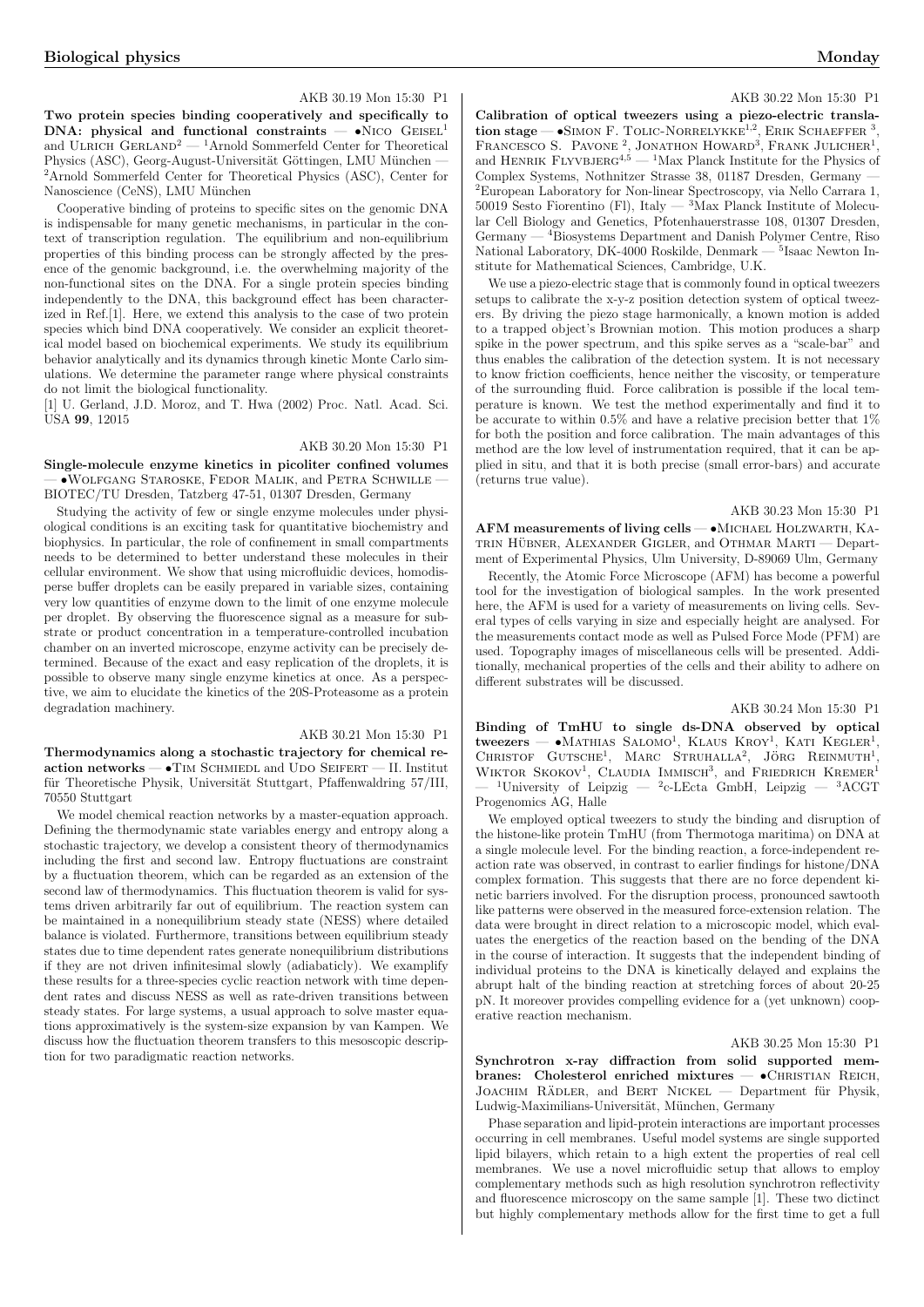micro- and nanoscopic picture of membrane properties such as structure, packing density, homogeneity and fluidity.

Current research topics in our group focus on the molecular arrangement of complex lipid mixtures in supported membranes and their transport properties. Recent results are presented.

[1] C. Reich et al., Rev. Sci. Instr. 76, 095103 (2005)

#### AKB 30.26 Mon 15:30 P1

Targeted transfection and gene-silencing using femtosecond laser pulses — •ELKE HAUSTEIN, THOMAS OHRT, and PETRA SCHWILLE — TU Dresden, Institute for Biophysics, Tatzberg 47-51, D-01307 Dresden

To manipulate cellular function and morphology, molecules that can specifically affect intracellular processes have to be transported through the plasma membrane. Small interfering RNAs are key intermediates of a post-transcriptional gene-silencing mechanism known as RNA interference (RNAi). This technique allows for a temporary, easy-to-use and specific protein knockdown and thus can be applied both to biological research and future therapeutic applications. To achieve optimal results, controlling both the kinetics of RNA delivery and the final amount of probe substance within the target cell is mandatory. So far, different techniques have been tested to deliver siRNAs in situ, most of which depend on cellular uptake mechanisms. But to avoid delivery-related artefacts, the siRNAs have to enter the cytoplasm directly. Therefore, we propose an alternative means to deliver RNA to cells. Using a confocal setup, the parallel infrared laser beam is directed into an inverted microscope and focussed onto the cell membrane. The cells are then exposed to femtosecond laser pulses for varying time intervals. The resulting perforation of the plasma membrane allows uptake of the RNA added to the surrounding medium. Using a fluorescence-based assay, the effectivity of this "photoporation" approach can be characterised by fluorescence-based techniques as well as with biochemical means.

#### AKB 30.27 Mon 15:30 P1

Microscopic fluctuations determine global behavior of cells — •Alexander Skupin and Martin Falcke — Hahn-Meitner-Institut, Glienicker Str. 100, 14109 Berlin

In the last years, the understanding of the influence and importance of noise in biological systems has substantially increased. Here we show how thermal fluctuations on a microscopic level, i.e. the stochastic manner of ion channels, effect the global behavior of cells. Therfore we present biological experiments which have been done and analyzed in a physical way to characterize the underlying stochastic process and to show the importance of noise. In this context astrocytes are ideal objects of interest. These cells represents the majority of cells in the brain and show spontaneous oscillations of the cytosolic  $\mathrm{Ca^{2+}}$  concentration. They are caused by the stochastic opening of ion channels releasing  $Ca^{2+}$  from internal stores into the cytosol. This liberated  $Ca^{2+}$  can activate adjoining channels resulting in a global  $Ca^{2+}$  wave within the cell. We analyzed the periods of these oscillation and the influence of  $Ca^{2+}$  buffer to specify this stochastic mechanism, which seems to be a general one in cells. Due to their coupling to neurons and their role for the genesis of synapses astrocytes might influence the self evolution of the brain in a significant way. Thus, microscopic fluctuations can determine macroscopic biological objects like the brain.

### AKB 30.28 Mon 15:30 P1

Nanoelectrode Arrays for On-Chip Manipulation of Organic Substances and Proteins in Aqueous Solutions — •Cheng-Ping Luo, Andreas Heeren, Wolfgang Henschel, and Dieter P. KERN — Institute of Applied Physics, University of Tübingen, Auf der Morgenstelle 10, 72076 Tübingen, Germany

Dielectrophoresis is a convenient method for manipulation of dielectric substances in liquid. Since organic and biological substances are mostly dielectric, they can be trapped in or released from a specific area by applying electrical signals of proper frequency and amplitude to an appropriate set of electrodes. In our previous experiments, AC signals were applied to microelectrodes. In the case of positive dielectrophoresis, dielectric substances congregated in the gaps between electrodes, especially at edges, in which the field intensities are strongest. However, for substances at the nanoscale, higher fields are required. Then turbulence due to electroosmosis flow, which is caused by non-uniform electric field and electrical double layer and is proportional to the square of the applied voltage, will strongly disturb the movement and arrangement of the substances. In this work, devices based on dielectrophoresis using nanoelectrode arrays

have been investigated to reduce the electro-osmosis flow. Nanoscale organic substances and biomolecules in aqueous solution, for example, polystyrene beads, bovine serum albumin and antibody molecules, were successfully trapped between the nanoelectrodes. Furthermore, the results demonstrate that the required applied voltage can be reduced by a factor of five in comparison with those using microelectrodes.

### AKB 30.29 Mon 15:30 P1

Stress fluctuation and microrheology in endothelial cells -•Daniel Paranhos Zitterbart, Carina Raupach, and Ben Fabry — Zentrum für medizinische Physik und Technik. Henkestr. 91. Zentrum für medizinische Physik und Technik, Henkestr. 91, 91052 Erlangen

Mechanical processes of living cells are controlled by cytoskeletal (CSK) dynamics, which can be measured from the motion of CSK-bound beads. Bead motion has been reported to follow a superdiffusive behavior that arise from ATP-driven intracellular stress fluctuations (e.g. polymerization processes and motor proteins) with a power spectrum  $P_u(\omega) \propto 1/\omega^2$  (Lau et al, Phys Rev Lett 91:198101). Here we report direct measurements of force fluctuations that are transmitted to the extracellular matrix (ECM) by plating human vascular endothelial cells onto a collagen coated elastic polyacrylamide hydrogel. Force fluctuations were computed from gel deformations that we obtained from the displacements of gel-embedded fluorescent beads. In addition, we measured CSK dynamics using fibronectin coated fluorescent beads that were bound to the cell via integrin receptors. Bead motion of both CSK-bound and ECMbound beads were expressed as mean square displacement (MSD) and showed a superdiffusive behavior that was well described by a power law:  $MSD = a \cdot t^b$ . Surprisingly, we found the same exponent b of 1.6 for both CSK-bound and ECM-bound beads. This finding suggests that the spontaneous motion of CSK-bound beads is driven by stress fluctuations with a  $1/\omega^{b+1}$  power spectrum, and that CSK dynamics and CSK stress fluctuations are closely coupled.

### AKB 30.30 Mon 15:30 P1

Nonlinear Viscoelasticity of Single Fibroblasts — •Pablo Fernandez, Pramod Pullarkat, and Albrecht Ott — Experimentalphysik 1, Universität Bayreuth, Universitätsstraße 30, D-95440 Bayreuth

We perform single-cell uniaxial stretching experiments on 3T3 fibroblasts. By superimposing small amplitude oscillations on a cell under stress, we find a relation between the viscoelastic moduli and the average force. Data from different cells over several stress decades can be uniquely scaled to obtain a transition from stress-independent moduli to power law stress hardening. Remarkably, this master-relation holds independently of deformation history, adhesion biochemistry, and intensity of active contraction. We propose that it reflects the statics of the force bearing actin cytoskeleton, and show that it can be explained as strain hardening arising from actin filament bending. We also show preliminary results from frequency and amplitude sweeps. At large amplitudes, a roughly linear relation between force and length is observed, in marked contrast with the stress hardening behavior given by the master-relation. This holds irrespective of frequency in the range  $0.1 - 1$  Hz.

#### AKB 30.31 Mon 15:30 P1

Hybridization and melting experiments on oligonucleotide mi $c\text{roarrays} \rightarrow \text{THOMAS NAISER}$  and ALBRECHT OTT — Physikalisches Institut, Universität Bayreuth, 95440 Bayreuth

DNA microarrays are becoming an increasingly important tool for the quantitative determination of gene expression levels. We use a lightdirected in situ synthesis process, employing a 'programmable mask' based photolithography technique, to produce short oligonucleotide microarrays, comprising a multitude of different features. Each feature contains a large number of surface bound probe molecules of the same, given sequence. We apply the fluorescently labeled target strands to the microarray surface in a buffer solution. Driven by diffusion, these strands can freely move over the microarray surface to make contact with a large number of different probe molecules. They form a relatively stable duplex with complementary sequence probe molecules. The fluorescence intensity of these hybridized targets provides an estimate for the abundance of a particular target nucleic acid. In hybridization and melting experiments we study how sequence mismatches between probe and target molecules affect hybridization efficiency. Secondary structure of the targets (caused by intramolecular base pairing) is supposed to affect the accessibility of the sequence ranges targeted by the probes.We investigate the effects of target secondary structure on probe sensitivity by probing long cRNA targets with sets of all 25mer probe sequences, which are complementary to the particular cRNA target.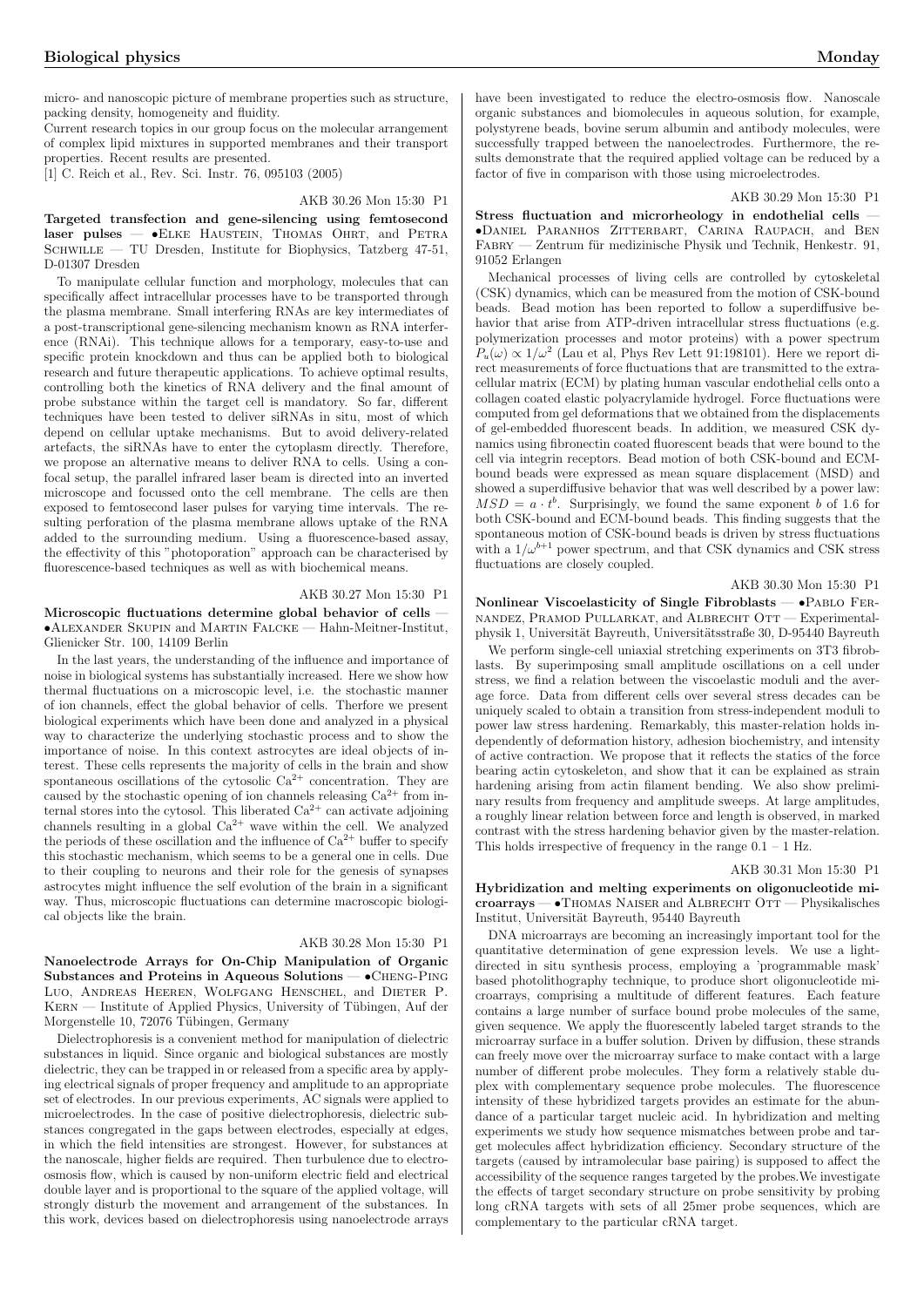### AKB 30.32 Mon 15:30 P1

 $Hydrogen$  Forces in  $DNA$   $\bullet$  HAUKE SCHOLLMEYER<sup>1,2</sup>, YOULI  $Li^2$ ,  $\frac{1}{2}$  and CYRUS SAFINYA<sup>2</sup> — <sup>1</sup>Institute for X-Ray Physics, Georg-August-University, Friedrich-Hund-Platz 1, 37077 Göttingen — <sup>2</sup>Materials Rasearch Laboratory, University of California at Santa Barbara, CA, **IISA** 

It has been found that DNA has two predominant conformations, both of which are a double helix, existing in nature: the B form, characterized by a pitch of 34 Å, a diameter of 20 Å, and a rise per base pair of  $3.4$ Å; and the A form, characterized by a pitch of  $28 \text{ Å}$ , a diameter of  $23$ Å, and a rise per base pair of 2.6 Å. It is well accepted that DNA undergoes the conformational change by 75% in relative humidity at room temperature; however, little is known about the exact position in relative humidity space of the transition, or even the nature of the transition itself. DNA is also known to undergo a transition from a 2-D hexagonal to a 3-D hexagonal, but the nature of this has not been carefully studied. It has been reported that DNA exists in vivo in concentrations relevant to these phase transitions, so the study performed in the presented work has direct biological relevance. This study has further implications in understanding self interactions among neighboring DNA molecules. We have performed experiments using x-ray fiber diffraction to further examine the phase behavior.

### AKB 30.33 Mon 15:30 P1

Th1–Th2 Regulation and Allergy: Bifurcation Analysis of a Stroboscopic Map —  $\bullet$ REINHARD VOGEL and ULRICH BEHN — Institut für Theoretische Physik, Universität Leipzig, POB 100 920, 04009 Leipzig

A previously proposed mathematical model [1] based on a simplified scheme of Th1–Th2 regulation mediated by the cytokine network which describes the population dynamics of allergen-specific naive T-cells, Th1 and Th2-cells, autocrine and cross-suppressive cytokines, and allergen is closer investigated. The model provides a theoretical explanation of the switch from a Th2 dominated response to a Th1 dominated response to allergen in allergic individuals as a result of a hyposensitization therapy.

We present a bifurcation analysis of the non-autonomous dynamical system driven by periodic allergen injections. The stability of the fixed points of a stroboscopic map is investigated. The set of unstable fixed points forms the dynamical separatrix between the regions of Th2 dominated response and Th1 dominated response which is crossed during a successful therapy. The maintenance phase of the therapy holds the system near the stable fixed point of the stroboscobic map. We further discuss the dependence of the fixed point manifolds on the dose of the allergen injections and on small variations of the cytokine background. [1] J. Richter, G. Metzner, U. Behn, Venom immunotherapy: A mathematical model, J. Theor. Med. 4, 119–132 (2002)

### AKB 30.34 Mon 15:30 P1

Transport in Random Media with an Orientational Degree of Freedom —  $\bullet$ FELIX HÖFLING<sup>1</sup>, THOMAS FRANOSCH<sup>1,2</sup>, and ERWIN Frey<sup>2</sup> — <sup>1</sup>Hahn-Meitner-Institut Berlin, Abteilung Theoretische Physik, Glienicker Str. 100, 14109 Berlin, Germany — <sup>2</sup>Arnold Sommerfeld Center and CeNS, Department of Physics, Ludwig-Maximilians-Universität München, Theresienstr. 37, 80333 München, Germany

Towards an understanding of the complex dynamics of a semiflexible polymer in a biological polymer network, we concentrate on a minimal model that is based on the two-dimensional Lorentz model: instead of a structureless tracer particle a needle moves through a random array of obstacles. Therewith, the original model is enriched by an orientational degree of freedom. The phase diagram of the system is now governed by two control parameters: the obstacle density and the ratio between needle length and obstacle diameter. Above a critical line, the tracer is expected to be always trapped by the obstacles. This line should coincide with the percolation threshold of the phase space.

An interesting case is given for point-like obstacles. Then, the medium lacks a percolation transition, and the strong influence of the percolation scenario is stripped off the dynamics. Thus, new insight into different mechanisms for slow dynamics can be gained.

We present first results from Molecular Dynamics simulations for the mean-squared displacements and orientational correlation functions. These data are supplemented by an Boltzmann-Enskog theory.

#### AKB 30.35 Mon 15:30 P1

Detection of single oxygen molecules by single-molecule fluorescence microscopy  $-\bullet$ WOLFGANG ERKER, SVEN SDORRA, and THOMAS BASCHÉ — Department of Physical Chemistry, University of Mainz, Welderweg 11, 55099 Mainz, Germany

Hemocyanins, the respiratory proteins of arthropods, bind oxygen with high affinity and specifity. Bound oxygen produces two charge-transfer absorption bands in the UV and visible range. Covalent attachement of fluorophores converts the absorption signal into a fluorescence intensity [1]. This conversion is caused by FRET upon oxygen binding of the protein due to close proximity and spectral overlap. Consequently, fluorescence intensity of the attached labels tells whether the protein has oxygen bound or not. This signal can be detected at the single molecule level and enables the detection of single oxygen molecules [2]. The technique opens new perspectives for the development of small and sensitive oxygen sensors as well as for the investigation of cooperative oxygen binding in respiratory proteins.

[1] Erker W, Schoen A, Basch´e T, Decker H: Fluorescence labels as sensors for oxygen binding in arthropod hemocyanins. Biochem Biophys Res Com 2004, 324, 893-900

[2] Erker W, Sdorra S, Basché T: Detection of single oxygen molecules with fluorescence labelled hemocyanins. J. Am. Chem. Soc. 2005, 127, 14532-14533

FORCE SPECTROSCOPY ON SINGLE INTEGRIN-<br>INVASIN BONDS -  $\bullet$ AGNIESZKA LIGEZOWSKA<sup>1,2</sup>. KRISTIAN  $INVASIN BONDS - AGNIEZKA LIGEZOWSKA<sup>1,2</sup>, KRISTIAN$  $B(YB)$ <sup>1,3</sup>, JOHANNES EBLE<sup>4</sup>, BERND HOFFMANN<sup>1</sup>, and RUDOLF  $MERKEL<sup>1</sup>$  — <sup>1</sup>Institute of Thin Films and Interfaces, Research  $MERKEL<sup>1</sup>$  — <sup>1</sup>Institute of Thin Films and Interfaces, Research Centre Juelich, 52425 Juelich, Germany — <sup>2</sup>Jagiellonian University Cracow, Institute of Physics, Reymonta 4, 30-059 Cracow, Poland — <sup>3</sup>University of Southern Denmark, Memphys Center for Biomembrane Physics, Campusvej 55, DK-5230 Odense M, Denmark — <sup>4</sup> Institute for Physiological Chemistry, Muenster University Hospital, 48149 Muenster, Germany

Force-induced dissociation of single specific bonds is a stochastic process which has attracted considerable interest during the last decade.

We have investigated the force-induced dissociation of bonds between two integrins,  $\alpha 3\beta 1$  and  $\alpha 7\beta 1$ , and the ligand invasin 497. These proteins were immobilized in their active form on melamine microbeads and the single-bond regime was reached by receptor blocking with free invasin. Piconewton forces were applied by osmotically swollen red blood cell which acted as an ultrasoft spring. This system allowed us to measure yield forces at specified bond loading rates and different transducer stiffnesses.

### AKB 30.37 Mon 15:30 P1

AKB 30.36 Mon 15:30 P1

The role of lipids with positive curvature in the formation of membrane pores -  $\bullet$ JAKOB C. SCHWEIZER and PETRA SCHWILLE — Biotec/TU Dresden, Tatzberg 47-51, 01307 Dresden

It is assumed that lipids with a positive curvature, e.g. large headgroup and small chain, play an essential role in the formation toroidal structures like membrane pores or edges of planar and supported membranes. Using single-chained lipid probes with an appropriate attachment of the fluorophore should reveal localization and orientation of such lipids within the membrane and therefore migth indicate the involvement in toroidal structures. In a first approach, this can be demonstrated in the case of membrane edges and large pores using simple epi-fluorescence microscopy.

### AKB 30.38 Mon 15:30 P1

Dual-Color Single-Virus Tracing: Investigating the Entry Path- $\mu$ an-Color Single-Virus Fracing. Hivestigating the Entry Fath-<br>way of  $\text{HIV} \rightarrow \text{STEFAN RIEGELSBERGER}^1$ , JOHN A. G. BRIGGS<sup>1</sup>, WAY OF HIV <sup>—</sup> USTEFAN RIEGELSBERGER, JOHN A. G. BRIGGS,<br>BARBARA MÜLLER<sup>2</sup>, MARKO LAMPE<sup>2</sup>, THOMAS ENDRESS<sup>1</sup>, DON DARBARA MULLER, MARNO LAMPE, THOMAS ENDRESS, DON<br>C. LAMB<sup>1</sup>, HANS-GEORG KRÄUSSLICH<sup>2</sup>, and CHRISTOPH BRÄUCHLE<sup>1</sup> <sup>1</sup>Physical Chemistry, Department of Chemistry and Biochemistry, Ludwig-Maximillians-Universität München, Butenandtstr. 11, Haus E, 81377 München, Germany — <sup>2</sup>Abteilung Virologie, Universitätsklinikum Heidelberg, Im Neuenheimer Feld 324, 69120 Heidelberg, Germany

Detailed information about the interactions between virus particles and living cells can be obtained by visualising and tracking individual virus particles in real time. For the investigation of HIV entry, we have developed a novel, dual-colour HIV derivative that allows us to distinguish between complete viruses and those that have undergone fusion. We are observing the infection pathway of these particles using a dual-colour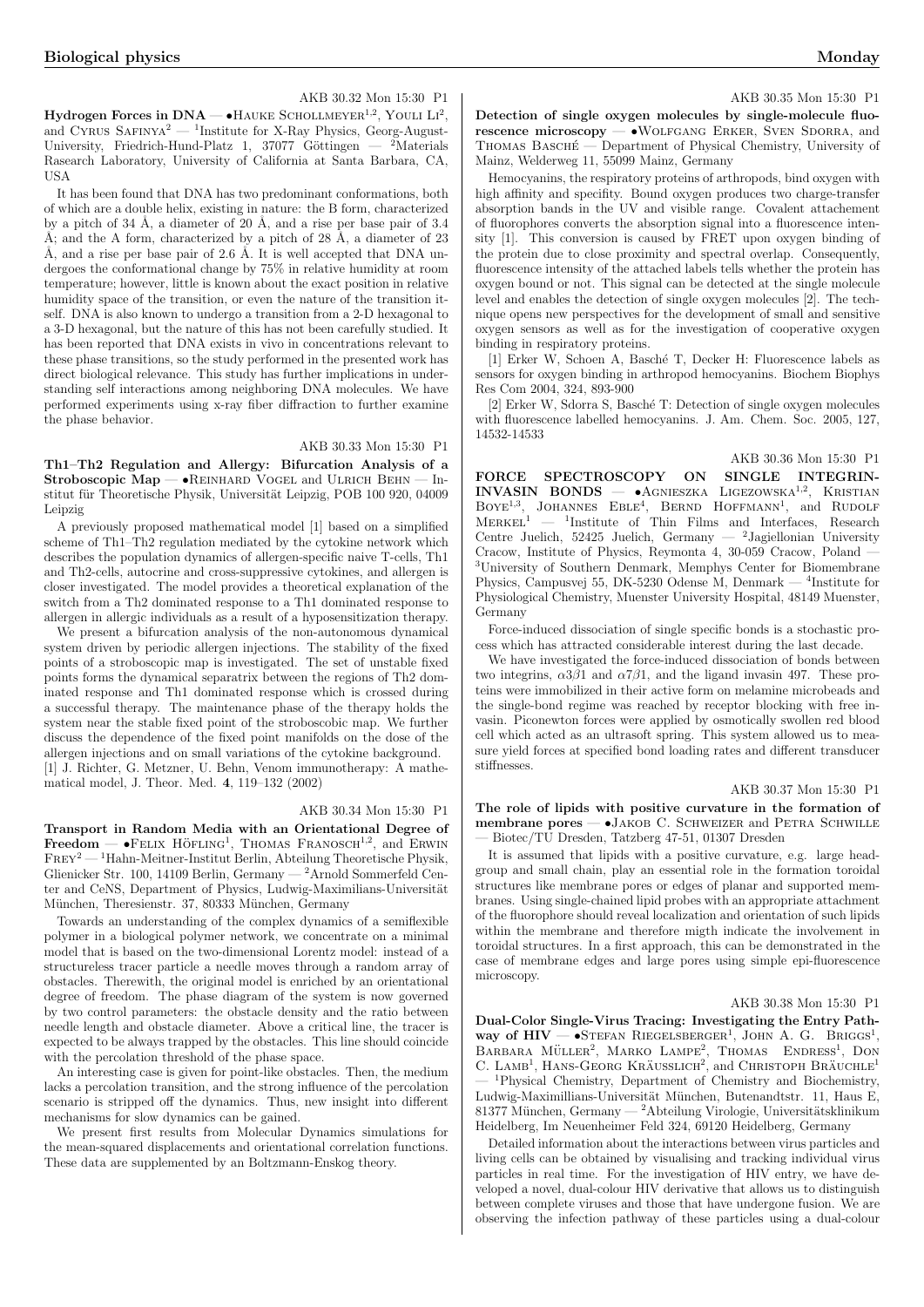microscope. The microscope is based on wide-field microscopy with laser excitation and ultrasensitive fluorescence detection. The laser beams are guided through a vibrating, multimode optical fiber to remove interference fringes in the image plane, creating a very homogenous excitation profile. Improved depth resolution is achieved using a Köhler illumination scheme. The excitation sources are interleaved such that green and red fluorophores are excited on alternate images, and the emitted light is further spectrally separated onto two regions of the camera. This set up removes cross-talk between the two fluorescent labels, and allows us to distinguish broad-spectrum cellular autofluorescence from the viral signals and to correct for it.

### AKB 30.39 Mon 15:30 P1

Investigation of the first steps of TNF-mediated apoptosis by  $FCS$  and  $FCCS$  in live cells —  $\bullet$ FELIX NEUGART<sup>1</sup>, CARSTEN TIETZ<sup>1</sup>, MAGARITA GERKEN<sup>1</sup>, ANDREA ZAPPE<sup>1</sup>, ANJA KRIPPNER-HEIDENREICH<sup>2</sup>, PETER SCHEURICH<sup>2</sup>, and JÖRG WRACHTRUP<sup>1</sup>  $-$ <sup>1</sup>3. Physikalisches Institut, Universit"at Stuttgart, Pfaffenwaldring 57, 70550 Stuttgart — <sup>2</sup> Institut f"ur Zellbiologie und Immunoligie, Universit"at Stuttgart, Allmandring 31, 70569 Stuttgart

Due to its high sensitivity fluorescence correlation spectroscopy is suited to investigate processes in live cells where the endogenous concentration of the participating molecules are low, e.g., in many signaling cascades. Here, FCS is used to unravel dynamics of the membrane receptors TNFR1 and TNFR2 which play important roles in apoptotic signaling pathways. Although structurally similar in their transmembrane domains both receptors behave markedly different in the cell membrane. Upon binding of the ligand TNF the diffusion constant of TNFR2 is reduced from  $3.3 \times 10^{-9}$  to  $0.8 \times 10^{-9}$  cm<sup>2</sup>/s. Experiments on receptors without its binding domain in the cytoplasm show that interaction of the receptor signaling complex with immobile parts of the cellular interior is not responsible for the reduction in diffusion rate. Rather it appears that the TNFR2 receptor attaches to slowly diffusing membrane microdomains after stimulation. Using a new set-up for cross-talk free FCCS with the fluorophore pair CFP and YFP it was shown that there is no pre-association behavior of TNFR2 before stimulation.

### AKB 30.40 Mon 15:30 P1

Investigation of the mechanical properties of lipid bilayers with nanomechanical cantilever array sensors — •Ioana Pera and JÜRGEN FRITZ — International University Bremen, School of Engineering and Science, 28759 Bremen, Germany

It has been observed in both model and natural systems that the shape and mechanical properties of lipid membranes are influenced by their composition. So far, such properties of bilayers have mainly been studied indirectly at the air-water interface, using lipid monolayers as models or by investigating the surface curvature of lipid vesicles. Here, we are interested in the influence of lipid - lipid and lipid - solid surface interactions on the mechanical properties of lipid bilayers. We report on direct measurements of the bending of microfabricated cantilever arrays upon the formation and modification of physi- and chemisorbed supported lipid bilayers on cantilever surfaces. Implications for the detection of membrane processes with cantilever sensors (such as protein binding, cholesterol incorporation and extraction, or phospholipase activity), along with our primary models will be discussed.

### AKB 40 Poster Session II

Time: Wednesday 16:30–19:30 Room: P3

### AKB 40.1 Wed 16:30 P3

Effects of Eye-phase in DNA unzipping  $\bullet$ SANJAY KUMAR Department of Physics, BHU, Varanasi, India — MPIPKS, Noethnitzer str. 38 01187, Dresden Germany

The onset of an "eye-phase" and its role during the DNA unzipping is studied when a force is applied to the interior of the chain. The directionality of the hydrogen bond introduced here leads to a saw-tooth like behaviour which was earlier seen in the protein unfolding experiments. The effects of intermediates (hairpins) and stacking energies on the melting profile can also be studied.

### AKB 40.2 Wed 16:30 P3

Macroscopic crystallographic structure of Strongylocentrotus purpuratus and spisula solidissima by pole figure analysis  $-\bullet$ SIMONE paratus and spisual solutional by pole lighte analysis  $-$  • Simone HERTH<sup>1</sup>, JEREMY K. BIGNESS<sup>2</sup>, and ROBERT H. DOREMUS<sup>1,2</sup> <sup>1</sup>Rensselaer Nanotechnology Center, Rensselaer Polytechnic Institute, Troy, NY, USA  $-$  <sup>2</sup>Department of Materials Science and Engineering, Rensselaer Polytechnic Institute, Troy, NY, USA

The shells of sea animals, such as the sea urchin Strongylocentrotus purpuratus and the clam spisula solidissima, provide strong protection against enemies while retaining low weight. In Strongylocentrotus purpuratus the high toughness of the skeleton is achieved by the combination of a strong, but 50 % porous backbone made of the mineral calcite and proteins, which distribute stress concentrations. In contrast, the shell of spisula solidissima consists of the mineral aragonite and has a very low porosity. However, little is known about the macroscopic texture of these surprisingly strong composites, which was studied by a pole figure analysis of an oral and an aboral piece of the sea urchin skeleton and a small part of the clam shell. The sea urchin exhibits a strong texture in only a few crystallographic directions indicating a preferred macroscopic orientation of the calcite planes. The orientation of the planes in the aboral part is slightly more symmetric with about the same degree of texture. In contrast, the texture of the clam shell is very weak.

### AKB 40.3 Wed 16:30 P3

Simulation studies of lipid bilayer around a conical inclusion and mediated interactions between inclusions.  $\bullet$ GREGORIA ILLYA and Markus Deserno — MPI Polymer Research, Ackermannweg 10, 55128 Mainz, Germany

We present a mesoscopic model for lipid bilayers with embedded conical inclusions, which is investigated using a solvent free coarse-grained simulation technique [1].

Above the gel-fluid transition temperature, i.e., in the fluid phase, the lipids are not in a spontaneously tilted phase. Inserting a conical object into the membrane will impose a local tilt on the surrounding lipids and also bend the membrane. The tilt of the lipids will decay with some characteristic decay length [2]. We measure this lipid tilt decay length for an almost flat membrane where the inclusion only imposes a tilt on the lipids and for a membrane where the inclusion also bends it.

Since transmembrane inclusions can deform the membrane, these deformations will generate interactions between the inclusions. We are currently investigating the force between two inclusions mediated by the tilt field and the membrane deformation, and compare the results with the theoretical prediction [2].

[1] Cooke, I. R., Kremer, K., and Deserno, M., Physical Review E, 72, 011506, 2005. [2] Mueller, M. M., Deserno, M., and Guven, J., to appear in Phys. Rev. E.

### AKB 40.4 Wed 16:30 P3

Conformational properties of semiconductor-binding synthetic comormational properties of semiconductor-binding synthetic<br>peptides —  $\bullet$ Gökhan Gökoglu<sup>1,2</sup>, Michael Bachmann<sup>1</sup>, Tarik<br>ÇELIK<sup>2</sup>, and WOLFHARD JANKE<sup>1</sup> — <sup>1</sup>Institut für Theoretische Physik, Universität Leipzig, Germany — <sup>2</sup>Fizik Mühendisliği Bölümü, Hacettepe Universitesi Ankara, Turkey ¨

We investigate thermodynamic properties of three 12-residue synthetic peptides with generalized-ensemble Monte Carlo simulations [1]. In recent experiments [2,3] it was found that these peptides, although similar in their amino acid content, adsorb with noticeably different strength to a GaAs (100) surface. In our study, we analyze the differences of the characteristic helix-coil transitions observed in our simulations employing an all-atom model based on the ECEPP/2 force field in vacuum and implicit solvent. Here we primarily focus on the folding channels as seen in the free-energy landscape, where the free energy is expressed as a function of a suitably defined overlap parameter [4].

[1] G. Gökoğlu, M. Bachmann, T. Çelik, W. Janke, to be published.

[2] S. R. Whaley, D. S. English, E. L. Hu, P. F. Barbara, A. M. Belcher, Nature 405, 665 (2000).

[3] K. Goede, P. Busch, M. Grundmann, Nano Lett. 4, 2115 (2004).

[4] U. H. E. Hansmann, M. Masuya, Y. Okamoto, Proc. Natl. Acad. Sci. USA 94, 10652 (1997).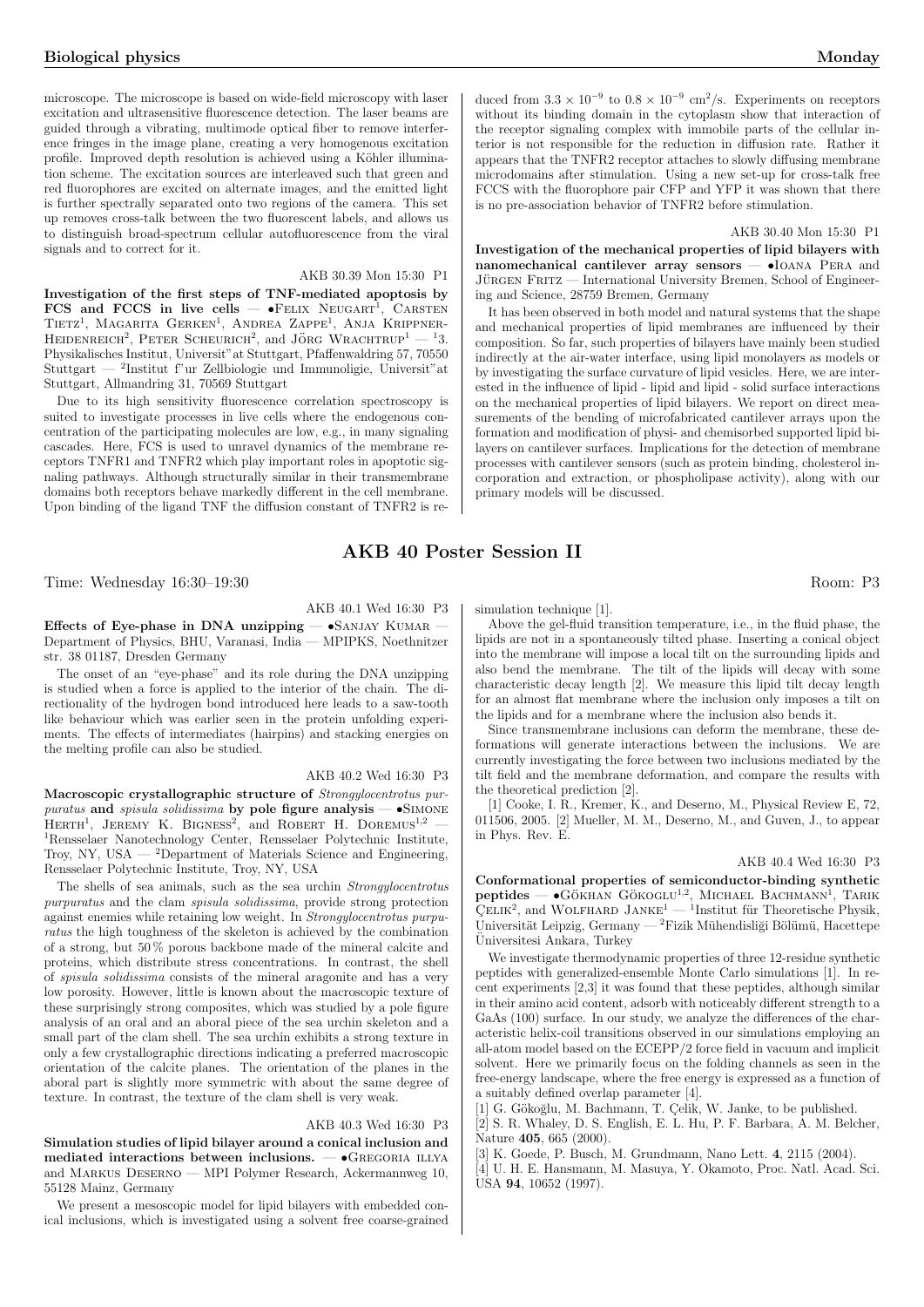AKB 40.5 Wed 16:30 P3

Traction Force Microscopy on Elastic Layers of Finite Thickness — •Rudolf Merkel, Claudia Cesa, Bernd Hoffmann, and NORBERT KIRCHGESSNER — Institute of Thin Films and Interfaces 4, Research Centre Jülich, Germany

Most living cells adhere to solid substrates and apply sizeable mechanical forces to them. Such forces are applied predominantly at focal adhesion sites which are micron sized protein complexes in the adhesion zone. In recent years traction force microscopy was introduced as a technique to discern the force contributions of different focal adhesion sites of one cell [1,2]. Here cells are cultivated on very soft films that are deformed by cell forces. The resulting deformation fields are measured by tracking microstructures on the film surface. Data evaluation relies on the fact that forces and displacements are connected by the mechanical Greens' tensor. Here we present expressions for the Greens' tensor of an elastic film of finite thickness bonded to a rigid substrate. These results show distinct deviations from the Greens' tensor of an elastic half space that has been exclusively used in this technique up to now. Moreover, we validated these results experimentally.

[1] Dembo and Wang, Biophys. J. 76 (1999) 2307.

[2] Balaban et al., Nature Cell Biol. 3 (2001) 466.

### AKB 40.6 Wed 16:30 P3

Competition of Diffusion and Driven Motion in Lattice Gases — **•HAUKE HINSCH<sup>1</sup>**, PAOLO PIEROBON<sup>1,2</sup>, and ERWIN FREY<sup>1</sup> — <sup>1</sup>Arnold Sommerfeld Center and CeNS, Department of Physics, LMU München, Germany — <sup>2</sup>Hahn-Meitner-Institut, Abteilung Theorie, Berlin, Germany

Driven and diffusive lattice gases have proved useful as model systems for a variety of biological transport processes like ribosomal mRNA transcription or the motion of molecular motors along microtubules. Furthermore, they have attracted interest as a paradigm of non-equilibrium systems in statistical physics which exhibit a surprisingly rich phase behavior. Recently, the total asymmetric exclusion process (TASEP) has been extended by equilibrium bulk ad- and desorption dynamics resulting in interesting competitive effects (Parmeggiani, PRL 90, 2003). We study the competition of driven and diffusive motion on two one-dimensional lattices. An investigation with mean-field theory and Monte Carlo techniques reveals novel behavior and limitations of mean-field theory.

### AKB 40.7 Wed 16:30 P3

Two-Dimensional Dynamics of a Semiflexible Polymer in Flow — •Tobias Munk and Erwin Frey — Arnold-Sommerfeld-Center, LMU München

In this poster we address the question how a single stiff polymer moves in a viscous fluid environment. The model system we refer to is the bio-polymer F-actin. The polymer is represented by a continuous twodimensional space curve with a fixed length and a curvature-dependent bending energy. Furthermore we account for the constraint of inextensibility by introducing a Lagrange multiplier into the hamiltonian. By invoking suitable eigenfunctions we obtain a system of coupled first order stochastic differential equations of Langevin type, which can be solved numerically.

We present results for the polymer's motion in two simple flow fields: In a shear flow, the semiflexible filament periodically tumbles. Each of these tumbling events induces a transient buckled conformation, induced by the interplay of elastic, viscous and stochastic forces. In a toggled elongational flow, we observe the dynamics of the force extension and tension propagation.

Our numerical results nicely complement recent experiments with DNA in flow. Furthermore, they predict some behaviour specific to F-actin, which is considerably stiffer than DNA, to be observed in future experiments.

### AKB 40.8 Wed 16:30 P3

Vasculature remodeling in tumor-induced angiogenesis – a vasculature remodeling in tumor-mudded anglogenesis –  $\alpha$  stochastic model — •RAJA PAUL<sup>1</sup>, KATALIN BARTHA<sup>2</sup>, and HEIKO  $RIEGER<sup>3</sup>$  — <sup>1</sup>BIOMS, IWR, Ruprecht-Karls-University Heidelberg, D-69120 Heidelberg, Germany — <sup>2</sup>Department of Medical Biochemistry, Semmelweis University, Budapest, Hungary —  ${}^{3}$ Theoretische Physik, Universität des Saarlandes, D-66041 Saarbrücken

Based upon a recently introduced model[1] for vascular network remodeling via vessel cooption, regression and growth in tumors[2] we study a dynamically evolving two-dimensional biconnected network incorporating the effect of probabilistic neo-vascularization and vessel collapse. The morphology of a regular vasculature is drastically changed in the presence of an expanding tumor. Independent vessel collapse results in a percolation transition of the network, flow correlated collapse stabilizes the network in the tumor center at a non-vanishing microvascular density (MVD). MVD, blood flow and shear force has been computed for a wide range of parameters and found to be in good qualitative agreement with experimental data[3] for human melanoma.

[1] K. Bartha and H. Rieger, q-bio.TO/0506039.

[2] D. Hanahan and J. Folkman, Cell, 86, 353 (1996).

[3] B. Döme, S. Paku, B. Somlai and J. Tímár, J. Path., 197, 355 (2002).

AKB 40.9 Wed 16:30 P3

Influence of lipid rafts on cell signalling  $-$  •STEFAN SEMRAU and THOMAS SCHMIDT — Biophysics, University Leiden

Heterogeneities such as lipid rafts are believed to play a major role in cell signalling by influencing the diffusion and localization of proteins in the plasma membrane. Colocalization of proteins seems to be crucial at the beginning of the signal transduction pathway. Lipid rafts, whose existence in living cells is suggested by many experiments, are cholesterol and sphingolipid enriched membrane domains in which the lipid phase is probably different from that of the environment. We study lipid rafts in controllable model systems that are much less complex than living cells but suitable to mimic lipid rafts: structured supported lipid bilayer membranes and giant unilamellar vesicles (GUVs) from lipid mixtures. The influence of e.g. the size, shape, boundary behaviour and composition of membrane domains on the diffusion of fluorescently labelled proteins or lipids is studied by single-molecule tracking and Monte-Carlo simulations.

### AKB 40.10 Wed 16:30 P3

Topological correlations enhance pattern formation in reactiondiffusion processes on scale-free networks  $-$  •SEBASTIAN WE- $\mu_{\text{BER}}$ , MARC-THORSTEN HÜTT<sup>2</sup>, and MARKUS PORTO<sup>1</sup> — <sup>1</sup>Institute für Festkörperphysik, Technische Universität Darmstadt, Hochschulstr. 8, 64289 Darmstadt, Germany — <sup>2</sup>Theoretische Biologie und Bioinformatik, Technische Universität Darmstadt, Schnittspahnstr. 3, 64287 Darmstadt, Germany

We study the reaction-diffusion processes  $A + A \rightarrow \emptyset$  and  $A + B \rightarrow \emptyset$ on uncorrelated, disassortative, and assortative scale-free networks. A method to suitably compare the pattern formation on these different networks is developed. We apply this method to quantify the residual pattern formation occurring on uncorrelated networks. The analogous analysis of disassortative and assortative networks shows that degree correlations substantially alter the dynamical behavior and that such topological correlations yield an enhanced pattern formation.

[1] S. Weber, M.-Th. Hütt, and M. Porto (submitted)

### AKB 40.11 Wed 16:30 P3

Prediction of site-specific amino acid distributions and limits of divergent evolutionary changes in protein sequences **EXECUTE: FORTO<sup>1</sup>**, UGO BASTOLLA<sup>2</sup>, H. EDUARDO ROMAN<sup>3</sup>, and **MARKOS 1 ORIO**, OGO DASTOLLA, IT. EDUARDO ROMAN, and MICHELE VENDRUSCOLO<sup>4</sup> — <sup>1</sup>Institut für Festkörperphysik, Technische Universität Darmstadt, Hochschulstr. 8, 64289 Darmstadt, Germany <sup>2</sup>Centro de Biología Molecular 'Severo Ochoa', Cantoblanco, 28049 Madrid, Spain — <sup>3</sup>Dipartimento di Fisica, Universit`a di Milano Bicocca, Piazza della Scienza 3, 20126 Milano, Italy — <sup>4</sup>Department of Chemistry, University of Cambridge, Lensfield Road, Cambridge CB2 1EW, UK

We derive an analytic expression for site-specific stationary distributions of amino acids. The stationary distributions that we obtain have a Boltzmann-like shape, and their effective temperature parameter, measuring the limit of divergent evolutionary changes at a given site, can be predicted from a site-specific topological property. These analytic results, obtained without free parameters, are in very good agreement with the site-specific amino acid distributions obtained from the Protein Data Bank.

[1] M. Porto, H.E. Roman, M. Vendruscolo, and U. Bastolla, Mol. Biol. Evol. 22, 630 (2005); 1156 (2005).

[2] U. Bastolla, M. Porto, H.E. Roman, and M. Vendruscolo, Gene 347, 219 (2005).

### AKB 40.12 Wed 16:30 P3

Elastic properties of viral capsids — •Mathias Puhlmann and PETER LENZ — AG Komplexe Systeme, Philipps-Universität Marburg,Renthof 6, 35032 Marburg

Empty viral shells have astonishing elastic properties. Recent experiments on bacteriophage  $\phi$ 29 [1] have shown that these nano-containers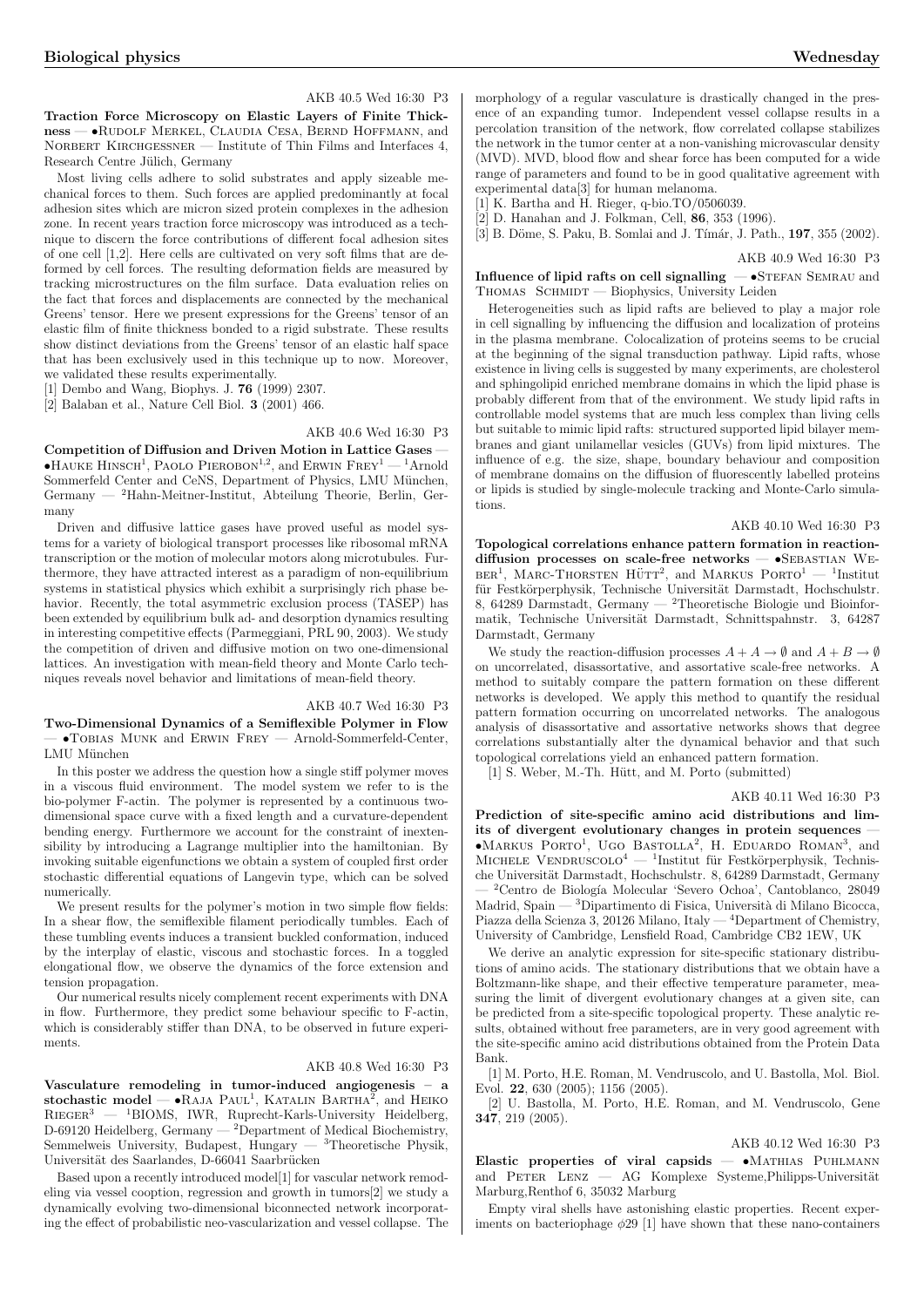withstand nano-newton forces. Their elastic response to applied point forces is nonlinear and varies across the surface. To elucidate these phenomena we study numerically discrete elastic models. Our simulations reveal the connection between the geometry of viral capsids and their mechanical properties. The numerically determined distribution of elastic spring constants agrees well with the experimental findings. By measuring the stress distribution we are able to predict the rupture probabilities across the capsid surface.

[1] I.L.Ivanovka et al.,PNAS 101(20):7600 (2003)

AKB 40.13 Wed 16:30 P3 Supramolecular organization of photosynthetic complexes in model membrane systems  $\bullet$ TOBIAS  $\text{PFLOCK}^1$ , MANUELA DEZI<sup>2</sup>,  $GIOVANNI$  VENTUROLI<sup>2</sup>, JÜRGEN KÖHLER<sup>1</sup>, and SILKE OELLERICH<sup>1</sup>  ${}^{1}$ Experimentalphysik IV, Universität Bayreuth, D-95445 Bayreuth <sup>2</sup>Dept. of Biology, University of Bologna, Italy

A common feature of biological membranes is the supramolecular organization of proteins within the membrane to functional units. This process involves a close interaction between the membrane lipids and proteins. Therefore, it is of particular interest to understand the role of lipids for the spatial membrane organization of the proteins. In order to direct this question in a fundamental way, we chose to reconstitute proteins into model membrane systems. This approach allows to sensitively control the membrane lipid composition as well as the lipid-protein ratio. An interesting system for these studies is the photosynthetic unit of purple bacteria, consisting of the reaction centre (RC) and the lightharvesting complexes LH2 and LH1. These pigment-protein complexes organize very efficiently to highly functional units within the natural photosynthetic membrane. The spatial organization of these proteins in model membranes as a function of the membrane composition can be studied by using "Giant unilamellar vesicles" (GUV). These vesicles allow a direct observation of protein diffusion and clustering within the membrane by the use of fluorescence wide-field imaging, which can be employed with a sensitivity down to the single-molecule level. For these studies, we succeeded in establishing a protocol for the efficient preparation of GUVs over a wide range of lipid-protein ratios.

### AKB 40.14 Wed 16:30 P3

Pumping Nanofluidics Optically along Freely Defined Patterns — •Franz Weinert and Braun Dieter — Noether Group on Dissipative Microsystems, Applied Physics, Ludwig Maximilians Universität München, Amalienstr. 54, 80799 München, Germany

Liquid is pumped in thin films by nonlinear thermal expansion. The flow geometry is not defined by channels, but by the focus movement of an infrared laser scanning microscope. The fluid follows the laser path in reverse direction. Pumping matches a theory based on temperature dependent viscosity. For decreasing chamber thickness, pump speed rises quadratically, reaching 20um/s for 2.5um. Highly viscous liquids are pumped equally well. The technique frees micro- and nanofluidics from the load of channel lithography, delicate interfacing and complex pump design.

### AKB 40.15 Wed 16:30 P3

Conductivity of unordered denatured and hybridized DNA —  $\bullet$ Thomas Kleine-Ostmann<sup>1</sup>, Christian Jördens<sup>1</sup>, Kai Baaske<sup>1</sup>, **THOMAS NLEINE-OSTMANN**, CHRISTIAN JORDENS, NAT DAASNE, THOMAS WEIMANN<sup>2</sup>, MARTIN HRABE DE ANGELIS<sup>3</sup>, and MARTIN  $\rm KocH^1$  —  $\rm ^1Inst.$   $\,$  f.  $\rm ^'$  Hochfrequenztechnik, Schleinitzstr. 22, 38106 Braunschweig — <sup>2</sup>Physikalisch-Technische Bundesanstalt, Bundesallee 100, 38116 Braunschweig — <sup>3</sup>GSF National Research Center for Environment and Health, Ingolstädter Landstr. 1, 85764 Neuherberg

The electronic properties of DNA remain highly controversial. Depending on the technique and the experimental conditions, a variety of - sometimes contradictory - results have been obtained. They are of paramount importance for two visionary technologies: self-assembled nanoelectronics and marker-free gene tests. Here, we report on the conductivity of natural DNA under ambient conditions. We examined both single-stranded and double-stranded herring DNA in buffer solution that consists of 120- 3000 nucleotides. It was spotted and dried on Au nanocontacts deposited on oxidized Si with a gap size of 100 nm. I-V curves are obtained in a sealed measurement chamber that allows for the adjustment of the ambient relative humidity in a wide range from 10 to 100 percent. We find an exponential humidity dependence of the conductivity that is identical for single- and double-stranded DNA within the measurement accuracy. While the small conductivity of dry DNA is comparable to that of a large band-gap semiconductor, we attribute the increased conductivity of DNA at high humidity levels to water molecules accumulated at the phosphate backbone. We observe s-shaped I-V curves that can be well explained by the dissociation of water attached to the DNA molecules.

AKB 40.16 Wed 16:30 P3

The Stress of Leaves in our Climatic Environment •Agnieszka Krol-Otwinowska, Karl Hieble, and Mar-GRET GIESEN — Institut für Schichten und Grenzflächen, ISG 4, Forschungszentrum Jülich, D 52425 Jülich

Climatic changes as well as industrial pollution may have a dramatic effect on the health condition of plants. Our goal is to gain a new understanding of the correlation between the functionality of plant leaves and environmental factors from a surface sciencist\*s point of view. For that purpose we introduce for the first time measurements of the surface stress of cuticular wax layers under climatic realistic conditions. The origin of surface stress is the local polarization of the electron charge density due to the chemical bonding of adsorbates. Using the laser deflection method  $(1)$  surface stress changes of the order of 0.01 N/m are detectable. Changes in the surface stress are hence sensitive indicators for interaction-induced charge changes and structural surface relaxations. We present studies of the surface stress of wax layers from cherry laurel (Prunus Laurocerasus) and apple leaves (Golden Delicious) as a function of climatic relevant parameters (e.g. gas dose, air humidity, pH, temperature, UV-light). (1) Rev. Sci. Instrum. 66(9), (1995), 4734

#### AKB 40.17 Wed 16:30 P3

The effect of differentiation on the deformability of cells •Franziska Lautenschlager ¨ , S. Schinkinger, M. Jungnitsch, J. SCHWARZ, and J GUCK — Universität Leipzig, Abteilung Physik der weichen Materie, Linnéstr. 5, 04103 Leipzig, Germany

From molecular biology it is known that during differentiation there are characteristic changes in the three main constituents of the cytoskeletonmicrotubules, actin, and intermediate filaments. Since the cytoskeleton is the main structural element in cells these changes should be reflected to varying degrees in their mechanical properties. To test this hypothesis, we investigated the impact of differentiation and specific toxins on cell elasticity with the Optical Stretcher. In our experiments we used human neural precursor cells (HPCM) which were differentiated into glia cells, GABAergic, and dopaminergic neurons as well as hematopoietic precursor cells (NB4 cells) treated with retinoic acid (ATRA) to differentiate them into mature blood cells. Our results show an increasing stiffness and a decreasing variance during differentiation. This suggests using deformability as a new cell marker for stem cell characterization and sorting.

### AKB 40.18 Wed 16:30 P3

Probability for specific bond formation for a Brownian particle in linear shear flow above a wall —  $\bullet$ CHRISTIAN KORN<sup>1,2</sup> and UL-RICH S. SCHWARZ<sup>1,2</sup> — <sup>1</sup>University of Heidelberg, Im Neuenheimer Feld 293, D-69120 Heidelberg, Germany — <sup>2</sup>Max Planck Institute of Colloids and Interfaces, D-14424, Potsdam, Germany

Cohesion in biological systems and biotechnological applications is usually provided by specific bonds between receptors and ligands. The formation of these bonds requires a physical transport process which brings receptors and ligands to sufficient proximity for binding.

As a non-trivial example here we study the motion of a rigid spherical Brownian particle in linear shear flow carrying receptors for ligands covering a planar boundary wall. This situation is relevant for the binding of white blood cells to blood vessel walls, which can be studied quantitatively in flow chambers. The appropriate mobility matrix follows from the Stokes equation and is position-dependent due to the presence of the wall. This leads to a non-trivial multiplicative noise term in the corresponding Langevin equation.

We determine the mean time for receptor-ligand encounter as a function of the Péclet numbers, which describe the transition from diffusive to deterministic transport. We also show in quantitative detail how the results are influenced by the values of receptor and ligand coverage.

### AKB 40.19 Wed 16:30 P3

Towards surface-based model systems of the pericellular coat — • RALF RICHTER<sup>1,2</sup> and JOACHIM SPATZ<sup>1,2</sup> — <sup>1</sup>University of Heidelberg, Department of Biophysical Chemistry, INF 253, D-69120 Heidelberg — <sup>2</sup>Max-Planck-Institute for Metals Research, Department New Materials & Biosystems, Heisenbergstrasse 3, D-70569 Stuttgart

The pericellular coat of many cell types constitutes an intriguing selforganized system with multiple roles in cell division, migration, adhesion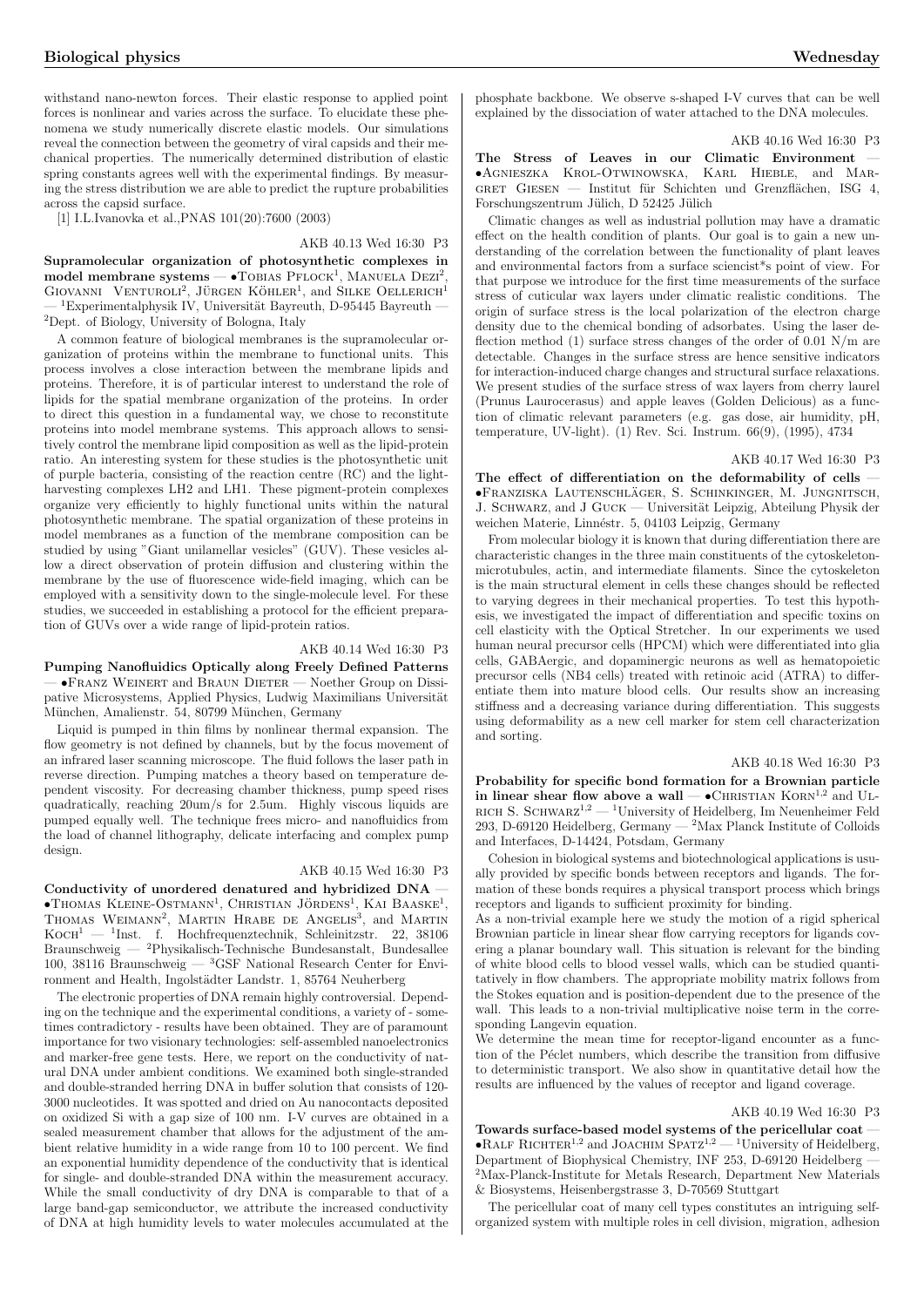and signaling. The polysaccharide hyaluronan is a vital structural component of this strongly hydrated matrix. The nature of hyaluronan and its interaction with hyaluronan binding proteins determine the mechanical properties of the coat which are intimately related to its biological function.

Due to the complexity of living cells, the understanding of selforganization and mechanical properties of the pericellular coat in vivo or in vitro constitutes a considerable challenge. Complementary to investigations on living cells, simplified model systems can help to address specific questions in a controlled manner.

In our work, we aim to create models of the pericellular coat on flat supports. Our approach allows for the application of a whole range of surface sensitive label-free characterization techniques. The immobilization of hyaluronan on a solid-supported lipid membrane is an example of the envisaged bottom-up approach that allows the creation of models of increasing complexity that mimic various aspects of the pericellular coat. With these models we expect to gain information about the relationship between composition, structure and mechanics of the pericellular coat.

AKB 40.20 Wed 16:30 P3

Statistics of local sequence alignments — • STEFAN WOLFSHEIMER and ALEXANDER K. HARTMANN — Institut für theoretische Physik, Göttingen, Germany

Sequence alignment is a tool used for comparison in protein and DNA databases. Widely used algorithms are e.g. BLAST and FASTA. Knowledge about the distribution of gaped optimal subalignment scores of random sequences is essential in order distinguish relevant alignments from alignments that occurred by chance[1]. Analytical solutions are only available for the ungaped case, and yield the Gumbel distribution. Nevertheless, for database applications gaped alignments schemes are much more relevant.

Here we use a method to obtain regions of the distribution on a wide range, including the rare event tail down to  $p \sim 10^{-40}$ . This is similar to the problem of obtaining the density of states of a complex physical system, like spin glasses and therefore methods from statistical mechanics could be adopted [2]. The optimum alignment score corresponds to the ground state of the physical system. By simulated annealing techniques and using the sequences as dynamic variables, rather than the alignments, the distribution of scores is obtained. We study different BLOSUM and PAM scoring matrices and quantifiy in each case the deviations in the rare event tail from the Gumble distribution.

[1] S.F. Altschul and W. Gish, Methods in Enzymology, 266 , 460

[2] A.K. Hartmann, Phys. Rev. E 65, 056102 (2002)

### AKB 40.21 Wed 16:30 P3

Light scattering measurements on single cells in a dual beam laser trap — •Moritz Kreysing, Kort Travis, and Jochen Guck Institute for Soft Matter Physics, Universität Leipzig, Linnéstr. 5, 04103 Leipzig

The principle aim of this work is the development of an easy to handle fast working method to measure light scattering properties of single cells in aqueous media. Therefore we made use of the high symmetry of cells lying directly on the axis of a dual beam laser trap. Additionally to the common setup of this trap laser light in the visible range is emitted by one of the fibers, scattered by the cell and is then partly coupled into the opposite fiber. Measuring this recoupled light while varying the position of the cell by modifying the trapping lasers power allows to calculate the scattered light's intensity as a function of the angle. Comparing this to standards measured with a confocal microscope and models based on Mie theory provides information about average refractive index, size, and deformation of the cell, for example caused by using the setup as optical stretcher. Further insights into the dielectric properties of cell organelles and surface morphology can be obtained. This could eventually be utilized in cell sorting applications.

### AKB 40.22 Wed 16:30 P3

Phase behaviour of DMPC and farnesol mixtures -  $\bullet$ MARIA Hanulova and Sergio S Funari — Hasylab at Desy, Notkestr. 85, D-22603 Hamburg

Farnesol is a 15carbon polyisoprenol derived from the mevalonate pathway. It regulates the cell cycle, post-translationally attaches to proteins and so helps protein sorting in cell membranes, inhibits neural channels, enhances drug penetration and sensitizes bacteria to antibiotics.

We studied the phase behaviour of DMPC (dimyristoyl phosphatidylcholine) and farnesol mixtures in the temperature range 5-80◦C using X- ray diffraction and polarized optical microscopy. The mixtures were prepared in water or in buffer (10mM HEPES, 100mM NaCl, 1mM EDTA, pH 7.4).

Farnesol itself does not form ordered structures and does not mix with water, but incorporates into lipid membranes. DMPC + farnesol mixtures form lamellar phases at low temperatures. The gel-fluid transition is broader than in DMPC and occurs at lower temperatures. The DMPC ripple phase is suppressed. In the fluid state, we usually observed two coexisting lamellar phases, probably farnesol-rich and farnesol-poor domains.

In mixtures with farnesol contents up to 50 mol%, the lamellar phase persists till 80◦C. Interestingly, at higher farnesol content the lamellar phase vanishes at 40-45◦C and new ordered structures assemble on further heating. At about 60◦C a cubic phase occurs and an additional hexagonal phase is seen above 70◦C. The thermal behaviour nearly does not change for mixtures with 60 to 95 mol% farnesol.

AKB 40.23 Wed 16:30 P3

Cell rheology at high stress -  $\bullet$ PHILIP KOLLMANNSBERGER, JOHANNES PAULI, CLAUDIA MIERKE, CARINA RAUPACH, and BEN FABRY — Zentrum für Medizinische Physik und Technik, Henkestr. 91, 91054 Erlangen

Rheology measurements in many cell types have established that cells exhibit a power-law creep modulus, or equivalently, a weak frequency dependence of the storage and loss moduli according to a power-law. These findings indicate that cell rheology is governed by multiple processes that play out on vastly different time scales. Previous measurements, however, where carried out in the linear regime, where stress and strain are related by a simple linear relationship, and the superposition principle holds. Here we measured the displacement of CSK-bound superparamagnetic beads in a feedback-controlled magnetic field gradient at high forces up to  $> 10$  nN for which linearity, superposition and time scale free behavior of responses have not been established. At all forces, bead displacement d during during the on-phase (creep) and off-phase (relaxation) was well described by a power law:  $d(t) = a \cdot (t/t_0)^b$ . For forces less than 2 nN, power-law parameters during creep and recovery were identical. At higher forces, however, the recovery became progressively incomplete (a decreased) and faster (b increased). These results suggest that at higher forces, stable, long-lived stress-bearing structures within the cytoskeleton are disrupted. Subsequent structural rearrangements are then expected to contribute to a speed-up of relaxation processes.

#### AKB 40.24 Wed 16:30 P3

Controlling the Surface Density of DNA on Au by Electrically Induced Desorption — •KENJI ARINAGA<sup>1,2</sup>, ULRICH RANT<sup>2</sup>, JE-LENA KNEŽEVIĆ<sup>2</sup>, ERIKA PRINGSHEIM<sup>2</sup>, MARC TORNOW<sup>2</sup>, SHOZO FU-LENA INEZEVIC; EKINA I KINGSHEIM; MARC TOKNOW; SHOZO FUJITA<sup>1</sup>, NAOKI YOKOYAMA<sup>1</sup>, and GERHARD ABSTREITER<sup>2</sup> — <sup>1</sup>Fujitsu Laboratories Ltd., 10-1 Morinosato-Wakamiya, Atsugi 243-0197, Japan <sup>2</sup>Walter Schottky Institut, Technische Universität München, 85748 Garching, Germany

Self-assembled DNA layers on solid surfaces have been of great interest and widely introduced to various techniques for bio-molecular investigations. Recently, we have investigated the active electrical manipulation of oligodeoxynucleotides on Au, employing optical means. We showed that the packing density within the DNA layer crucially determines the free mobility (rotatability) of individual molecules on the surface [1]. While this parameter bears a particular significance, very few investigations have been reported that address methods for controlling the surface density of DNA on Au. In this contribution, we discuss the adsorption mechanisms of thiolated DNA on gold as well as desorption properties under controlled substrate potentials. The adsorption strongly depends on the diffusion of DNA and the ionic strength of electrolyte. On the other hand, we show in situ and in real time that electrochemically induced desorption can efficiently be controlled by tuning the magnitude and application-time of the substrate voltage. As a result, it is demonstrated that this method of electrical desorption provides effective means to adjust the surface density of DNA on gold surfaces.

[1] U. Rant, K. Arinaga et al., Nano Letters 2004, 4, 2441.

### AKB 40.25 Wed 16:30 P3

Modelling cell-population growth of in-vitro monolayers —  $\bullet$ Michael Block<sup>1</sup>, DIRK DRASDO<sup>2</sup>, and Eckehard Schöll<sup>1</sup> — <sup>1</sup>Institut für Theoretische Physik, Technische Universität Berlin, Hardenbergstr. 36, 10623 Berlin — <sup>2</sup>IZBI University Leipzig, Härtelstrasse 16-18, 04107 Leipzig, Germany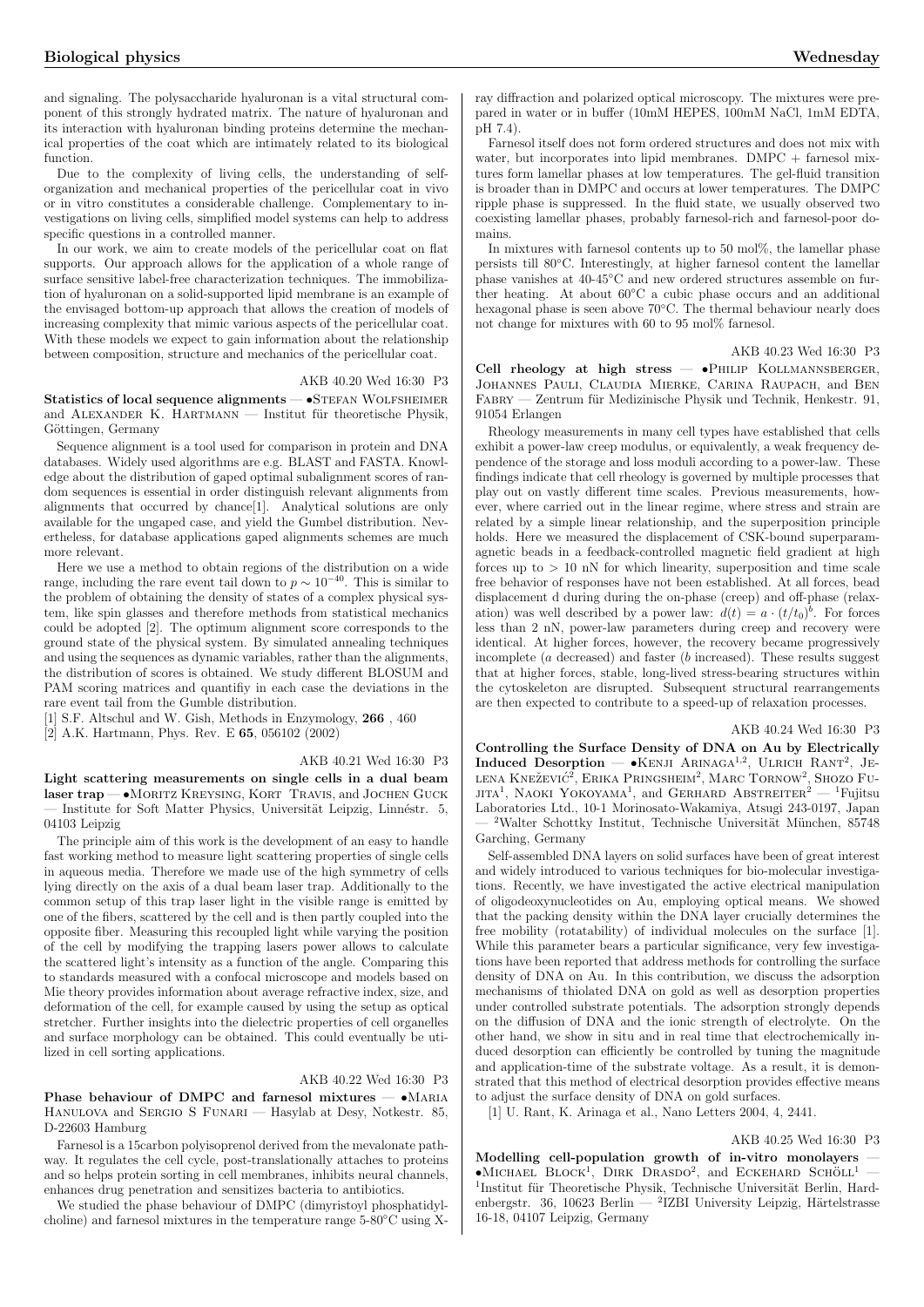Which mechanisms determine the growth kinetics and phenotypes of tumors is still largely unknown and - due to unknown influences - can even in cell cultures often not be clearly re-solved. We here present computer simulations of growing monolayers that permit a systematic analysis of the effect of migration, cell-cell adhesion, apoptosis, the cell cycle time distribution, biomechanical influences, mutations and medium properties on the bulk and surface growth dynamics. For this purpose we consider a kinetic Monte Carlo approach on a random lattice on which, as we explicitly show, lattice artifacts are eliminated. The model is calibrated according to off-lattice models that represent kinetic and bio-physical parameters explicitly ([1]). We compare our simulation results quantitatively with experimental findings by Bru et. al. ([2]), propose alternative mechanisms for their explanation and predict how it may be possible to distinguish between them by suitable experiments.

[1] Drasdo, D. and Höhme, St., Phys. Biol. 2, 133-147 (2005).

[2] Bru et al., Biophys J. 85, 2948-61 (2003).

### AKB 40.26 Wed 16:30 P3

Counterion profile at a planar charged interface by anomalous  $x$ -ray reflectivity  $\bullet$ KLAUS GIEWEKEMEYER and TIM SALDITT  $-$ Institut für Röntgenphysik, Universität Göttingen, Friedrich-Hund-Platz 1, 37077 Göttingen

The distribution of counterions in the vicinity of charged surfaces is a theoretically well-studied subject with high relevance for biological problems like protein adsorption to membranes, membrane fusion etc. Although theoretical research on the subject has produced very detailed results that go far beyond the mean field approach (e.g. ion-ion correlation effects, particle volumes), accurate experimental evidence even for the historic Poisson-Boltzmann (PB) mean field result is rare and not completely satisfying. Here an approach to the problem is made by studying the simplest, in the PB theory still analytically solvable case of a planar charged surface at the solid liquid interface. As an experimental realization of this system a DODAB (Di-Octadecyl-Dimethyl-Ammonium-Bromide) monolayer adsorbed to an OTS (Octadeyl-Trichloro-Silane) monolayer bound to a Silicon substrate is chosen. The distribution of the systems Bromide counterions in aequous solution has been probed with resonant small angle x-ray reflectivity. Furthermmore, the variation of the Gouy-Chapman length of the counterion cloud has been studied by changing the charge density of the amphiphilic layer on top of the OTS by mixing the cationic DODAB with zwitterionic DPPC (Di-Palmitoyl-Phosphatidyl-Choline). Selected results and their analysis from an experiment at ESRFs ID 1 beamline are presented.

### AKB 40.27 Wed 16:30 P3

Control of Single Nanocrystal Fluorescence Emission in a combined TIRFM/AFM Setup — •RAINER ECKEL<sup>1</sup>, VOLKER WAL-HORN<sup>1</sup>, CHRISTOPH PELARGUS<sup>1</sup>, THOMAS NANN<sup>2</sup>, DARIO ANSEL- $M_{\text{EMN}}$ , Charlotter Telearatos, Thomas Ivann, Danio Albert Ros-Nanosciences, Faculty of Physics, Bielefeld University, Universitaetsstr. 25, 33615 Bielefeld, Germany — <sup>2</sup>Freiburg Materials Research Center (FMF), Stefan-Meier-Str. 21, 79104 Freiburg, Germany

Optomechanical switching and local energy transfer between individual nanoobjects are concepts of growing importance for investigating and manipulating matter at the nanoscale. We report on a new possibility to switch the fluorescence emission of a single semiconductor nanocrystal (quantum dot) by external, optomechanical intervention of an AFM tip. The experimental setup combines atomic force microscopy (AFM) and total internal reflection fluorescence microscopy (TIRFM) in a way that enables laser induced fluorescence imaging of single fluorophores and their simultaneous mechanical addressing with an AFM probe. The fluorescence quenching of an individual semiconductor quantum dot could be controlled mechanically, using an AFM tip functionalized with gold nanoparticles as the quenching agent. It was possible to repeatedly switch the fluorescence emission from the bright (blinking) state to the dark (quenched) state. This opens fascinating possibilities for future simultaneous force spectroscopy and fluorescence resonant energy transfer measurements on single biomolecular complexes.

### AKB 40.28 Wed 16:30 P3

Highly oriented liquid water within the cationic lipid DODAB  $-$  •Lydia Woiterski<sup>1</sup>, Josef A. Kas<sup>1</sup>, David W. Britt<sup>2</sup>, and CARSTEN SELLE<sup>1</sup> — <sup>1</sup>Institute of Experimental Physics I, University of Leipzig, Linnestraße 5, D-04103 Leipzig,Germany — <sup>2</sup>Department of Bioengineering, University of Utah, Salt L ake City, UT , 84112, USA

Cationic lipid membranes spontaneously form complexes with DNA. Therefore, cationic synthetic lipids are widely used for the preparation of gene transfection systems.

We performed a fundamental attenuated total reflection (ATR) Fourier-Transform infrared (FTIR) spectroscopic study on the phase behavior and hydration properties of the cationic lipid dioctadecyldimethylammonium bromide (DODAB).

A unique shape of the  $\nu(OH)$ -absorption band was detected that arises from liquid water in the vicinity of the polar lipid headgroup. Six subbands of the OH-absorption can be assigned to different populations of highly oriented water molecules. Furthermore, the spectroscopic properties of the headgroup bound water were observed to be strongly sensitive to the halide counterion present.

Another newly found feature of DODAB is a drastic change in the  $\nu$ (CNC)-absorption which is attributed to a strong conformational alteration in one of the alkyl chains when the water is completely removed.

### An Intestinal Drug Transport Model  $-$  •Niko Komin and Raúl Toral — IMEDEA, Palma de Mallorca, Spain

Drug absorption in the intestinal tract happens due to two different processes: passive diffusion proportional to the concentration difference and active transport via a molecular pump. The active transport is usually described as a Michaelis-Menten process.

Little is known about the number and location of the pumps (inside/outside the intestine) and its governing parameters. Experiments and nonlinear parameter regression try to know more about the process, but a deeper understanding of the underlying process would facilitate the experimentators work and help on the drug development, meaning less experiments, safer and maybe more specific drugs.

In this work differential equations describing the continuous concentration transport are analysed. Long term and short term solutions are desired. Besides we try to explain the variability in the measurements, introducing variablitiy or noise into the equations.

### AKB 40.30 Wed 16:30 P3

Purification and characterisation of nacre proteins and their interaction of nacre proteins with  $CaCO<sub>3</sub>$  at the molecular scale — •Laura Treccani, Fabian Heinemann, and Monika Fritz — Institut of Biophysics, University of Bremen, Germany

Nacre (mother of pearl) of certain molluscs furnishes an elegant model to investigate biomineralizing processes. Nacre is a polymer-ceramic composite material consisting mainly of CaCO<sub>3</sub> and biomolecules (chitin and proteins). It shows a highly ordered hierarchical structure consisting of parallel layers of aragonite tablets (500 nm thickness) alternated with layers of organic material (10 nm thickness). Nacre has a high mechanical strength and resistance against corrosion in seawater that far exceeds the properties shown by the inorganic CaCO<sub>3</sub> mineral. Organic molecules are necessary for a controlled nucleation and growth of the material. The role of several water-soluble proteins purified from nacre of H. laevigata has been investigated. Crystallization experiments were performed with the AFM (Atomic Force Microscope) in aqueous solution on a calcite surface and with the ammonium carbonate method. It has been elucidated that each protein influences the crystal growth in a different way. Some proteins can act as nucleators, where others can act as inhibitors. Recently small proteins directly incorporated into the mineral phase have been detected. The characterisation of the single biomolecules and their roles in self-organizing mechanisms of nacre formation could lay the basis for a better understanding of biomineralization and the development of new synthetic biomaterials.

### AKB 40.31 Wed 16:30 P3

Orientation of the Membrane-Active Peptide Gramicidin S within Model Membranes  $-$  •STEFAN SURBER  $-$  Universität Leipzig, Lehrstuhl für die Physik Weicher Materie, Fakultät für Physik und Geowissenschaften, Linnestr. 5, D-04103 Leipzig

S. Surber, J.A. Käs and C. Selle

The amphipathic peptide gramicidin S (GS) attacks the integrity of membranes but the detailed mode of action is still unclear. In order to unravel the orientation of GS within models for bacterial and mammalian membranes - which is considered crucial for fundamental interactions between GS and membrane lipids - we performed an attenuated total reflection (ATR) Fourier transformed infrared (FTIR) spectroscopic study. For this purpose, mixtures from GS and phospholipid from neutral and

AKB 40.29 Wed 16:30 P3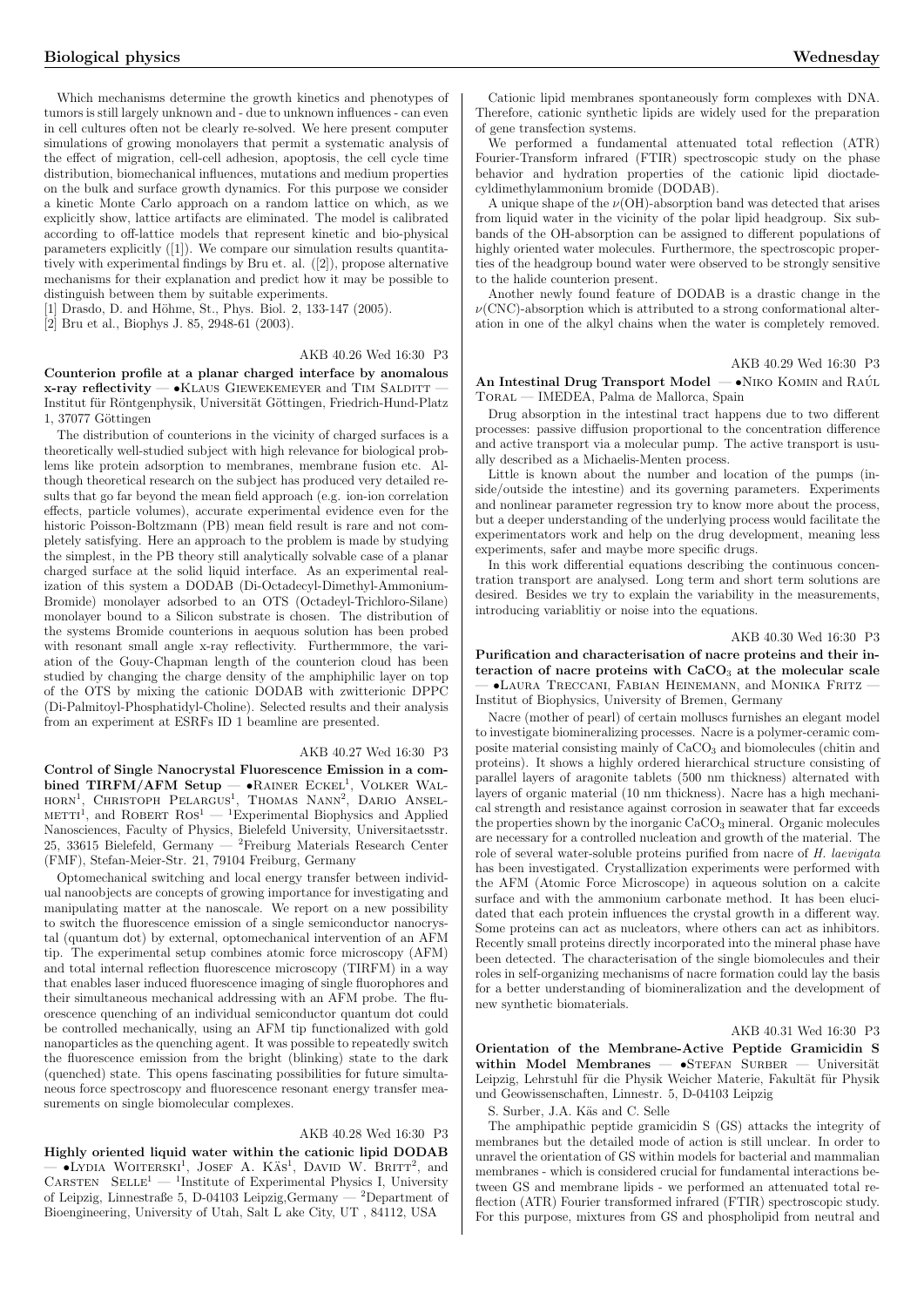anionic phospholipids representing bacterial and mammalian membrane components were used. The effect of varied hydration on the peptide-lipid interactions was also investigated. For the first time, the orientation of GS within model membranes was directly measured utilizing the related amide I IR spectroscopic absorptions. First results on the orientation of GS in Langmuir-Blodgett transferred lipid monolayers are also presented.

### AKB 40.32 Wed 16:30 P3

Electrostatic Interactions modulated within Monolayers of charged Amphiphilic Peptide  $- \bullet$ ANN FALK, STEFAN SURBER, LYDIA WOITERSKI, JOSEF KAS, and CARSTEN SELLE — Universität Leipzig, Fakultät Physik & Geowissenschaften, Exphysik I, PWM

We performed a fundamental investigation on the effect of the antimicrobial peptide gramicidin S (GS) on the properties of lipid monolayers as membrane mimics. As a first step, pure GS monolayers on subphases of physiologic ionic strength were characterized at room temperature (I ˜ 0.19 M). Pressure-area isotherms of GS monolayers were recorded indicating a phase transition from a liquid to a solid phase in two dimensions that was dependent on the subphase pH. This variation can be explained by pH-dependent basic amino acid side group charges of GS. Brewster-Angle-Microscopy was used to monitor the solid-phase domain growth during the 2 D phase transition. We observed that the shape of the solid domains is surprisingly sensitive to pH alterations over ten orders of magnitude. X-ray reflectivity and grazing incidence diffraction measurement were performed under analog conditions. First results of experiments on the interactions of GS with various phospholipids representing bacterial and mammalian membrane components are also presented.

### AKB 40.33 Wed 16:30 P3

Dynamics of the denaturated protein Ribonuclease  $A - \bullet R$ ALF  $B$ IEHL<sup>1</sup>, BERND HOFFMANN<sup>2</sup>, MICHAEL MONKENBUSCH<sup>1</sup>, AUREL BIERL, BERND HOFFMANN, MICHAEL MONKENBOSCH, AOKEL RADULESCU<sup>1</sup>, BELA FARAGO<sup>3</sup>, RUDOLF MERKEL<sup>2</sup>, and DIETER  $\mathrm{RicH}$ rentrum Festkoerperforschung, Forschungszentrum Juelich, Germany — <sup>2</sup> Institut fuer Schichten und Grenzflaechen, Forschungszentrum Juelich, Germany — <sup>3</sup> Institut Laue-Langevin, Grenoble, France

The protein folding and function is strongly coupled to the structure and the thermal equilibrium fluctuations. In view of the macromolecule energy landscape the protein folding follows a path from the unfolded state at high energy to the low energy state at the final configuration with intermediate states in between. Thereby the secondary and ternary structure is determined. Catalytic activities or transport mechanisms follow transitions between intermediate states in the energy landscape. All involve configurational changes on length scales from single amino acids to sizes of complete a helices or b sheets and the total size of the protein. Timescales reach from picoseconds to microseconds. A way to explore the energy landscape at equilibrium is to observe thermal fluctuations of the protein. By changing environmental parameters e.g. temperature the level of energy is changed. We present here measurements on bovine Ribonuclease A by means of SANS and Neutron Spinecho Spectroscopy together with DLS measurements. The protein dynamics was examined under conditions providing the possibility of refolding to the natural state. We compare our experimental results with simple and more complex protein models to reproduce the observed dynamics.

### AKB 40.34 Wed 16:30 P3

Self-assembled phagosome crystal structures in fibroblasts —  $\bullet$ Vamsi Kodali<sup>1,2</sup>, Joachim Spatz<sup>1,2</sup>, and Jennifer Curtis<sup>1,2</sup> — <sup>1</sup>Max-Planck-Institute for Metals Research, Department New Materials & Biosystems, Heisenbergstr. 3, D-70 569 Stuttgart.  $-$  <sup>2</sup>University of Heidelberg, Department of Biophysical Chemistry.

During phagocytosis, cells actively deform their plasma membranes to engulf foreign objects. The engulfed object(phagosome)is then actively transported towards the nucleus by dynein motors in a process called retrograde motion. In this study we present the surprising observation that fibroblast cells ingest large numbers of latex microspheres and arrange them in beautiful 2D crystals with hexagonal order in the perinuclear region. We study the process of the crystallization which occurs for bead sizes ranging from 750 nm up to at least 6 microns, where the upper limit has not been fully explored. We also consider the influence of the crystallization of the beads on normal cell processes such as cell proliferation and study the impact of this massive volumetric intrusion on the organelles and the cytoskeleton of the fibroblasts. It was also found that there is an area limitation for the crystal structures in the cell and this limited area depends on the cell size and is independent of the bead size. Finally, we present the counterintuitive observation that mixed sizes of microspheres tend to phase separate with the large spheres moving to the center even under biased initial conditions.

#### AKB 40.35 Wed 16:30 P3

Transport along freely suspended actin cortex models in a controlled microfluidic environment  $-$  •SIMON SCHULZ<sup>1,2</sup>, TAMAS HARASZTI<sup>1,2</sup>, WOUTER ROOS<sup>2</sup>, CHRISTIAN SCHMITZ<sup>1,2</sup>, JENS UL- $MRR<sup>1,2</sup>$ , Stefan Graeter<sup>1,2</sup>, and JOACHIM P. SPATZ<sup>1,2</sup> — <sup>1</sup>Max-<br> $MRR<sup>1,2</sup>$ , Stefan Graeter<sup>1,2</sup>, and JOACHIM P. SPATZ<sup>1,2</sup> — <sup>1</sup>Max-Planck-Institute for Metals Research, Department New Materials & Biosystems, Heisenbergstr.3, D-70569 Stuttgart — <sup>2</sup>University of Heidelberg, Department of Biophysical Chemistry, INF 253, D-69120 Heidelberg

Arrays of microfabricated pillars are constructed to serve as a template for mimicking the actin cortex of cells. The 3D template surface prevents interaction of the actin filaments hanging between pillars. A special flow-cell design enables applying flow around a network of actin freely suspended between polydimethylsiloxane pillars. This opens new possibilities to study the biomechanics of two-dimensional actin networks as a function of actin-crosslinkers, to observe the active diffusion of molecular motors operating on pending networks and to investigate the alternations in the transport of microscopic particles, coated by different proteins and molecular motors, along these actin cortex models under the drag of flow.

Additionally, actin filaments act as tracks for guiding passive and active transport of cargo such as organelles or microspheres by molecular motors like myosin-V. The stiffness of the F-actin can be tuned by bundling through various cross-linkers.

These transport problems are biomimetic studies of tracks and external driving force on a statistical process of two-dimensional networks isolated from the complicated and undetermined cellular environment.

### AKB 40.36 Wed 16:30 P3

Effect of cholesterol on the collective dynamics ofphospholipid  $m_{\text{embranes}}$  — •Beate Brüning<sup>1,2</sup>, Tim Salditta<sup>2</sup>, Arno Hiess<sup>1</sup>, and Maikel C. Rheinstadter<sup>1</sup> — <sup>1</sup>Institut Laue-Langevin,B.P. 156,6 rue Jules<br>Horowitz,38042 Grenoble,<br/>France  $\,$   $\,$   $\,$  2In<br/>stitut $\,$  für Röntgenphysik,Friedrich-Hund-Platz1,37077 Göttingen,Germany

Phospholipid membranes often serve as simple model systems to understand basic properties of their far more complex biological counterparts. Only recently, the collective short wavelength dynamics in a model membrane system (DMPC), i.e., the corresponding dispersion relation, were investigated by inelastic neutron scattering techniques [1]. The insertion of the membrane-active molecule cholesterol, which is known to regulate membrane fluidity, membrane permeability and the lateral mobility of proteins, is now a first step towards the understanding of coherent dynamics in physiologically relevant membrane systems.

While the structure of phospholipid/cholesterol systems is well studied, their short scale dynamics are so far largely unknown. We have studied the influence of cholesterol to the collective short wavelength fluctuations of the phospholipid acyl chains using inelastic neutron scattering. The measurements were carried out with thermal as well as cold neutrons on the three-axis spectrometers IN12 and IN8 at the high flux reactor of the ILL in Grenoble, France. We were able to determine the dispersion relations within the plane of the membranes in the fluid and the liquid ordered phases of samples with two different cholesterol contents, namely 3% and 35%.

[1] M.C. Rheinstädter et al., Phys. Rev. Lett. 93, 108107 (2004).

#### AKB 40.37 Wed 16:30 P3

Approximation of localised calcium fluxes - • KAJETAN BENTELE and Martin Falcke — Hahn Meitner Institut Berlin, Glienickerstrasse 100, 14109 Berlin, Germany

To model spatially resolved intracellular calcium-dynamics, it is necessary to investigate the calcium current through a single channel. An open channel can be modelled as a pore connecting an intracellular calcium store, the endoplasmic reticulum (ER), with the cytosol. The radius of such a channel is about 6 nanometres in contrast to the diameter of the cell ranging from 10 to 100 micrometres. Opening of such a channel leads to a localised increase of the cytosolic calcium concentration nearby the channel. This process is the fundamental building block in the concentration dynamics of global events such as calcium waves and oscillations.

We present a quasi-steady state approximation of the single-channel current with a simplified dynamics. The approximation is based on the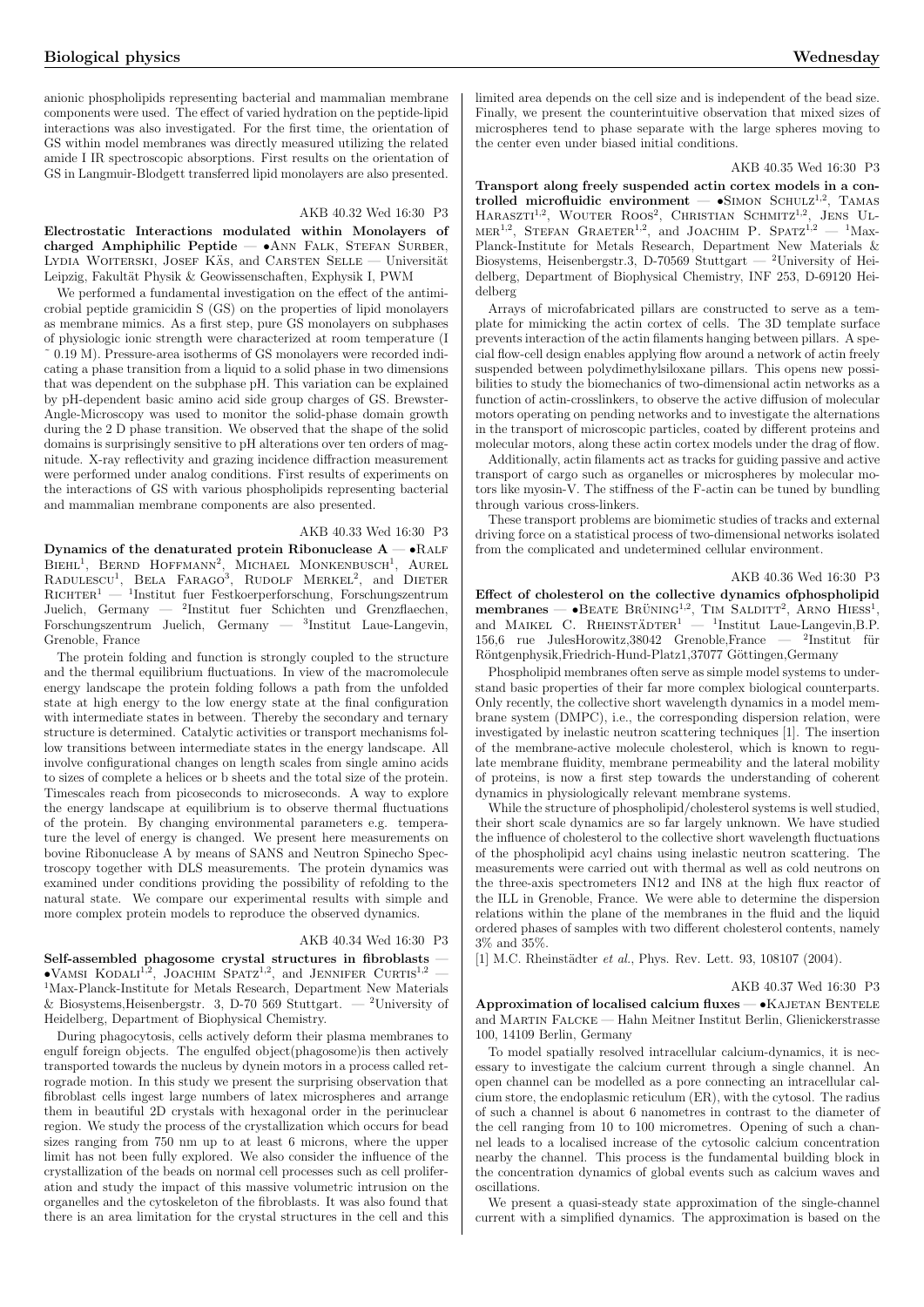observation that the channel current exhibits multiple time scales: infinitely many fast time scales and a long time-scale that can be up to 5 orders of magnitude larger. The former play a prominent role in building up the concentration-peak around the channel. The slow time scale is determined by the average concentration in the ER and therefore can be mimicked by a quasi steady state approximation. This approximation will be used in simulations to eliminate spatial dynamics in the ER.

AKB 40.38 Wed 16:30 P3

### DNA elasticity and specific binding —  $\bullet$ NILS BECKER and RALF Everaers — MPI Physik Komplexer Systeme, Dresden

In essential biological processes, DNA interacts with proteins in an indirect way. In some complexes the double helical structure of DNA remains intact, but is strongly deformed. Binding then depends on the deformability of the DNA. This indirect readout mechanism allows for binding to specific sequences based on their elasticity and structure.

An understanding of this kind of specific interaction requires detailed information about sequence-dependent DNA elasticity. Modeling DNA as a chain of rigid elements, the base pairs, this information can be encoded in elastic potentials between each step of two base pairs. Harmonic base pair step potentials have been determined in rather dissimilar ways from high-resolution structural data [1] and by molecular dynamics computer simulation of oligonucleotides [2].

We examine the relation of these two parametrizations. On this basis we give a measure for estimating how much the elastic deformation of a given base pair contributes to sequence specificity in a given complex. As a test case, we show results for the bacteriophage 434 repressor, a wellstudied such complex [3], in which some base pairs are not contacted by the protein but still when mutated, greatly modify binding affinity.

[1] W. Olson et al., PNAS 95(19), 11163, 1998

[2] F. Lankas et al., Biophys J 85(5), 2872, 2003

[3] G.B. Koudelka et al., PNAS 85(13), 4633, 1988

### AKB 40.39 Wed 16:30 P3

Molecular Dynamics Study of the Chromophore Binding pocket in Rhodopsin — •MINORU SUGIHARA<sup>1,2</sup>, MARKUS GRUNER<sup>2</sup>, PETER  $\text{ENTER}^2$ , and VOLKER BUSS<sup>1</sup> — <sup>1</sup>Theoretical Low-Temperature Physics <sup>2</sup>Theoretical Chemistry, University of Duisburg-Essen

The 11-cis retinal protonated Schiff base (pSb) is the chromophore in rhodopsin, the black/white photoreceptor in the vertebrate eye. The chromophore is covalently attached to Lys296 via a pSb and has a saltbridge with the negatively charged counterion, Glu113. The first crystal structure of bovine rhodopsin[1] has revealed that the chromophore is fixed in the pocket by hydrophobic interaction at the  $\beta$ -ionone ring and polar interaction, in paticular by a salt-bridge. Upon illumination with light, the chromophore photoisomerizes from 11-cis to all-trans. The first intermediate, bathorhodopsin, stores 32-35 kcal/mol of the photon energy in the twisted all-trans form. The starting model of the chromophore binding pocket (534 atoms) was taken from the crystal structure[2]. In this study, the chromophore conformation inside the pocket, the origin of the twisted conformation, and the stability of the protonation state[3] will be discussed. For molecular dynamics study, the plane wave code, VASP[4] was used. The calculations were carried out on the IBM Blue-Gene/L at the Reseach Center Jülich. [1] Palczewski, K., Okada, T. et al. Science 289 (200 739.[2] Okada, T., Sugihara, M. et al. J. Mol. Biolog. 342 (2004) 571. [3] Buss, V. Chilarity 13 (2001) 13. Sugihara, M., Buss, V. et al. Biochemistry 41 (2002) 15259. Sugiahra, M., Buss, V. et al. J. Phys. Chem. B 108 (2004) 3673. Sugihara, M., Hufen, J. Biochemistry in press. [4] Kresse, G., Furhermüller J. Phys. Rev. B 54 (1996) 11169.

### AKB 40.40 Wed 16:30 P3

DNA Melting in Aggregates: Impeded or Facilitated? •ANDREY CHERSTVY<sup>1</sup> and ALEXEI A. KORNYSHEV<sup>2</sup> — <sup>1</sup>Max-Planck-Institut für Physik komplexer Systeme, Nöthnitzer Straße 38, 01187 Dresden, Germany — <sup>2</sup>Department of Chemistry,Faculty of Physical Sciences, Imperial College London, SW7 2AZ, London, United Kingdom

How does DNA melt in columnar aggregate relative to its melting in diluted solution? Is the melting temperature increased or decreased with the aggregate density? Have DNA-DNA interactions, predominantly of electrostatic nature, an effect on the character of the melting transition? In attempt to answer these questions, we have incorporated the theory of electrostatic interactions between DNA duplexes [1,2] into the simplest model of DNA melting. The analysis shows that the effect of aggregate density is very different for aggregates built of homologous (or identical) DNA fragments relative to the case of DNA with random base pair sequences. The putative attraction between homologous DNA helices hampers their melting and increases the melting temperature and can even dramatically change the character of the transition [3]. In the aggregate of nonhomologous DNAs, the pattern of electrostatic interactions is more complicated, and their effect could be opposite; in some cases we may even expect electrostatically induced melting [3]. These findings define new directions for melting experiments in dense DNA assemblies.

[1] A. A. Kornyshev and S. Leikin, J. Chem. Phys., 107 3656 (1997). [2] A. G. Cherstvy, A. A. Kornyshev, and S. Leikin, J. Phys. Chem. B, 106, 13362 (2002); ibid., 108, 6508 (2004). [3] A. G. Cherstvy and A. A. Kornyshev, J. Phys. Chem. B, 109, 13024(2005).

### AKB 40.41 Wed 16:30 P3

Optical manipulation of neuronal cells in 3D scaffolds —  $\bullet$ ANDREAS CHRIST and JOCHEN GUCK — Institut für Physik weicher Materie, Universität Leipzig, Linnéstraße 5, 04103 Leipzig

Control of neuronal outgrowth is an important objective in neuroscience, cell biology and medicine. It already has been shown that this is possible in 2D by surface patterning or optically by gradient forces and in 3D environments by chemical gradients.

The aim of our research is to optically influence growth of neurites in a 3D scaffold. For this purpose we grow neuronal cells (NG-108) in fibrin gels and direct a non-focused low-power laserbeam into the region of cell growth. The gradient force exerted by the laser should pull the growth cone of neurites into the beam. The radiation pressure exerted by the laser on the growing neurite will then tend to direct the neurite into the direction of the beam propagation. This is confirmed by Confocal Laser Scanning Microscopy of the GFP-transfected cells.

### AKB 40.42 Wed 16:30 P3

Study of DNA/RNA strand interactions using lattice models — •Christian Simm, Sanjay Kumar, and Ralf Everaers — Max-Planck-Institut für Physik komplexer Systeme, Dresden

Research in binding properties of DNA/RNA is key for the understanding of many biological processes - like hairpin formation in ssDNA and miRNA, RNA secondary structure, and bubble formation during DNA transcription. We study lattice models of DNA which account for base stacking and polarity of the DNA strands. We draw comparisons to simpler models without these features to get a better understanding of the effects of stacking and polarity. We use exact enumeration and Monte-Carlo simulation techniques to test assumptions of the nearest-neighbour model.

### AKB 40.43 Wed 16:30 P3

Optimal Foraging Strategy: Angle Matters  $\bullet$ UDO ERD- $MANN<sup>1</sup>$ , SEBASTIAN GÖLLER<sup>1</sup>, LUTZ SCHIMANSKY-GEIER<sup>1</sup>, IGOR M. MANN, SEBASTIAN GOLLER, LOTZ SCHIMANSKT-GEIER, HON M.<br>SOKOLOV<sup>1</sup>, and FRANK  $Moss^2$  — <sup>1</sup>Institut für Physik, Humboldt-Universität zu Berlin —  ${}^{2}$ Center for Neurodynamics, University of Missouri at St. Louis

We report a theory to describe the motion of zooplankton. Into contrast to move just randomly like a classical Brownian particle, zooplankters like Daphnia or Copepods pick their turning angle from a distribution which is far from being Gaussian or equally distributed. This leads to different behavior in the motion compared to normal diffusion. The question which can be asked here is: Is there an evolutionary reason to forage for food in the aforementioned manner? The talk is planned to give an answer into that direction.

#### AKB 40.44 Wed 16:30 P3

Relating microstructure of biomaterials to mechanical prop-**Example Increase of District Trans** to mechanical properties — •BORIS BREIDENBACH<sup>1</sup>, ADRIAN SHEPPARD<sup>2</sup>, ULRIKE WEGST<sup>3</sup>, and KLAUS MECKE<sup>1</sup> — <sup>1</sup>Institut für theoretische Physik I, Universität Erlangen-Nürnberg, Staudtstr. 7, 91058 Erlangen <sup>2</sup>Applied Mathematics, Australian National University, Canberra, Australia —  ${}^{3}$ Max-Planck-Institut für Metallforschung, Heisenbergstr. 3, 70569 Stuttgart

Although biomaterials like wood or nutshells consist mainly of cellulose, they exhibit a broad range of mechanical properties. As woods mainly consist of cellulose, the explanation for this behaviour lies in the microscopic structure of the pore space. We have studied the structure of wood using phase contrast X-ray tomography at a resolution of  $0.3\mu m$ to resolve the fibrous structure.

Using parallel implementations of anisotropic diffusion and a region growing algorithm, we can extract the pore space of the  $2000<sup>3</sup>$  voxel large data sets. For these structures we calculate the Minkowski valuations, a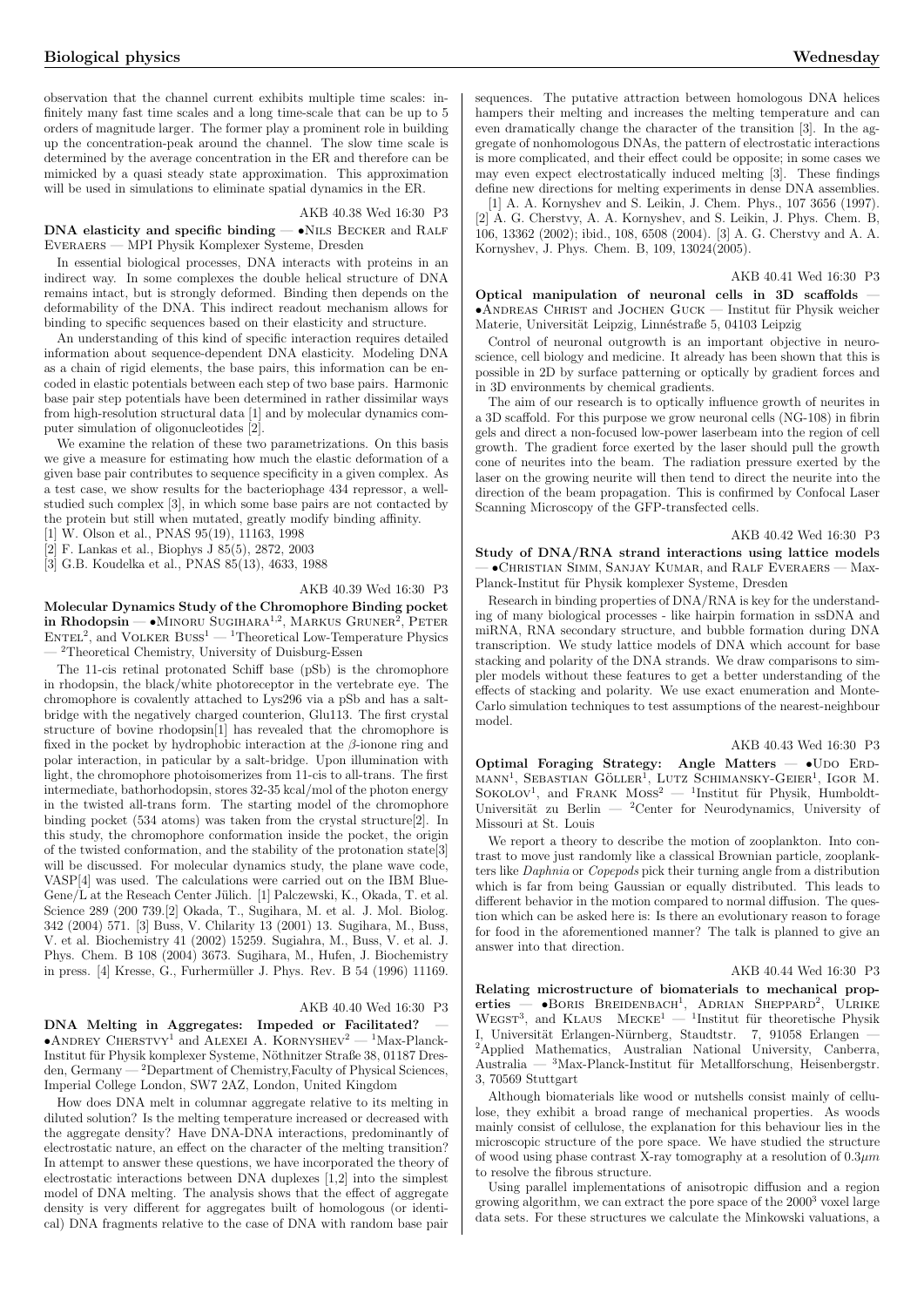complete set of morphometric tensors which allow for a characterization of anisotropy in materials. The extracted wood structure can also be used to numerically measure the elasticity tensor. The aim is to relate the elastic properties of heterogeneous materials to Minkowski tensors.

### AKB 40.45 Wed 16:30 P3

Investigation of ion channel function with a high frequency  $A$  investigation of for channel function with a high nequency<br>  $A$  approach  $-$  •Michael Olapinski<sup>1</sup>, Andrea Brüggemann<sup>2</sup>,<br>  $A$  Michael George<sup>2</sup>, Niels Fertig<sup>2</sup>, Stephan Manus<sup>1</sup>, and FRIEDRICH C. SIMMEL<sup>1</sup> — <sup>1</sup>Department für Physik, Ludwig-Maximilians-Universität München, Geschwister-Scholl-Platz 1, 80539 München, Germany —  $^2$ Nanion Technologies GmbH, Pettenkoferstr. 12, 80336 München, Germany

Due to the limited bandwidth of the measurement setup, classical patch-clamp techniques cannot be used to study fast dynamical processes within ion channel proteins which may influence ionic transport. To overcome this limitation, chip-based methods are explored to study ion channel dynamics with the help of high-frequency (HF) techniques.

We present an approach, where a patch-clamp on-a-chip system is combined with an open-end coaxial probe that is positioned in close proximity to the cells under investigation. Ionic currents through the cell membrane are measured in whole-cell configuration while HF fields are applied at frequencies from MHz to 40 GHz. The ionic currents measured with rat basophil leukaemia (RBL) cells containing a potassium channel are sensitive to the applied HF field in specific frequency ranges and depend on the presence of potassium ions and the applied membrane potential. However, local heating of the buffer can be shown to play an important role in this case. Using a lock-in technique with a modulated HF excitation, it becomes possible to differentiate between thermal effects caused by the HF irradiation and intrinsic effects in which the field couples to membrane polarization and ion channel dynamics.

### AKB 40.46 Wed 16:30 P3

Temperature dependent voltage-induced gating of OmpF emperature dependent voltage-mudded gating of Ompression-<br>CATALIN CHIMEREL<sup>1</sup>, LIVIU MOVILEANU<sup>2</sup>, and MATHIAS WINTER- $HALTER<sup>1</sup>$  — <sup>1</sup>International University Bremen, Germany  $-$  <sup>2</sup>Syracuse University, New York, USA

OmpF porin is a trimeric  $\beta$ -barrel channel from the outer cell wall of E.coli. A characteristic of the channel is its complete closure at transmembrane voltages ( $\degree$  130 mV at room temperature), which depend on the experimental conditions. We employed single-channel and macroscopic current recordings in planar lipid bilayers to examine the gating fluctuations leading to transient or permanent closure as a function of applied voltage in a temperature range between 2 and 72 ◦C. The OmpF single-channel conductance, the amplitude of the gating blockades, and the lifetime of the closure sub-states were strongly temperaturedependent. Increasing the temperature increases the number of shortlived fluctuations, their lifetime, and the OmpF single-channel conductance in a non-linear manner, but decreases the threshold transmembrane voltage above which a complete closure occurs. These data reveal different mechanisms for channel closure that are discussed.

### AKB 40.47 Wed 16:30 P3

Nanoindentation studies of full and empty viral capsids and the effects of capsid protein mutations on elasticity and strength — FIRENA L. IVANOVSKA<sup>1</sup>, JEAN PHILIPPE MICHEL<sup>2</sup>, M. M. GIBBONS<sup>3</sup>, W. S. KLUG<sup>3</sup>. C. M. KNOBLER<sup>2</sup>. GLIS. J.L. WUITE<sup>1</sup>. and CHRISTOPH  $, C. M. KNOBLEM$ <sup>2</sup>, GIJS. J.L. WUITE<sup>1</sup>, and CHRISTOPH F. SCHMIDT<sup>1</sup> — <sup>1</sup>Dept. Physics, Vrije Universiteit, Amsterdam, NL – <sup>2</sup>Department of Chemistry and Biochemistry, University of California Los Angeles, Los Angeles, CA 90095-1569, USA — <sup>3</sup>Department of Mechanical and Aerospace Engineering, University of California Los Angeles, Los Angeles, CA 90095-1597, USA

The elastic properties of capsids of the cowpea chlorotic mottle virus (CCMV) have been examined at pH 4.8 by nano-indentation measurements with an atomic force microscope. Studies have been carried out on wild-type capsids, both empty and containing the RNA genome, as well as on full capsids of a salt-stable mutant and empty capsids of the subE mutant. Full capsids resisted indentation more than empty capsids but all of the capsids were highly elastic. There was an initial reversible linear regime that persisted up to indentations varying between 20 and 30 % and applied forces of 0.6 to 1.0 nN; it was followed by a steep drop in force that was associated with irreversible deformation. A single point mutation in the capsid protein increased the capsid stiffness. The experiments are compared with calculations by finite element analysis of the deformation of a homogeneous elastic thick shell. These calculations capture the features of the reversible indentation region, and allow Young's moduli and relative strengths to be estimated for the empty capsids.

### AKB 40.48 Wed 16:30 P3

Multifunctional liposomes: controlled permeability and micromanipulation — •Yannic Ramaye<sup>1</sup> , Joana Gomes<sup>1</sup> , Tristan RUYSSCHAERT<sup>2</sup>, DIDIER FOURNIER<sup>2</sup>, JÜRGEN FRITZ<sup>1</sup>, and MATH-IN ISSUEL TO THE TOURNER, JUNGER PRIZE, and MATH-<br>IAS WINTERHALTER<sup>1</sup> — <sup>1</sup>International University Bremen, Germany — 2 Institut Pharmacologie et Biologie Structurale, UMR5089, Toulouse, France

Enzymes are able to accelerate biochemical reactions by many orders of magnitudes and it is tempting to use them for biotechnological synthesis. However, instability, their low recovery during biocatalytic processes and their high cost make them commercially less advantageous. A possible method to protect proteins from hostile environment is via encapsulation in vesicles. We control the permeability of water soluble substance by reconstitution of natural or bio-engineered channel forming proteins. For example, Acetylcholinesterase is highly sensitive to pesticides and was engineered to become a tool for pesticide detection. We have shown that encapsulation into liposomes stabilizes the enzyme against dilution effect and protects it against proteolytic agents. High encapsulation yield was achieved using affinity to bind the free enzyme to the capsule surface. Vesicles with covalently bonded complementary strands were bound to the surface of a DNA-chip. This allows to functionalize a large number of capsules on specific areas. Magnetic liposomes are synthetized by swelling dried lipids with magnetic fluid based on maghemite citrated nanoparticles. The incorporation of these nanoparticles allows liposome manipulation by applying a magnetic field. To increase stabilization, vesicles can easily be coated with polyelectrolytes.

### AKB 40.49 Wed 16:30 P3

### Temperature dependence of X-ray photoreduction and EXAFS Debye-Waller factors suggest role of protein-specific dynamics — •Paola Loja — FU-Berlin

In oxygenic photosynthesis, driven by lights the Mn4-complex of Photosystem II (PSII) cycles through four semi-stable intermediate states denoted as S-states. As revealed by X-ray absorption spectroscopy (XAS, EXAFS), the S-state transitions are coupled to significant rearrangements of the nuclei of the tetra-manganese complex (Dau et al., 2000; Haumann et al, 2002). Nonetheless the energetic efficiency is extraordinary high (small enthalpic losses) and the involved activation energies are surprisingly low. Are protein-specific dynamics of importance?

### AKB 40.50 Wed 16:30 P3

Shear-dependency of von Willebrand factor measured in hydrodynamic flow and by micro-pipette aspiration technique  $-$  •J. OPFER, A. WIXFORTH, and M. F. SCHNEIDER — Universität Augsburg

Von Willebrand factor (vWf) is a biopolymer, which is known to play an important role in hemostasis. Dysfunction entails severe bleeding disorders. Recently it was shown that vWf reactivity is increased by shear stress, which is presumably caused by a coil-fiber transition. On the other hand, a shear-induced loss of efficiency has been found. Hence the correlation between shear forces and vWf effectivity is of great interest.

In order to study this correlation we mimic blood flow using novel designed bio-chips by means of surface acoustic waves (SAW), which are launched into the fluid containing vWf polymers and generate a laminar flow. The method allows sample volumes of only a few microliters, a wide spectrum of flow velocities and the imitation of any physiological relevant geometry.

Besides micro-pipette aspiration technique is applied for measuring homotypic interactions of vWf molecules, which have undergone different shearing forces. Mono-laminar phospholipid vesicles are coated with vWf and exposed to a vWf-covered wall. The vesicle's deformation reflects the magnitude of adhesive forces mediated by the polymer and permits observing its self-association kinetics.

### AKB 40.51 Wed 16:30 P3

Interaction of the small G-protein Ms-Rac1 from Medicago sativa with GTP  $\rightarrow$  DANIEL WESNER<sup>1</sup>, MARTINA BRECHT<sup>2</sup>, SALIVA WILL GIT  $-$  CDANIEL WESNER, MARTINA DRECHT,<br>KARSTEN NIEHAUS<sup>2</sup>, DARIO ANSELMETTI<sup>1</sup>, and ROBERT ROS<sup>1</sup> — <sup>1</sup>Faculty of Physics, Experimental Biophysics & Applied Nanosciences, University of Bielefeld, 33615 Bielefeld, Germany  $-\hat{2}$  Faculty of Biology, Genetics, University of Bielefeld, 33615 Bielefeld, Germany

Small GTP-binding proteins are important molecular regulators in the signal transduction chains of eukaryotic cells. The protein Ms-Rac1 from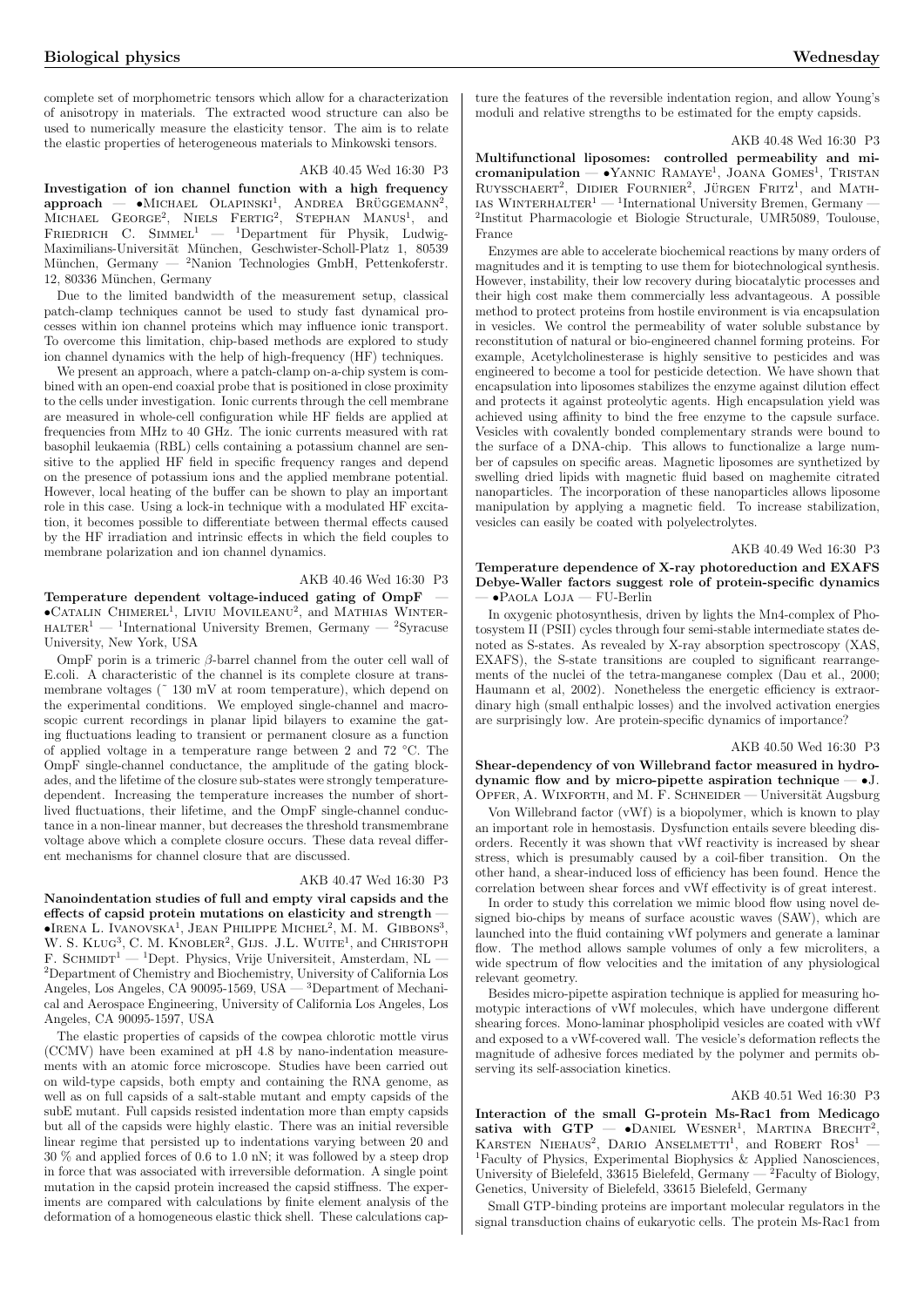Medicago sativa can switch from an active to an inactive state, controlled by the binding of the nucleotides GTP and GDP, respectively. We characterize the interaction of Ms-Rac1 with fluorescently labeled GTP by using fluorescence correlation spectroscopy (FCS). The labeled, protein-bound GTP can be competitively displaced by an excess of unlabeled GTP. The binding and dissociation of GTP and Ms-Rac1 are significantly accelerated by reducing the concentration of magnesium. The off-rates were determined to be 3.0 x 10-4 s-1 and 3.2 x 10-3 s-1 at a concentration of Mg2+ of 510 and 3.8  $\mu$ M, respectively. Moreover, we found a reduced hydrodynamic radius of the protein-GTP-complex with increasing salt concentration, indicating the formation of oligomers of approx. 25 subunits at low ionic strength. At higher ionic strength the fraction of bound GTP shows a hyperbolic dependence on the concentration of Ms-Rac1, where the reaction displays a pseudo-first order kinetics. In addition, the influence of guanine nucleotide dissociation inhibitors (GDI) on these interactions was quantified. Incubation of Ms-Rac1 with RhoGDI reduces

#### AKB 40.52 Wed 16:30 P3

Motion by Stopping: Brownian motors without asymmetric potential — •Susan Sporer, Christian Goll, and Klaus Mecke Institut für Theoretische Physik, Universität Erlangen-Nürnberg, Staudtstrasse 7, 91058 Erlangen, Germany

the observed binding rate of labeled GTP by a factor of 1.7.

The Brownian motion of a particle in a liquid can be biased without thermal gradients or macroscopic force fields, if the shape of the particle is asymmetric and relaxation in equilibrium is prohibited by external force. In contrast to previous work the external potential does not need to be asymmetric, it is sufficient to arrest the particle at periodic intervals. We analysed by molecular dynamics simulations the dependence of the drift velocity on the particle shape and the fluid density. In the limit of a dilute gas an exact analytic calculation of the shape dependence is possible.

### AKB 40.53 Wed 16:30 P3

Form follows function: how PufX–induced dimerization improves the efficiency of the light harvesting complexes of Rb.  $sphaeroides$  — •TIHAMER GEYER — Zentrum für Bioinformatik, Universität des Saarlandes, D-66041 Saarbrücken

Lately there has been renewed interest in the "mystery"protein PufX, which occurs in the purple bacteria Rb. sphaeroides and Rb. capsulatus. It is responsible there for a dimerization of the light harvesting complexes of type I (LH1). It's key function seems to be to open the LH1 rings for eased diffusion of the quinones to the enclosed reaction centers (RC).

We show that the symmetry breaking induced by PufX also has an important effect on the main purpose of the LH1s, which is to help the RCs to absorb light. For this we extend a simple dipole model of the bacteriochlorophyll (Bchl) arrays of the LH1 and the RC [Hu etal, J. Phys. Chem 101 (1997) 3854] to calculate the absoprtion properties of the PufX induced LH1 dimers and their coupling to the special pair Bchls of the RCs. Comparison with the closed monomeric LH1/RC unit shows that the dimer has the same photosynthetically effective absorption cross section per monomer though it contains less Bchls. Additionally, the dimeric setup reduces the statistical fluctuations in the photon rate for the two RCs, thus further increasing the efficiency of photosynthesis.

### AKB 40.54 Wed 16:30 P3

Normal heart beat, alternans and fibrillation in a model for the rabbit ventricles  $-$  •STEFFEN BAUER, GEORG RÖDER, and  $-$  •STEFFEN BAUER, GEORG RÖDER, and MARKUS BÄR — Physikalisch-Technische Bundesanstalt, Abbestr. 2-12, 10587 Berlin

Cardiac propagation is investigated by simulations of the modified Beeler-Reuter model using the geometry and muscle fibre orientation of the ventricles taken from the San Diego rabbit heart. Electrical excitation is introduced by a periodic pacing of the apex of the heart. Depending on the pacing frequency qualitatively different dynamics are observed namely normal heart beat, alternans and fibrillation at small, intermediate and large pacing frequencies, respectively. The simulated electric potential on the heart surface during normal heart beat agrees well with experimental data. The onset of alternans and fibrillation are in line with simulations of a one-dimensional model, where the corresponding instabilities are analyzed in more detail.

#### AKB 40.55 Wed 16:30 P3

SFM-Investigations on cell motility  $\qquad \bullet \mathbb{C}$ . BRUNNER<sup>1</sup>, M.  $G\ddot{\text{GGE}}$  A. EHRLICHER<sup>1</sup>, B. KOHLSTRUNK<sup>1</sup>, D. KNEBEL<sup>2</sup>, and  $J. K\ddot{a}s<sup>1</sup>$  — <sup>1</sup>Institute for Soft Matter Physics, University of Leipzig, Linnéstr. 5, 04103 Leipzig — <sup>2</sup>JPK Instruments AG, Bouchéstr. 12, 12435 Berlin

A cells ability to move is essential for various functions in nature, such as morphogenesis, immune response, and the invasiveness of cancer. On the molecular level, actin polymerization and molecular motors, such as myosin, are involved in cell motility, but the mechanism as a whole is not very well understood. We used a scanning force microscopy (SFM) technique to directly measure the forward forces actively generated at the leading edge, the cell body, and in lamellar fragments of fish keratocytes. We glued polystyrene beads with 2-3 um radii to cantilever tips to provide a well-defined probe geometry and avoid puncturing the cell. The bead was positioned in front of a moving cell which pushed the bead out of its path and therefore bent the cantilever. The forward force was calculated using the detected vertical deflection of the cantilever in an elastic wedge model, which considers cellular deformation. To reveal more about the force generation machinery used during protrusion, we treated keratocytes with the drug cytochalasin D, which interrupts actin polymerization by capping the actin filaments. The cells velocity decreases depending on the drug concentration. Comparison of the protrusion forces with and without cytochalasin D reveals the importance of actin polymerization in keratocyte motility.

#### AKB 40.56 Wed 16:30 P3

Two-photon scanning fluorescence correlation and cross $correlation$  spectroscopy  $\bullet$ ZDENĚK PETRÁŠEK and PETRA SCHWILLE — Biotechnologisches Zentrum der TU Dresden; Institut für Biophysik; Tatzberg 47 - 51; 01307 Dresden; Germany

Fluorescence correlation and cross-correlation spectroscopy methods (FCS and FCCS) obtain information about molecular diffusion and interand intramolecular processes by analysing fluctuations of the fluorescence intensity reflecting the fluctuations of various physical parameters. The fluctuations are quantified by means of the autocorrelation function of the measured signal  $F(t)$ . In order for the autocorrelation to be representative of the investigated system the averaging in the autocorrelation calculation has to be performed over sufficiently high number of statistically independent events. This may be difficult to achieve when the diffusion of the fluorescent particles is slow, resulting in insufficient turnover of the particles in the measurement volume.

The scanning FCS (SFCS) combines the standard FCS with relative movement of the sample and the excitation beam. This improves the statistical accuracy by averaging over more independent locations within the sample. Furthermore, photobleaching effects can be reduced since the excitation dose is distributed over a larger part of the sample. We have employed a home-build two-photon laser scanning system to compare SFCS and SFCCS with their stationary counterparts, using several scanning patterns. The focus is on achieving a good signal-to-noise ratio and minimizing photobleaching effects while keeping the measurement time and the total light dose low.

### AKB 40.57 Wed 16:30 P3

Transitions in a bistable model of the calcium/calmodulindependent protein kinase-phosphatase system in response to LTP and LTD protocols — •Michael Graupner and Nicolas Brunel — Laboatoire de Neurophysique et Physiologie, CNRS UMR 8119, Université René Descartes - Paris V, Paris, France

The calcium/calmodulin-dependent protein kinase II (CaMKII) plays a key role during induction of long-term post-synaptic modifications following calcium entry. The biochemical network involving CaMKII and its regulating protein signaling cascade has been hypothesized to be a bistable realization of such a switch. However, it is still unclear whether LTP/LTD protocols lead to transitions between these two states in realistic models of such a network. A detailed biochemical model of the CaMKII autophosphorylation and the protein signaling cascade governing the CaMKII dephosphorylation is presented. As reported by Zhabotinsky [Biophys J 2000; 79:2211], two stable states of such a system exist at resting intracellular  $Ca(2+)$  concentration: a weakly-(DOWN) and a highly-phosphorylated (UP) state of the CaMKII. A transition from the DOWN to the UP state can be achieved by high calcium elevations. Intermediate  $Ca(2+)$  concentrations enhance CaMKII dephosphorylation. This results in depotentiation - switching from the UP to the DOWN. Finally, it is shown that the CaMKII system can qualita-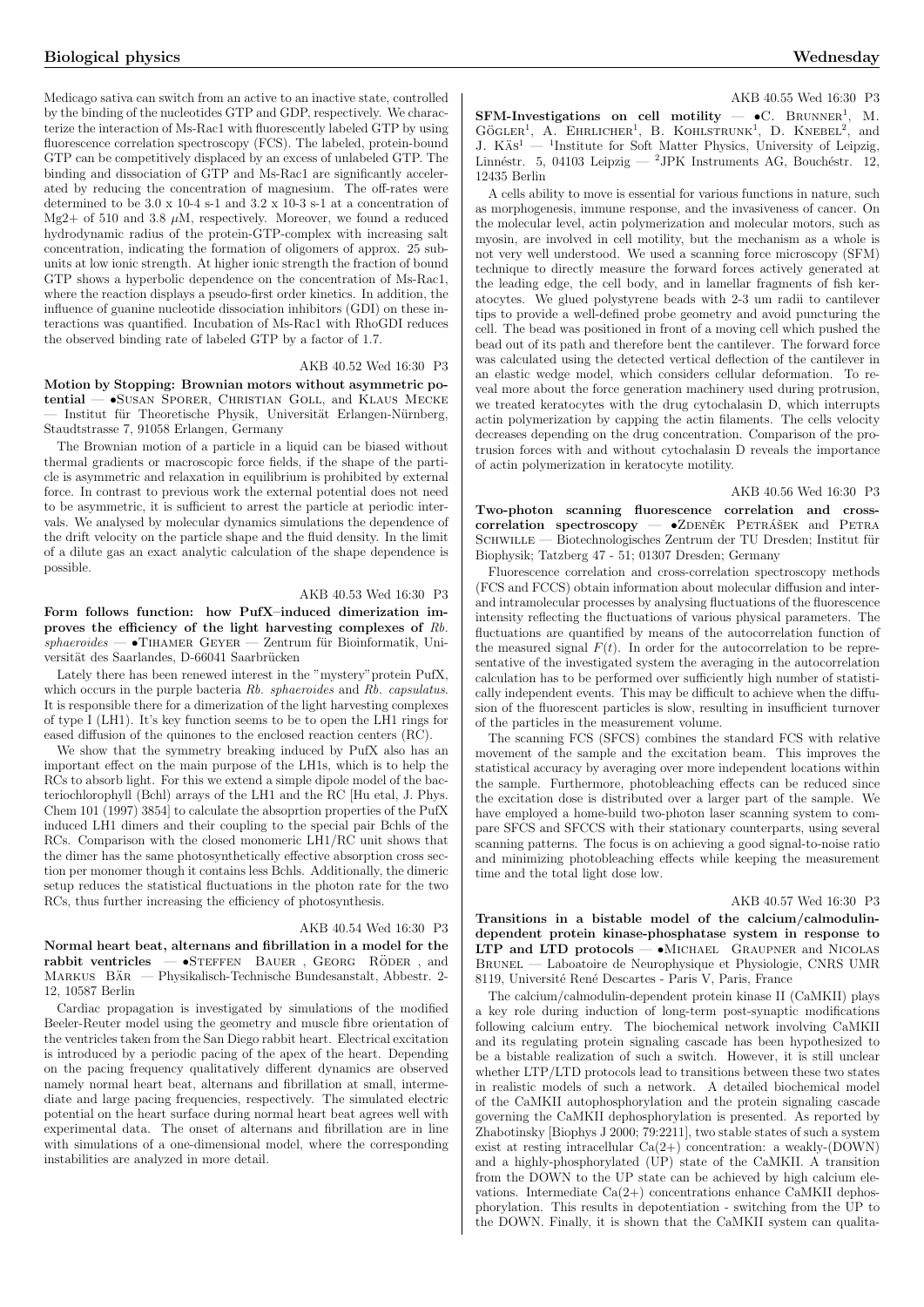tively reproduce results of plasticity outcomes in response to standard experimental induction paradigms of long-term modifications.

### AKB 40.58 Wed 16:30 P3

 $DNA transport during bacterial transformation  $-\bullet$  *MADELEINE*$ LEISNER<sup>1</sup>, MARTIN CLAUSEN<sup>2</sup>, IRENA DRASKOVIC<sup>3</sup>, DAVE DUBNAU<sup>3</sup>, and BERENIKE MAIER<sup>2</sup> — <sup>1</sup>LMU, Department für Physik, LS Rädler, Munic, Germany — <sup>2</sup>Institut üfr allgemeine Zoologie und Genetik, Westfälische Wilhelmsuniversität, Münster, Germany — <sup>3</sup>Department of Microbiology and Molecular Genetics, University of Medicine and Dentistry of New Jersey, Newark, USA

Bacteria employ a variety of molecular motors near the cell envelope to move and communicate with their environment. We are particularly interested in the molecular machines that transport DNA through the bacterial envelope during transformation. Bacteria can acquire genetic diversity by horizontal gene transfer. Many bacteria are naturally competent for uptake of naked DNA from the environment in a process called transformation. Recently, we used optical tweezers to demonstrate that the DNA transport machinery in Bacillus subtilis is a force generating motor, that processively transports macromolecular DNA through nanopores. Currently, we are investigating how the concentration of the single strand binding protein YwpH affects DNA transport properties and transformation efficieny.

### AKB 40.59 Wed 16:30 P3

Fluorescence analysis of environmental stress response of sinr not essence analysis of environmental stress response of single cells within a bacterial population  $-$  •JUDITH LEIERSEDER<sup>1</sup>,  $g$ ie cens within a bacterial population  $\sim$  5000111 Extensible  $g$ ,<br>KIRSTEN JUNG<sup>2</sup>, and JOACHIM RÄDLER<sup>1</sup> — <sup>1</sup>Physik Department LMU — <sup>2</sup>Biologie Department LMU

Gene regulatory networks play a crucial role for the survival of bacteria as they allow them adaptation to varying environmental conditions. In our study we investigate the dynamics of gene expression in bacteria monitored by quantitative and time resolved image processing of GFPhybrid proteins. This allows the acquirement of time traces of distinct proteins produced in response to environmental stress, which are used as input data for mathematical models. The analysis of many traces in an automated procedure measures the distribution of gene expression in a bacterial population. It allows conclusions on the regulatory mechanism and resolves cell-to-cell variations within a population. As a model system we studied the gene encoding GFP under the control of the arabinose promoter in E.coli. The change in GFP content following the exposure to different concentrations of arabinose was measured.

### AKB 40.60 Wed 16:30 P3

Structure and Stability of Thiol Containing Collagen Pepstructure and stability of Thior Containing Conagen Fep-<br>tides —  $\bullet$ CHRISTIAN RENNER<sup>1,2</sup>, ULRIKE KUSEBAUCH<sup>1</sup>, SERGIO  $CADAMURO<sup>1</sup>$ , and LUIS  $MORODER<sup>1</sup>$  $\rm ^1Max\text{-}Planck\text{-}Institut$  für Biochemie, D-82152 Martinsried — <sup>2</sup>School of Biomedical and Natural Sciences, Nottingham Trent University, Nottingham NG11 8NS, UK

Collagen is the most abundant protein in mammals and as a natural biomaterial confers stability and strength to tissue. The dominant structural element is the right-handed triple helix that consists of three left-handed poly proline II-like helices formed by the single amino acid chains and coiled around each other. These trimeric super-helices build chemically cross-linked fibrils or networks that can associate to even larger structures. Cysteine residues are present in native collagens in non-triple helical portions where during maturation interchain disulfide knots are formed to crosslink the constituent three chains, but single cysteine residues of unknown structural and/or biological function are also found in triple-helical sequence portions. In the present study we have synthesized and analysed collagen peptides based on the regular structure (Gly-Pro-Hyp)n (Hyp is (4R)-hydroxyproline) where one or two amino acids were exchanged for cysteine. The reactivity of the thiol groups thus introduced allows to crosslink peptide chains within the triple helix or link different triple helices for forming a stable biomaterial. Moreover, selective 15N-labeling of individual glycine residues was expected to allow monitoring of thermal unfolding of the triple helix at defined sites and thus to analyze with spatial resolution the structural stability of the overall rod-like collagen triple helix.

### AKB 40.61 Wed 16:30 P3

Characterisation of the affinity improvement of antibody mutants with dynamic force spectroscopy  $-\bullet$  JULIA MORFILL and KERSTIN BLANK — Lehrstuhl für angewandte Physik, LMU München, Amalienstrasse 54, 80799 München

Many biotechnological and pharmaceutical applications require antibodies with high specificity and affinity. To optimise antibody-antigen interactions, a detailed knowledge of the structure of the binding pocket is useful. We investigated four different mutants of a recombinant antibody fragment with a known crystal structure specific for a peptide with single molecule force spectroscopy. The results of these measurements show a loading rate dependent unbinding force. For the clone with the highest affinity  $(KD = 5.2 \text{ pM})$  we achieved a spontaneous dissociation rate in the order of 10e-4 1/s and a potential width of 0.9 nm. The clone with the lowest affinity  $(KD = 2.6$  nM) has a similar potential width and a dissociation rate in the order of 10e-3 1/s. Interestingly, the two clones only differ in a few amino acids, which do not directly interact with the antigen. In order to explain the affinity improvement, it is therefore necessary to have a more detailed look at the dynamics of the unbinding process.

### AKB 40.62 Wed 16:30 P3

Close contact fluctuations: the seeding of signalling domains in the immunlogical synapse  $- \bullet$  AMIT CHATTOPADHYAY  $-$  Universita' degli Studi di Padova, Facolta' di Ingegneria, Dipartimento di Fisica G. Galilei, Via Marzolo 8, 35131 Padova, Italy

We study the effects of thermal membrane fluctuations on the size and density of regions of close contact in cell:cell contact interfaces. Such regions are vital for the generation of early signals in T-cell contact interfaces and for the stabilisation of the contact and development of an immunological synapse. Our calculations indicate that these regions are on the nanometer scale, while the corresponding density rapidly decays with membrane-membrane separation. Our method is a generalisation of probability of first crossing techniques to a system without reflection symmetry.

### AKB 40.63 Wed 16:30 P3

Proton-driven rotation within the F<sub>-0</sub>-motor of ATP synthase  $\sim$  •Nawid Zarrabi<sup>1</sup>, Monika Düser<sup>1</sup>, Dan J. Cipriano<sup>2</sup>, S.  $\sim$  VNAWID ZAKKABI, MONIKA DOSER, DAN J. CIFRIANO, S.<br>DUNN<sup>2</sup>, and MICHAEL BÖRSCH<sup>1</sup> — <sup>1</sup>3. Physikalisches Institut, Universität Stuttgart, Germany —  $^2$ Department of Biochemistry, University of Western Ontario, London, Canada

ATP formation by F 0F 1-ATP synthase requires conformational changes that are induced by the stepwise rotation of the \gamma and \epsilon subunit. The opposite direction of rotation during ATP synthesis and hydrolysis was confirmed by single-molecule fluorescence resonance energy transfer (FRET) [1,2]. Rotation of \gamma and \epsilon is coupled to the rotation of the \$c\$ subunits of the ion-driven F<sub>-0</sub> motor. ATP hydrolysis resulted in a three-stepped rotation of the  $E$ -ring of  $F_0$ from a thermophilic bacterium. However, ATP synthesis by the sodiumtranslocating enzyme from \textit{P. modestum} was associated with a multi-stepped rotation. To distinguish between the two mechanisms we have developed a single-molecule FRET assay to monitor the \$c\$-ring rotation in F<sub>-0</sub>. Our first data strongly support a stepwise movement of the \$c\$-ring during ATP synthesis and hydrolysis in contradiction to a quasicontinuous rotation.  $\Zita{1}$  [Diez, M., B. Zimmermann, M. Börsch, M. König, E. Schweinberger, S. Steigmiller, R. Reuter, S. Felekyan, V. Kudryavtsev, C.A.M. Seidel, and P. Gräber: Nat. Struct. Mol. Biol. 11:135-142, 2004} \Zitat{2}{Zimmermann, B., M. Diez, N. Zarrabi, P. Gräber, and M. Börsch: EMBO J. 24:2053-2063, 2005} \Zitat{3}{Düser, M. G., Y. Bi, S. D. Dunn, and M. Börsch: Biochim. Biophys. Acta-Bioenergetics 1658:108 S Supplement, 2004}

### AKB 40.64 Wed 16:30 P3

Surface-diffraction from proteins interacting with solid supported membranes  $-$  •KIRSTIN SEIDEL<sup>1</sup>, CHRISTIAN DANIEL<sup>2</sup>,  $BERT$  NICKEL<sup>1</sup>, and JOACHIM  $RADLER<sup>1</sup> - <sup>1</sup>Ludwig-Maximilians Uni$ versität, Department für Physik and Center for Nanosciences, München  $\,{}^{2}\text{Technische Universität München}$ 

We study the interaction of Annexin 2 with anionic lipid membranes using neutron and x-ray synchrotron scattering techniques. Annexin 2 interacts with negatively charged phospholipids in a calcium dependant manner. Furthermore annexin is able to bind two adjacent membranes. The solid supported membranes were achieved by spreading large unilamelar vesicles (100nm) of lipid mixtures of neutral (POPC) and negatively charged (POPS) phospholipids on silicon substrates. The protein was provided by B. Windschiegl and C.Steinem, Universität Regensburg. The system was characterized by fluorescence microscopy the same samples were then measured with x-ray reflectivity at Hasylab (D4). With these methods we gained information about the homogeneity, fluidity